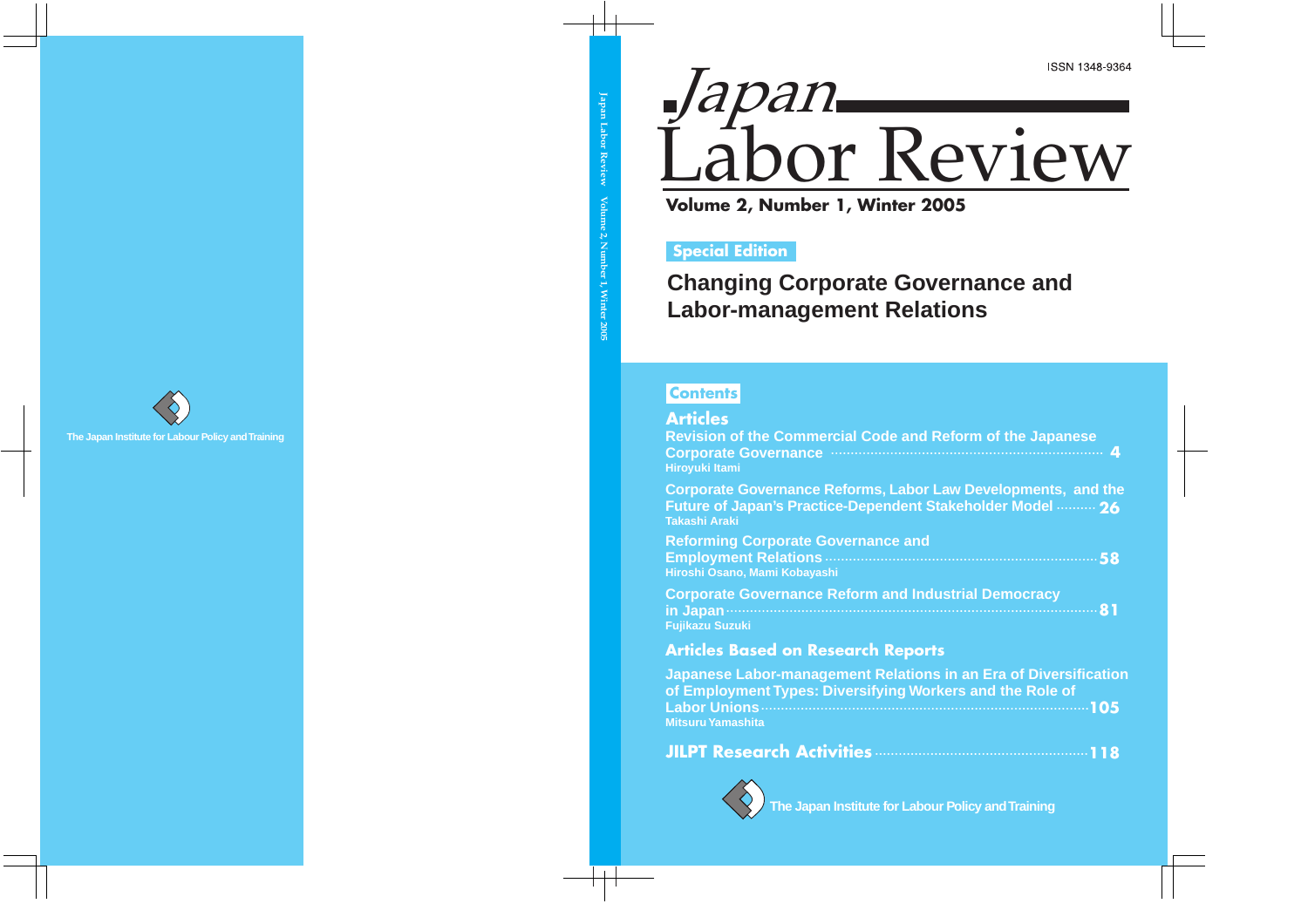#### **EDITOR-IN-CHIEF**

Akira Ono, *The Japan Institute for Labour Policy and Training*

#### **EDITORIAL BOARD**

Hiroyuki Fujimura, *Hosei University* Yuji Genda, *The University of Tokyo* Reiko Kosugi, *The Japan Institute for Labour Policy and Training* Junpei Matsumoto, *The Japan Institute for Labour Policy and Training* Motohiro Morishima, *Hitotsubashi University* Hiroya Nakakubo, *Kyushu University* Fumio Ohtake, *Osaka University* Atsushi Sato, *Doshisha University* Hiroaki Watanabe, *The Japan Institute for Labour Policy and Training* Ryuichi Yamakawa, *The University of Tokyo*

The *Japan Labor Review* is published quarterly in Spring (April), Summer (July), Autumn (October), and Winter (January) by the Japan Institute for Labour Policy and Training.

#### **EDITORIAL OFFICE**

The Japan Institute for Labour Policy and Training International Affairs Department 8-23, Kamishakujii 4-chome, Nerima-ku, Tokyo 177-8502 Japan FAX: +81-3-3594-1113 Email: jlr@jil.go.jp Homepage: http://www.jil.go.jp/english/index.html Printed in Japan

How to Receive the *Review*:

The *Review* is distributed free of charge. (However, in some cases the receiver will have to pay for postage.) To receive the Review, please complete the order form and fax it to the Editorial Office, or access http://www.jil.go.jp/english/index.html.

© 2004 by the Japan Institute for Labour Policy and Training All rights reserved.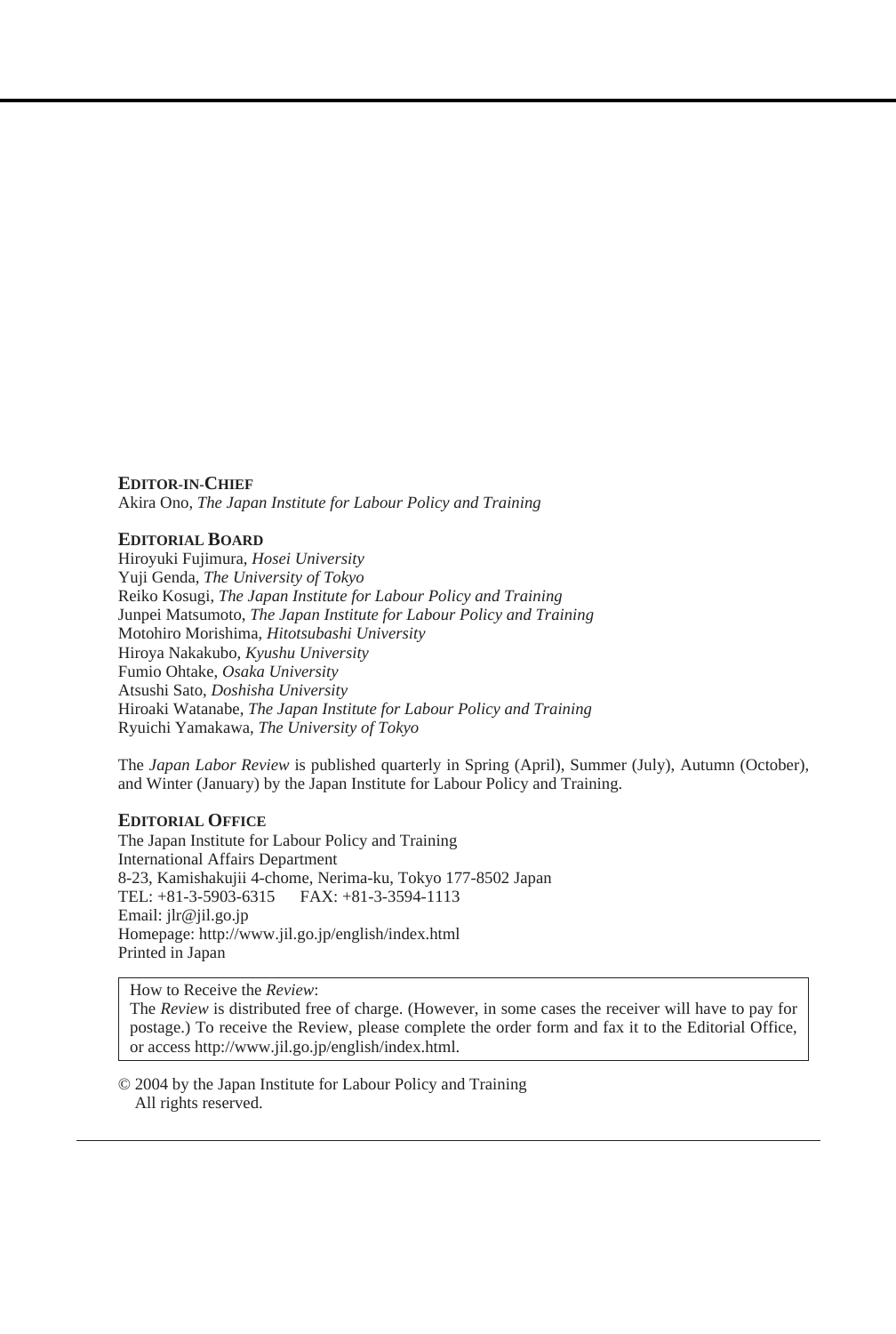# **Japan Labor Review**

Volume 2, Number 1, January 2005

# **CONTENTS**

# **Changing Corporate Governance and Labor-management Relations**

**Articles**

**4** Revision of the Commercial Code and Reform of the Japanese Corporate Governance

*Hiroyuki Itami*

- 26 Corporate Governance Reforms, Labor Law Developments, and the Future of Japan's Practice-Dependent Stakeholder Model *Takashi Araki*
- **58** Reforming Corporate Governance and Employment Relations *Hiroshi Osano, Mami Kobayashi*
- **81** Corporate Governance Reform and Industrial Democracy in Japan *Fujikazu Suzuki*

# **Articles Based on Research Reports**

**105** Japanese Labor-management Relations in an Era of Diversification of Employment Types: Diversifying Workers and the Role of Labor Unions *Mitsuru Yamashita*

# **118 JILPT Research Activities**

NEXT ISSUE (Spring 2005)

The Spring 2005 issue of the *Review* will be a special edition devoted to **Diversification of Employment and Issues concerning Human Resource Management.**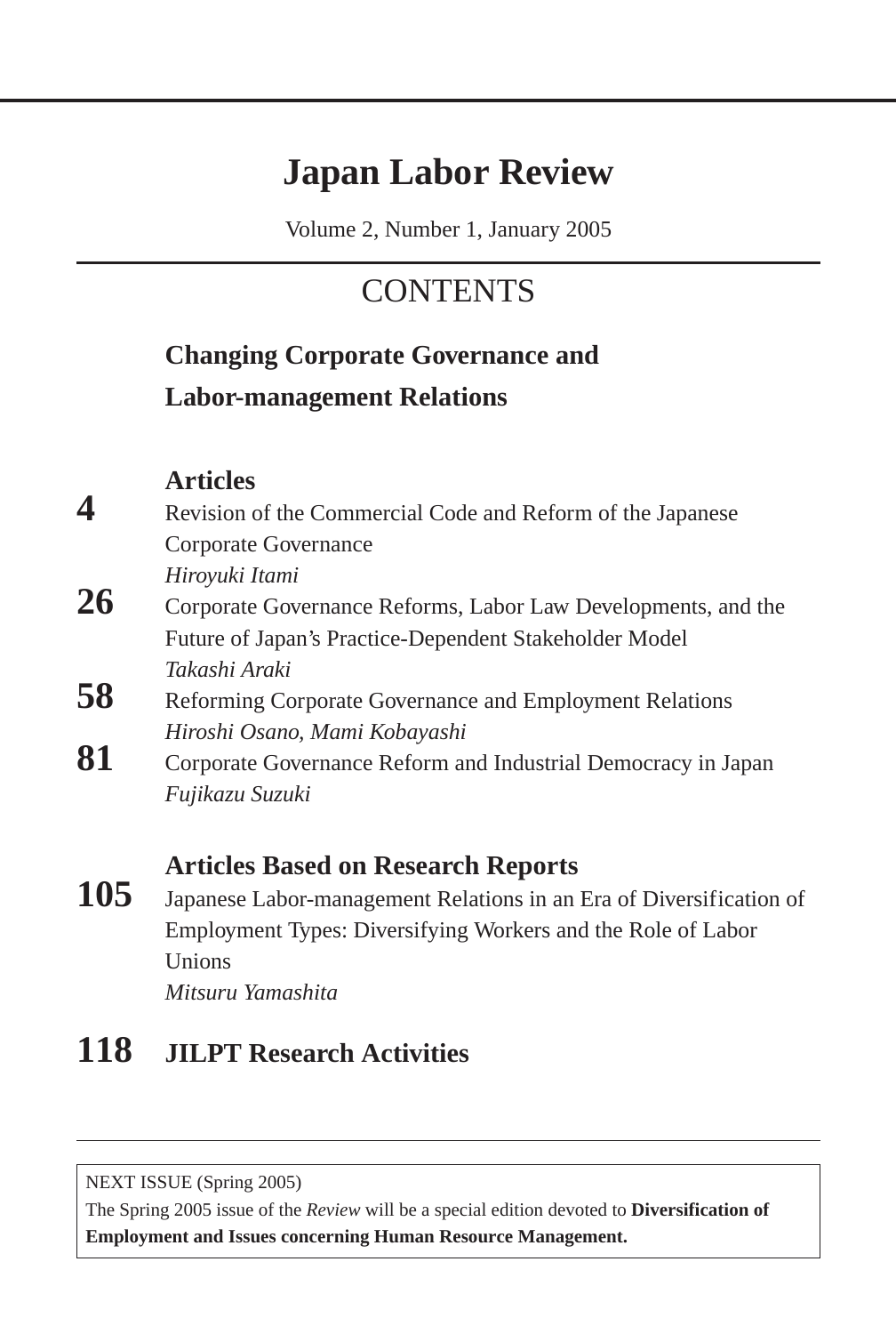### **INTRODUCTION**

### **Changing Corporate Governance and Labor-management Relations**

The revision of the Commercial Code in 2002 enabled Japanese firms with a certain number of employees to choose one type of corporate governance from among various options. The revision and the responses toward it by Japanese firms lead certain conclusion to the argument concerning corporate governance which had been discussed since the late 1990s. This issue of *Japan Labor Review* features articles addressing corporate governance in Japanese firms to discuss the influence of changes in corporate governance on labor-management relations.

The first article by Professor Hiroyuki Itami provides his logical inferences concerning the possible impact of the revised Commercial Code on the corporate governance of Japanese firms. Itami stated that the revision itself does not have any substantial direct impact, and that the newly provided option where governing structure is concerned will not trigger any considerable change in the corporate governance. According to him, it is the risk of hostile takeovers by foreign firms that will have a certain influence on corporate governance.

The second article by Professor Takashi Araki deals with features of share ownership, management and employment relations in Japan. In his article, he characterizes the traditional Japanese corporate governance system as an employee-centered stakeholder model which relies heavily on practices. After examining recent changes that might affect the traditional governance model, he argues that, in spite of these changes, there are countertrends and countermeasures against the one-sided progress towards the shareholder value model. He concludes that stakeholder model in Japan is not likely to be drastically morphed into the shareholder value model at least for the time being.

The third article by Professor Hiroshi Osano and Mami Kobayashi, postdoctoral fellow of the COE program, points out possible future direction of corporate governance in reaction to ongoing external changes. This article aims to clarify which company-employee relationship is compatible with such changes. Professor Osano and Kobayashi argue that changes in corporate governance in response to these external changes can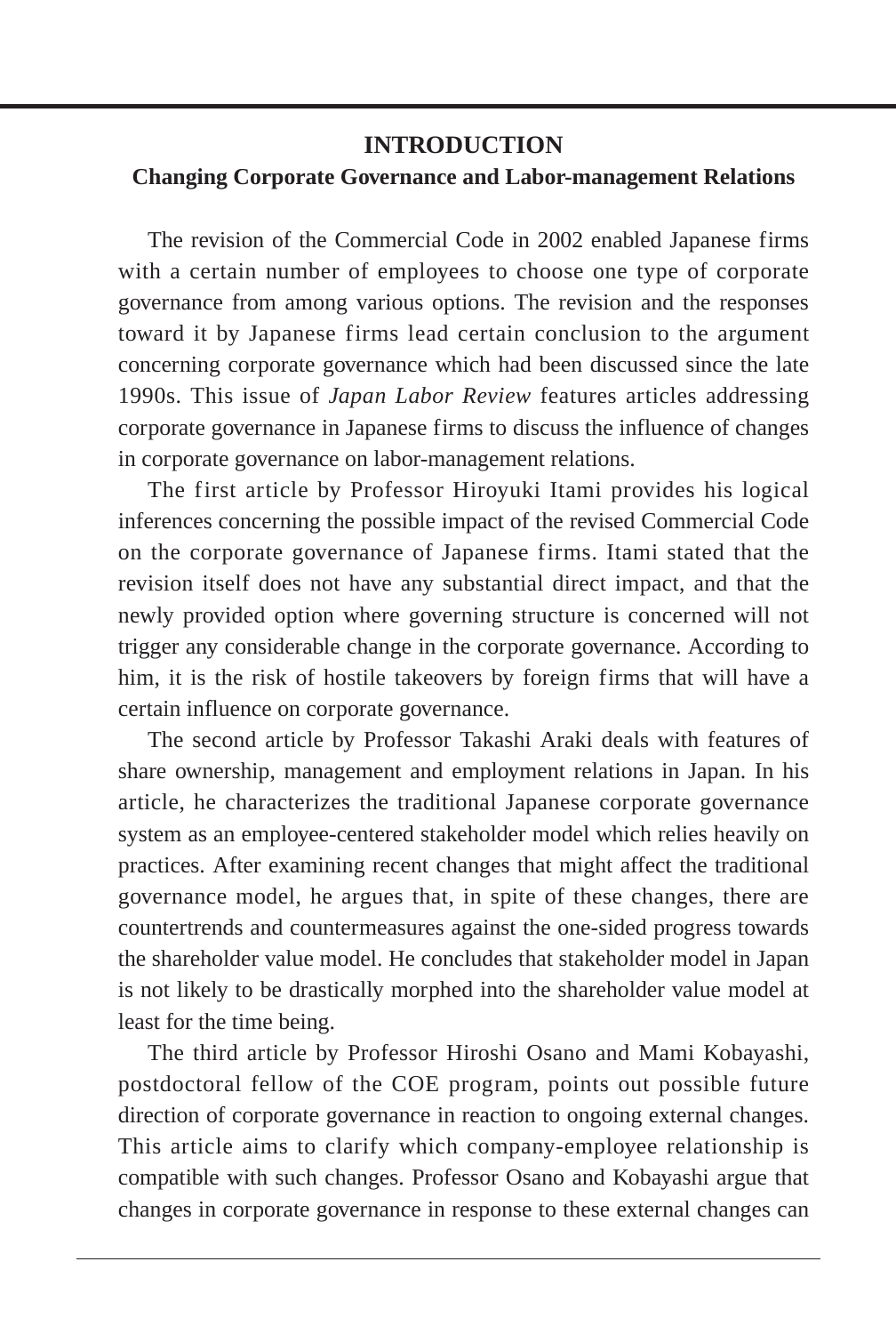be classified as either changes in external or internal governance. This article concludes that company-employee relationship should be reformed in line with these changes.

The fourth article by Fujikazu Suzuki, Deputy Director General for RENGO-RIALS, focuses on the role of employees in corporate governance. A constant theme in the debate surrounding reform of corporate governance in recent years has been how to include "voices outside the company" in corporate governance. Suzuki argues that it is important to establish systems to reflect "voices within the company" in corporate decision-making and monitoring mechanisms. He is concerned about the voices of employees, whose vocational lives depend on decisions made by management. This article examines the changes in the role of employees as members of corporate society and the issues labor unions raise on behalf of employees.

Considering that the mechanism of corporate governance in Japan is still in the process of being reformed, it is difficult to say that the model of corporate governance has been established. It seems that Japanese firms will continue to seek the compatible model with each firm. I believe corporate governance structure exercises great influence on laboremployee relations, thus future developments should be carefully monitored.

> **Hiroyuki Fujimura Professor, Hosei University**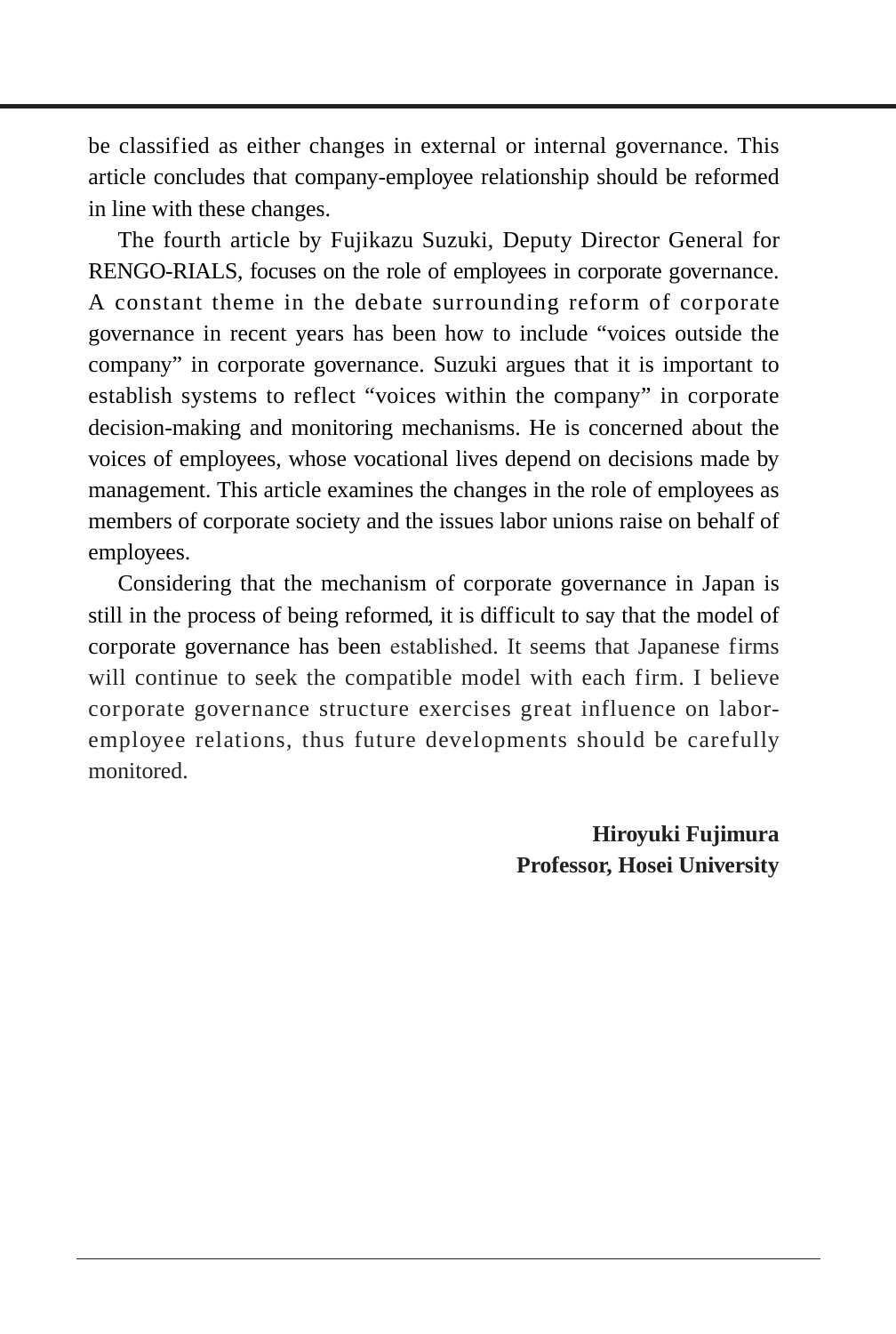# **Revision of the Commercial Code and Reform of the Japanese Corporate Governance**

*Hiroyuki Itami*

*Professor, Graduate School of Commerce and Management, Hitotsubashi University*

# **1. Revision of the Commercial Code and the "Counterattack" of the Stock Market**

### **Commercial Code revised in the 2000s**

In 2002, the Commercial Code was substantially revised. The revision enabled Japanese firms to choose freely one type of corporate governance from among various options. One option is the traditional governing structure, with a traditional board of directors, together with traditional auditors. Another important option is what is called the "committee system," whereby three committees (nomination committee, compensation committee, and audit committee) consisting mainly of outside directors are placed above the board of directors, the committees being in charge of designating directors, drawing up proposals for their compensation, and auditing them, respectively.

The revision makes it legally possible for Japanese firms to allow outside directors to gain control of the board of directors through committees, a system adopted in the U.S.A only as a restriction imposed by the stock exchange on listed companies, not by the corporate law. In so far as the revised code in Japan now allows what U.S. corporate law does not require legally, it is understandable that the latest revision of the commercial code in Japan should be called more "U.S.-style" than the U.S. corporate law itself. However, adoption of the committee system is no more than one option, and is not compulsory.

The revised commercial code has not only opened the door to the revision of corporate governance practices but has also made it legally possible to do corporate acquisition through share exchanges, and will allow, from 2005 on, exchanges of shares between Japanese firms and a Japanese subsidiary of foreign corporations. In other words, foreign companies will in practice be able to buy out Japanese firms via this share exchange method.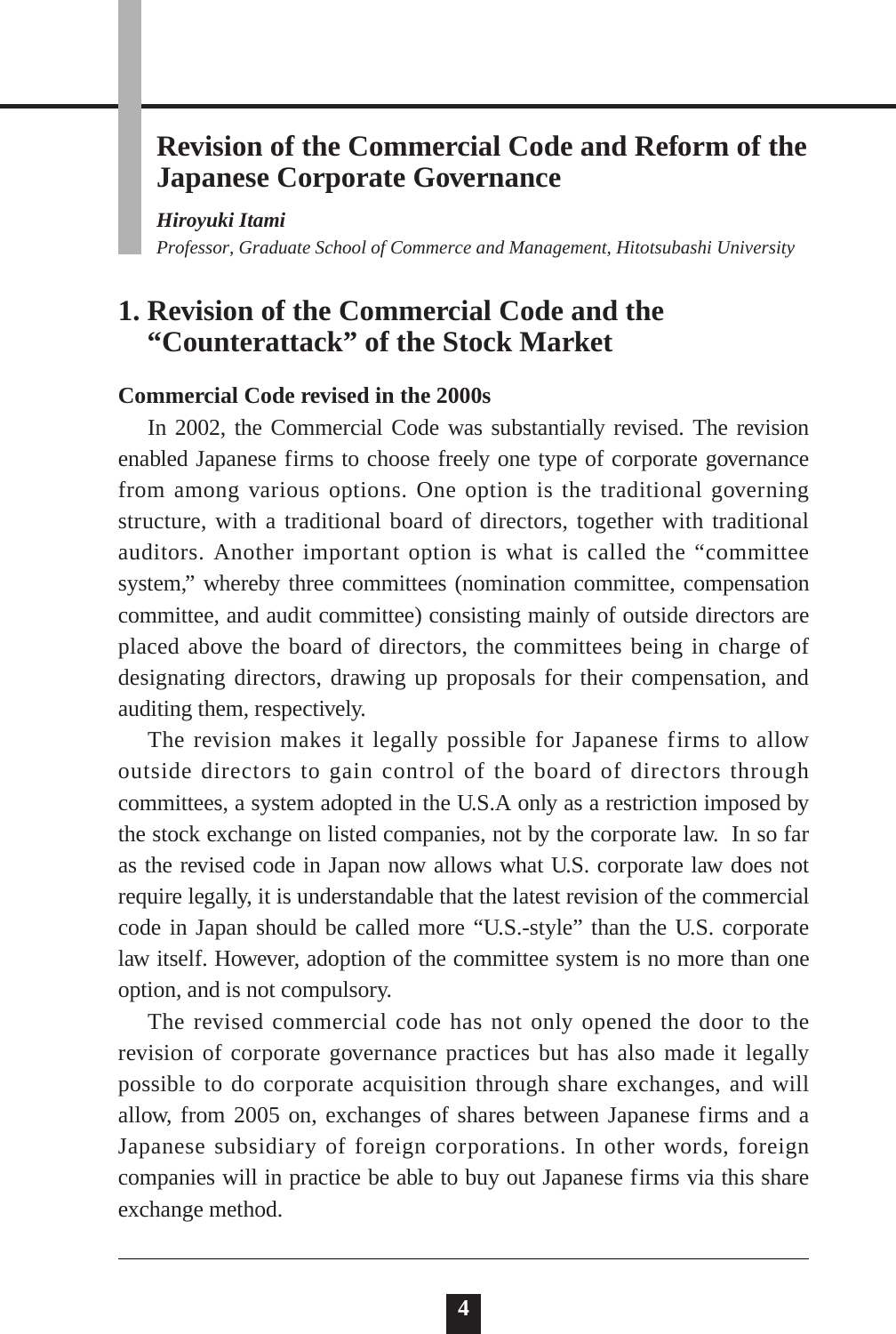These revisions of the commercial code undeniably show a tendency to bring into Japan the shareholder-oriented corporate governance which is practiced in the U.S. In this sense, the 1990s were the decade when American standards were seen as global standards, and Japanese corporate managers felt a psychological pressure not to lag behind the "global standard" in any aspect of management, not only in the field of corporate governance practices. Possibly, when the bubble boom collapsed, Japanese managers might have lost the confidence they had in the 80s when they boasted of "Japan as No.1." And this psychological change seemed to bring about revision of the commercial code in a somewhat hasty and fairly drastic manner.

This article is aimed at providing the author's logical inferences concerning the possible impact of the revised commercial code on the corporate governance of Japanese firms. My conclusion is that the revision itself does not have any substantial direct impact, and that the newly provided option on the governing structure will not trigger any considerable change in the corporate governance practices of Japanese firms; rather, it is the risk of hostile takeovers by foreign firms that will have a certain influence on corporate governance. In the following pages, I will explain the logic which has led me to this conclusion.

### **Counterattack of Stock Market**

Japanese firms in the 1990s seem to have sought corporate governance with clear emphasis on the interest of shareholders, as a means of avoiding the criticism of inattention to the shareholders. Behind this behavior lie not only the simple loss of confidence caused by the overall sluggish economy after the collapse of the bubble boom and the subsequent compulsive compliance with the standard global emphasis on the interests of shareholders, but also the occurrence of a phenomenon in the 1990s which might be called the "counterattack of the stock market." While Japanese firms up until the 1980s had been allowed not to pay enough attention to the interests of shareholders, the Japanese stock market situation in the 1990s seem to have forced the Japanese firms to heed the shareholder's voice.

Pressure came from two quarters – a sharp fall in stock prices due to the burst of the bubble boom, and the subsequent prolonged depression in stock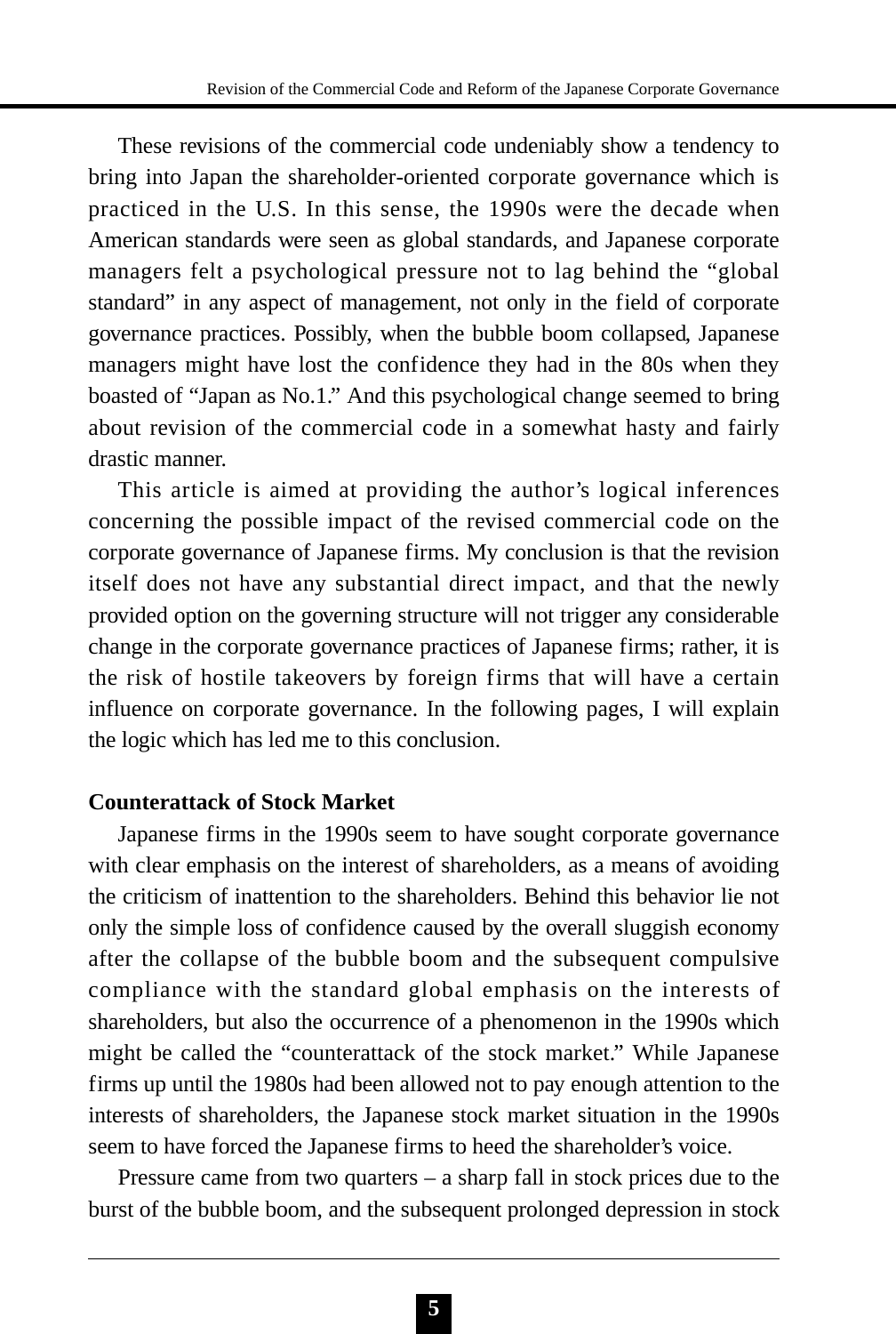prices. These created seeds of great discontent among investors. First, the burst of the bubble boom brought about a sizable plunge of the Nikkei Average below one-third of the highest score marked in late 1989. It seems quite natural that investors, who had suffered from huge capital losses, should press firms for a larger dividends. But firms on their side might feel that the investors barked up the wrong tree, in that firms did not necessarily receive new funding from investors when the stock prices were high during the bubble boom. And it was the investors, definitely not the firms themselves, that benefited from selling at the highest price during the bubble years. Of course, some firms did equity financing at a high stock price and acquired enormous funds, but those were not a majority.

Nevertheless, a fair recovery of stock prices would have eased the situation, but the stock prices hovered at a low level for a long period. This meant that new investors coming to the stock market in the 1990s were unable to earn capital gains as large as they had expected in the 80's and before.

The double hardships of investors in the Japanese stock market in the 1990s were utterly unthinkable given that the market until the 1980s had been the most profit-making market in the world on a time-scale of decades. The high investment performance was backed up by large capital gains thanks to a long-term rise in stock prices. As is generally known, the dividend payout ratio of Japanese firms is low, and so is the dividend yield. But investors had enjoyed a rise in stock prices large enough to make up for the low dividend payout and yield, a rise made possible by Japan's economic growth. Because capital gains were huge, investors did not have enough justification to take a firm stance in complaining to firms. Put differently, corporate managers were not under close scrutiny from investors.

In other words, capital gains which had satisfied investors until the 1980s were no longer available in the 1990s. Instead, huge capital losses were created, which generated protests by investors against corporations. Japanese firms, in short, encountered a "counterattack" by the stock market.

What is more, two additional factors which tended to heighten criticisms by investors arose in the 1990s. One is that banking institutions suffering from non-performing loans unloaded cross-shareholdings of affiliated companies. The unwinding of cross-shareholdings was a consequence of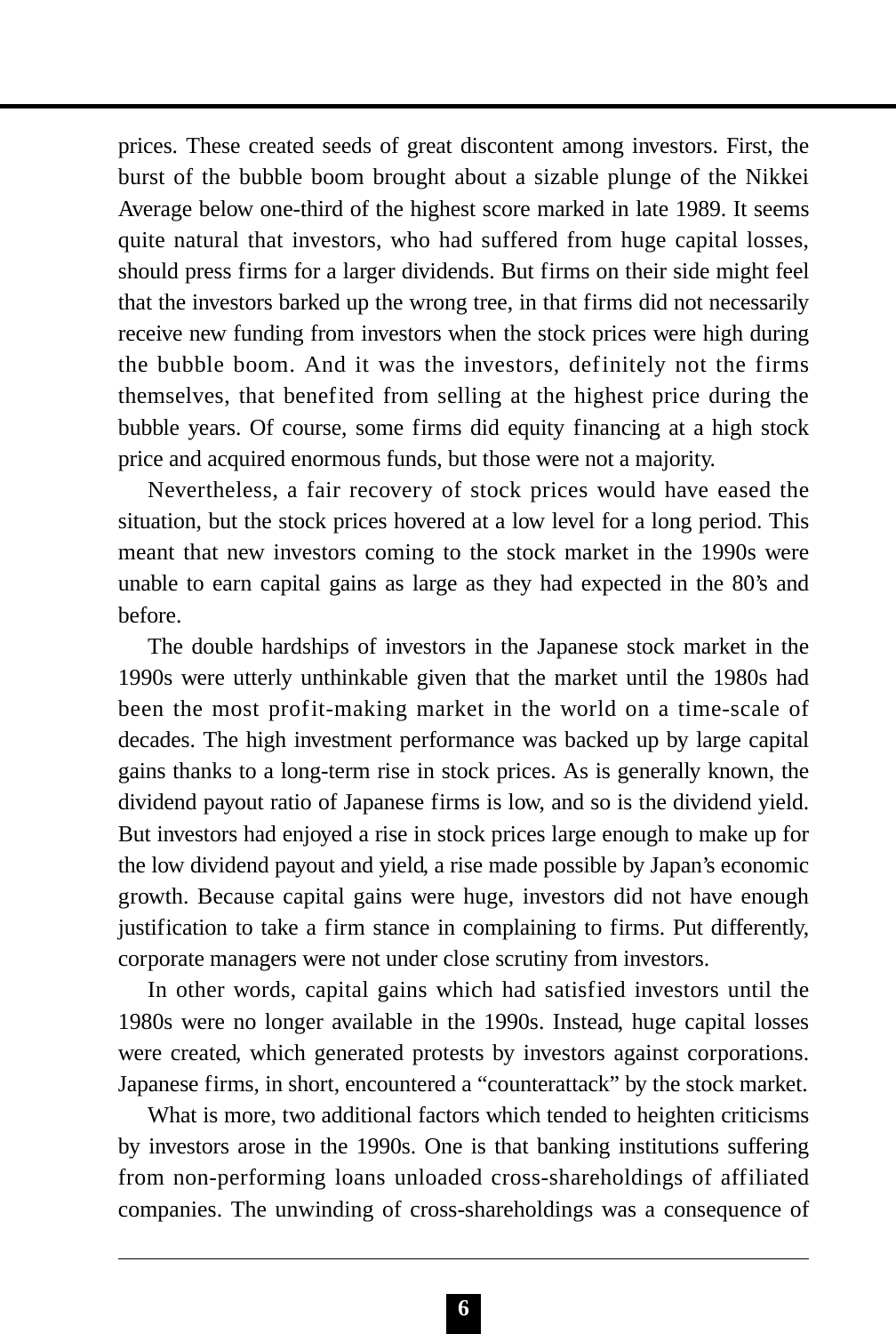banks' efforts to secure profits by materializing paper gain from stocks they had held. The main purchasers of such unloaded stocks were foreign investors, in particular foreign institutional investors. They followed practices prevailing in their own countries or in the U.S.A., and loudly demanded satisfactory distribution of profit from Japanese firms. The shift in the composition of shareholders from quiet long-term ones, that is, Japanese banks, to loquacious foreign institutional investors had an impact in enhancing shareholders' influence on firms.

The second factor emerging in the 1990s was the adoption of the market-price valuation method for corporate accounting. Quite a few companies suffered appraisal losses when their stockholdings were evaluated at market value. The generation of losses lowers corporate profit, and serves as a cause of further stagnation of stock prices. It is also likely to discourage firms from holding stocks which have a substantial impact on accounting profit. One reason for banks to unwind their stocks, apart from realizing appraised gain in stockholdings, was to adjust their asset portfolio so as to avoid volatility of profits. Once firms have started to avoid holding shares, this in itself serves as selling pressure in the stock market, and leads to a continued downturn of stock prices. Consequently, investors find it more difficult to make capital gains, and bring stronger pressure on firms.

In this way, Japanese firms in the 1990s were put in a situation to face counterattack from the stock market and strong protests from investors.

The situation might be, I suspect, somewhat "confusing" for a majority of Japanese firms. Certainly as a legal entity incorporated under stock corporation system and as publicly traded company which are listed on the stock exchange, it seems so natural to listen to the voices of the shareholders as the most important stakeholder. However, the actual corporate aims of many Japanese firms consistently throughout the postwar period have been, though implicitly, employment stability for their employees and the development of the firms themselves. Satisfaction of shareholders has been only a reluctantly accepted constraint. It seems that many corporate managers believed that all they needed was to secure a state of affairs satisfactory to their shareholders, and did not see it the aim of the business management to expand the proportion of profits allotted to shareholders and to increase the aggregate market value of the firms by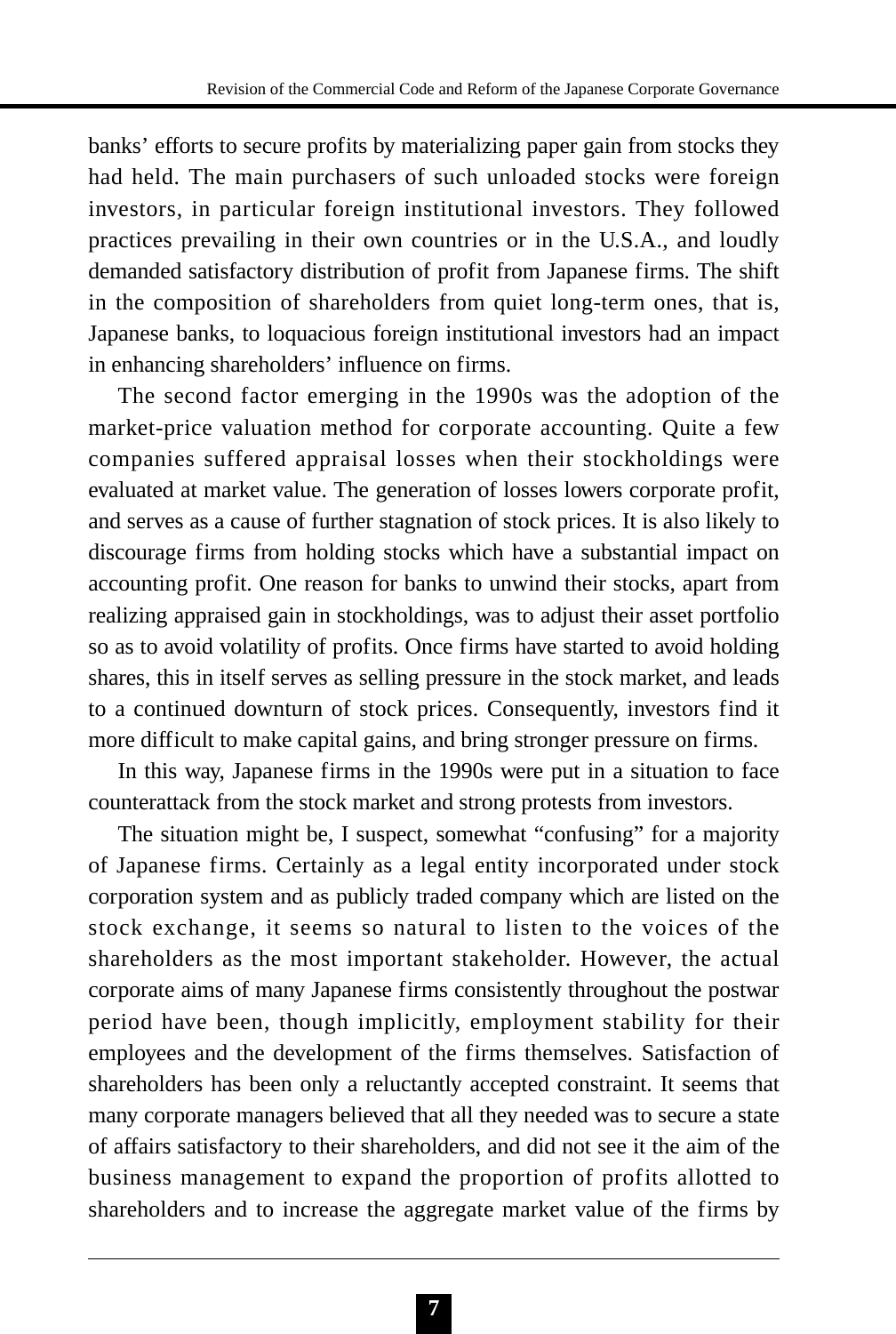heightening stock prices. The belief that companies belong to the employees who are committed to them, rather than to the shareholders has been tacitly agreed upon as a self-evident truth among Japanese corporations. I express this concept as "employee-sovereign," and have claimed for many years that the concept, in a long term, is conducive to the benefit of shareholders, and is thus highly rational from the economic viewpoints (See, for example, Itami [1987] or Itami [2000b]).

It was in the 1990s that this tacit agreement among Japanese firms came under counterattack from shareholders in the wake of a sluggish stock market.

With the economy remaining stagnant in the 1990s, Japanese firms looked as though they, after all, kept adhering to the concept of employeesovereignty. While the value added of companies continued to hover low, they gave priority to the distribution of value added to labor (i.e., frequent pay hikes), so that the labor's share in the value added increased, whereas the corporate profit after payment to labor shrank or remained low. This resulted in a reduction in sources for distribution to shareholders. To maintain the level of dividends in this situation, internal reserve funds were liquidated (or stocks were sold to secure profits). The distribution of value added to labor and to stockholder in the 1990s literally illustrates the principle of employee-sovereignty. (See Itami [2000a])

However, this practice was overdone and should be called as overrun of the employee-sovereignty principle. Since value added remained low, distribution to labor should have been determined accordingly. But in the decade of the 90's, wage hikes beyond the productivity increase were a rather regular practice among Japanese firms. And these pay hikes occurred at the time when the counterattack from the stock market was becoming real. The late 1990s was a period when Japanese firms were exposed to still harsher voice from the "counterattack."

# **2. Essence of Corporate Governance and Dangers of the Committee System**

### **The True Focus of Reforms of Corporate Governance**

Given that an economy would be brought to a standstill unless a return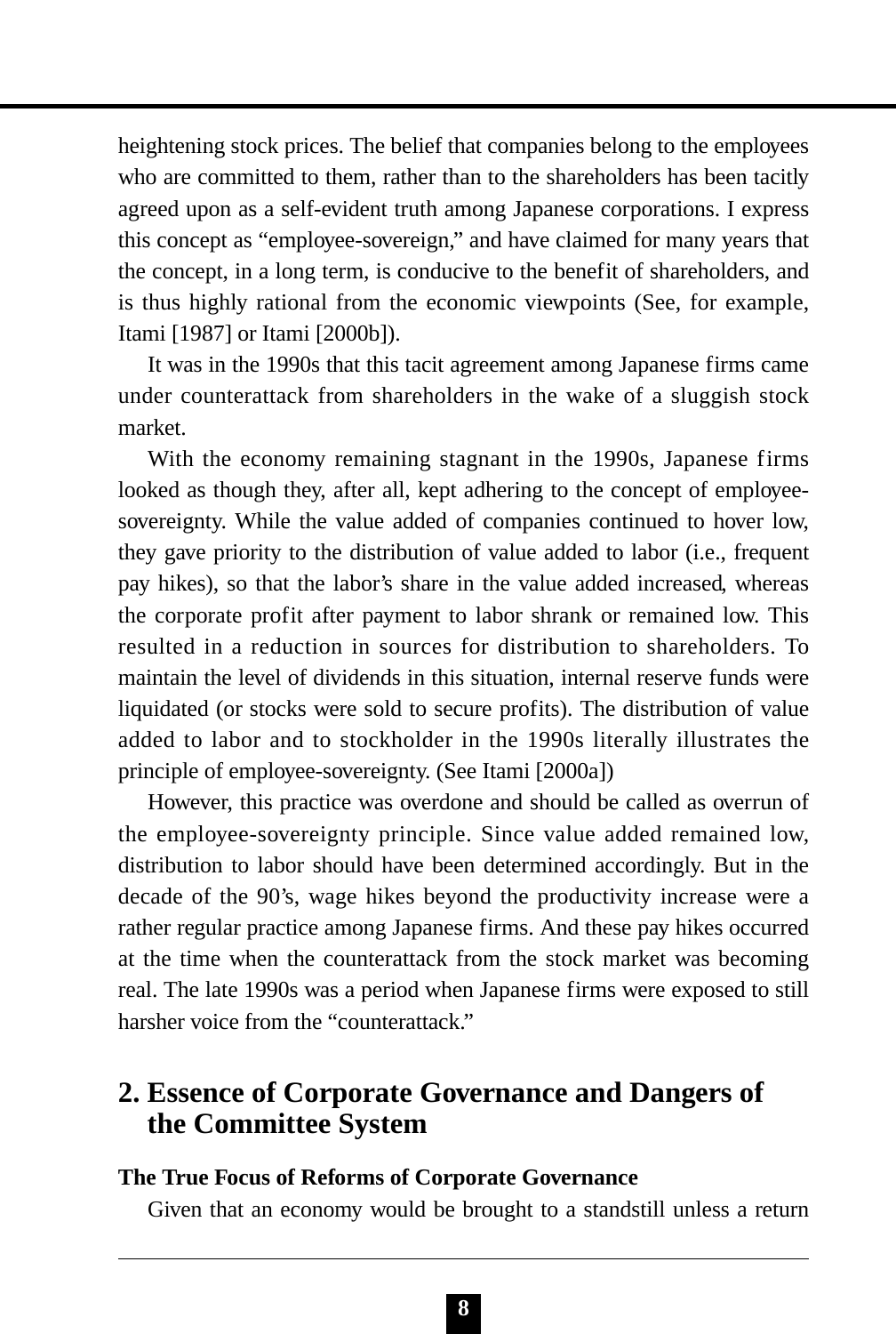on capital were secured and capital continued to circulate within the economy with fair return, the protests of investors were quite rational in some ways. However, what does not make sense is that, though they should call for an increase, even if not substantial, in their share of corporate profits, people often hastily rushed to the conclusions that the basis of corporate governance must be returned to the shareholders' sovereignty, and that the governing system must be reformed to allow shareholders to check on every aspect of corporate behavior.

In other words, even though Japanese firms are now exposed to a counterattack from the stock market, this does not necessarily mean that the principle of corporate governance in Japan requires fundamental alterations. But in the 1990s, when corporate governance was much debated in Japan, it was also the time that the financial system across the country was unstable, and U.S.-style corporate governance focusing on the interests of shareholders was prevalent throughout the world due to the demise of the Soviet Union and the advent of a mono-polar U.S. hegemony. I have the impression that this series of unfortunate developments encouraged what was a rational protest from the stock market to develop into the full-scale revision of the commercial code aiming at a sweeping reform of Japanese corporate governance practices.

Should the counterattack from the stock market, in fact, go as far as demanding a fundamental change in the principle of corporate governance, that is, the abandonment of Japan's tacit agreement, employee-sovereignty? This is very doubtful. And the doubt grows when we begin to think about the essence of corporate governance.

I believe that the crucial point in practice in reform of corporate governance is to establish a vigilant watch on corporate management.

It may help understand the issue more easily if we make an analogy with governance of a nation: the establishment of a check mechanism on policy makers is vital in maintaining the health of the governance structure. In a democratic country, elections play such a role. Similarly, in the case of corporate managers, keeping a watch on top managers or executives– whether their behavior is ideally conducive to the long term development of the economic organization – forms the bedrock of corporate governance, and further, how to restrain top management when its business conduct gets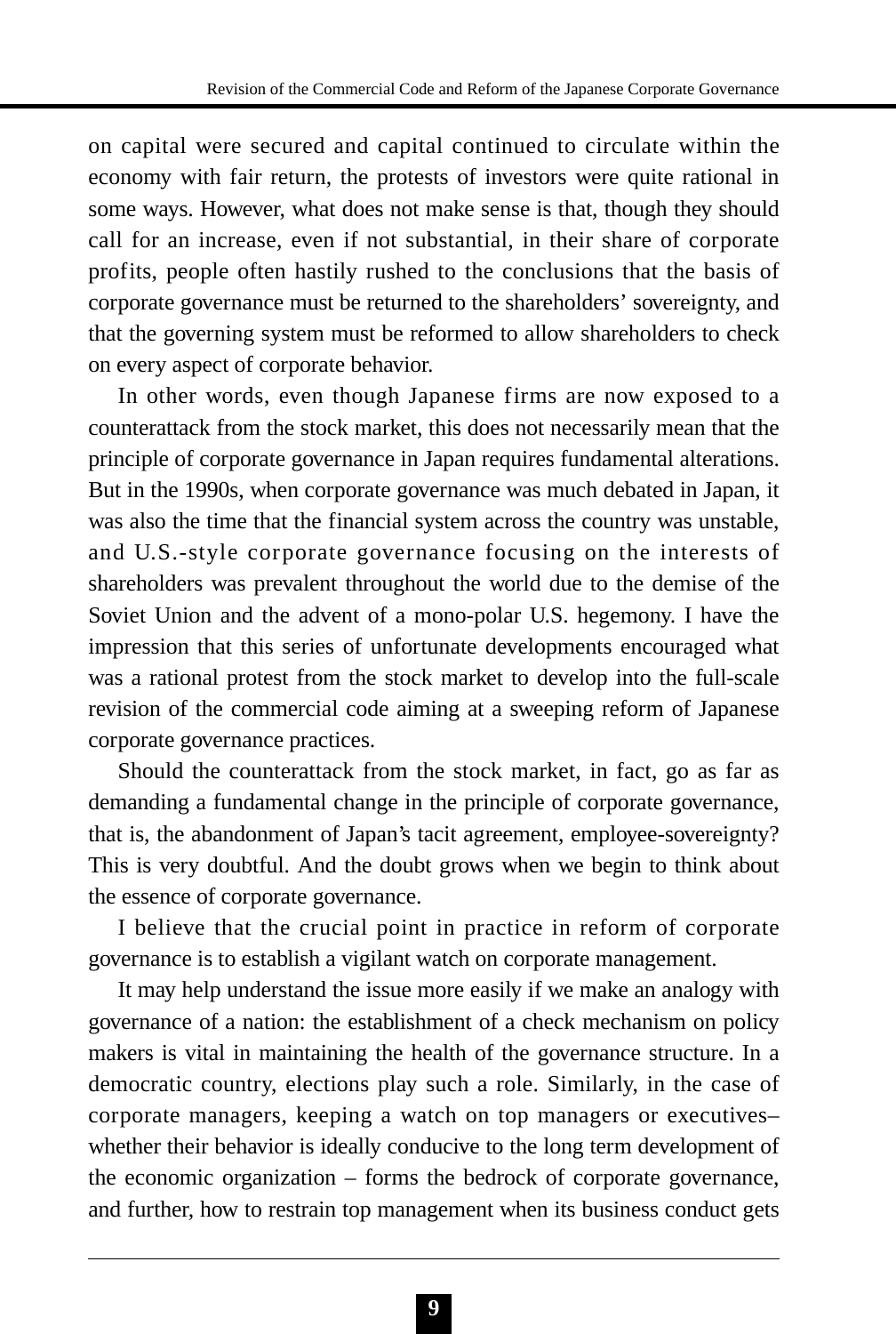out of hand; if so, how to dismiss the managers responsible; and in the very first place, how to select managers who are most likely to conduct sound business management.

In sum, the most crucial point of corporate governance is to explore an suitable checking function and ways of appointment and dismissal of top management. This question is universally relevant across the countries; and the essence of corporate governance lies neither in the question of countermeasures against misconduct nor in securing satisfactory margins of profit for shareholders, as is often contended.

In Japan, however, where managers have paid too little attention to the interests of shareholders, these are now highlighted as a central issue in corporate governance. But in the light of the fundamental question of what governance is required for sound corporate development, top priority should still be given to the monitoring of top management.

And it seems that virtually no checking mechanism for top management existed in Japanese firms in the 1990s. One might say that this was a byproduct of an unspoken consensus of employee sovereignty among Japanese firms.

In order to practice employee sovereignty principle under the legal system of joint stock corporation, many Japanese firms have made efforts to minimize the influence of shareholders. In other words, that they have made efforts to keep shareholders as silent as possible. For example, firms sought other companies who would cross-hold shares and keep silent, while the board of directors was filled from within the company. On top of that, an odd common sense prevailed that the best general shareholders meeting was a short one.

Thus it is not surprising that there is a criticism that this behavior on the part of Japanese firms has vitiated the mechanism of "checking of corporate managers by shareholders" provided by the commercial code. The disempowerment may not be a particularly serious problem so long as other checking mechanisms, apart from that laid down by the code, function properly. These include, for example, monitoring by main banks.

However, with Japanese firms accumulating internal funds and becoming less dependent on bank loans for financing, the main bank system is becoming less effective in monitoring firms. As a result, one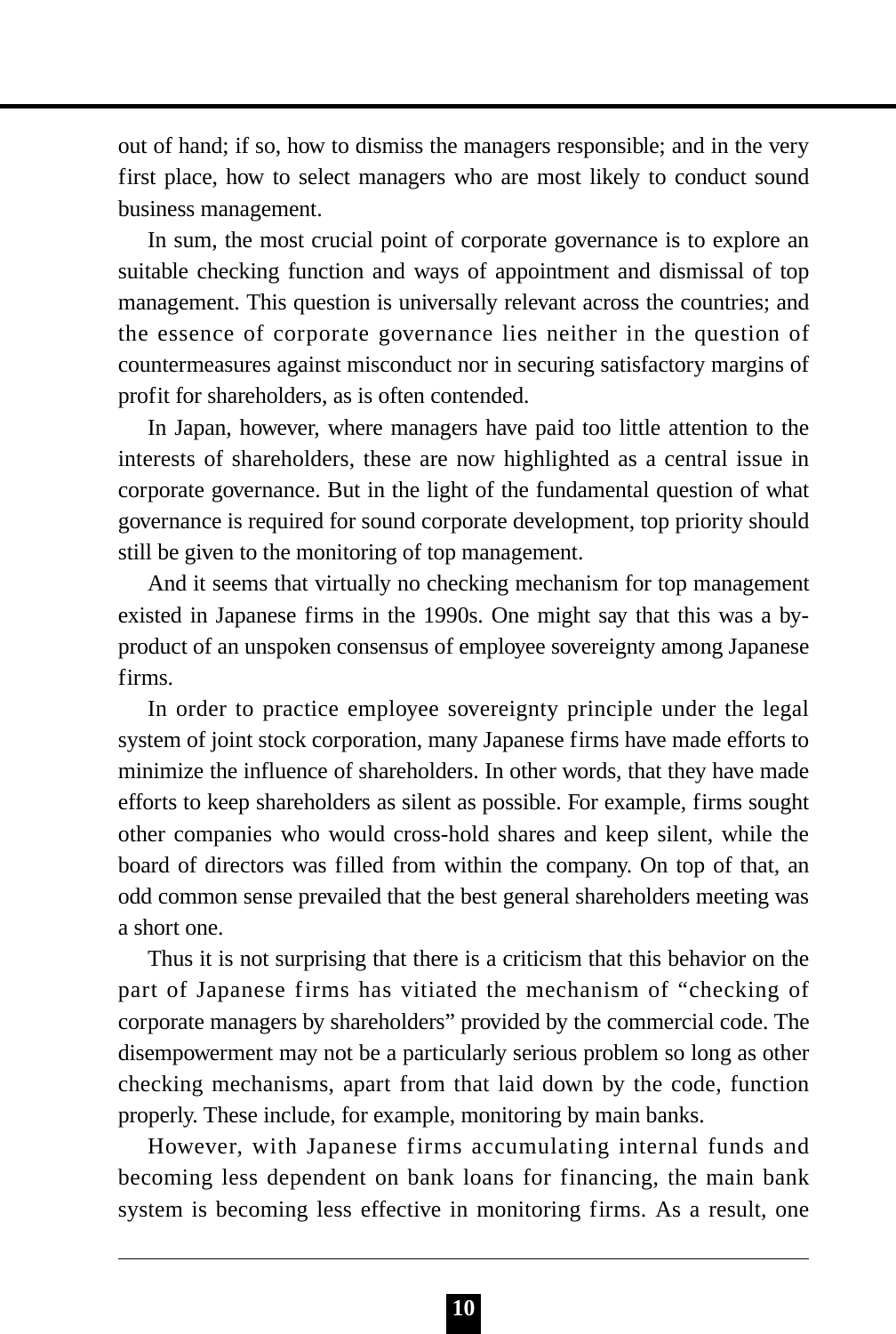major checking mechanisms has disappeared. To keep shareholders silent was not absolutely wrong by itself, but the real trouble begins when the absence of any effective checking mechanisms is allowed to go unattended.

How can the vacuum in the mechanism for checking top management be filled in? This is the primary issue that we should focus in the debate on Japanese corporate governance.

Seen with this focus, how much impact do the revisions of the commercial code made throughout the 2000s have?

#### **Doubtful Aspects of the Committee System**

At present, not many firms have actually chosen the committee system under the revised commercial code. In 2003 when this option became available, 60-odd firms including quite a few well-known companies shifted their governing structure to the new scheme, but it seems that far fewer firms did so in the following year. In sum, currently less than a mere 5 percent of all firms listed on the Tokyo Stock Exchange have adopted the system.

The true feeling of firms hesitating to go for the system seems to be a suspicion that an appropriate top management team may not be able to be formed if the nomination committee – which is in some ways the most important committee in that it holds the power of designating directors – is organized with an absolute majority of outside directors. A ground for the suspicion comes from doubt about the impossibility of outside directors having sufficient information to evaluate every inside director. Firms are wondering if it is in practice possible to entrust them with such an important aspect of personnel assignment.

Even if they organize things so as to provide information from relevant offices within the firms or from incumbent top managers, another problem remains unsolved, concerning whether qualified persons can be secured as outside directors. This problem concerning the supply of outside directors may be even more crucial, in that, although they might be in good supply if, say, 100 or so firms needed them under their committee system, if a thousand firms adopted the system, it would be doubtful if suitable and effective outside directors could be mobilized.

Even so, the supply problem may possibly arise only at the initial stage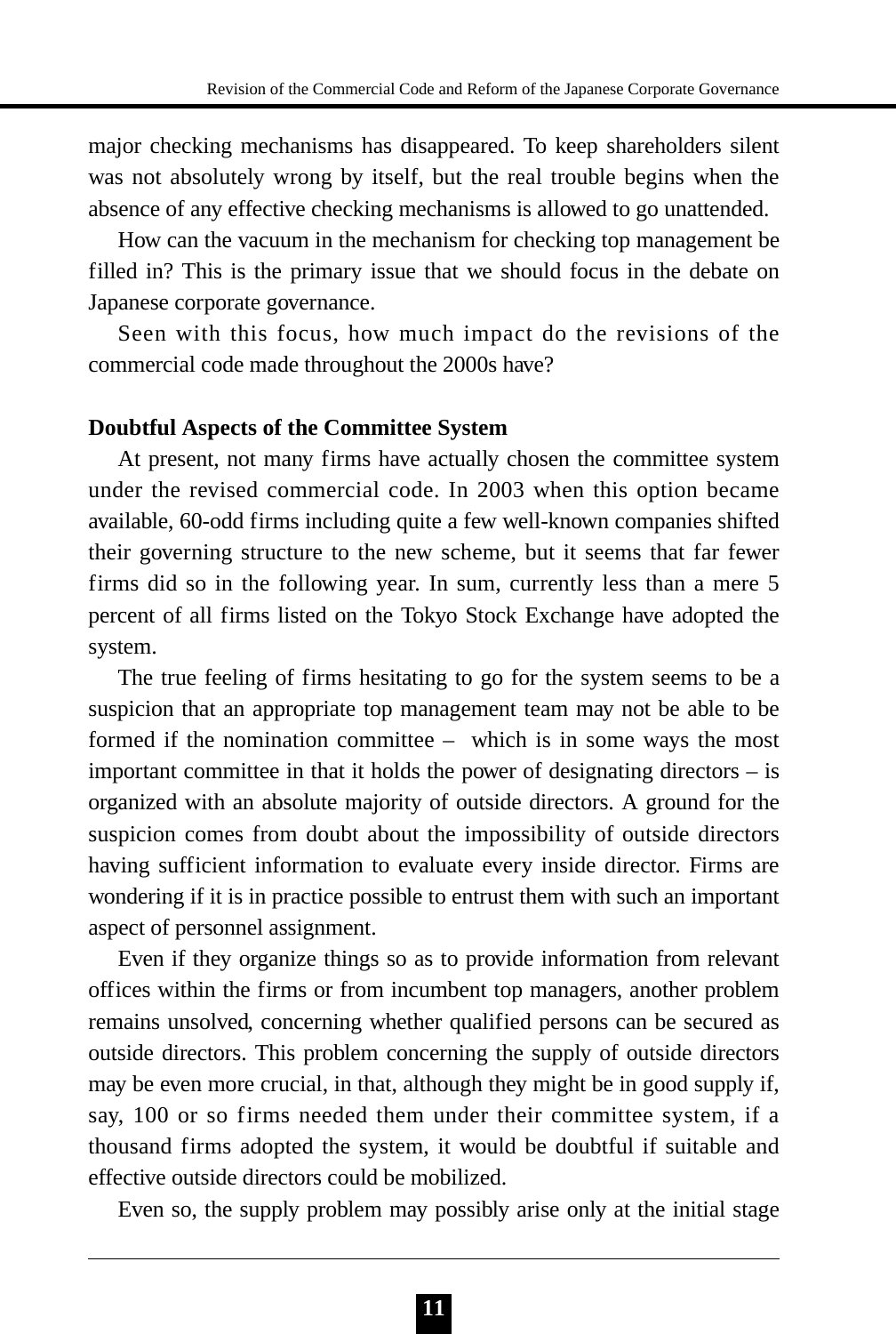after implementation of the system; outside directors, perhaps, will be supplied from various sources in the long run. Some claim that adoption of the system itself serves as pressure creating a supply of such personnel. This may be true. However, even if the problem of appropriate supply of outside directors can be solved in the long run, when one thinks about the question of whether or not the nomination committee authorized to retain or dismiss board members employs the proper mechanism to execute the envisaged tasks, a potential danger is seen to be embodied in the committee system.

The potential risk becomes real when the system is abused through the nomination committee's being taken advantage of to consolidate the power base of the very top people who are actually in power now. Although the committee is set up to monitor top management, it is highly likely to be exploited as a device to maintain the power of that management.

Since the nomination committee holds the power in practice to appoint members of the board of directors, the person who bestrides the committee will be in paramount authority in the firm. The nomination committee consists of both internal and outside directors, though the latter make up a majority of the members. Thus, so long as outside directors in the nomination committee have been persuaded, the power to retain or dismiss any directors will be readily available to the person who can do this persuasion. Who, then, is responsible for actually searching out and contacting candidates for outside directors of the committee?

This is, inevitably, the actual power holder in the current top management team, that is, either the chairperson or the president. The pattern remains exactly identical to the controversial traditional system of boards of directors in which internal directors are dominant, and the person currently in paramount authority holds the actual power to nominate them. It is identical in the sense that the person currently in the highest position of the company has the power to nominate members of the "nomination committee" which is supposed to have the final authority in determining membership of the legal governing structure of the company.

Under the committee system, therefore, the nomination committee alone is able to impose checks on (in particular, to dismiss) the person currently in the highest position. This means that the only possible means to dismiss the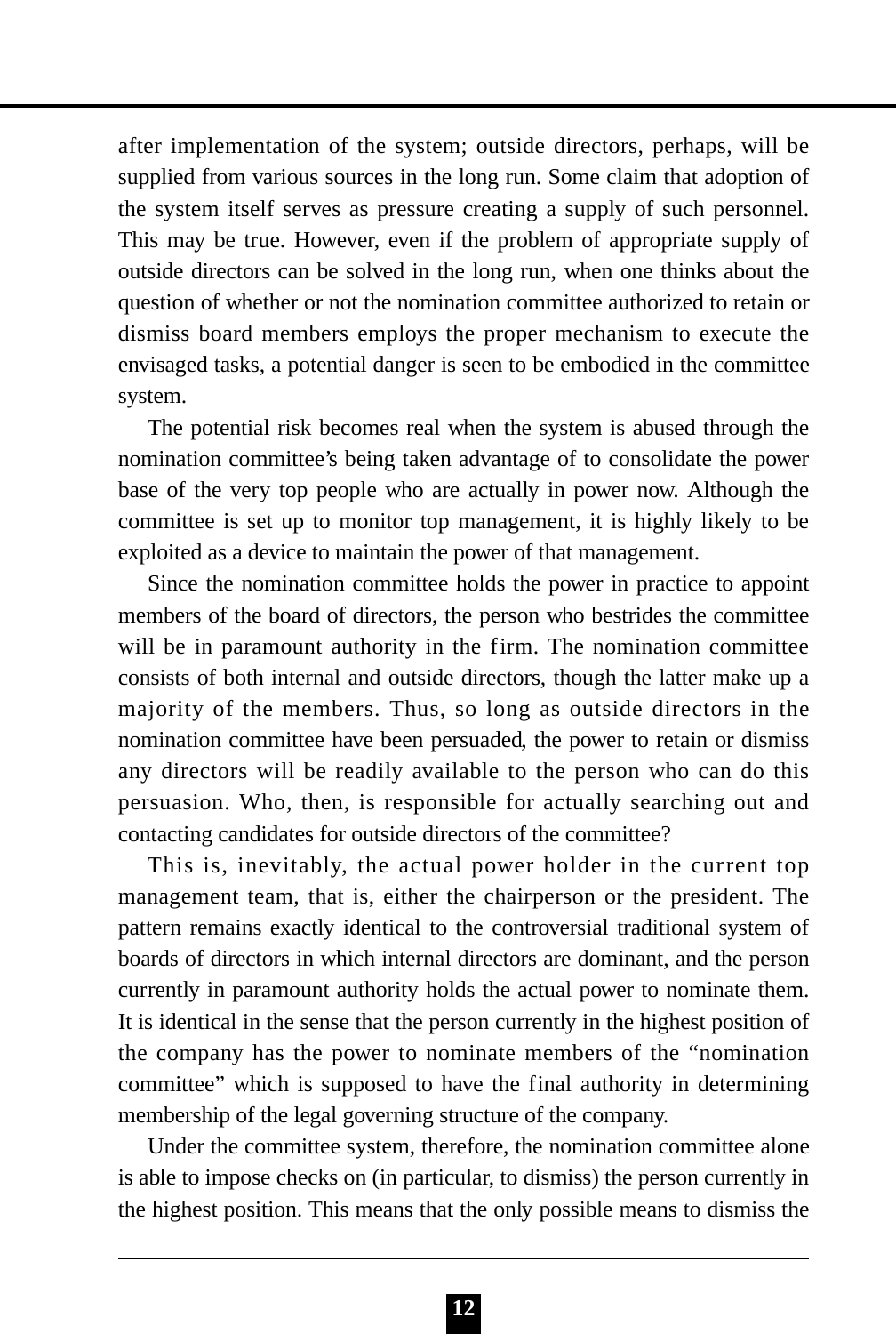person is a rebellion of outside directors.

A majority of firms which have adopted the committee system have three to five outside directors. And in many cases, these outside directors in the nomination committee are personal friends of the authority in the highest position. Is it in fact possible for them to have any substantial incentive, or information, such as to make them bother to rebel against the person in power in order to exercise their duty as members of the nomination committee?

It is natural to assume that, unlike somebody whose future prospects rely utterly on the fate of the company, friends or acquaintances outside the company will usually have neither incentive nor the information to make them rebel. There is still, of course, a possibility that certain insiders will find the current top manager incompetent, seek to persuade nomination committee members to take action, and give them any necessary information. But, even in this case, such a move by insiders is highly likely to be detected by the person in power. This is even more obvious if some committee members are acquaintances of that person. How many employees dare to take the risk of passing on information which only inside workers can obtain to outside directors? The scenario of sound functioning of the committee system, in short, is over-optimistic.

It is not sufficient to point out the potential risk hidden in the mechanism of the nomination committee; any system encompasses risks. Rather, the focus of the question lies in whether the adoption of the committee system is an improvement over the old system. It is necessary to compare the new system with the old option, that is, a traditional board of directors consisting mainly of internal directors, in the light of its effectiveness as a checking function and the "possibility of a successful rebellion" against the person who is in effect in paramount authority (who can dominate the nomination committee itself.)

One should consider that even under the conventional system, the power to nominate internal directors is in the hands of the person in the highest position in the company. Thus, since members of both the nomination committee in the new system and the board of directors in the traditional one are designated by the top management of the company, the checking function may not work properly either way. The question here is which is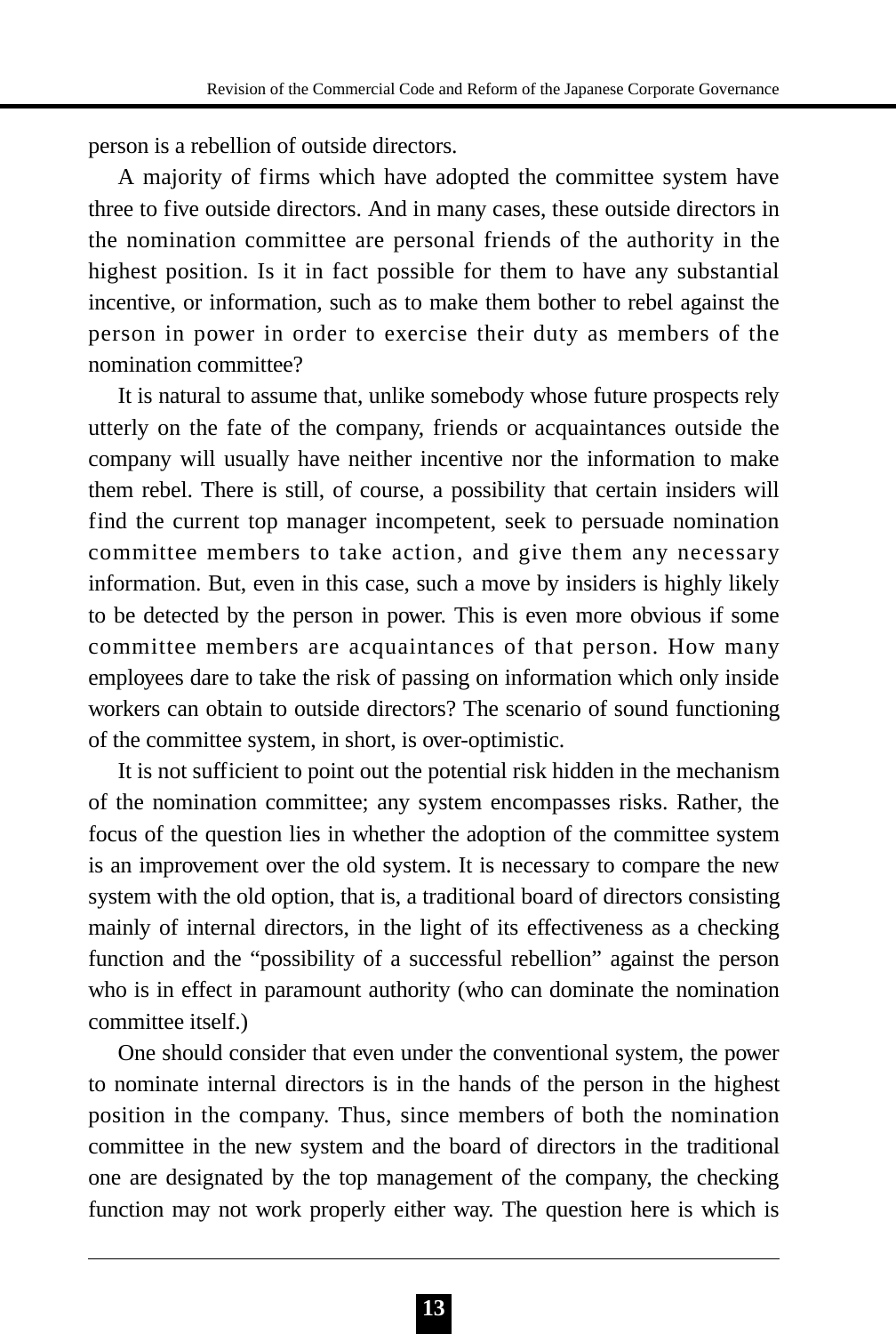more likely to rebel against the top manager when necessary (that is, when the idea of stripping him of the position is becoming dominant) – the nomination committee, or a board of directors consisting mainly of internal directors.

In my opinion, in terms of the information and incentives necessary to defy the top management, a board of directors consisting mainly of internal directors is more likely to take action, in that their fate has been, and will be affected by the fate of the company throughout their business lives, and that such internal directors have empathy with the large number of employees working together with them. The circumstances of those directors may be far more likely to persuade them – rather than outside directors who have no strong ties with the company – to take defiant action against the person in the power. As for the information required for defiant action, inside directors are in an advantageous position compared to outsiders, since they are physically close to the authority and able to see what he does within the company.

What is more, quite a few firms are now carrying out reforms such as adopting a system of operating officers under the conventional board of directors, and in fact the number of directors has been declining. This seems to facilitate rebellion within the board of directors. For example, if a board consists of 25 directors, 13 members must secretly unite to rebel against the person in power, whereas if a board comprises 11 directors, only six members are needed to do so. There is a great difference between 13 and six in secretly preparing for a rebellion.

In other words, under the conventional system of board of directors comprising mainly internal directors, the president or chairperson, namely the person in power, are ultimately in a situation as if they were subject to a final check for their retaining their position by directors who have gone through the ranks within the company. This in fact conforms to the tacit understanding in Japanese firms that I described as "employee-sovereignty" in the previous section. All the more reason, then, that defiant action by internal directors, if such a thing happens, is likely to attract support within the company.

Of course, I do not believe that such defiant action can take place easily. Nevertheless, I know of some such cases in the past. Judging from these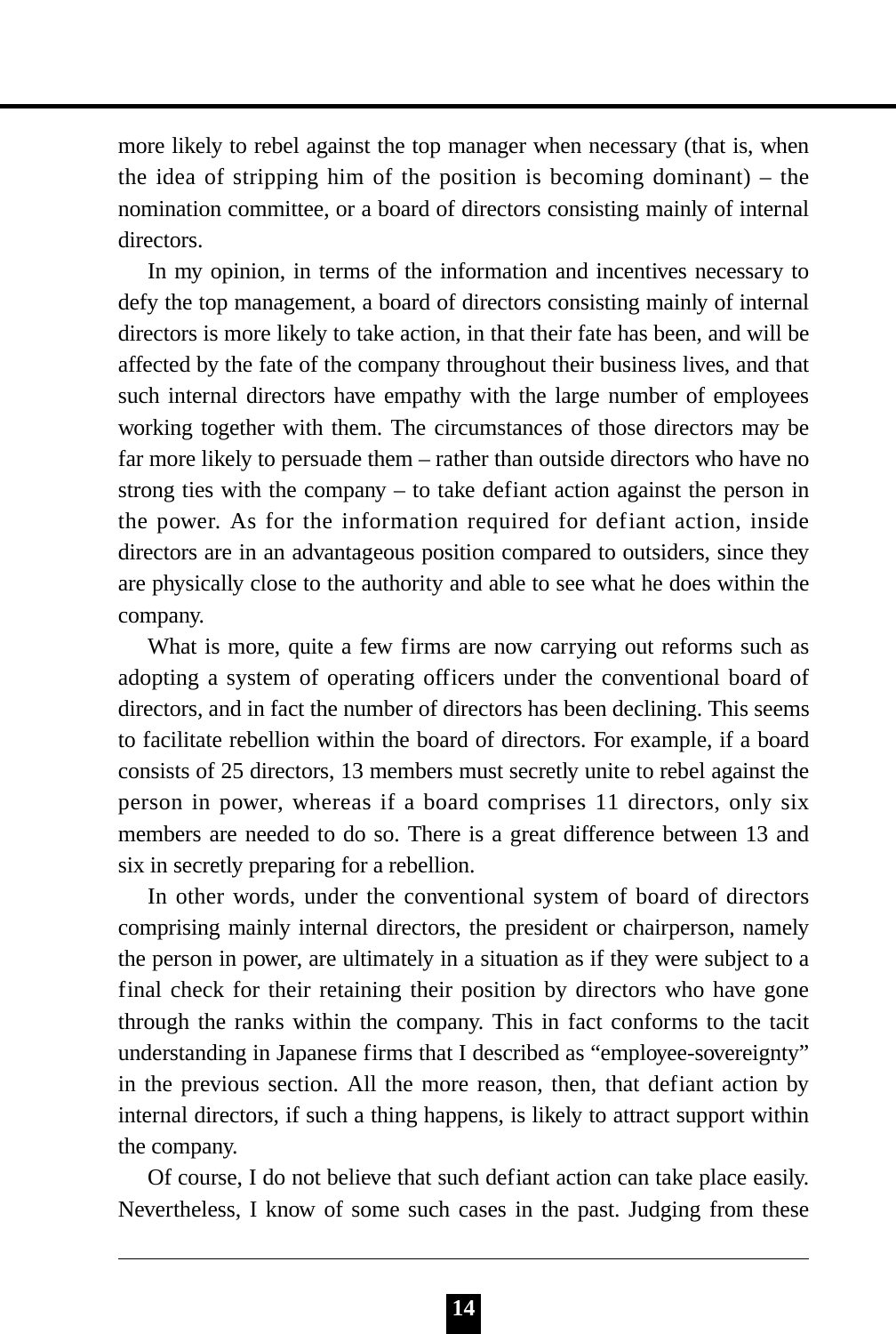cases, and looking into the actual membership of nomination committees under the newly adopted committee system in certain companies, I have a feeling that outside directors under the committee system are much less likely to undertake defiant action against the top management.

Certainly, the shift to the committee system obliges the top management the accountability to outside directors, which will serve as a source of new checking function. Thus, the real question is which is more effective as a checking mechanism, accountability to outside directors or the threat of the traditional board's rebellion. This question is difficult to judge, but at least it does not seem that the committee system is clearly superior with respect to the efficiency in checking the top management.

Judging from the paucity of practical effects, and the question of inadequate supply of outside directors, it cannot be logically inferred that the corporate governance of Japanese firms will change substantially thanks to the availability of the committee system, nor does it seem that the system will be adopted widely with substantial function, beyond "window-dressing " or cosmetic propaganda for the capital market.

### **Discipline by Threat of Hostile Takeover Bids**

A possibly more effective device than the committee system as a mechanism to check top management is the threat of the takeover of Japanese firms by their foreign counterparts via the stock-swap system which is to become available in 2005.

It seems that an increasing number of business managers feel threatened by such hostile takeovers. In particular, under current circumstances with low average levels of stock prices of Japanese firms, foreign companies need only provide a small number of their own stocks in order to effect hostile takeovers. Currently, in other words, many foreign firms are able to buy out Japanese firms without ignoring to any considerable extent the interests of their own shareholders.

The threat to the top management through hostile takeover bids is a classic mechanism in Western countries to check the top management via the stock market. This mechanism works in two different ways: first, by facilitating the self-discipline by the top management whereby the threat of buyout places discipline on corporate managers, and the managers naturally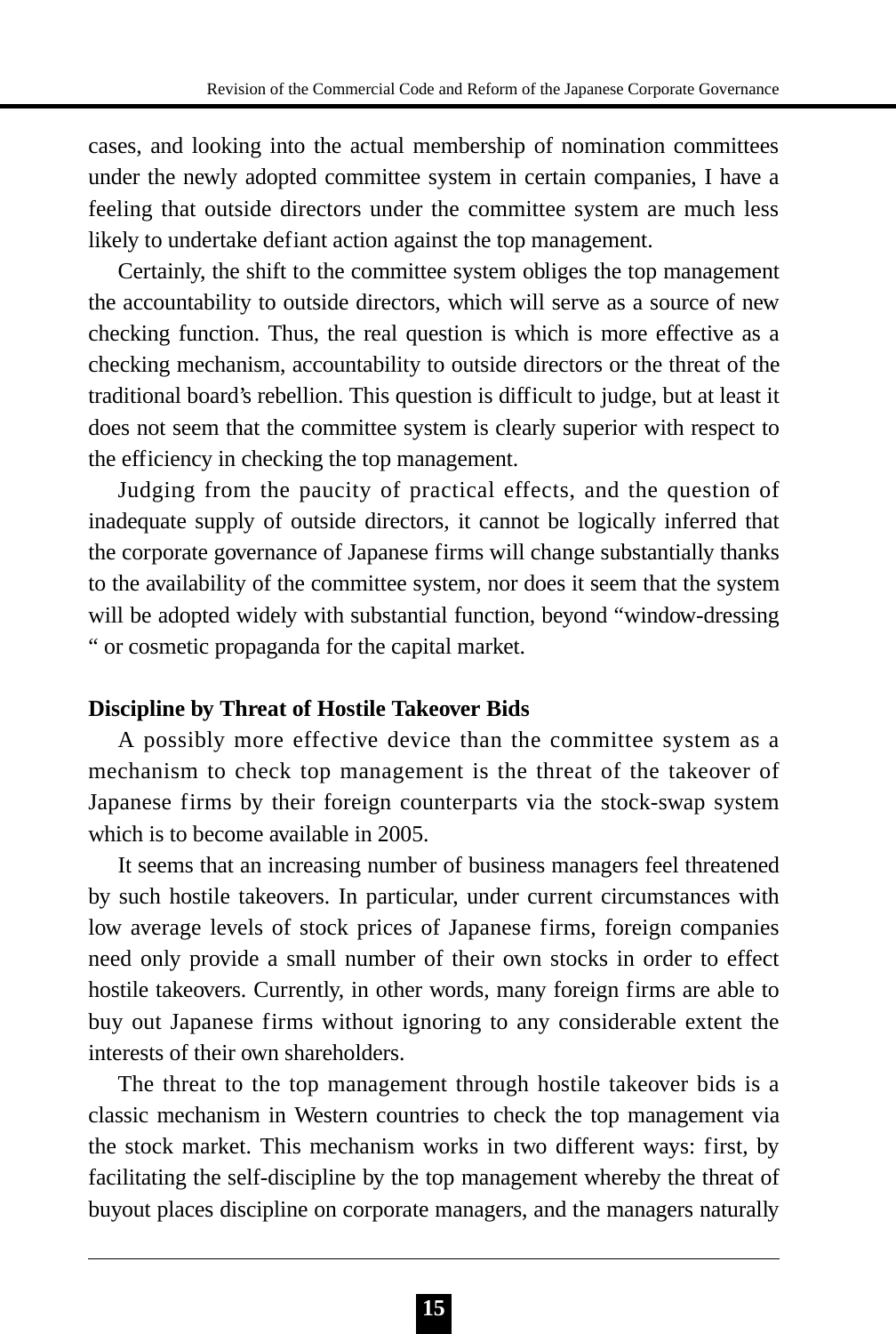pay careful attention to their business; and secondly, via the replacement of the top managers as a result of an actual buyout. Replacement does not have to take place frequently and a small number of occasional replacements would be enough to strengthen the function of the first mechanism. In other words, the potential threat of hostile takeover bids should really exist to make two types of the mechanism work properly. And now it may be going to be applicable for the first time in Japan also.

However, even if the potential threat of buyouts facilitates appropriate corporate management, its effect would tend to be biased toward the corporate managers to pay more attention to increase the aggregate market value of the company in order to reduce the risk of being bought out. That is, one of the greatest concerns of top management is likely to do management reform which will contribute for higher stock price higher in the market. Of course, it is a good thing to conduct business management to improve strategies for corporate growth and to heighten the possibility of growth in future, which will have a beneficial effect in turn on both employees and shareholders, but the threat may carry a risk of tempting corporate managers to steer the company in order to pursue a short-term interest, i.e., to increase the size of profits distributed to shareholders. And this is not necessarily compatible with favorable long-term prospects for the company.

What is more, another thing requiring attention is a possible expansion of cross-shareholdings to act against the threat of buyout. In view of the fact that the expansion of cross-shareholdings among Japanese firms in the 1960s was occasioned by the threat of buyout by foreign companies due to capital liberalization at that time, one cannot ignore the possibility that history will repeat itself. This risk may not be so great since the introduction of current value accounting system has made the volatility of corporate profit due to cross-shareholdings much greater and thus made cross-shareholdings less attractive than before.

In sum, the threat of hostile takeover bids would move Japanese companies to take various counter measures to avoid takeover. Being a straightforward menace to the corporate power structure, takeover threat would have much greater impact on corporate governance in Japan than the committee system.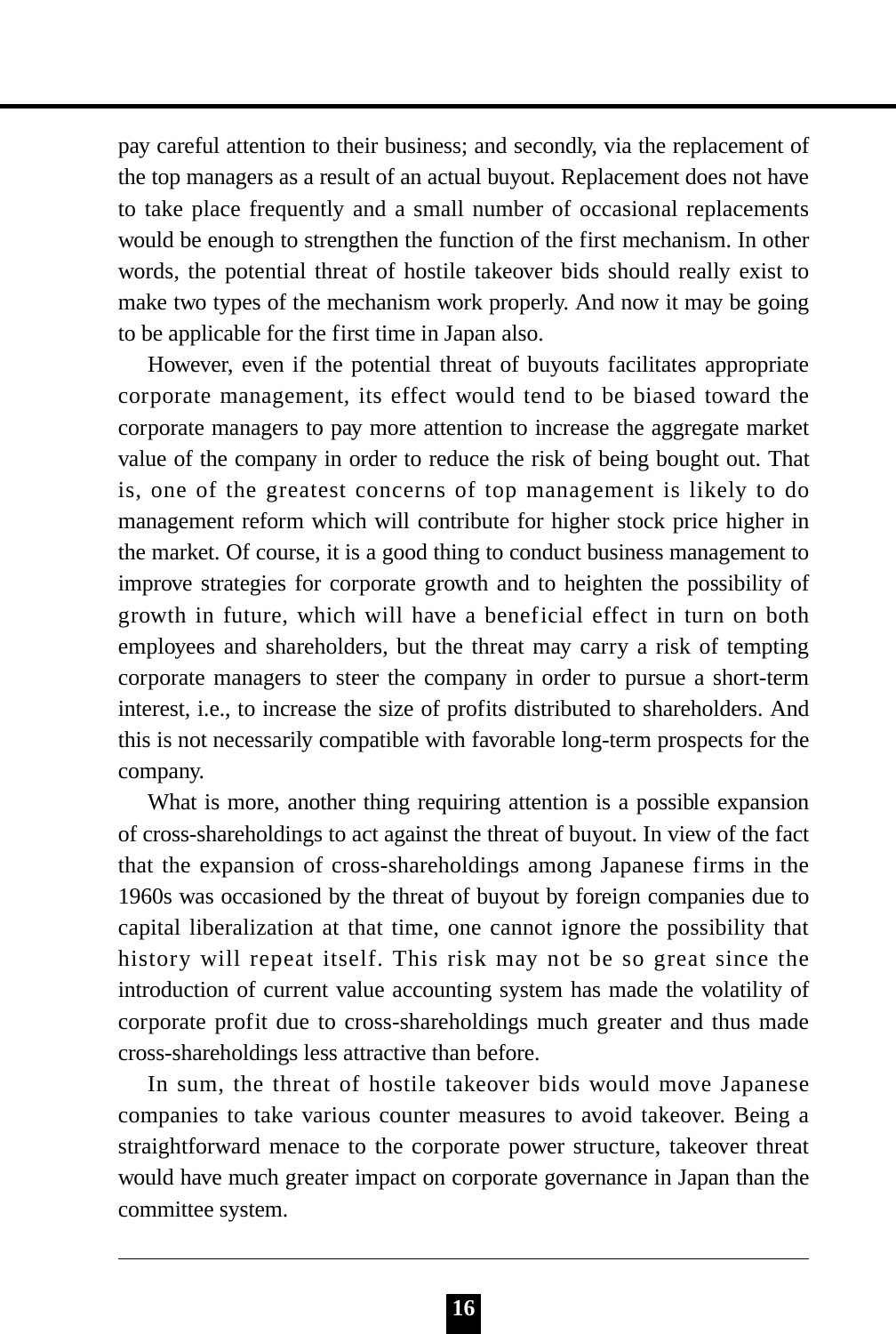# **3. One Proposal for Top Management Checking Mechanism**

### **Checking from Inside and Outside**

As is obvious from the discussion so far, I do not believe that the creation of the new option for the governing structure of Japanese firms can be expected to fundamentally improve their corporate governance.

A firm has two characters at the same time intrinsically: on the one hand, as a financial entity or community of money, it can be considered to belong to its shareholders; on the other, as a entity of persons or community of people, it can be considered to belong to its employees. If one accepts frankly this bilateral character, I think that corporate governance reform aimed at shareholder-only top management checking mechanism as in the revised commercial code is, in principle, inadequate from the beginning. A checking mechanism which does not reflect the internal voices of employee is particularly inadequate for Japanese firms which have always relied tacitly on the principle of employee-sovereignty.

Even more, as explained in the previous section, the committee system seems extremely inadequate as an option in filling the void in the checking mechanism created by the silencing of shareholders.

In any reform of the mechanism for checking top management, it is crucial, I feel, to create a device to check it from both within and without.

My suggestion is to take advantage of core employees for the internal checking mechanism. Employees, above all, are the core members within the business organization, and if they play the part of sovereign with the corporate citizenship, they should have the right to check the top managers in accordance with the weight of their shared sovereignty. This would be quite understandable if one considers that citizens of a nation play a major part in a mechanism for checking the rulers of the nation with their right to vote in election. In this light, what I shall now advocate in detail below is a "referential confidence vote system" by the core employees of the firm, especially middle managers.

On the other hand, since corporations are in some ways public institutions, it is also necessary to reflect widely the voice of public in the mechanism for checking top management. For this, it will be useful to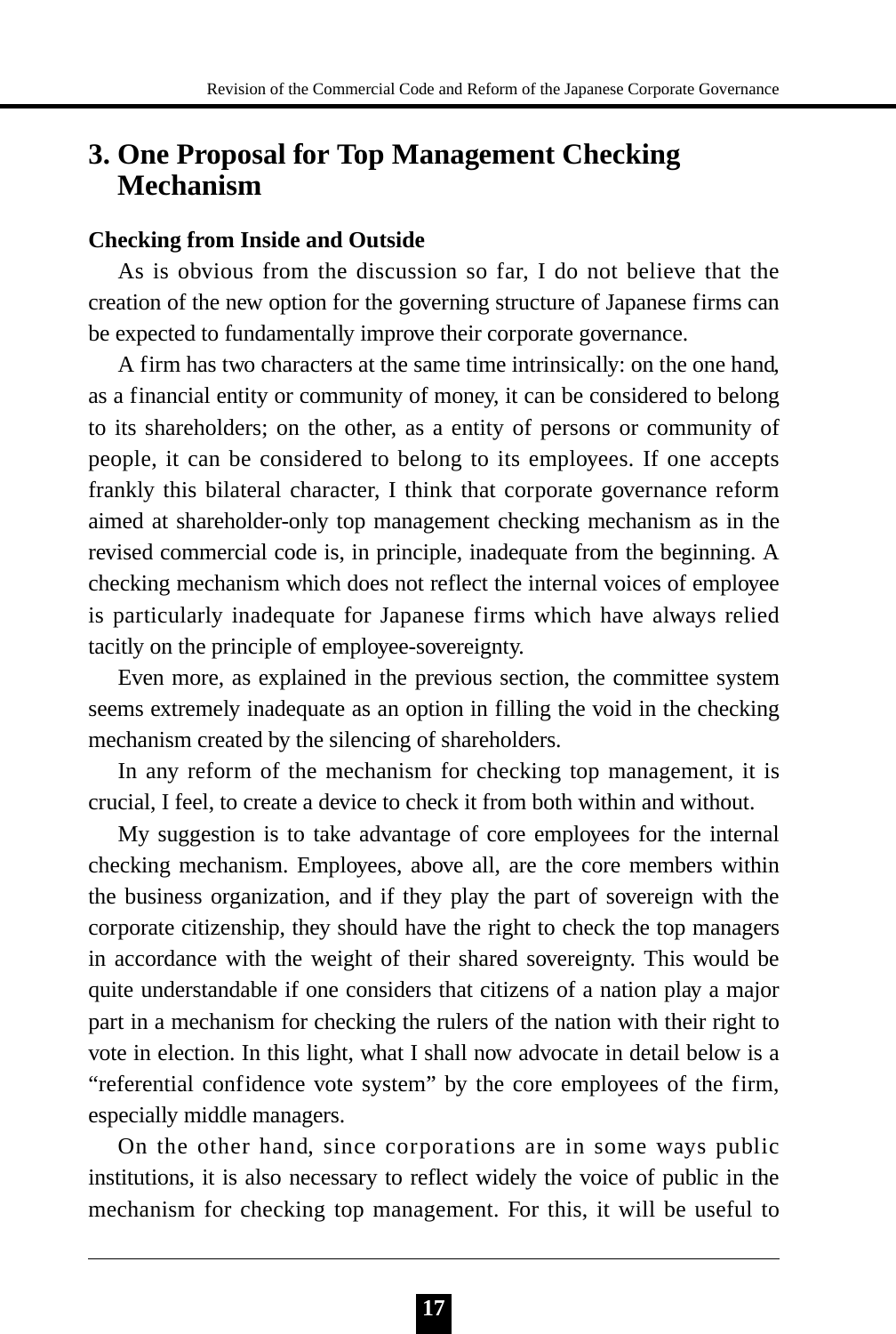establish a "management auditing committee," made up mainly by the people outside the firm. As for the ideal participants in this committee from outside the company, it will be appropriate to select outsiders who have both the capacity and information to judge the quality of top management. Examples include highly reputed top managers of companies with little stake in the company in question, and academic experts or others who seem qualified to evaluate top managers.

In addition, former top managers of the company may well be counted among such "outsiders." Retired top managers, rather like the Senators of ancient Rome, are familiar with the circumstances of the firm, and are, in many cases, have intimate knowledge of the personal integrity and intellectual capacity of candidates for new top managers. Naturally, if they dominate the checking mechanism, the system will invite the criticism that it is a "gerontocracy," but their participation in the auditing committee together with a larger number of top managers from unrelated companies, academic experts and other outsiders will not do much harm; rather, it can be expected to make a great contribution.

The "management auditing committee" is in no way identical to a nomination committee. It is not in charge of the nomination of directors nor auditing the entire body of the board of directors. Rather, it is responsible for auditing only the very top people in the top management rank, usually one or two highest ranking executives.

Shareholder representatives should, of course, participate in the management auditing committee, but the manner of their involvement is somewhat difficult, the reason being that they are insiders in one sense and outsiders in another. If we think core employees as the most typical insiders of the firm, shareholders should be counted as a combination of insider and outsider in the following sense.

They are insiders in that they are an indispensable component of the firm as providers of capital which has promised not to flee from the firm no matter what. A firm as an economic entity inevitably has the nature of a community of capital, and since shareholders are the source of the core capital, they are insiders. And if we are to divide shareholders into core and non-core shareholders, the former can absolutely be counted as insiders.

On the other hand, shareholders, in particular non-core shareholders, can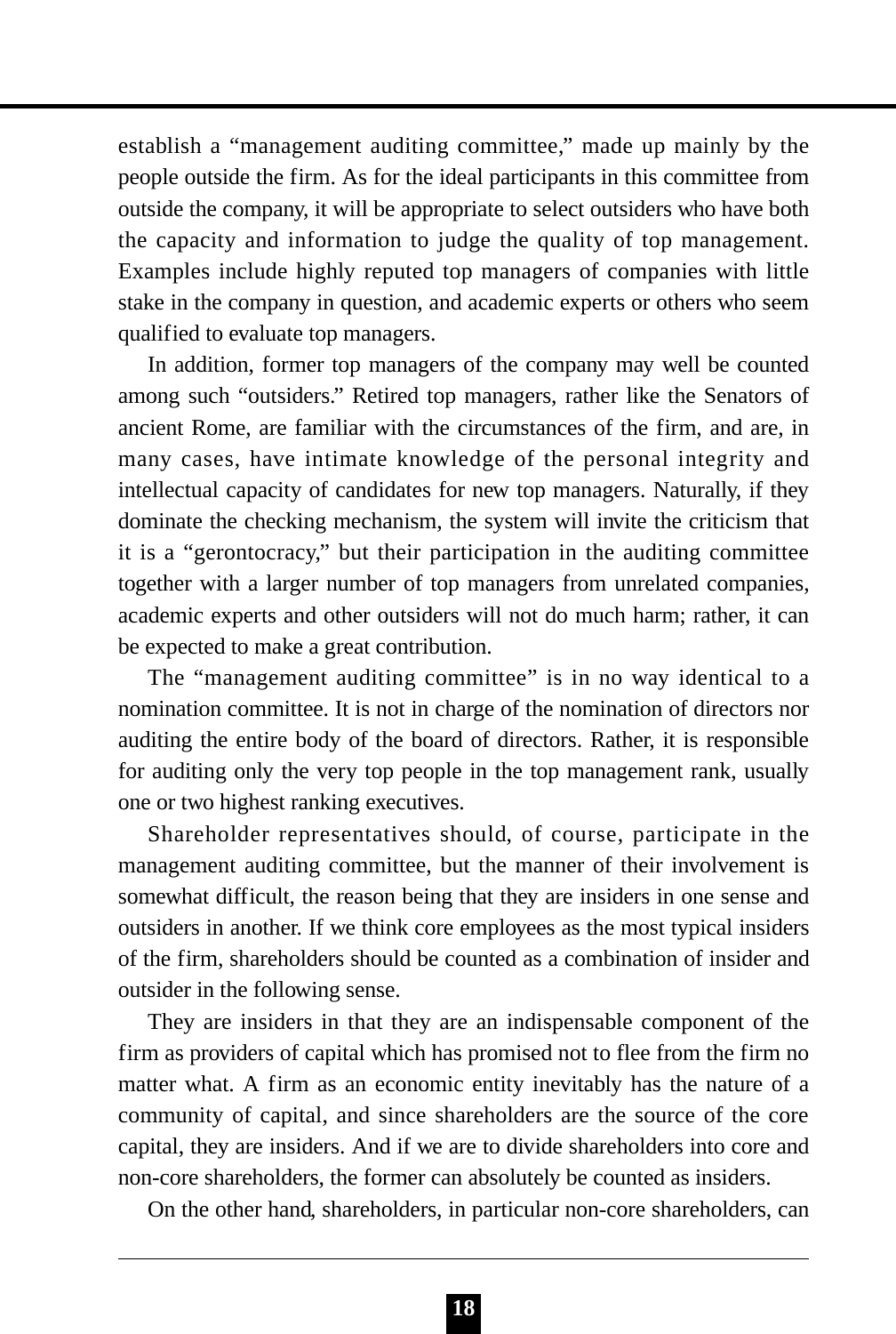be regarded as outsiders for a firm as an economic entity in that they can easily walk away from the company at any time by selling the stocks they hold. They are sometimes no more than simple providers of capital, requiring no more than an appropriate return on capital. When they call for the distribution of profit, their voice comes from outside, that is, the market.

Under the current legal framework, such double-faceted shareholders have full powers in checking corporate managers. Although they are insiders and outsiders simultaneously, the law defines them as insiders and assigns them the final authority to appoint and dismiss top management. This is, taken at face value, a fairly problematic situation. However, this is the commercial code, whether before or after the 2000 revisions.

Whatever the case may be, it seems to be a general rule that both insiders and outsiders should undertake the checking of the top managers. In this light, many deficiencies can be immediately apparent in the checking mechanism the current corporation law provides. That is why additional reform is required.

### **Three-Layer Structure of Nomination, Confidence, and Approval**

Institutional reform to include both insiders and outsiders in top management checking mechanism as described in the previous section means, in my opinion, establishing a system with a three-layer mechanism for the nomination, approval, and dismissal of the top management.

The first layer involves nominating candidates in the management auditing committee consisting mainly of outsiders. The second involves conducting a vote of confidence by core employees. And the third involves, in the conventional manner, selecting directors to be in the board at the general shareholders meeting. (Here, as elsewhere, top managers mean chairperson and president, who are literally in the highest rank in the company.)

Under the traditional commercial code, the board of directors nominates candidates for new top managers, while members of the board are approved at the general shareholders meeting. This two-step process is now divided into three steps of nomination, confidence vote, and approval. The management auditing committee is responsible for the nomination of the candidate for top managers within the board of directors, while core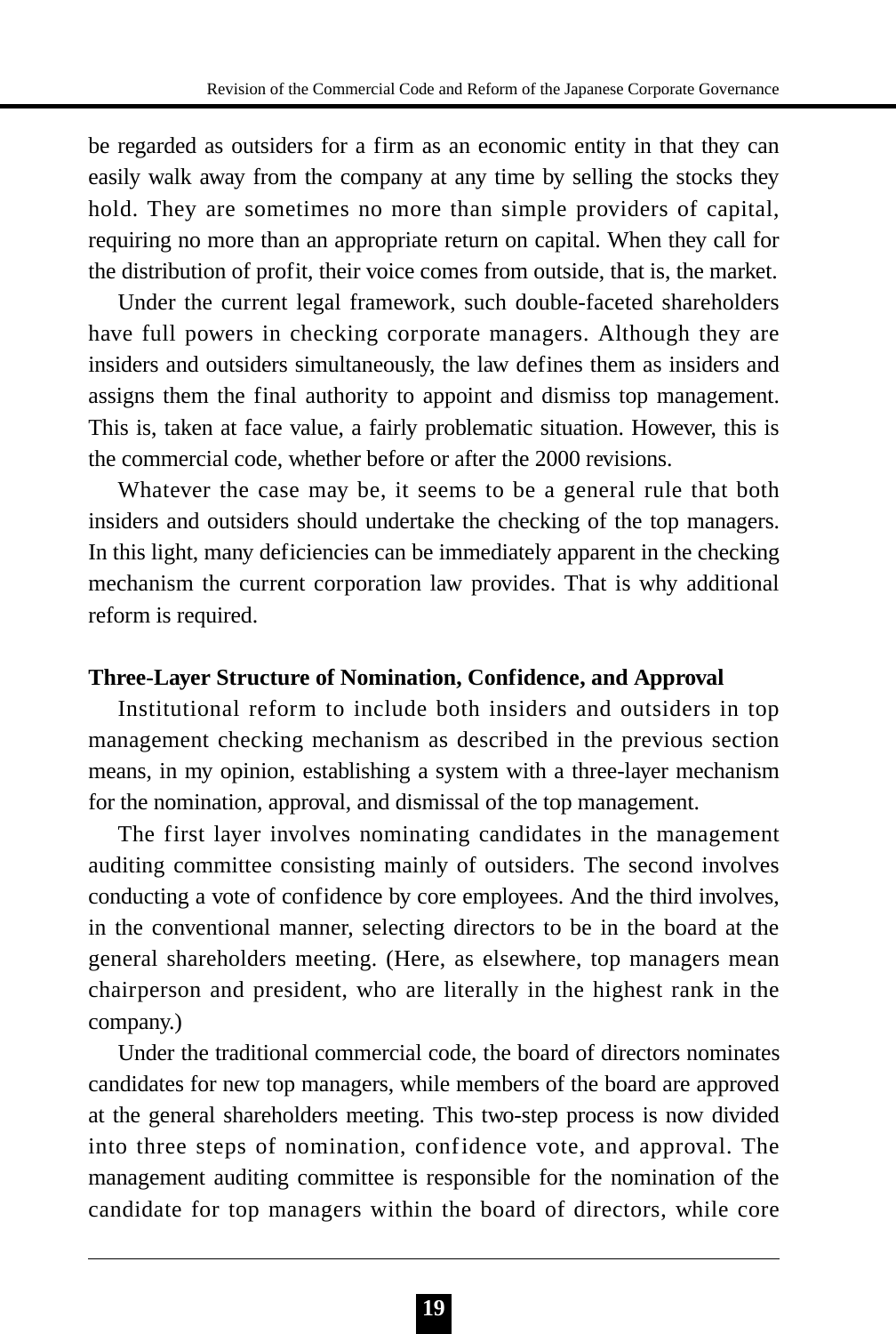employees undertake a vote of confidence on the candidates. Including the candidates, the entire board needs the final approval by the general shareholders meeting as the last step. This completes the three-layer structure of the system. This is three-layer not only in terms of process, but also in terms of the number of parties involved. In other words, shareholders, employees, and outsiders all take part in each process.

In more detail, the nature of the three steps is as follows.

The first step is the "nomination" of candidate managers.

The management auditing committee comprising mainly outsiders nominates one single candidate each, and no more, for chairperson and president, respectively.

Main tasks of the committee are, as the name implies, to audit the job performance of the present top managers and nominate candidates as their successors in the next term, for the final approval by the general shareholders meeting. Since it is assumed that the top managers double as representative directors, the nomination is to take place as the term as their directorship ends. In cases where the committee finds the incumbent top managers incompetent from their audit, the committee is also responsible for suggesting dismissal.

The committee comprises of outside corporate managers, academic experts, shareholder representatives, retired top managers of the company in question, and other suitable outsiders. The incumbent top managers are not eligible for the membership of the committee, although they should be given an opportunity to give their opinion to the committee concerning the candidates to be nominated. This is because they are most likely to be in a position to know of the quality of the potential contenders. Representatives of the employees are not eligible for the auditing committee membership, either. This is because the essential point of the committee is to provide outside check and insiders' duty is to provide outsiders with enough information, not to decide on the candidates.

The most important aim of establishing this management auditing committee which nominates the candidate top managers is to obviate the risk of the current top manager becoming the absolute power, and to secure the healthy selection process of top managers with enough outside checks. At the same time, in order to avoid the complete dominance of outsiders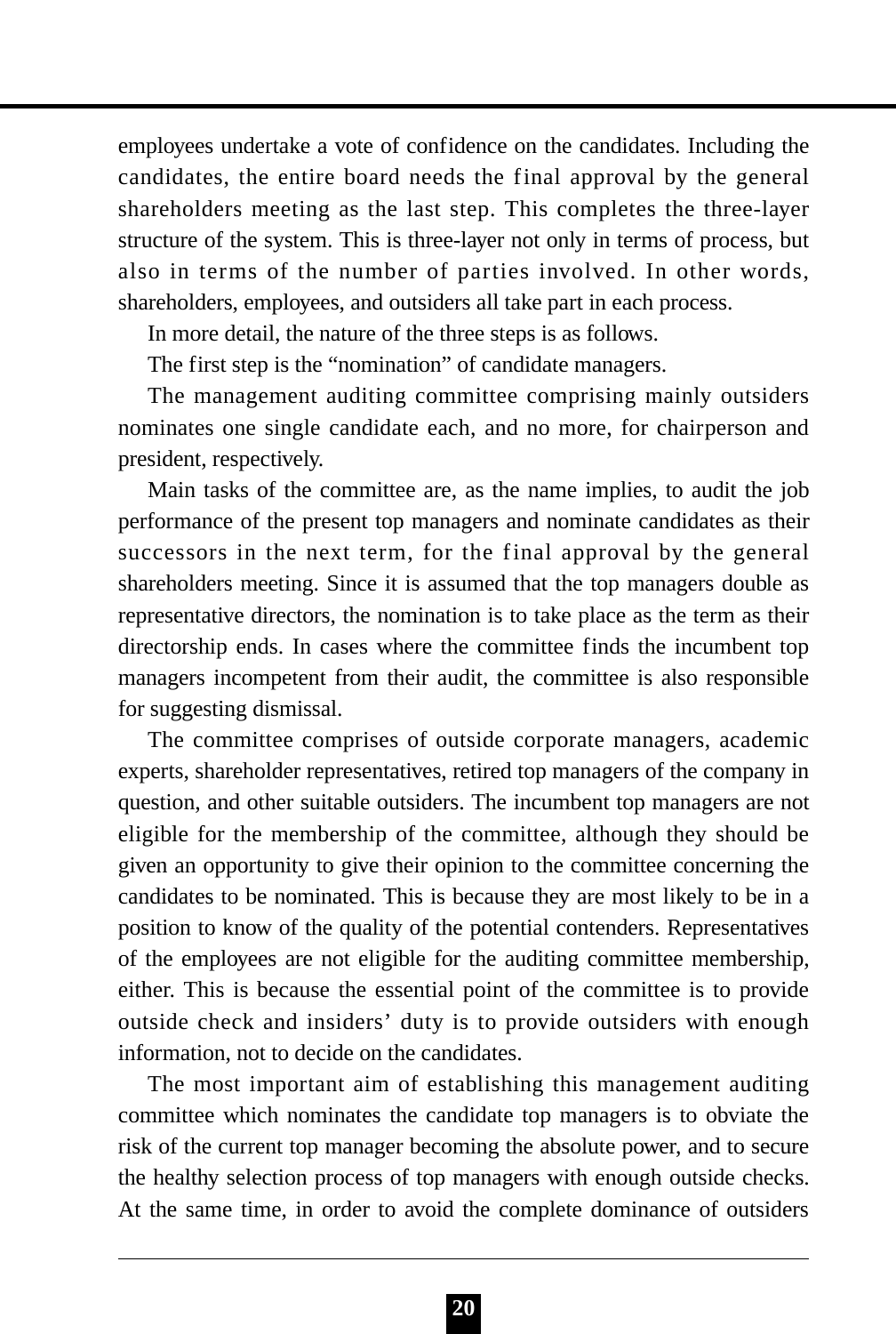alone, shareholders who play double roles as insiders and outsiders are incorporated into the nomination process, together with retired top managers who are expected to provide internal information with objective eyes.

What is more, the incumbents are given the opportunity to express their opinion concerning potential successors at the management auditing committee, so as to ensure the meaningful impact of internal information. Their role is largely limited to offer information; it would not be healthy if they became too engaged in the nomination itself.

Nevertheless, it is still important to devise means of securing the influences of the former and incumbent top managers on the realistic selection of the new top managers. Selection may become overly unrealistic if nobody provides meaningful information to the committee about the quality and characteristics of potential contenders and the needs of the firm. It is of course not appropriate if the influence of the current managers is overwhelmingly or exclusively dominant, as is often the case in many Japanese firms today. That would lead to negative genetic selection, so to speak. The presence of considerable influences of the current managers, however, is a good thing in itself.

The second step of the three-layer process of top management selection is the "confidence vote" on the candidate managers by representatives of core employees.

The method of choosing these "representatives" can take various forms, but the discussion here assumes that they are middle-level managers above a certain level and long-term employees who have been in the company for more than a certain number of years. The confidence vote would be formally done at the request of the board of directors which will use the result as a reference opinion. Vote is a secret ballot on the nominee from the management auditing. The voting timing is to coincide with the time when the term of directors is renewed. The result of the vote is reported to the board of directors (and may be publicly announced), and the board takes the result into account in deciding the next board members (including the candidate top managers) to be approved by the general shareholders meeting.

However, it would be appropriate not to make the result of this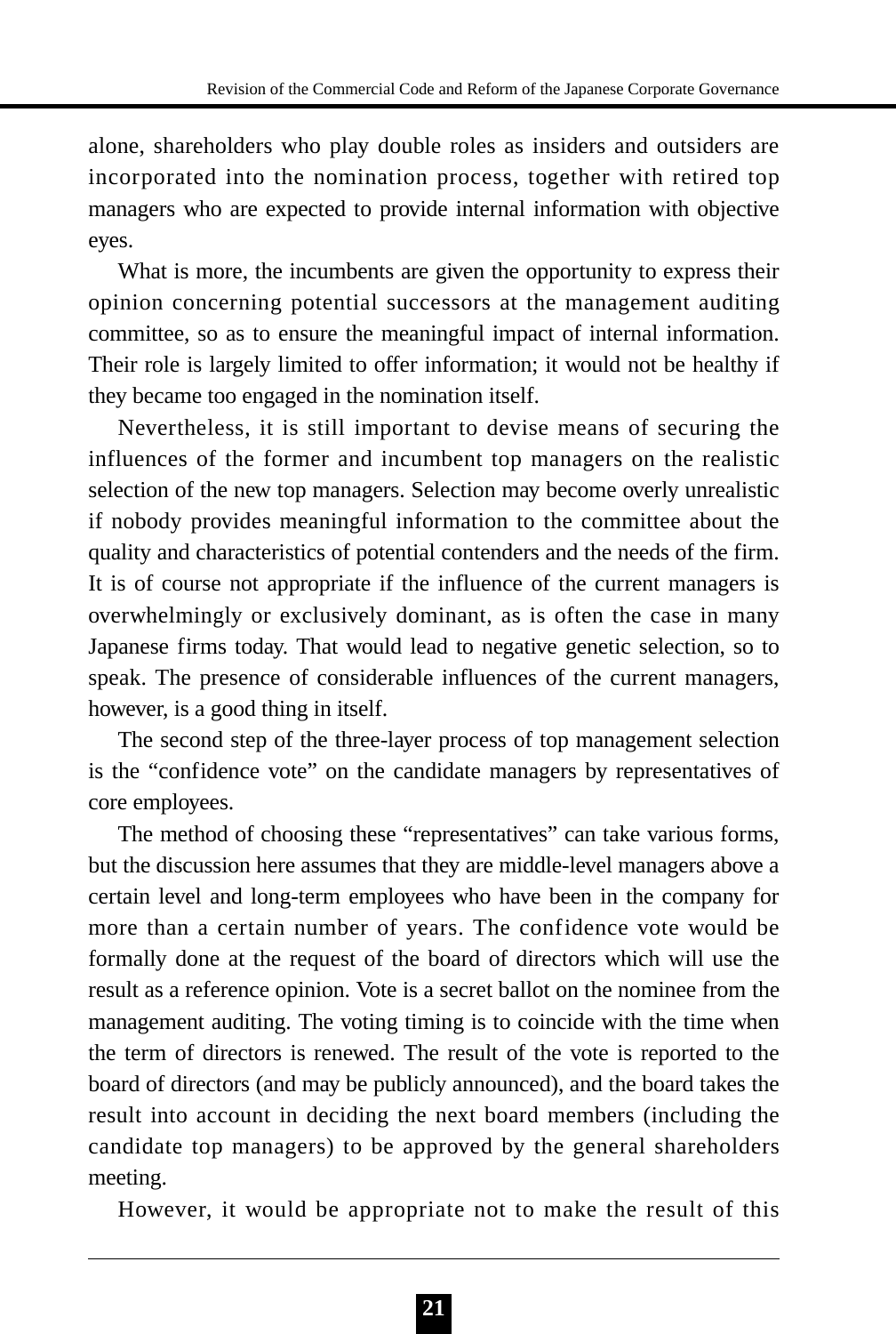confidence vote legally binding. Both the board of directors and the general shareholders meeting use the result as a reference, but are not bound by it. Although the vote is used a reference only, depending on the result of the vote, the board of directors can, at its discretion, redo the selection process back from the first step, nomination by the auditing committee.

The purpose of the referential confidence vote by the core employees is to give institutional guarantee of a concrete practice to the principle of employee sovereignty. In short, this aims at institutionalizing the voices of core employees. Since the current system lacks this step, the principle of employee sovereignty remains obscure even though it lies at the tacit foundation of the firm. By not making the voting result legally binding, however, we can avoid legal contradiction with the current corporation law, that is, the legal infringement of shareholders' rights. In that respect, the proposed idea might be termed "soft institutionalization."

The reason why the right to make a confidence vote is confined to representatives of core employees, not employees as a whole, is that their knowledge and ability to evaluate the suitability of the candidate top managers differ considerably among themselves and it would be inappropriate to give all the employees the same voting right.

The third step of the proposed three-layer top management selection is the "approval" at a general shareholders meeting.

The board of directors reports the result of the confidence vote to a general shareholders meeting, calling for approval for a proposed list of new members of the board and the candidate top managers (of course, members of the new board of directors). While the name of the candidate top managers must be clearly stated here, it may be unnecessary to require approval of the meeting for candidate top managers, as under the current system. It may be sufficient for the approved board of directors to make the final decision on who should be the top management of the firm.

If the proposed list of members of the board is rejected, even in part, at the general shareholders meeting, the whole process, in principle, starts from the beginning – nomination. However, in an emergency, it may be possible that the general shareholders meeting determines new members of the board forthwith, and the new board of directors takes responsibility for the selection of the top managers. In other words, in case of emergency, it is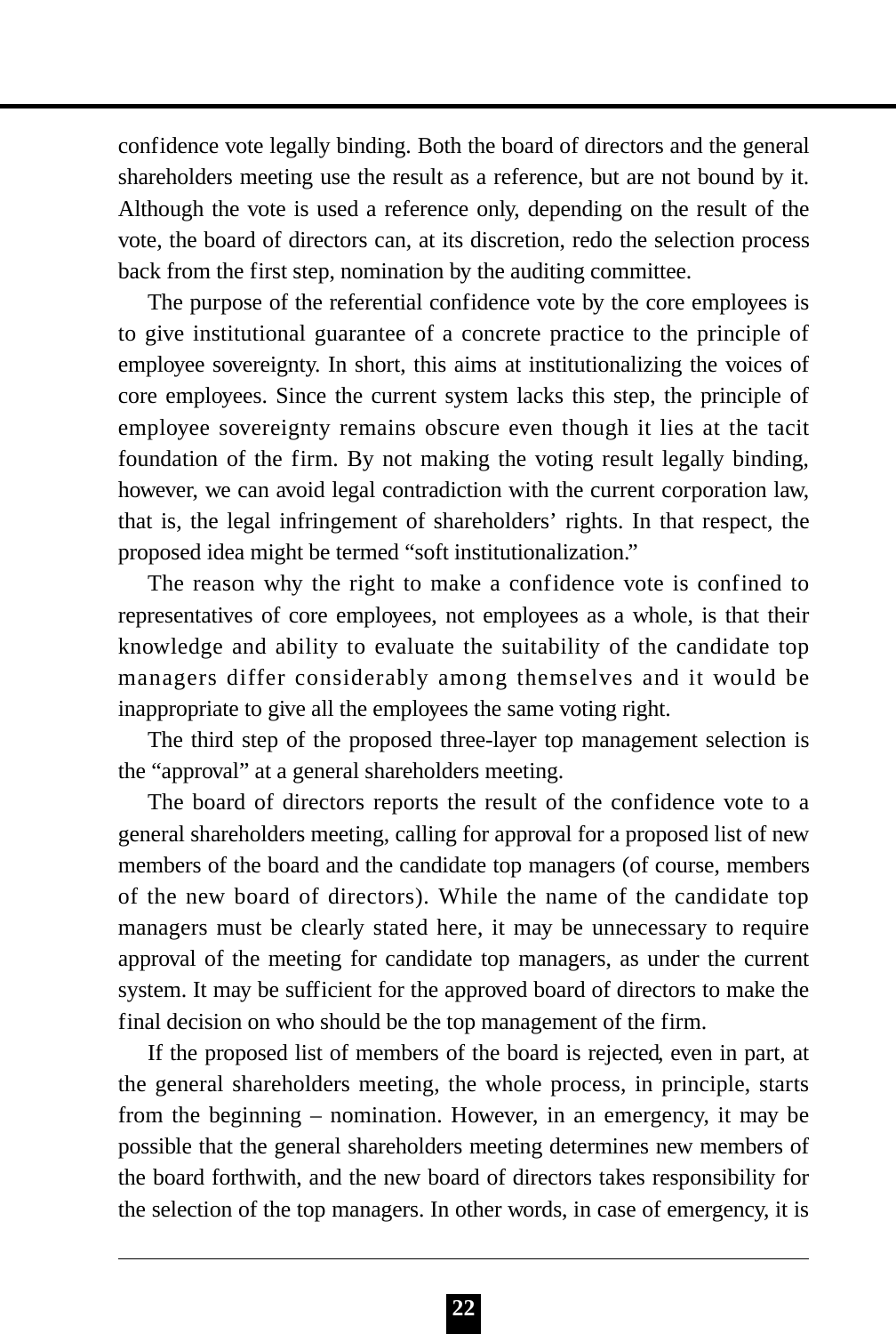permissible to omit steps of the nomination by the management auditing committee and the confidence vote by core employees.

Although the general shareholders meeting is not legally bound by the confidence vote by core employees and the result of the vote is simply passed on to the meeting as information, it is quite naturally expected to have an impact on the decision by the general shareholder meeting. In cases where the general meeting opinion differs from the result of the vote, however, the former should be given priority.

This third step of the process is basically the same as the system under the current corporation law; the only difference lies in the presence of the report on the confidence vote to be used as a reference. This third step being the institutionalization of shareholders' voices, it completes the threelayer structure incorporating the opinions of all three parties (outsiders, employees and shareholders). The first two steps are not institutionalized under the current system.

### **Why "reference" and "a vote of confidence"?**

The most controversial aspect of my proposal would be the vote of confidence by core employees to be used for a reference. I have heard many objections against this proposal, like that its adoption would politicize the workplace, or result in vote-catching populist behavior by the incumbent top management, and so on. However, bearing in mind the magnitude of the faults arising from the current unsatisfactory state of the top management, i.e., the absence of checking mechanisms, I sill maintain that the system, though there are some deficiencies, should be adopted.

But then, why is the vote of confidence used as a "reference"? Why is it a vote of "confidence" instead of a "selection"? And why is the right to vote confined to core employees, rather than employees as a whole?

First, why should core employees take part in the process in the form of a vote of confidence conducted at the request of the board of directors, the result bearing no legal binding?

One reason for this approach is to put the mechanism within the framework of the current corporation law. Another and more important reason is the fact that if the vote had legal binding power, it would immediately mean that core workers had the right to reject candidate top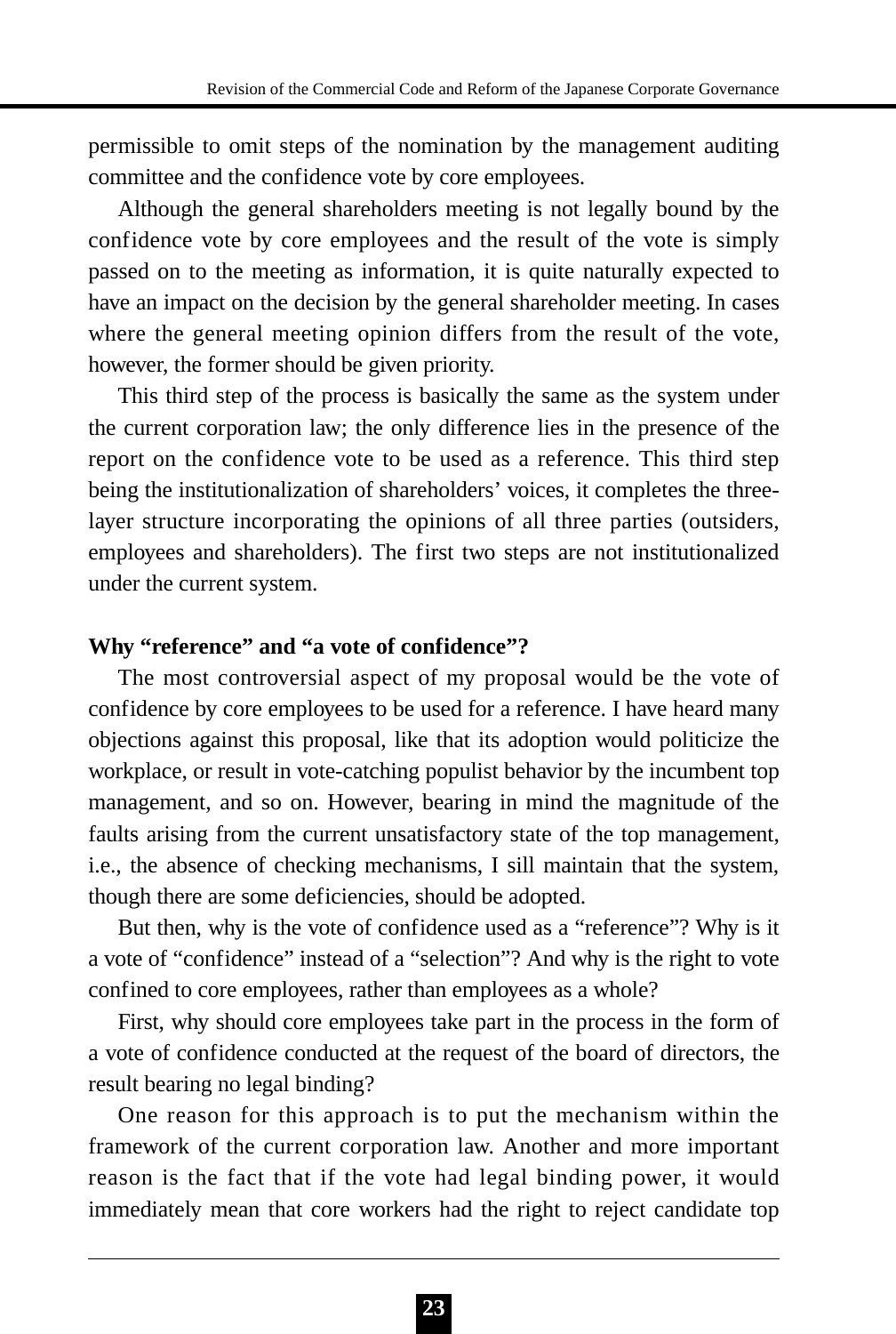managers. In so far as a joint stock corporation exits as a legal entity as a community of capital, granting employees the right to reject would seem to involve a fundamental problem, not just a problem of legal procedures. The mechanism whereby the vote is one of "confidence" with no binding force, but the result is published in the form of a report to the general shareholders meeting, is intended as a deterrent to top management; if a candidate top manager receives a large amount of non-confidence votes, the announcement of the result will have a considerable negative impact on his governing power and selection prospect.

Second, why is it proposed that a vote conducted after nomination of a particular candidate should express mere "confidence," rather than direct election with more than one candidate? This is because it is rather doubtful whether core employees have information sufficient to narrow down a wide range of potential candidates to the most appropriate one, or whether they are capable of evaluating the qualification for top manager and selecting a single person via a direct election.

The burden on voters is quite different depending on whether they simply give a yes-no judgment on a nominated candidate, or whether they choose one single person from among an unspecified number of candidates. The suggestion here is to furnish a solution to the above questions of the "information" and "burden" by leaving the actual nomination to the management auditing committee but giving employees the responsibility for giving confidence to the nominee.

And third, why should the representatives to participate in the confidence vote be limited to managers of at least a certain rank or employees with a certain length of tenure? This is because the qualifications of voters should be taken into account.

In order to make a right decision over the suitability of top managers, voters must have pertinent information at hand. The information required is classifiable into two types. One concerns long-term requirements for the management of the firm in question, that is, information concerning what kind of management is needed in the future. This provides important criteria in judging the qualifications and career of a prospective top manager. And the other type of information is related to the personal characteristics of potential candidates, that is, personal information in reference to the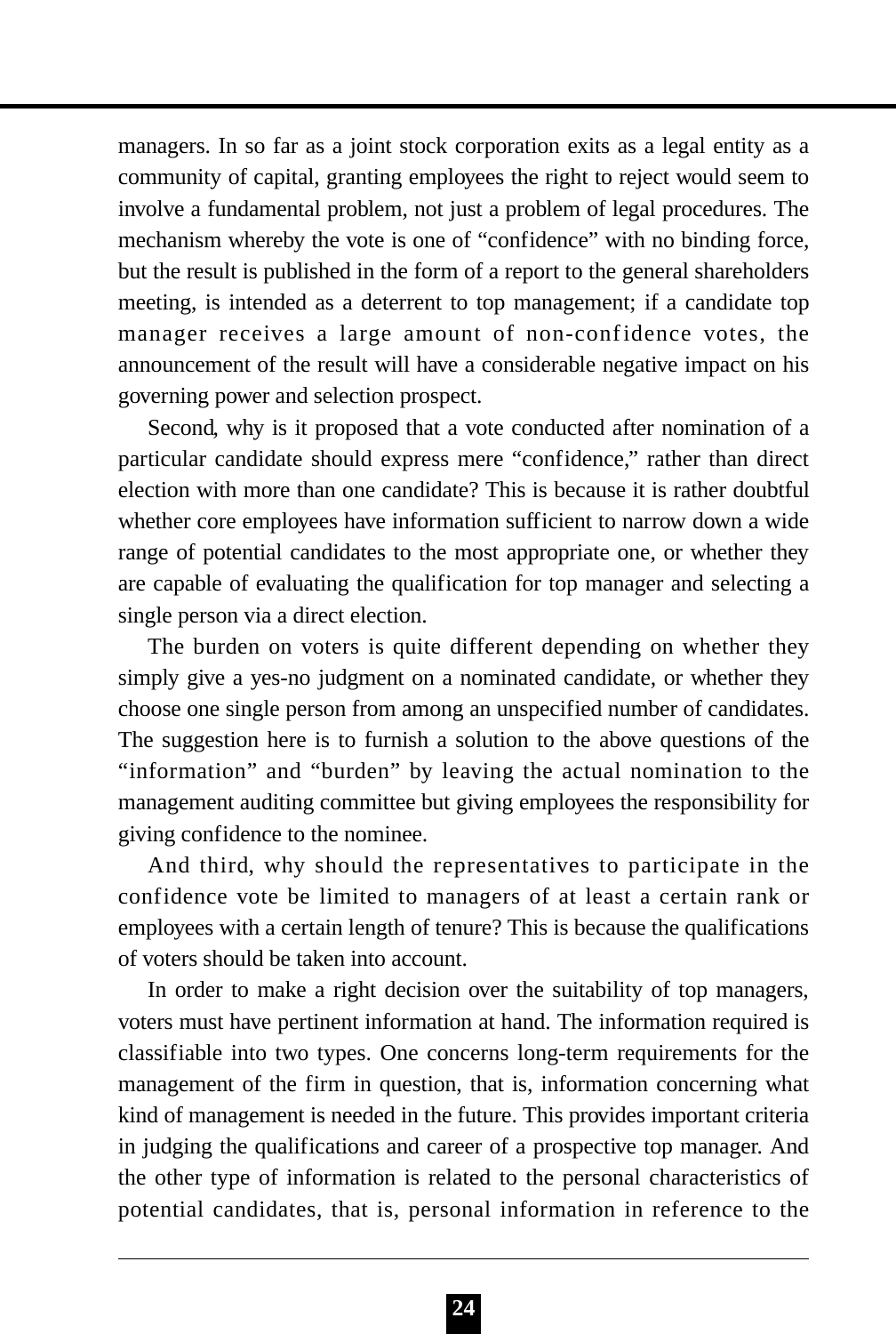suitability of candidates.

In this light, employees who have reached at least at a certain rank of managerial post (e.g., general section chief or higher) are likely to have fuller information than, say, shareholders. They are at the core of practical knowledge of the business management, and posses quite a lot of internal information. What is more, many of them have had potential top managers as their direct superiors and are thus in positions to learn directly the personal characteristics of potential candidates.

What is more, from the standpoint of commitment, they normally have a stake in the long-term prospects of the company. The fact that their number is numerous is a merit. With so many of them, there is little room for the top manager to practice manipulation. This is a marked contrast to the ease of counter-manipulation against the members of the board of directors by top managers under the conventional system, and against the outside directors under the committee system. Voting by secret ballot protects the anonymity of voters and thus also prevents counter-manipulation.

There are three reasons why employees with years of service (for example, 20 years or longer) are added to the representatives of core employees. The first is that they have accumulated a substantial amount of information throughout their long service. The second is their commitment to the company; their opinions do matter, in so far as they have served the company for so many years. And the third reason is that their incorporation among the representatives will enable the opinions of labor union members to be reflected in the opinions of the representatives. Since the labor union system in fact exists, it would seem necessary to reflect the opinions of union members in some form or other.

### **References**

Itami, Hiroyuki. "Peoplistic Firm," Chikuma-Shobo, 1987.

- —— "Don't Misjudge the Future of Management : The Way to Digital Peoplism," Nikkei Shimbun-sha, 2000a.
- —— "Japanese-style Corporate Governance : The Theory and Reform of Employee-Sovereign Firm," Nikkei Shimbun-sha, 2000b.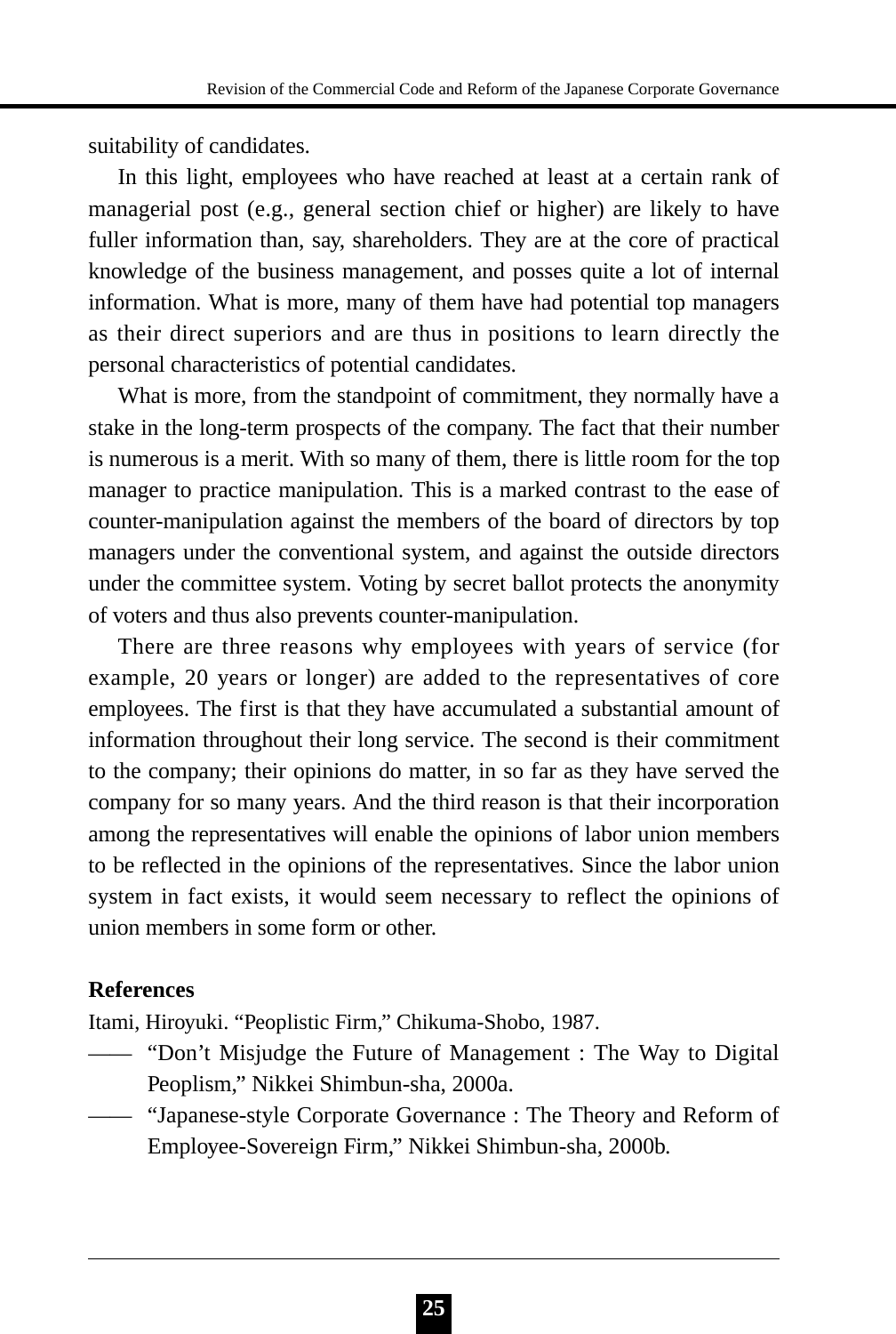# **Corporate Governance Reforms, Labor Law Developments, and the Future of Japan's Practice-Dependent Stakeholder Model\***

*Takashi Araki Professor, Faculty of Law, The University of Tokyo*

# **1. Introduction: Japan's Practice-dependent Stakeholder Model and Challenges it Faces**

Law and reality often disagree. The Japanese corporate law presupposes that a corporation is a shareholders' property and the role of management is to maximize the interest of shareholders. Unlike German codetermination law which opens the supervisory board to employee representatives, Japanese law does not give employees or their representatives any status as a constituent of the corporation. Unlike many advanced countries, until the 2003 revision of the Labor Standards Law, Japanese labor legislation did not require any just cause for dismissals and maintained the employment at will doctrine prescribed in the Civil Code. Thus ostensibly Japanese law resembles more the Anglo-Saxon marketoriented model.

In practice, however, it has long been held that employees are the corporation's most important stakeholders. The following comments made by the two leading corporate law professors at the University of Tokyo in the early 1990s illustrated the common perception of Japanese corporate governance at that time:

"There has been a consensus among most corporate law professors that, irrespective of the principles and theories stated in the corporate laws, in practice, larger companies are administered by prioritizing interests of employees including both blue and white collar workers."1

"The [German co-determination] system [which attracted attention both in the US and Japan in the 1970s] was not accepted and supported in the United States and Japan. The reasons were, however, quite different.

<sup>\*</sup> This article relies heavily on Araki 2004a and Araki 2004b but focuses on recent changes and reflects updated data. The author is grateful to Ronald Dore who read the previous manuscript and gave invaluable comments.

<sup>1</sup> Egashira 1994, 3.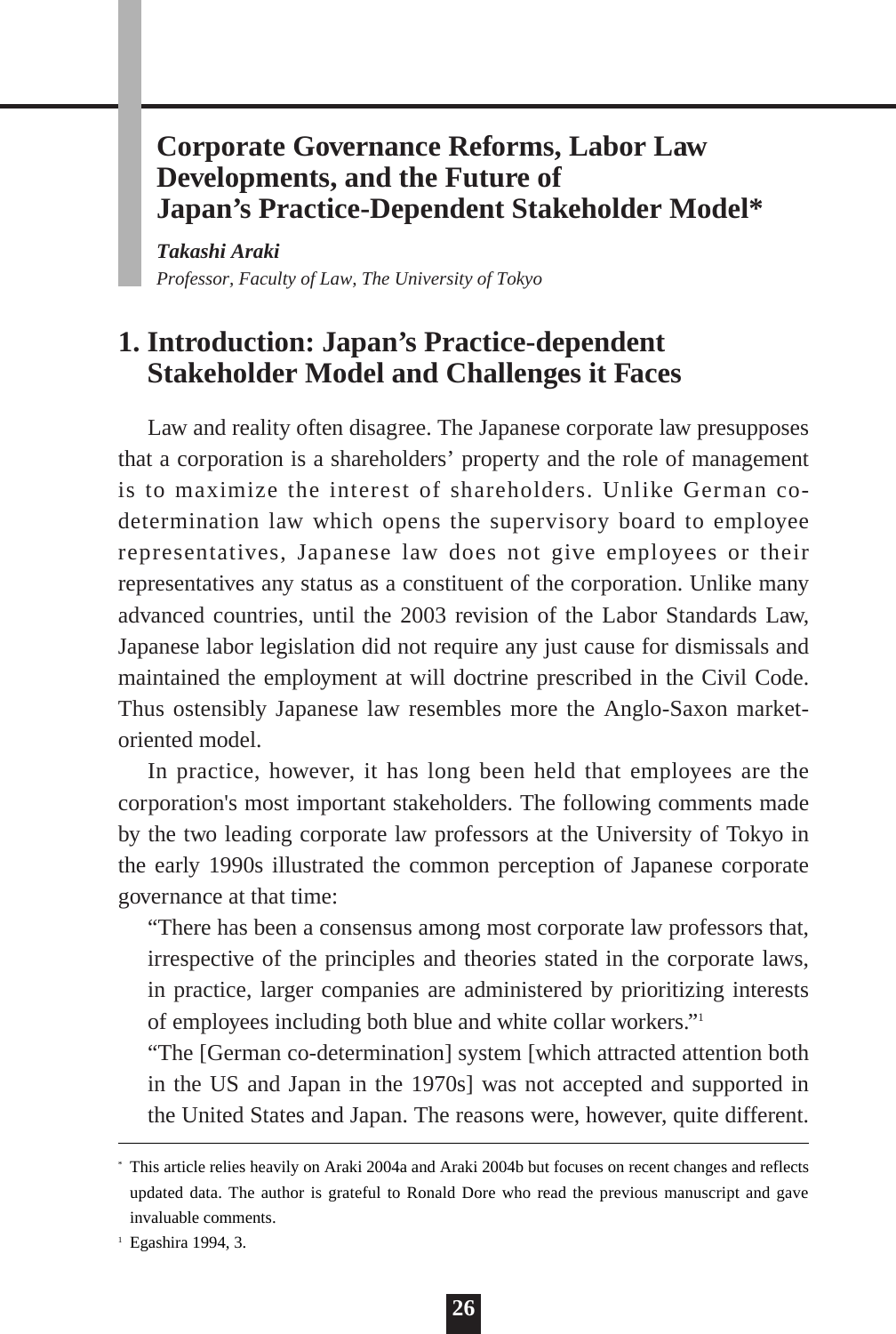In the United States, shareholders are the owners of the corporation, and thus the employees' participation in the corporate administration is unacceptable. In Japan, by contrast, it is because employees are already the owners of the corporation."2

A report "Corporate Governance Principles—A Japanese View" published in 1998 by the Corporate Governance Forum of Japan, an advocate of American style corporate governance reforms, confirms the same perception. In its report, the Forum states:

"global competition might be interpreted as a survival race between two corporate systems for higher managerial efficiency: one system seeking a singular value for shareholders, and the other pursuing multiple values including those of employees."3

"What should be done in Japan first is to share the recognition among the people that shareholders are owners of corporation and the purpose of corporation is to pursue interest."4

Such employee-centered corporate governance was made possible by the following reasons related to the three parties involved in corporate governance, namely shareholders, management, and employees. First, because of cross-shareholdings and the existence of a stable body of shareholders, the primary concern of shareholders has not been the dividend on the stock but the long-term relationship with the trading partners, and thus they have not actively intervened in corporate governance. Second, directors are mostly promoted from within, and quite a large proportion of board members bear the double functions of director and employee (*jugyoin kenmu torishimariyaku*), and thus management and employees have shared views and interests. Third, long-term or so-called "life-time" employment has made the management deem employees as members of the community rather than mere materials or factors for corporate activities, and voluntarily established forums for labormanagement consultation lead the Japanese industrial relations to cooperative ones.<sup>5</sup>

Compared with the German stakeholder model which is sustained and

<sup>2</sup> Kanda 1992, 28.

<sup>&</sup>lt;sup>3</sup> Corporate Governance Forum of Japan 1998, 8.

<sup>4</sup> Corporate Governance Forum of Japan 1998, 10.

<sup>&</sup>lt;sup>5</sup> As for the details of Japan's traditional corporate governance, see Araki 2004a.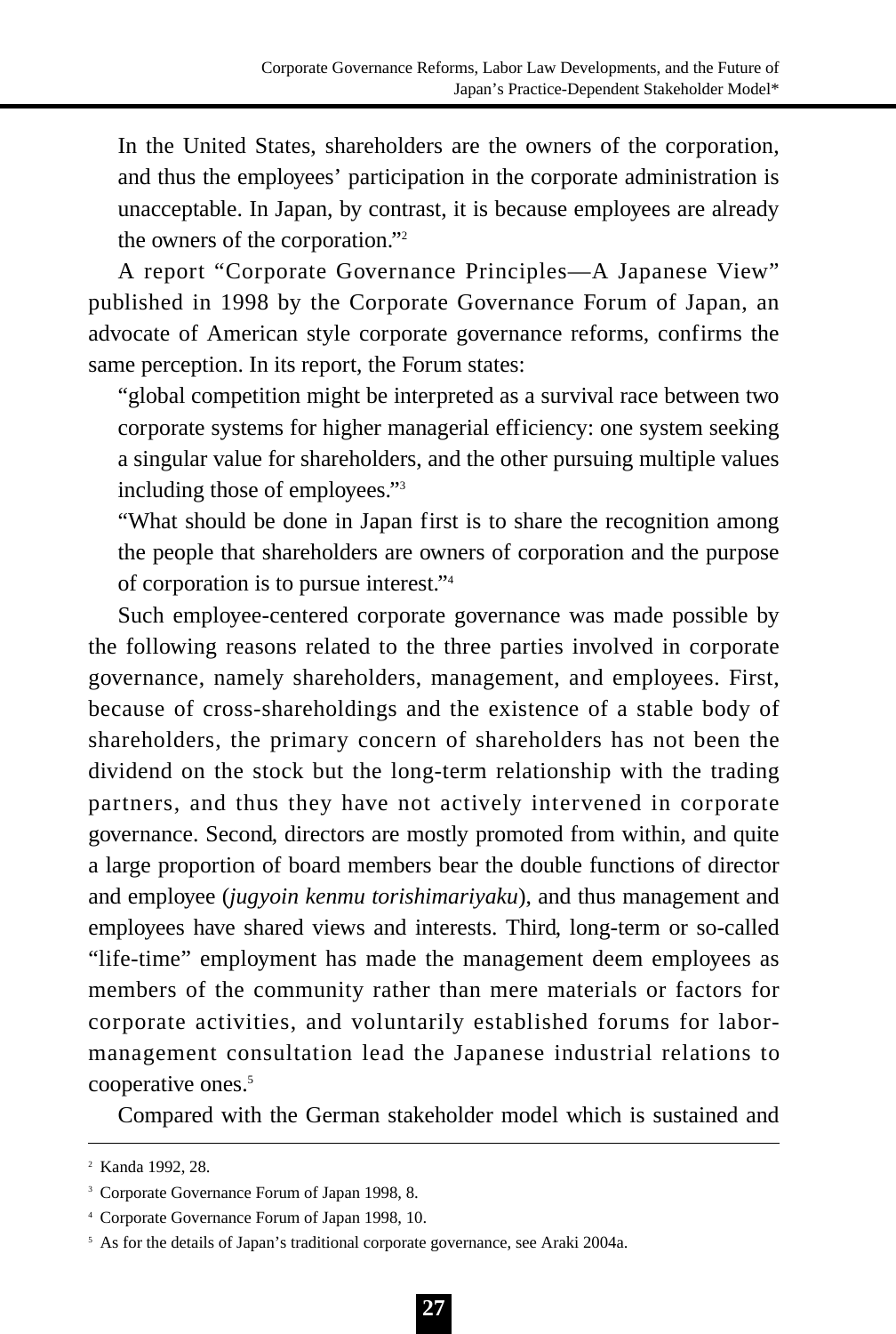sanctioned by legislation,<sup>6</sup> the distinctive characteristic of Japan's stakeholder model is its reliance on practices or nonlegal norms. Main pillars that have sustained the Japan's stakeholder system such as the crossshareholdings and existence of a stable body of shareholders, the internal promotion of board members, long-term employment and labormanagement consultation, are simply practices or custom. In this sense, the Japanese corporate governance can be called as the "practice-dependent stakeholder model."7

Such practice-dependent model would be vulnerable to the changes surrounding corporate governance. Indeed, significant structural changes are occurring concerning the share ownership, management and monitoring mechanism, and labor and employment relations in Japan. The system of cross-shareholding is dissolving. In particular, in order to write off bad debts and to limit a bank's shareholding so as not to exceed the amount of its own core capital required by the 2001 regulations, major banks have been forced to sell the shares they have held in their trading customers. Drastic corporate law reforms facilitating corporate restructuring have occurred since the late 1990s, and the 2002 revision introduced the American model of a board of directors with great emphasis on external directors. The media repeatedly reports on the collapse of the concept of lifetime employment. Union density continues to decline.

Then, is Japan's traditional employee-centered stakeholder model heading towards the shareholder-centered model? To answer this question, this article first examines the recent changes in share ownership in Japan. Then it reviews the features of conventional management institutions and the drastic legislative changes affecting them. Next it looks at recent changes in long-term employment practice and collective labor relations, and recent labor law developments dealing with such changes. Finally, some evaluation of the current situation and likely evolution of corporate

<sup>6</sup> The German stakeholder model is legally sanctioned by legislation such as Montan-Mitbestimmungsgesetz vom 21. 5. 1951, Betriebsverfassungsgesetz vom 11. 10. 1952 and Mitbestimmungsgesetz vom 4. 5. 1976 which require co-determination at the level of company (Aufsichtsrat) and by legislation (Betriebsverfassungsgesetz) which gives a works council (Betriebsrat) a co-determination right at the level of establishment.

<sup>7</sup> See Araki 2000a, 259; Araki 2000b, 87; Araki 2004a. Similar observations are made by Dore 2000a, 182, 215 and Milhaupt 2001, 2083.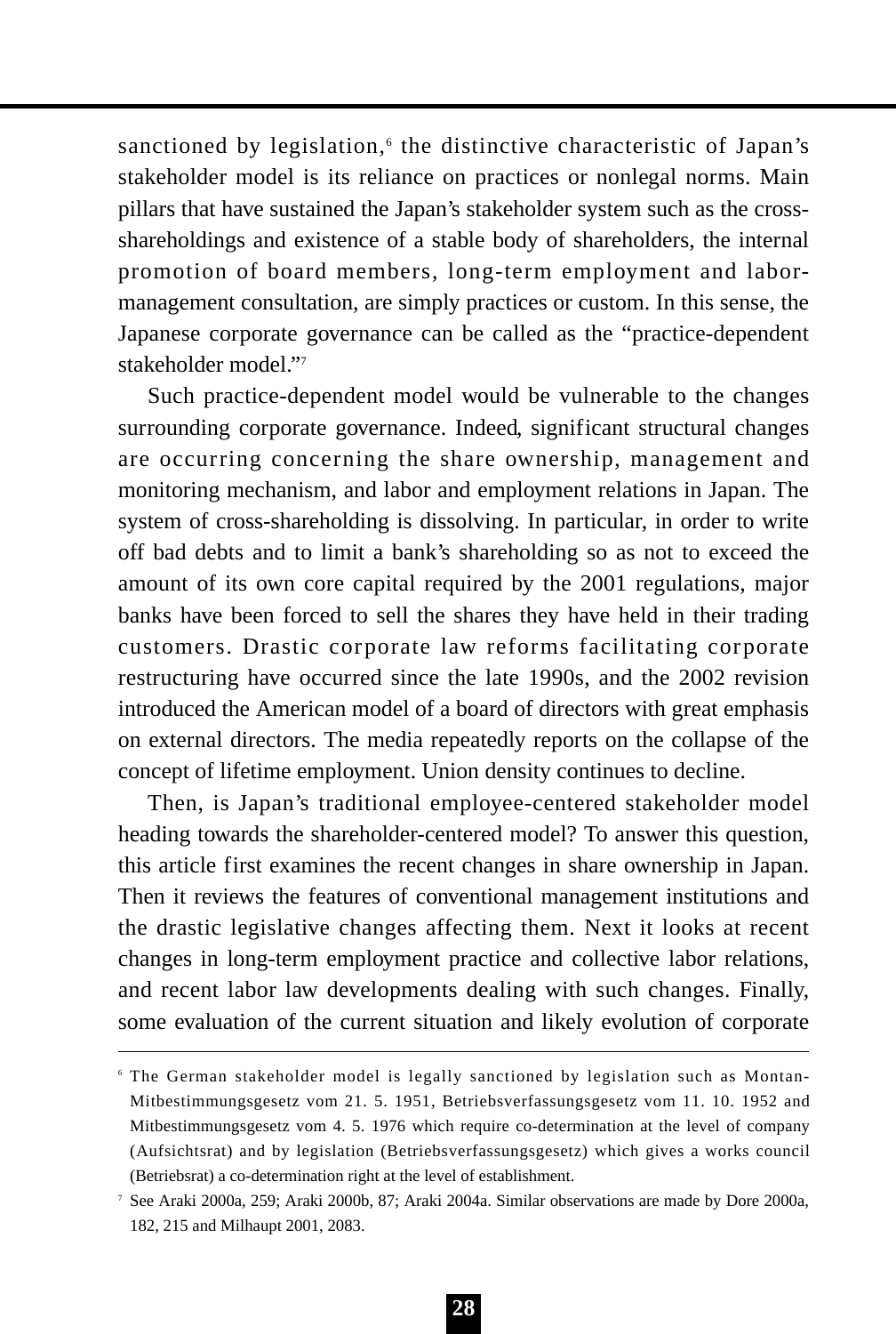governance in Japan will be provided.

## **2. Changes in Share Ownership**

The distinctive feature of traditional corporate governance in Japan has been the stable and long-term shareholders and wide-spread crossshareholding.<sup>8</sup> However, since the 1990s cross-shareholdings and longterm shareholdings, especially those between banks and their customer corporations, are shrinking in a rapid pace (see Figure 1).9 This was caused, in particular, by the continuous decline of stock prices which induced many companies to sell unprofitable stocks and the 2001 Law Restricting Banks' Shareholding calls for banks to reduce shareholdings so as not to exceed the amount of its own capital by the end of September 2006. This Law forced banks to sell their shares in customer corporations and triggered a reciprocal sell-off of bank stocks by the customers.





Source: Kuroki 2003

Other important changes in the structure of share ownership are the increase in individual investors and foreign investors (see Figure 2). In accordance with the decline in the ownership of financial institutions and business corporations, individuals emerge as important investors. Unlike traditional Japanese shareholders, foreign investors will require more

<sup>8</sup> As for the details of the backgrounds of long-term and cross-shareholding in Japan, see Yamakawa 1999, 5; Araki 2004a, 49ff.

<sup>9</sup> See Kuroki 2003.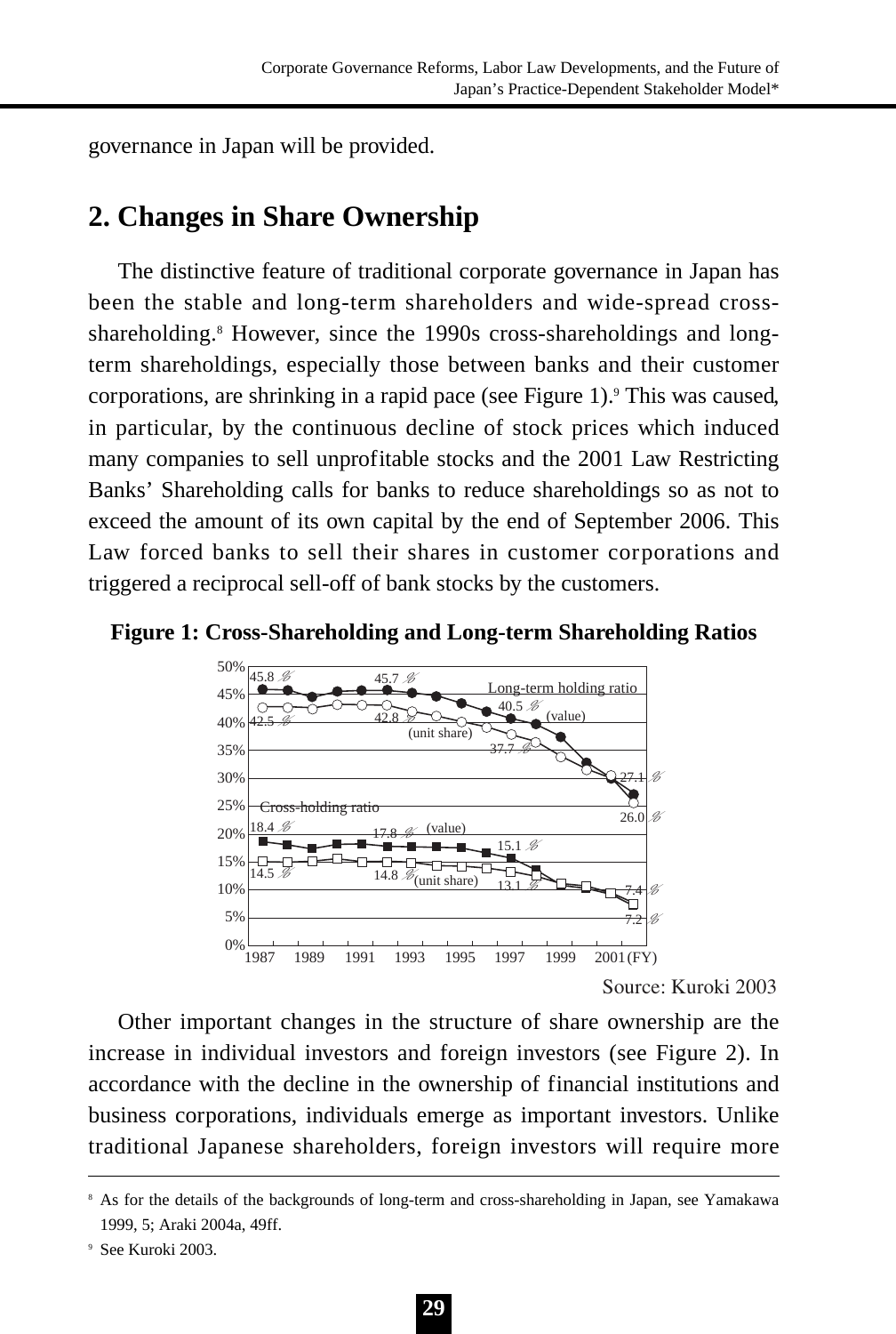shareholder-value-oriented corporate governance than ever. Since their investments tend to concentrate in larger companies.<sup>10</sup> their attitude can



**Figure 2 Distribution Percent of MarketValue Owned by Types of Shareholders**

have more impact towards corporate governance than their real presence.

## **3. Corporate Management and Monitoring System**

## **3.1. Traditional Dual Monitoring Model and Introduction of a New Model Utilizing Outside Directors**

Until 2002, Japan had a unique dual monitoring system: both the board of directors and auditors monitor corporate management (dual monitoring system, see Figure 3 "Traditional Model"). As for the monitoring by the board of directors, it is said to have an inherent defect in that the monitors (i.e. the directors) themselves engage in corporate administration. Furthermore, since ordinary directors, who often bear dual functions as both junior board members and managerial employees in respective

<sup>10</sup> Ministry of Finance, Policy Research Institute 2003, 2-3-1 Overview of shareholders' structural change.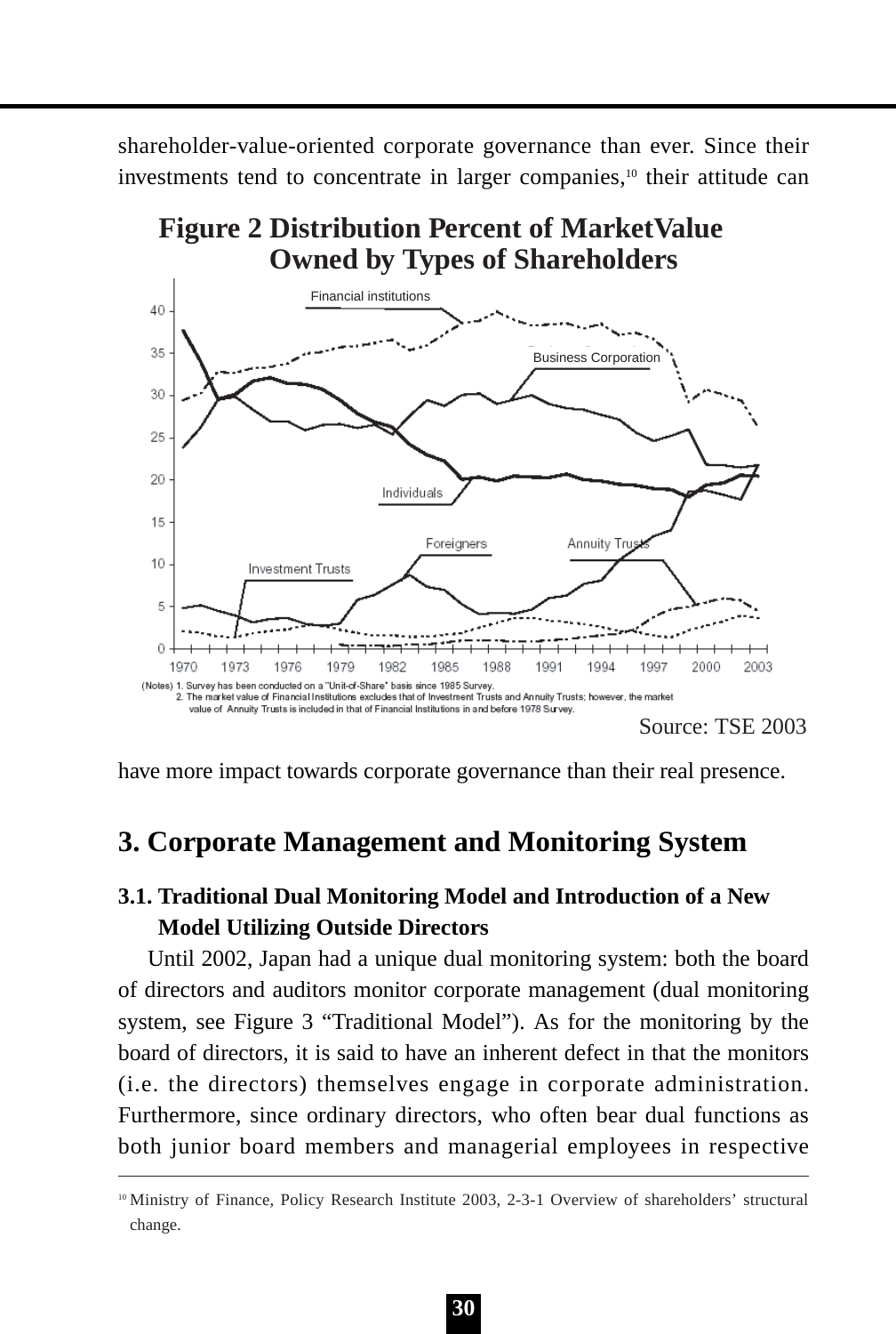departments ("*jugyoin kenmu torishimariyaku*" or "directors-with $emplovee-functions$ "), $<sup>11</sup>$  are in reality subject to the representative directors,</sup> it is impractical to expect them to supervise their "boss."

In the past, therefore, various efforts were made to strengthen the power of auditors and ensure their independence. However, the reforms of the auditor system still fell short of expectations.12

In this context, in 1998, the Corporate Governance Forum of Japan proposed a quite radical reform plan: to allow parties to abolish the auditor system by adopting an American-style 'board of directors' system utilizing external directors.<sup>13</sup> The proposal was mostly adopted by the 2002 revision of the Commercial Code and related laws.



**Figure 3 : Tow Competing Governance Models**

The new model introduced by the 2002 revision is called *iinkai-to setchi gaisha* (company with three committees), as opposed to the traditional governance model now known as *kansa-yaku sonchi gaisha*

<sup>&</sup>lt;sup>11</sup> According to the Top Management Survey (Inagami and RIALS 2000, 87), half of all board members are directors-with-employee-functions. According to another survey (Romu Gyosei Kenkyu-jo 1999, 2), 73.3% of the annual salaries of these dual-function directors is remuneration for the employee function and 26.7% is for the directorship. See Araki 2004a, 55,

<sup>12</sup> See Araki 2004a, 57,

<sup>&</sup>lt;sup>13</sup> Corporate Governance Forum of Japan 1998, 43.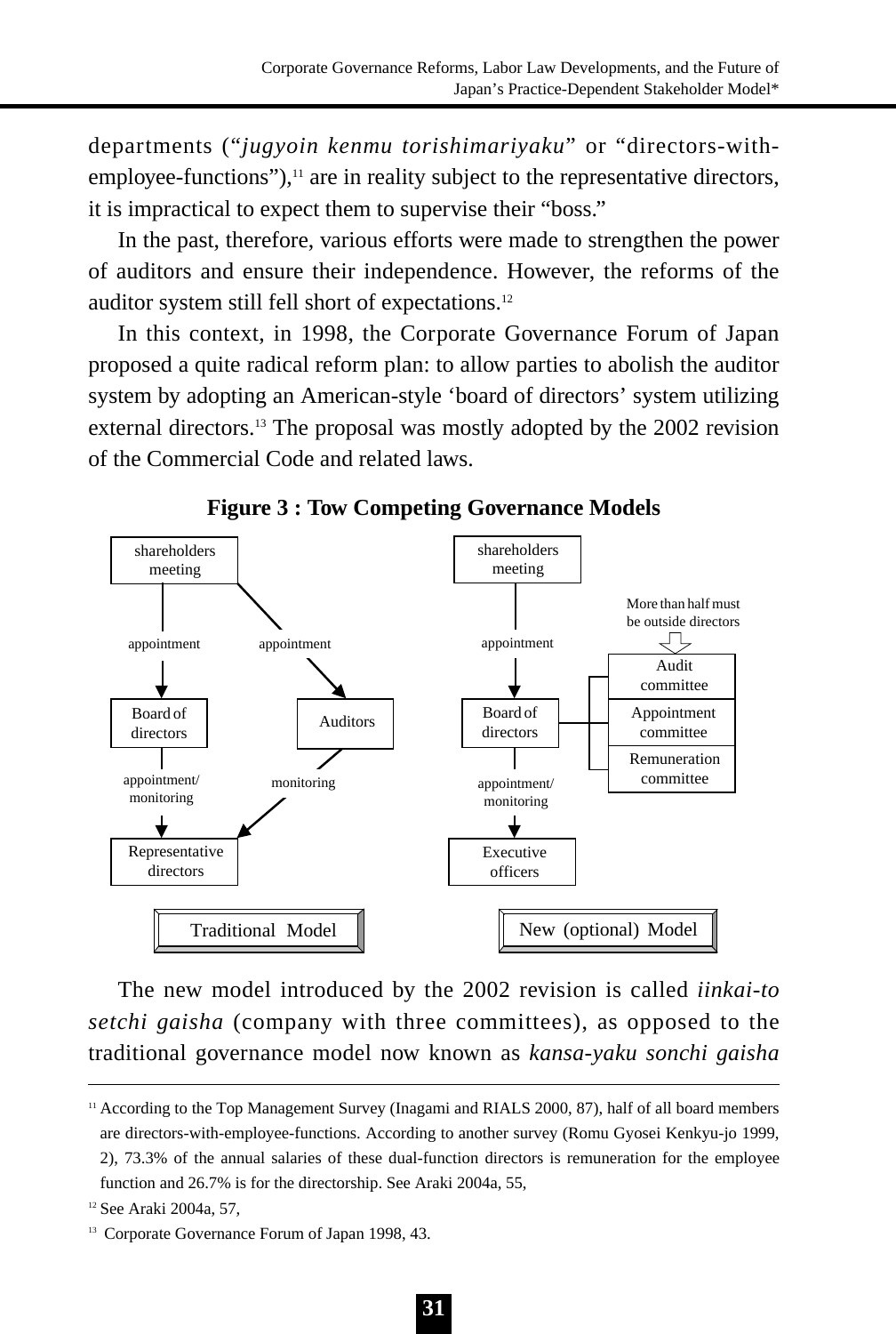(company retaining auditors). To adopt the new model, it is required to establish three committees: an audit committee, an appointment committee and a remuneration committee. There must be more than three directors on these committees, and the majority of them must be outside or nonexecutive directors. Upon adopting this new governance model, the company's auditors or board of auditors are replaced by the audit committee. Such company must have one or more executive officer(s) (*shikko-yaku*, in effect a CEO). The directors and board of directors concentrate on monitoring and the corporate administration is entrusted to the executive officers (see Figure 3 New (optional) Model).

This American-style, single tier monitoring model with three committees is only available for large companies whose capital is more than five hundred million yen or whose total debt on a balance sheet is more than twenty billion yen and for other companies which are regarded as large companies by the law. For these large companies, it is not compulsory but optional to adopt this model. Therefore, large companies can either maintain the traditional dual monitoring system or, by modifying the articles of incorporation (memorandum of association), adopt the new governance model. In this sense, Japan has entered an era of competition between two different governance models.<sup>14</sup>

### **3.2. Impact of the New Governance Model on Industrial Relations**

The new model which introduces outside directors potentially alters the nature of management and affects labor management relations because the current management is internally promoted and this practice has significantly contributed to Japan's cooperative industrial relations and employee-centered corporate governance.

In most larger companies in Japan, management and a majority union conclude a union shop agreement. Under the union shop agreement, all employees are obliged to join the union. This means that current executives were members of the enterprise union in their 20s or 30s when they were rank-and-file white-collar workers.15 Furthermore, according to the Top

<sup>14</sup> Egashira 2002, 412; Kanda 2004, 163.

<sup>&</sup>lt;sup>15</sup> Since an enterprise union in Japan organizes workers in the same company irrespective of their jobs, both blue and white collar workers are organized in the same union.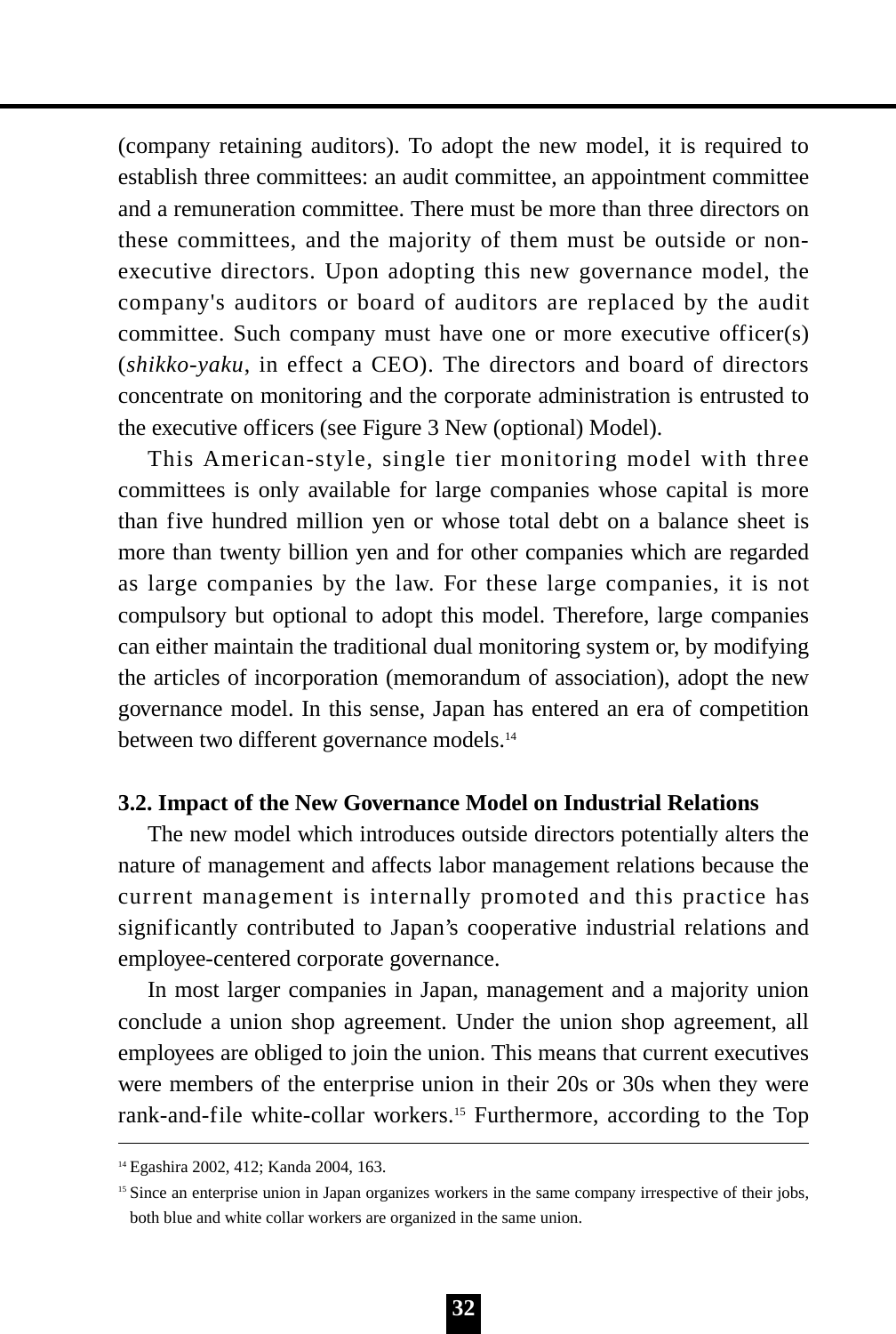Management Survey, 28.2 percent of top management had previously been not only union members but also leaders of an enterprise union.<sup>16</sup> In a sense, labor-management relations in Japanese enterprises are the relation between present union members and former union members (sometimes between current union leaders and former union leaders). This brings about a consciousness that both labor and management belong to the same community, assists labor and management to find common interests, and leads Japanese management to take a consensual – rather than an adversarial – approach.

In corporations adopting the traditional governance model, nearly half of board members are directors-with-employee-functions. By accepting such dual functionality, it can be said that Japanese corporations have established a channel to voice employees' opinions to corporate management.

However, in the corporation adopting the new governance model, the majority of the committee members must be outside directors representing the interests of shareholders.17 If widely adopted, the new governance model might have a significant impact on the internal promotion system and labor and employment relations.

So far, however, the number of companies which have adopted the American-style new governance model is rather limited. According to the survey by the Japan Corporate Auditors Association as of September 2004,18 only 97 listed companies adopted the new governance model although they include such leading corporations as *Sony, Toshiba, Mitsubishi* and *Hitachi*. In another survey conducted in April 2004 by the Japan Corporate Auditors Association,<sup>19</sup> only 0.2 percent of the surveyed companies plan to adopt the new governance model and 1.4 percent of them are considering the matter. 86 percent of the surveyed companies do not intend to adopt the new model.

<sup>16</sup> Inagami and RIALS 2000, 339.

<sup>&</sup>lt;sup>17</sup> However, it is not required to make more than half of the board members outside directors. In fact, according to the survey on the companies adopting the new governance model in 2004, the average number of board members is 10.31 and that of outside directors is 4.54. Nihon Kansayaku Kyokai (Japan Corporate Auditors Association) 2004b.

<sup>18</sup> Nihon Kansayaku Kyokai (Japan Corporate Auditors Association) 2004a.

<sup>19</sup> Nihon Kansayaku Kyokai (Japan Corporate Auditors Association) 2004b.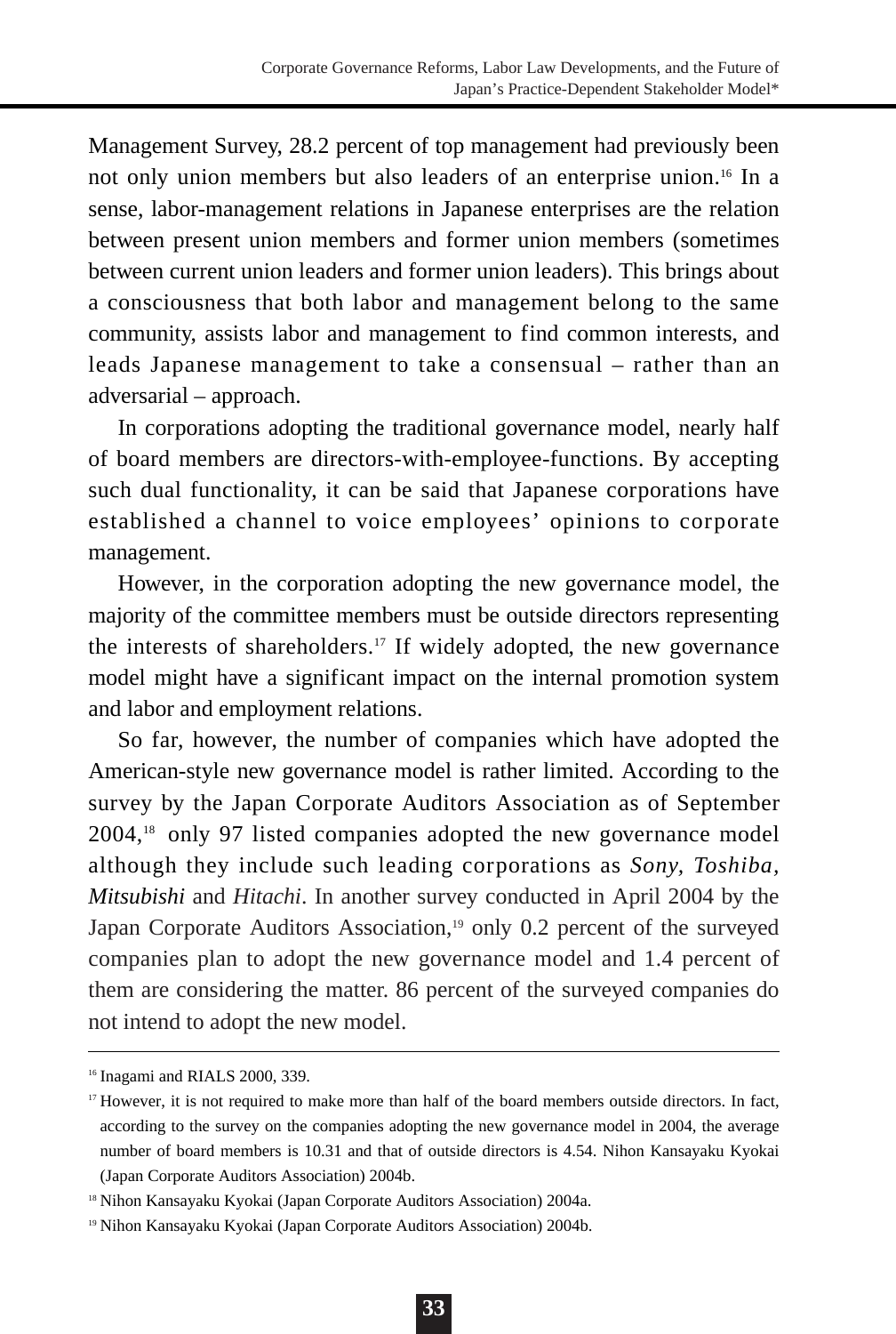Many Japanese managers prefer the old system on the grounds that it makes for management effectiveness to allow a manager to exert his/her leadership, flexible administration to suit the situation in individual corporations, and effective and expeditious corporate administration.20 The scarcity of suitable candidates for the positions of outside director has further hindered the adoption of the new governance model. As a result, the majority of listed corporations continue to maintain the traditional corporate governance model.

# **4. Changing Employment Security and Legislative Developments**

Employment security has had a high priority in Japanese corporate governance. Employees in Japanese companies have been seen not merely as a factor of production which can be adjusted in accordance with fluctuating economic needs. Instead employees have been treated as important constituents of the corporation.

However, in the last ten years, circumstances surrounding employment have changed dramatically. Traditional lifetime employment is said to be at an end. After the collapse of the bubble economy in the 1990s, the unemployment rate has gradually, and rapidly since 1997, increased and repeatedly reached new records, hitting 5.4 percent in 2002. Reflecting the increased need for corporate restructuring, case law started to relax the economic dismissal regulations. However, several countermeasures to protect employees' interests developed in the last few years. This part reviews the traditional employment system and its recent changes.

### **4.1. Long-Term Employment Practice and Employment Security**

Japan boasted a low unemployment even after the two oil crises. Japan's system of lifetime or long-term employment respecting employment security has been sustained by various social institutions: case law restricting dismissals, state employment maintenance policy, and social norms respecting employment security.

<sup>20</sup> Ministry of Finance, Policy Research Institute 2003, Table 3-24.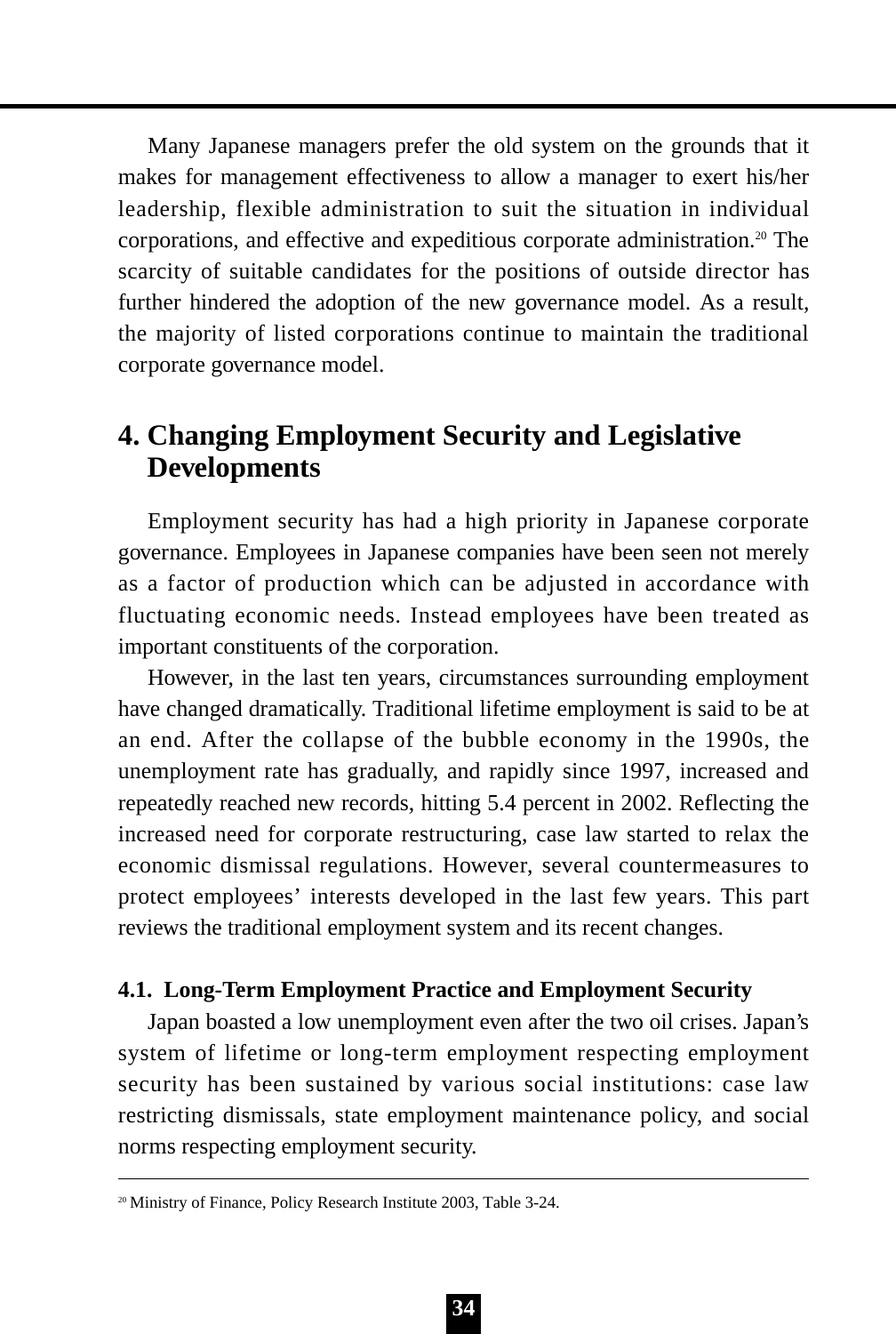Although the Japanese labor legislation did not require a just cause for dismissal, courts established a case law rule called the "abuse of the right to dismiss" theory which regards a dismissal without a just cause as an abuse of the right to dismiss making such a dismissal null and void. Therefore, an employer is *de facto* required to demonstrate the existence of a just cause. Courts have interpreted "just cause" very strictly, and tended to deny the validity of the dismissal unless there was serious misconduct by the employee. The courts have considered all of the facts favorable to an employee's case and strictly scrutinized the reasonableness of the dismissal.

After the oil crises in the 1970s, the courts established the so-called four requirements for economic dismissals. Namely, a dismissal for economic reasons lacking the following four requirements should be regarded as an abusive dismissal and thus null and void. The four requirements are: (1) there must be business-based need to resort to reduction of personnel; (2) dismissals must be the last resort to cope with the economic difficulties and thus the employer must take every possible measure to avoid adjustment dismissals.<sup>21</sup> (3) the selection of those workers to be dismissed must be made on an objective and reasonable basis; and (4) the employer is required to take proper procedures to explain the necessity of the dismissal, its timing, scale and method to the labor union or worker group if no union exists, and consult them regarding dismissals in good faith.

Government employment policy<sup>22</sup> has also greatly contributed to employment security. After World War II, Japan's employment policy started with remedial measures such as unemployment benefit programs and job-creation measures to absorb unemployment through public works or government provided unemployment countermeasures. From the mid-1960s, however, in accordance with the spread of the practice of long-term employment, the importance of employment policy moved towards preventive measures such as providing various subsidies to enable

<sup>&</sup>lt;sup>21</sup> Before resorting to dismissals, employers are required to take other measures such as reduction in overtime, reduction in regular hiring or mid-term recruitment, implementation of transfers (*haiten*) or 'farming out' (*shukko*) with respect to redundant workers, non-renewal of fixed-term contracts or contracts of part-timers, and solicitation of voluntary retirement.

<sup>22</sup> See generally Araki 1994, 385; Takanashi 1997, 5; Takanashi 1999, 7; Ohtake 2004, 26.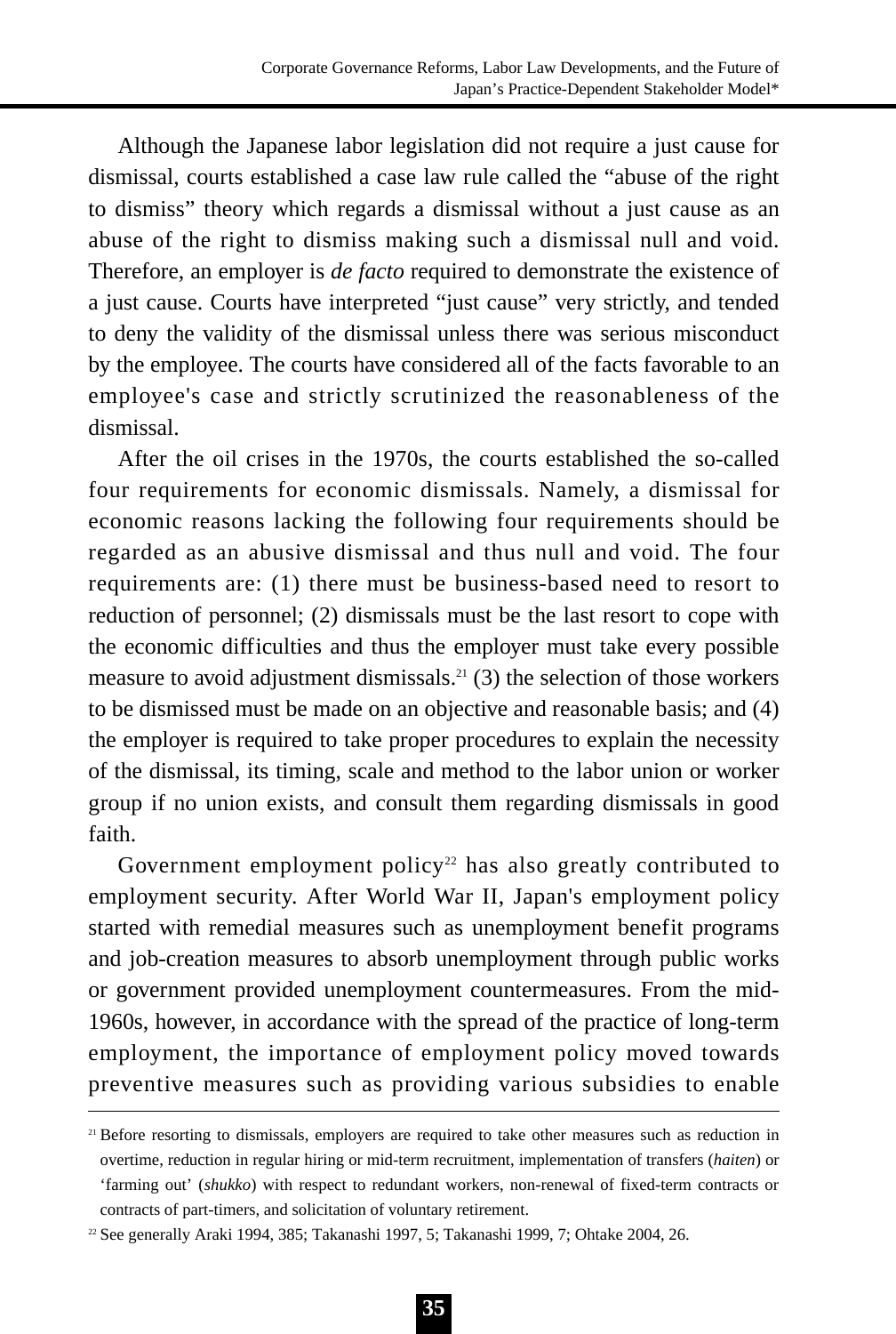employers suffering from economic difficulties to retain their workers without resorting to adjustment dismissals. In particular the Employment Adjustment Allowance (a subsidy now known as the Employment Adjustment Assistance Allowance) was frequently utilized for employers who were compelled to temporarily shut down operations due to economic downturn and this program significantly contributed to the maintenance of employment security. The main focus of employment policy is to maintain employment and prevent unemployment, rather than to absorb unemployment which has already occurred. This is consistent with Japan's vocational training policy, which does not stress public vocational training for the unemployed to facilitate their finding new jobs, but prefers measures to support companies in conducting on-the-job or off-the-job training, which enables the employers to retain their workers.

The view that dismissals are condoned only as a last resort is widely and deeply rooted in Japanese society. For instance, in 1993, faced with the recession triggered by the collapse of the bubble economy, some Japanese employers canceled their tentative employment agreements with new graduates who were yet to begin their employment. These unilateral cancellations drew public attention and were exposed through wide media coverage as violating social norms. The Ministry of Labor publicized the names of the companies that had canceled their tentative agreements to hire, which subjected these companies to the social stigma attached to such actions. It would be more appropriate to state that case law and government employment policy has been a outgrowth of the prevailing practices respecting the employment security.

## **4.2. Changing Employment Security and New Developments in Regulations on Contingent Workers and in Case Law on Dismissals**

#### **4.2.1. Increasing Mobility in Employment and Labor Market Deregulation**

Employment is becoming more unstable, and atypical or non-regular employment is increasing. In 1990, non-regular employees made up 20.2 percent of the Japanese work force, whereas in 2004 this had risen to 31.5 percent (See Figure 4). To cope with increased lateral mobility, the Japanese government has provided a series of measures to activate the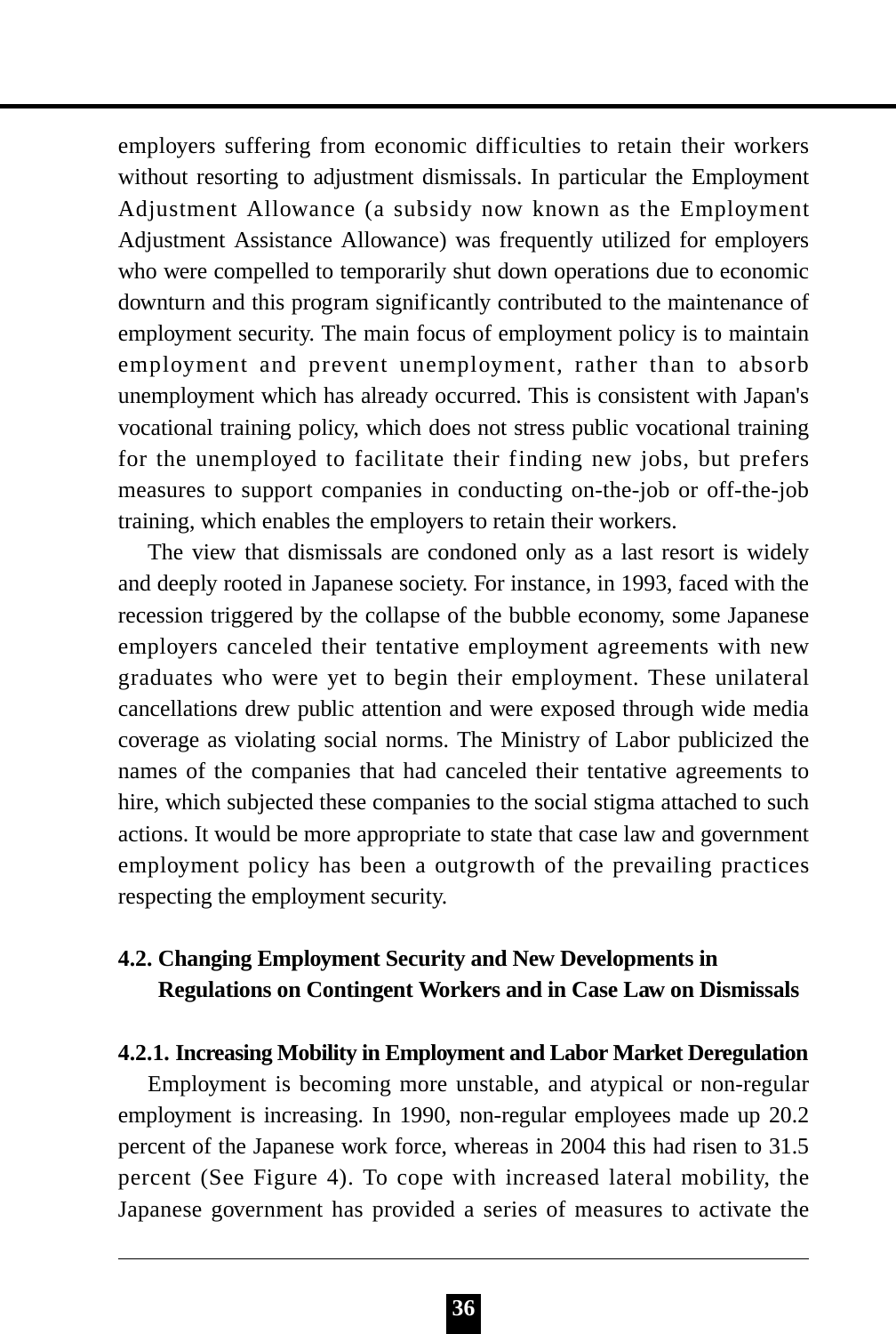#### **4.2.2. New interpretation Relaxing Economic Dismissal Restriction**

Recently, there has been a noteworthy development in case law concerning economic dismissals. Traditionally, as mentioned above, the validity of economic dismissals depends on whether all four requirements are met or not. If one of four requirements is not satisfied, the dismissal has been regarded as an abuse of the right to dismiss.

A recent decision rendered by the Tokyo District Court<sup>26</sup> rejects this interpretation because, it says, there is no solid legal ground for insisting that all four requirements must be satisfied for economic dismissals. According to the Tokyo District Court, what the court should determine is whether a dismissal is abusive or not. The so-called "four requirements" are merely "four factors" to analyze abusiveness. Therefore, according to the position of the Tokyo District Court, if one of the "four factors" (for example, consultation) is not met, such an economic dismissal can still be held legal and valid by taking all other factors surrounding the dismissal into consideration.

This new approach by the Tokyo District Court has provoked heated discussion and particularly severe criticism from labor-oriented lawyers. However, more and more decisions by courts and scholarly opinions support a "four factors" rule rather than a "four requirements" rule. They consider the inevitable necessity for corporate reorganization to cope with structural changes in the economy.

Having stated that, from a comparative view, even if the "four requirements" rule becomes "four factors" rule, restrictions nevertheless will still be more stringent than in the United States $27$  and probably more so than in Germany.<sup>28</sup>

<sup>26</sup> The *National Westminster Bank* case (3rd Provisional Disposition), 782 *Rodo Hanrei* 23 (Tokyo District Court, January 21, 2000).

<sup>27</sup> In the United States, the classic employment-at-will doctrine is certainly eroding and is being modified by case law. Stringent anti-discrimination laws also restrain American employers from arbitrarily dismissing employees. However, compared to situations in European countries and Japan, American employers still enjoy more freedom to dismiss employees and there is hardly any restriction on economic dismissals. See Summers 1995, 1036; Schwab 2003, 177.

<sup>&</sup>lt;sup>28</sup> Though German law requires detailed procedures for economic dismissals including establishing a "social plan," if employers follow those procedures it seems easier to reduce redundant employees in Germany than in Japan. As a matter of practice, economic dismissals accompanied by a settlement payment are widespread. *E.g.* Neef 2000, 8.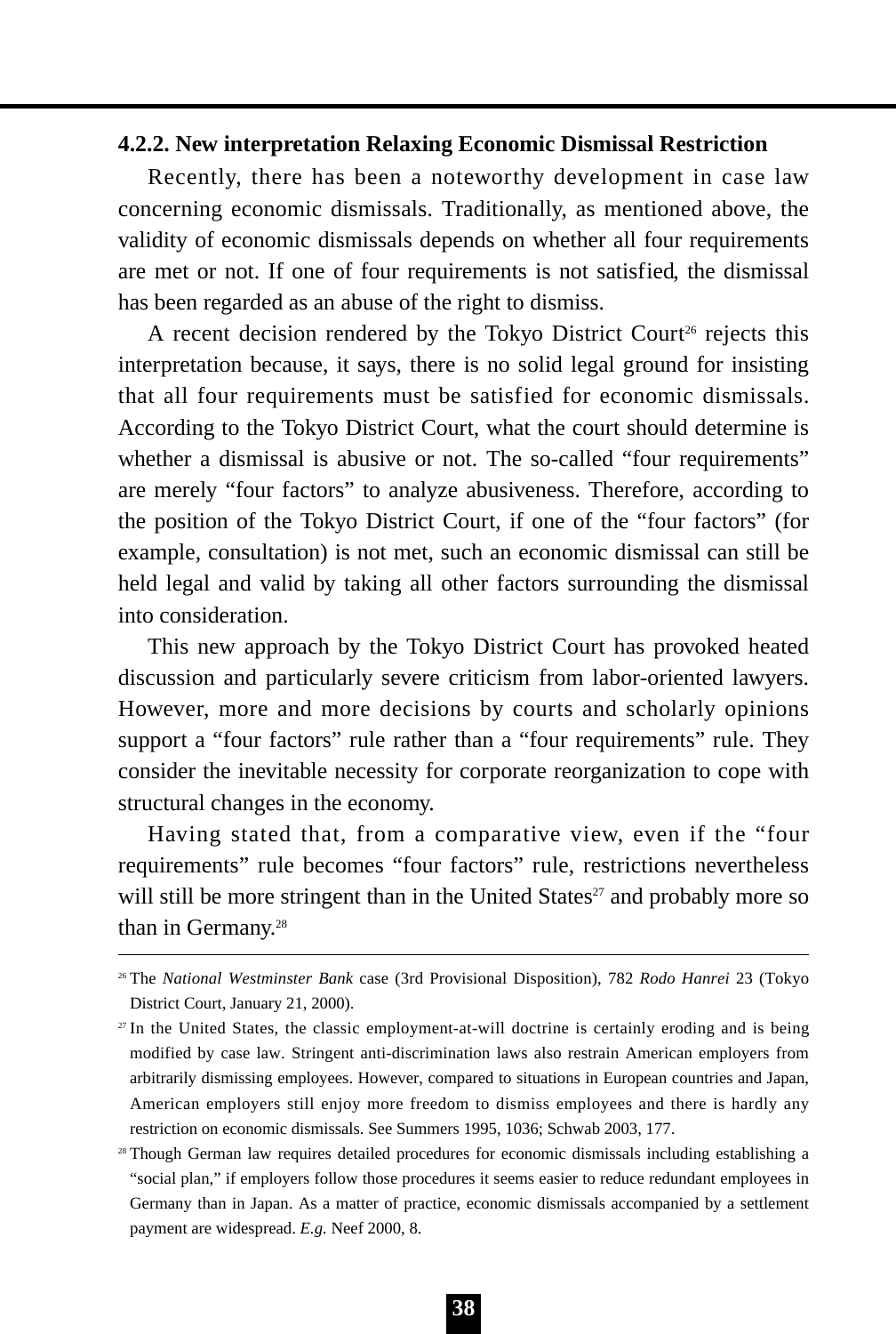### **4.3. Countermeasures Protecting Employees' Interests**

It is noteworthy that several countermeasures against the promotion of corporate reorganization and increase in labor mobility have been adopted for protecting employees' interests in the last few years.

#### **4.3.1. Labor Contract Succession Law of 2000**

To facilitate corporate restructuring and reorganization to cope with the sluggish Japanese economy, the so-called "corporate division scheme"<sup>29</sup> was introduced by amendment to the Commercial Code in 2000. However, it was feared that the corporate division scheme could be easily abused for downsizing or streamlining of redundant workers and employment security would be severely damaged. Therefore, to protect employees' interests in the event of corporate division, the Labor Contract Succession Law (LCSL) was enacted with effect from April 1, 2001. Under the LCSL, employment relations are, under certain conditions, automatically transferred to the newly-established corporation.30

Since the LCSL prescribes automatic succession of employment relations to a newly established or succeeding company, the LCSL can be seen as a Japanese version of the EC directive on transfer of undertakings. However, there are significant differences between the EC directive and the LCSL. The most important difference is that the LCSL application is confined to divisions of corporations, whereas the EC directive covers not only merger and division of corporations but also transfer of undertakings. Under the Japanese law, unlike EU law, automatic and mandatory transfer of an employment contract is not required in the event of transfer of undertakings.

Compared to the situation in the United State where no employment

<sup>29</sup> Prior to the 2000 revision of the Commercial Code, corporation division was carried out through transfer of business or undertakings. However, in order to transfer business, the transferor corporation must obtain individual consent of all creditors as well as those of workers transferred to the transferee corporation. Such cumbersome procedures were thought to have hindered corporate restructuring and reorganization in Japan. The 2000 revision of the Commercial Code introduced simplified procedures for the division of corporation. When a corporation division plan is approved by the shareholders meeting by special resolution, corporation division becomes legally binding on all parties concerned without obtaining their individual consent, though dissenting creditors can express objection and seek liquidation.

<sup>&</sup>lt;sup>30</sup> As for the details of the LCSL, see Yamakawa 2001, 6; Araki 2003, 27; Araki 2004a, 69.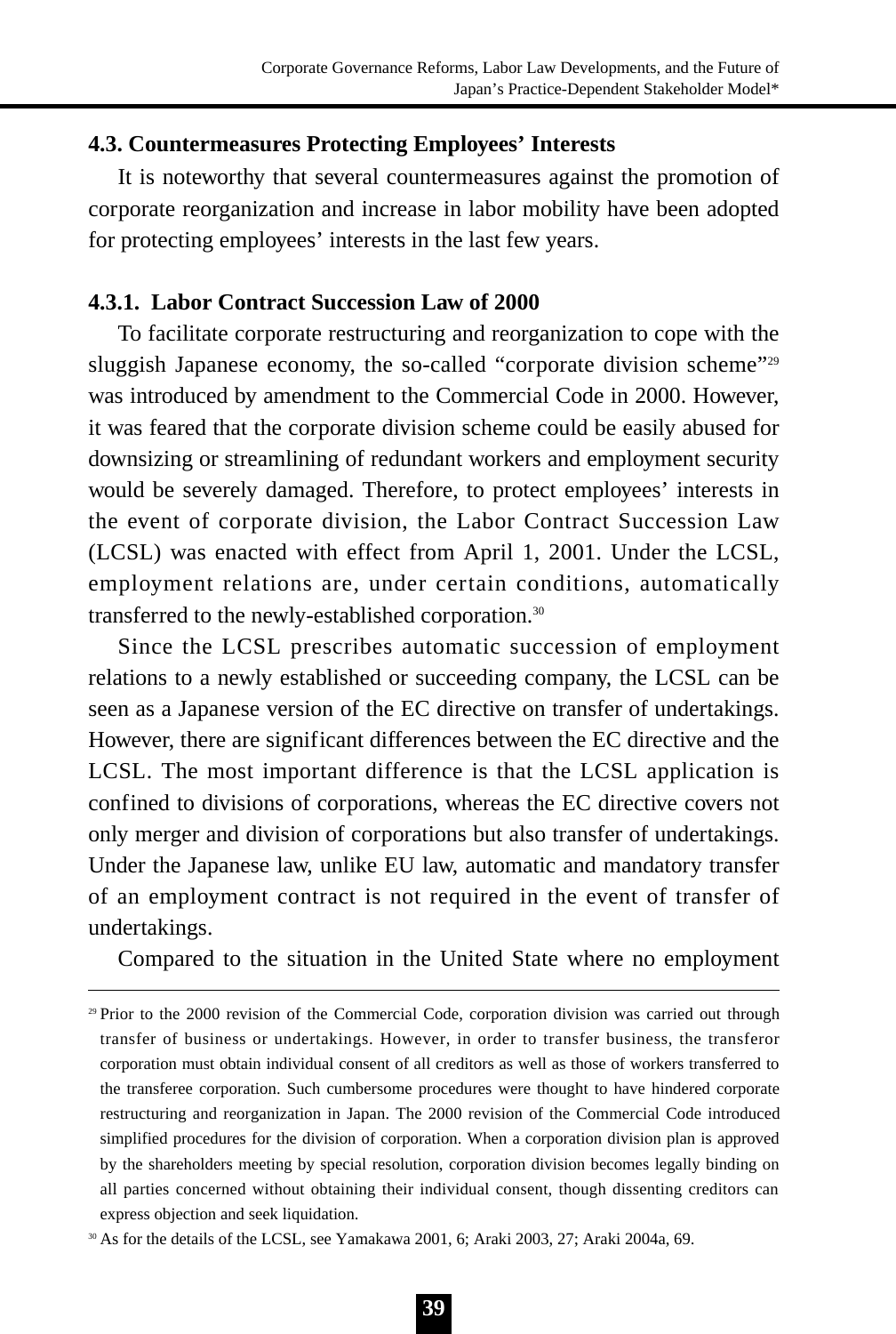protection is provided in the process of corporate restructuring.<sup>31</sup> it is notable that the Japanese legislature thought it necessary to provide certain protection for employees in the event of division of corporation. In the process of enacting the legislation, a fair balance between the necessity of promoting corporate reorganization and the protection of employees was sought and the midway between the EU and US approach was adopted.

### **4.3.2. The 2003 Revision of the Labor Standards Law**

The 2003 revision of the Labor Standards Law (LSL) made the case law rule on abusive dismissals an explicit provision in the Law. A new provision (Art. 18-2) was inserted into the LSL: "In cases where a dismissal is not based upon any objectively reasonable grounds, and is not socially acceptable as proper, the dismissal will be null and void as an abuse of right."

In the tripartite Council Deliberating Working Conditions which *de facto* determined the contents of the government's bill, the labor side sought to introduce provisions declaring the "four requirements" rule on economic dismissals. However, as mentioned above, the "four requirements" rule is developing into a "four factors" rule, and thus the management side strongly opposed stating a "four requirements" rule in the Law. Consequently, no agreement was made in the tripartite council for establishing a new provision concerning economic dismissals.

The bill drafted by the government had put the following sentence before the above-quoted provision nullifying abusive dismissals: "Employers can dismiss their employees providing that the Law and other enacted laws do not restrict their right to dismiss." However, labor unions, opposition parties, the Japan Federation of Bar Associations and other bodies raised objections, contending that this sentence could give the impression that employers have a free hand in dismissals. Government parties yielded and eliminated the sentence.

The 2003 revision of the LSL also introduced provisions requiring clarification of grounds for dismissals (Art. 89 No. 3) and obliging the employer to deliver a certificate stating the reasons for dismissals upon the

<sup>31</sup> Schwab 2003, 183.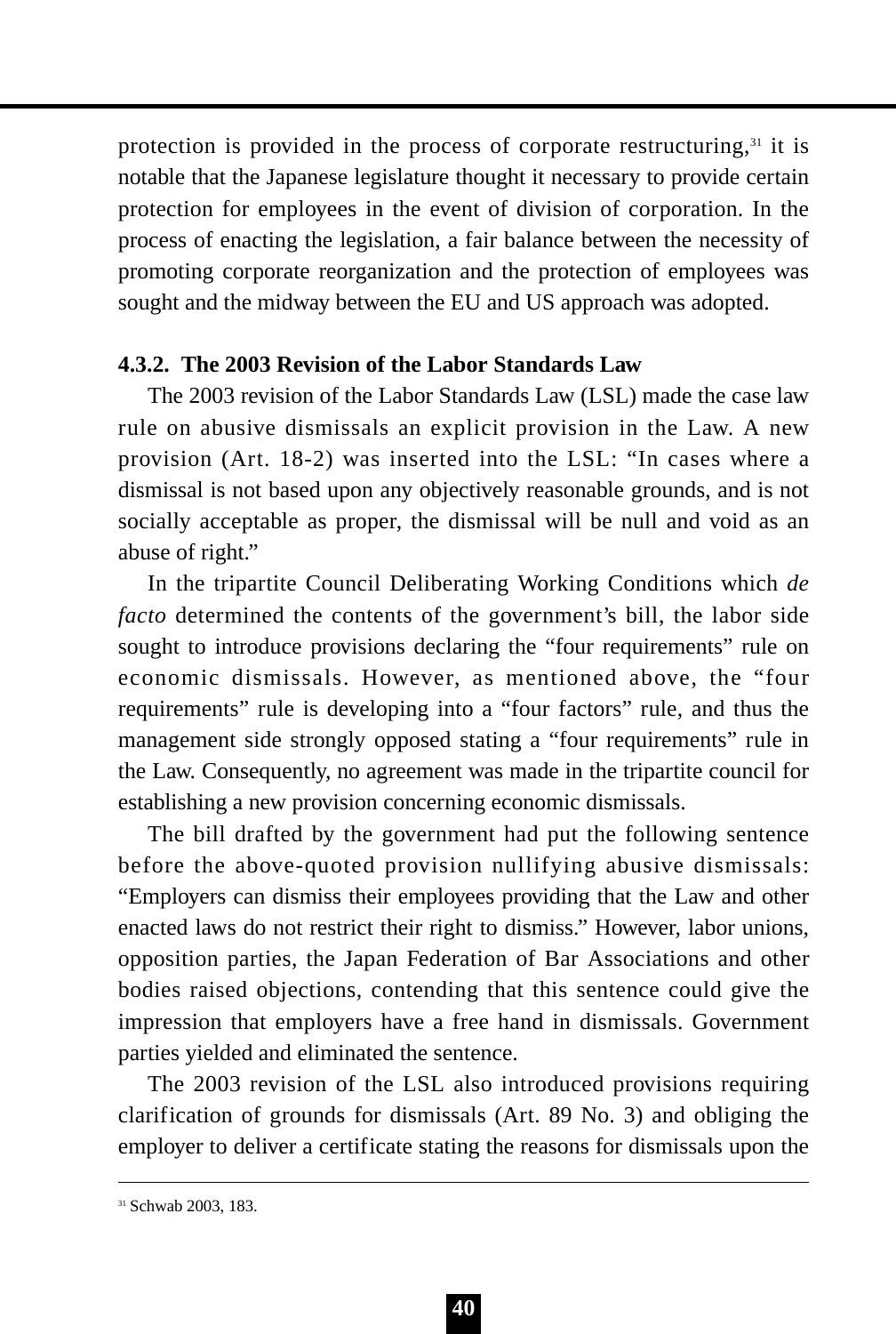employee's request even during the period between the notice of dismissal and the date of leaving employment (Art. 22 Para. 2).

Labor unions and labor scholars had long argued for the necessity to enact laws expressly requiring a just cause for dismissals, because of the lack of transparency in a contradictory situation where enacted laws did not require any just cause but case law de facto did. However, their proposals had never been adopted by the legislature in the past. This time, the plan to revise the LSL to clarify the dismissal rules was raised by the Koizumi cabinet and its Council for Regulatory Reform. They intended to relax the case law rules which, they thought, were so rigid that they hindered structural changes entailing mobilization of the workforce.

Since the labor unions were arguing for a strengthening of dismissal regulations, naturally they strongly opposed relaxing the case law rule by new legislation. As to a new proposal to introduce monetary solutions to resolve dismissal disputes, which was also suggested by the Council for Regulatory Reform and requested by the management side, the tripartite council could not reach an agreement and no legislative proposal was made on monetary solutions. In the result, what the tripartite council agreed was to write down precisely the above-mentioned basic principle of the case law, namely an abuse of the right to dismissal being null and void, without mentioning rules on economic dismissals or monetary solutions.

The government proposal (LSL Art. 18-2) stated as follows: "An employer may dismiss a worker where his right to dismiss is not restricted by this Law or other laws. Provided that a dismissal shall be treated as a misuse of that right and invalid, where the dismissal lacks objectively rational grounds and is not considered to be appropriate in general societal terms." However, during deliberations in the Diet, the first part of the proposed Art. 18-2 which declares the employer's right to dismiss was feared to have the declaratory effect of encouraging dismissals. As a result, the first part was deleted and the enacted Art. 18-2 reads "A dismissal shall, where the dismissal lacks objectively rational grounds and is not considered to be appropriate in general societal terms, be treated as a misuse of that right and invalid."

Considering the crystallization of non-written case law as an explicit provision in the LSL, the omission of the part of the Bill stating the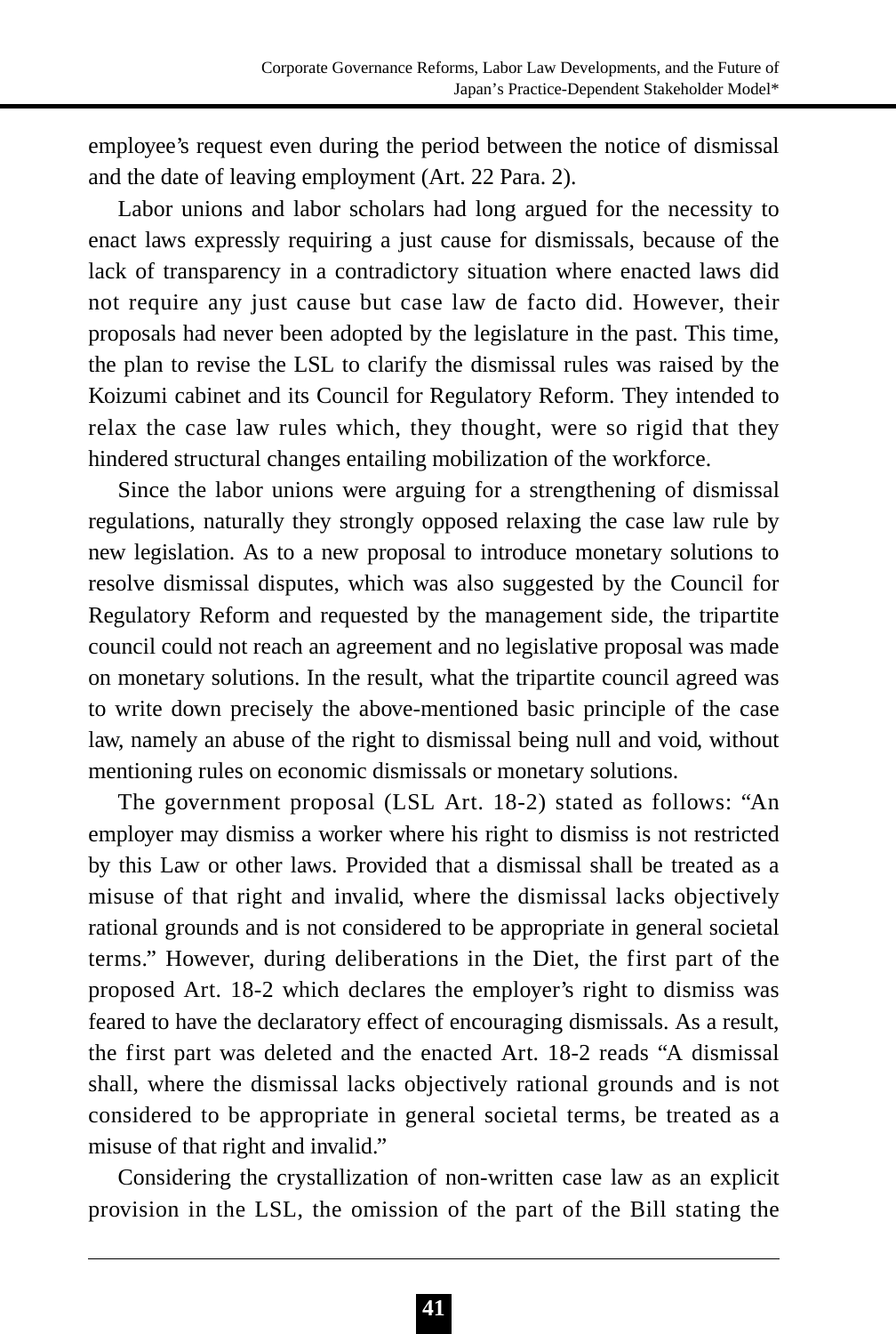employer's right to dismissal, and other revisions requiring clarification of dismissal reasons (Art. 89 No. 3) and notification of them to dismissed workers (Art. 22 Para. 2), the overall direction of the 2003 LSL revisions was in fact to counterbalance increasing mobility of the workforce.<sup>32</sup>

# **5. Industrial Relations, Employee Participation and Corporate Governance**

The prominent feature of Japan's industrial relations is stable and cooperative relations between labor and management. Japan's current stable industrial relations can be understood as the result of the following three factors: (1) Japan's enterprise unionism; (2) widespread joint labormanagement consultation practices; and (3) internal management promotion practices, which has already been mentioned.

#### **5.1. Enterprise Unionism**

Enterprise unionism is a system in which unions are established within an individual enterprise, collectively bargaining with a single employer, and concluding collective agreements at the enterprise level. According to the statistics as of 1997, 95.6 percent of unions in Japan are enterprisebased unions and 91.2 percent of all unionized workers belong to enterprise unions.<sup>33</sup>

An enterprise union organizes workers in the same company irrespective of their jobs. As a result, both blue and white collar workers are organized in the same union. Enterprise unions normally confine their membership to regular workers though there are no legal obstacles which prevent enterprise unions from organizing part-time workers or temporary workers.

Although there are several historical reasons for the dominance of enterprise unionism, the main reason is that it has served well as a key component of Japanese employment relations. Under the long-term employment system, dismissals are avoided at all cost. In exchange, workers accept the flexible adjustment of working conditions. In the highly

<sup>&</sup>lt;sup>32</sup> The opinions on the effect of the 2003 revision is divided. Compare Hanami 2004, 13 and Nakakubo 2004, 14.

<sup>&</sup>lt;sup>33</sup> Ministry of Labor 1997.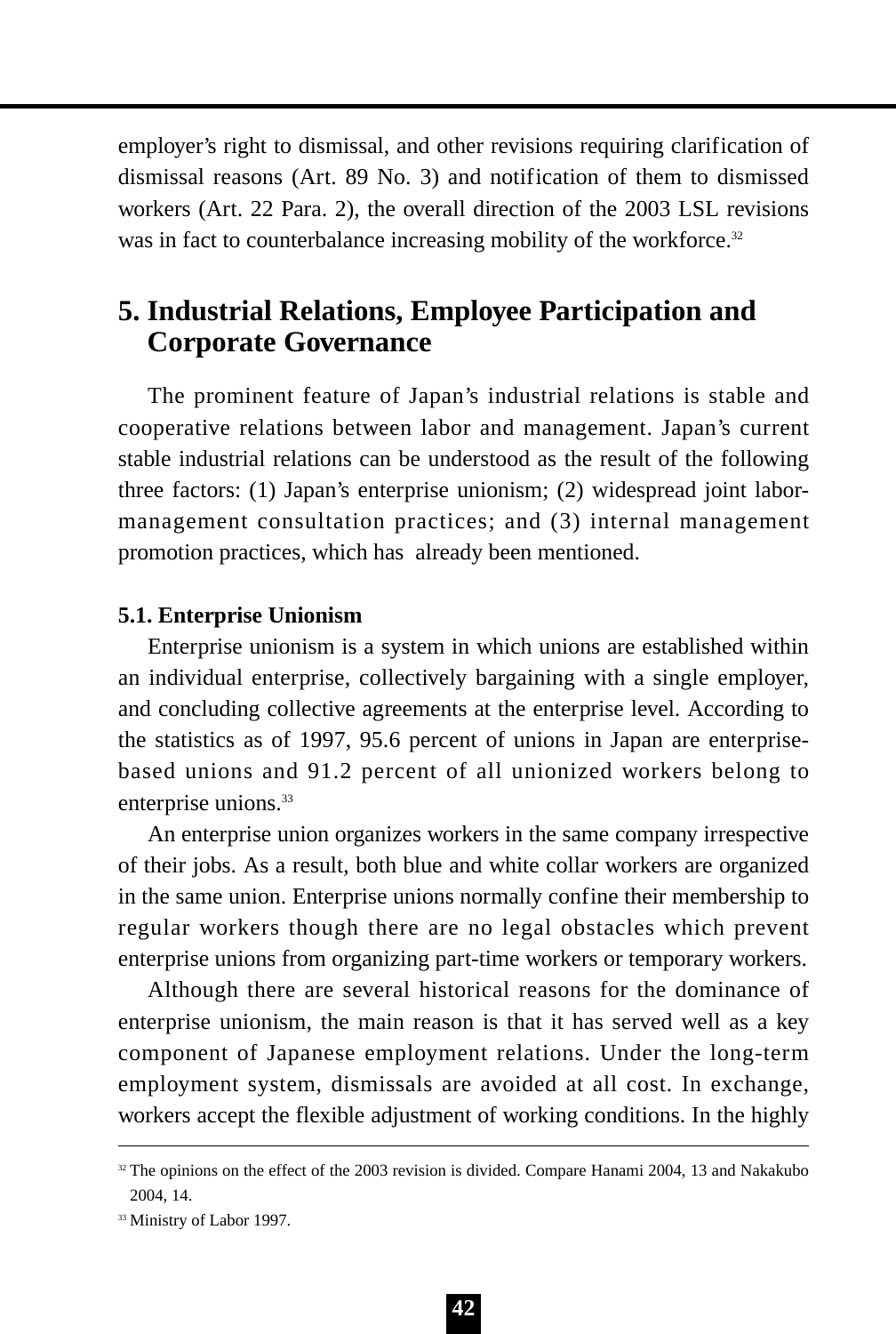external labor market.<sup>23</sup>

The regulations on fixed-term contracts in Japan were originally quite relaxed. Unlike many European countries where objective grounds are required to conclude a fixed-term contract, in Japan no objective ground is required to conclude and renew fixed-term contracts. The sole legal restriction on fixed-term contracts was that the agreed term of the contract should not exceed one year. Therefore parties to a contract could not agree to a two year term, although it was and is completely legal to conclude a 6 month contract and to renew it three times. However, the 2003 revision of the Labor Standards Law further relaxed the upper limit of the agreed term from one year to three years.<sup>24</sup>

Worker dispatching businesses engaged in labor hire were first legalized in Japan by the enactment of the Worker Dispatching Law (WDL). After several moderate revisions in the 1990s, the 1999 revisions of the WDL generally liberalized worker dispatching by lifting the general prohibition. The 2003 revisions further legalized worker dispatching to production sites, which was prohibited under the 1999 revision.<sup>25</sup>



#### **Figure 4: Ratio of Regular/Non-regular Employees**

Source: Ministry of Public Management, Home Affairs, Posts and Telecommunications, Labor Force Survey

<sup>&</sup>lt;sup>23</sup> Araki 1999, 5.

<sup>24</sup> Nakakubo 2004, 4.

<sup>25</sup> Mizushima 2004, 12.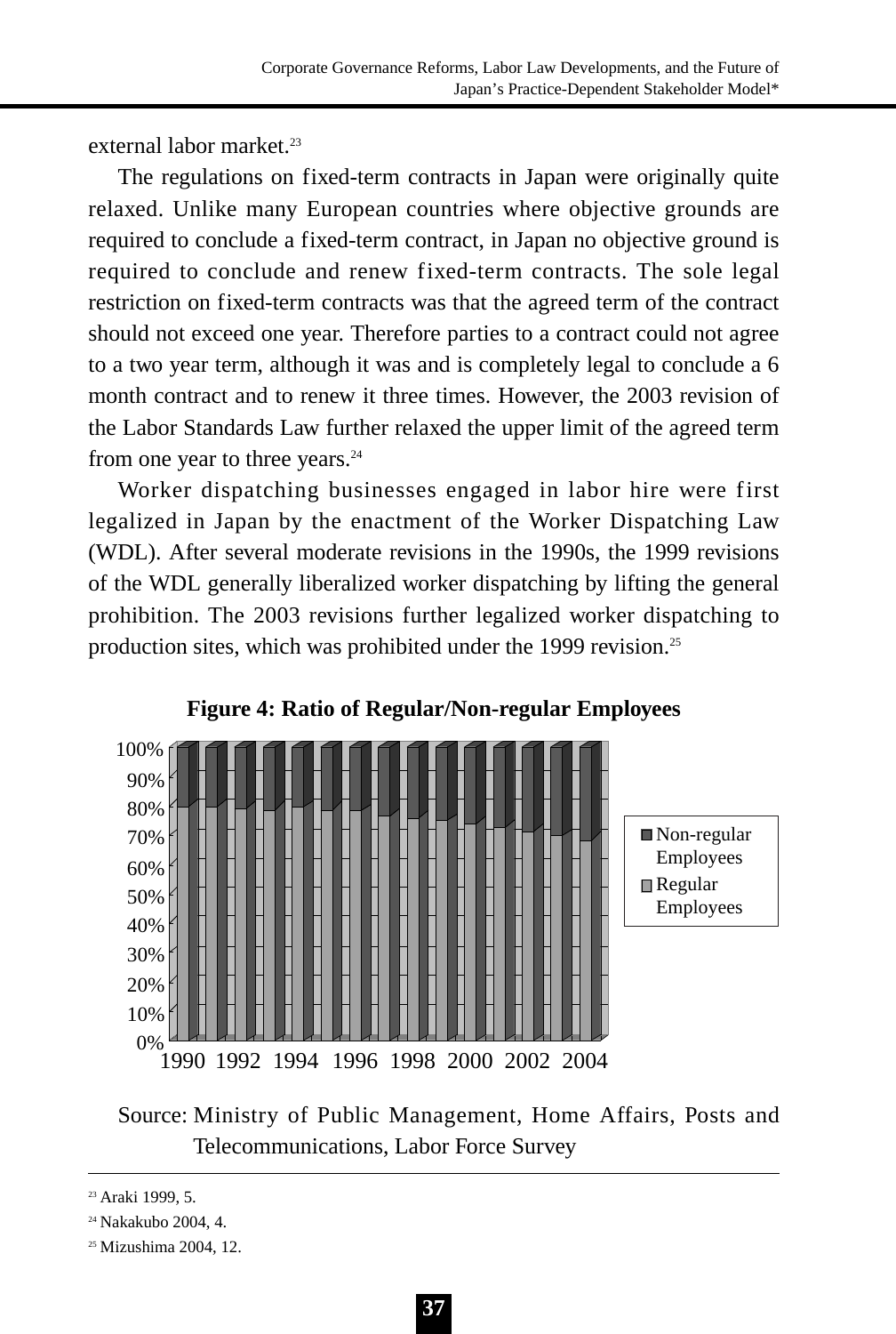developed internal labor market, employees are transferred within a company and receive in-house education and on-the-job training. The promotion and wages of each employee are decided mainly by that individual's length of service and performance. In this context, industriallevel or national-level negotiations have made little sense. Enterprise unions and enterprise-level collective bargaining have been the most efficient mechanism in reconciling the requirements of an internal labor market with the workers' demands.

When unions have their basis in a particular company, they tend to be more pragmatic than ideological and more conscious about their own company's productivity and competitiveness.

Enterprise unionism has several defects, such as weak bargaining power, the lack of a universal impact across the industry or nation, and the lack of social and political influence on national labor policy.<sup>34</sup> To compensate for the weakness in bargaining power and lack of industry or nation-wide impact of collective bargaining, union leaders devised in 1955 a unique wage determination system called "*Shunto*" (the spring wage offensive).35 Joint labor-management consultation at the industrial and national level and official tripartite deliberation councils where the content of government labor policy and drafts of labor legislation is deliberated and decided also function compensatory mechanism for the limited influence of enterprise unions.36

<sup>34</sup> Sugeno and Suwa 1996. Hanami severely criticizes enterprise unions for having ignored the interests of non-regular employees who have mostly remained unorganized. See Hanami 2004, 4.

<sup>&</sup>lt;sup>35</sup> Under the *Shunto* system, every spring, industrial federations of enterprise unions and national confederations set the goal for wage increases and coordinate the time schedule of enterprise-level negotiations and strikes across enterprises and industries. According to the schedule, strong enterprise unions in a prosperous industry are chosen as a pace setter to commence negotiations and set the market price for that year. Other unions then follow suit. The market prices established in *Shunto* have also been reflected in the public sector where strikes are prohibited, and also in regional minimum wages which are revised every fall by the tripartite Minimum Wages Council within the framework of the Minimum Wages Law. In this manner, the *Shunto* strategy has compensated for the limitations of enterprise unionism in terms of bargaining power and establishing social standards across companies. For details of the historical development and economic analysis of *Shunto*, see Takanashi 2002.

<sup>36</sup> Araki 2004a, 72.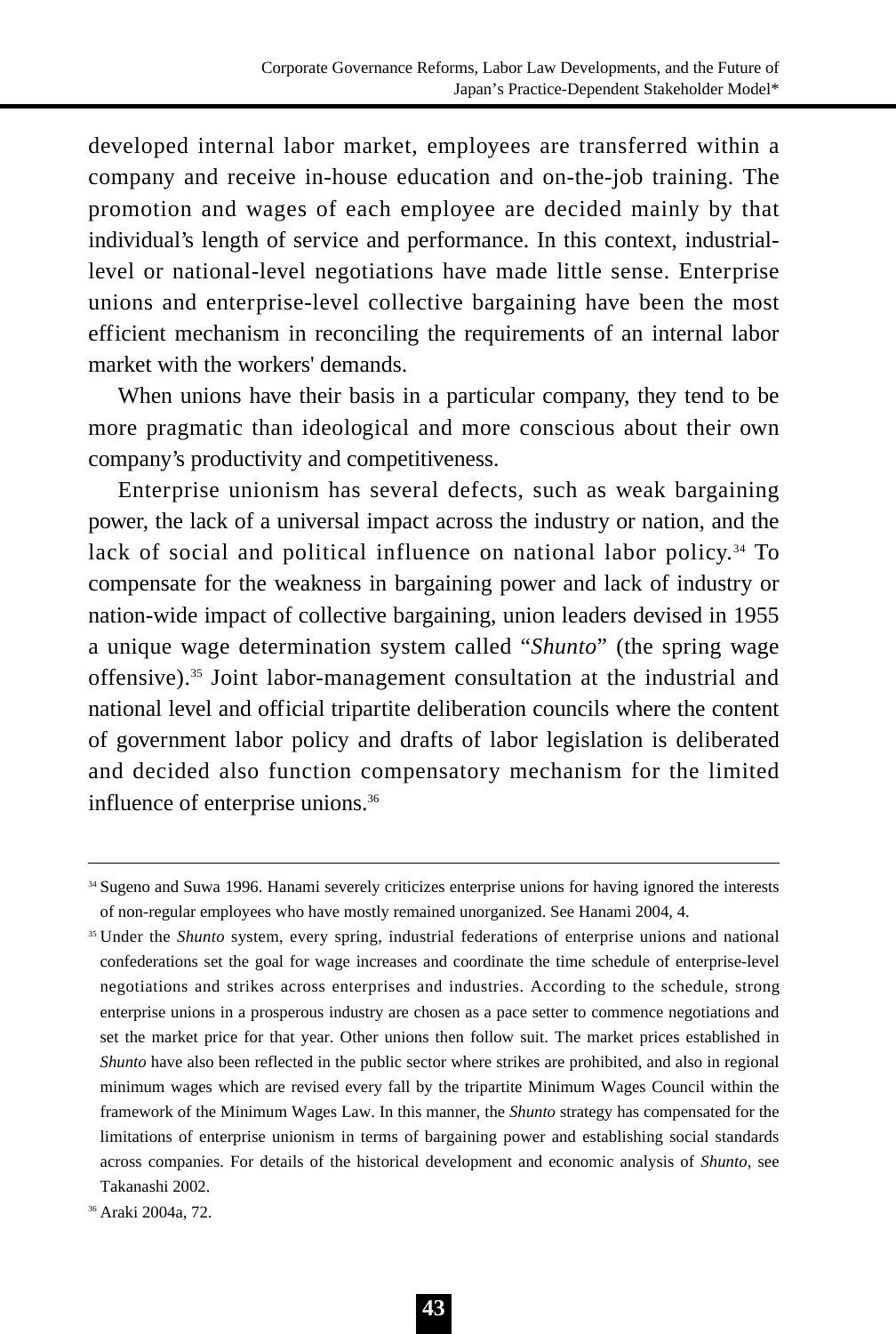### **5.2. Joint Labor-Management Consultation**

At plant and company level, Joint labor-management consultation is an established practice in Japanese industrial relations and this complements collective bargaining over terms and conditions of employment. According to the survey in 1999, 41.8 percent<sup>37</sup> of all surveyed establishments have such consultation bodies.<sup>38</sup> In unionized establishments, the figure is greater at 84.8 percent. In many countries, labor-management consultation was not voluntarily established. Therefore, the state intervened and forced companies to establish works councils or other channels for communicating and informing employees. In Japan, by contrast, labormanagement consultation is voluntary and operates without any legal supports.

The origins of this system are to be found in the period of conflict after the Second World War. By the mid-1950s, leaders on both sides of industry had become increasingly unhappy with the tendency towards adversarial relations and had begun to look for new, more pragmatic and cooperative relations. In 1955, the Japan Productivity Centre was established by business circles under the auspices of the Ministry of International Trade and Industry (MITI) and the American authorities in order to promote joint consultation and productivity improvements. Left-wing union confederations, especially *Sohyo*, were skeptical and regarded the movement as a new type of rationalization or exploitation. However, the confederation of moderate unions (*Sodomei*), agreed to participate on the conditions that consultation should not be used to bypass unions and that their opinions should be fully respected. Thus, three basic principles were agreed. One, labor-management consultation should be promoted in order to increase productivity. Two, productivity increases should enhance employment security, with any problems of surplus labor being resolved by transfers and the like rather than by lay-offs. Three, the fruits of increased productivity should be distributed fairly between the firm, employees, and customers, in accordance with the conditions in the national economy.

<sup>&</sup>lt;sup>37</sup> The figure is smaller than that in the previous survey in 1994 (55.7%). This is mainly because of the difference in the size of surveyed establishments. The 1994 survey sampled establishments with more than fifty employees and the 1999 survey sampled those with more than thirty.

<sup>38</sup> Ministry of Labor 1999.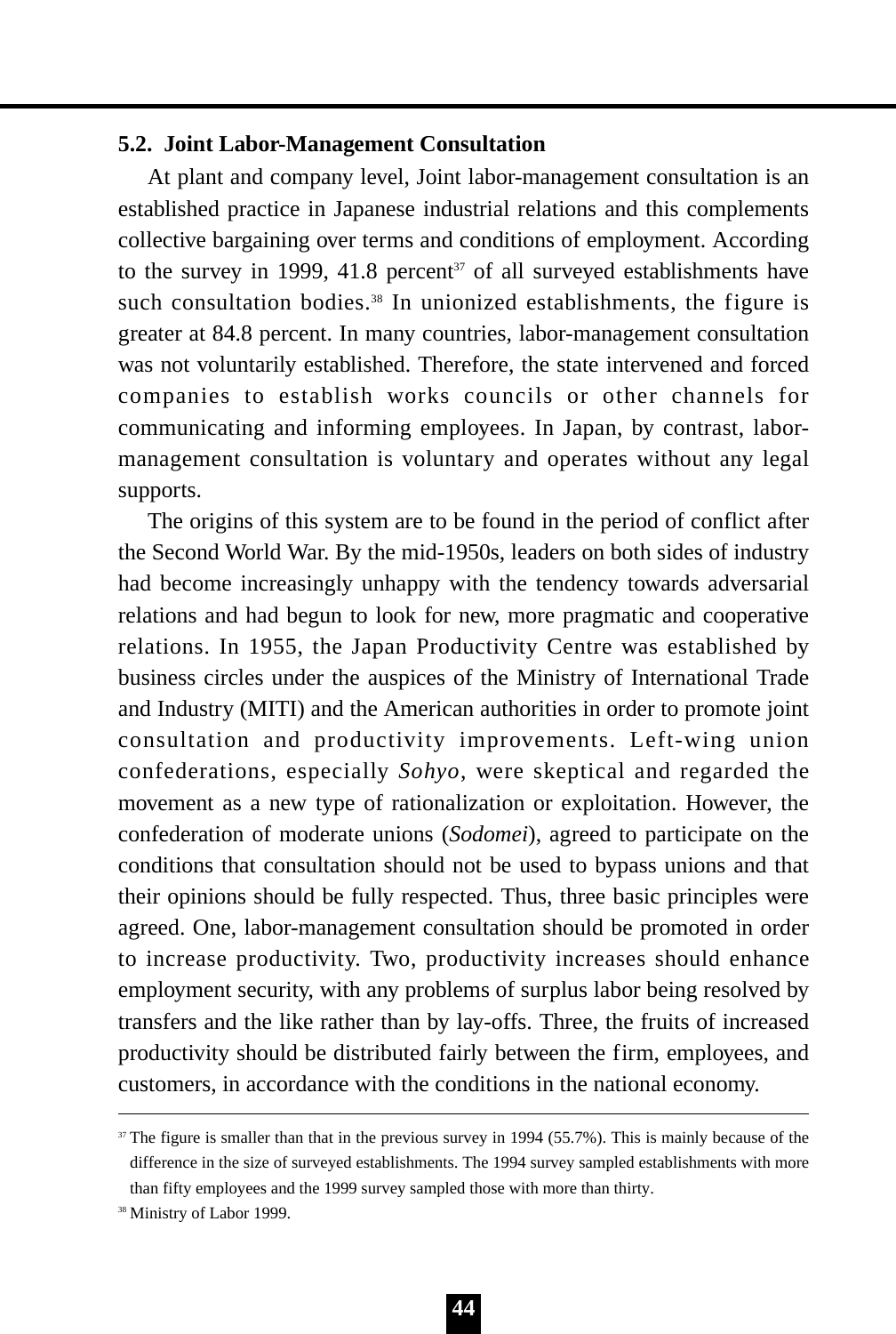On this basis (and after the defeat of the leftist union movement during the major dispute at the *Miike* coal mine in 1960), pragmatic and cooperative labor relations gradually became established in Japanese industrial relations. Labor and management voluntarily established consultation arrangements and developed extensive communication channels. Employers provided information to employees and their unions, and unions cooperated with management in increasing productivity. However, it should be remembered that joint consultation has been sanctioned the union's right to bargain.

### **5.3. Recent Developments in Industrial Relations**

In industrial relations, there have been no drastic legislative changes except for the very recent revision of the Trade Union Law in November 2004.39 However, recent changes in the environment surrounding industrial relations have led to calls for the reconsideration of the worker representation system.

## **5.3.1. Legislative Developments Promoting Corporate Restructuring**

First, from the late 1990s, the Japanese government took a series of measures to promote corporate restructuring or reorganization and marketoriented management in order to cope with the prolonged economic slump. In 1997, a stock option system was introduced and the previous prohibition of genuine holding companies was liberalized by the revision of the Anti-Monopoly Law. The year 1999 saw the advent of the Industrial Revitalization Special Measures Law which encouraged and supported business revitalization and the Industrial Rehabilitation Law which prevented bankruptcies and rehabilitated companies in failing circumstances. In the same year, the stock exchange and transfer systems were introduced to facilitate forming the holding company system. As already discussed, the corporate division scheme was introduced in 2000 to promote corporate reorganization and an option to adopt a US-type corporate governance was introduced in 2002.

<sup>&</sup>lt;sup>39</sup> The 2004 revision of the Trade Union Law strengthens the power of labor relations commissions and expedites the remedial procedures of unfair labor practice cases. However the revision did not change any part of the representation mechanism.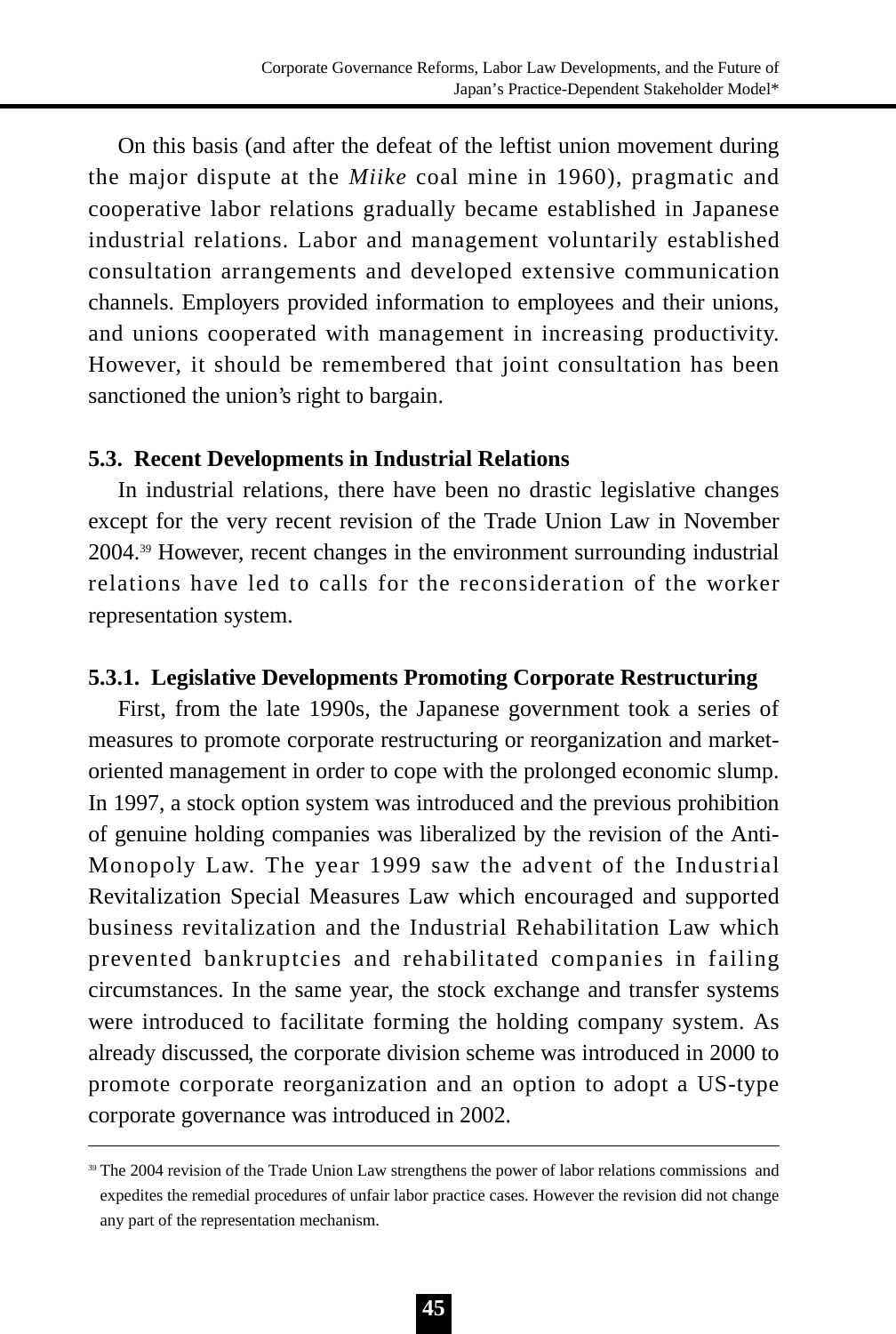This series of legislative changes aimed to promote corporate reorganization, which inevitably affected industrial relations. A trend emerged whereby a company is divided into several units and each unit becomes an independent company, while the headquarters of the original company becomes a holding company governing the newly created subsidiaries. When an enterprise union does not respond to such corporate reorganization, there will be an absence of collective bargaining because there may be no union members in the newly established company. One recent legal debate concerns whether a union that organizes workers in the subsidiary company can legally request collective bargaining with the holding company. According to the traditional interpretation, when there is no evidence that the holding company has actually intervened in and decided the working conditions of the subsidiary, the holding company does not bear the duty to bargain with the union organizing workers in the subsidiary company. However, since the holding company can decide upon the existence or abolition of the subsidiary as a decisive shareholder, some scholars argue for the holding company's duty to bargain.

## **5.3.2. Declining Union Density and Emerging New Representation System**

Second, the unionization rate has continuously declined since 1975 and finally reached below 20 percent (19.6% in 2003, see Figure 5). Further, the diversification of the workforce has led to questions as to the representative legitimacy of enterprise unionism. Traditionally enterprise unions solely organized regular employees and non-regular workers such as part-time workers and fixed-term contract workers remained unorganized. However, currently 30 percent of all employees are nonregular employees. The target of corporate restructuring in the 1990s concentrated on middle management employees. Employees promoted to middle management are supposed to leave unions. Therefore they are provided little protection by labor law and labor unions. These circumstances require reconsideration of the channel conveying employees' voice. Some scholars contend that Japan should introduce an employee representation system like the works council in Germany (*Betriebsrat*) which represents all the employees in the establishment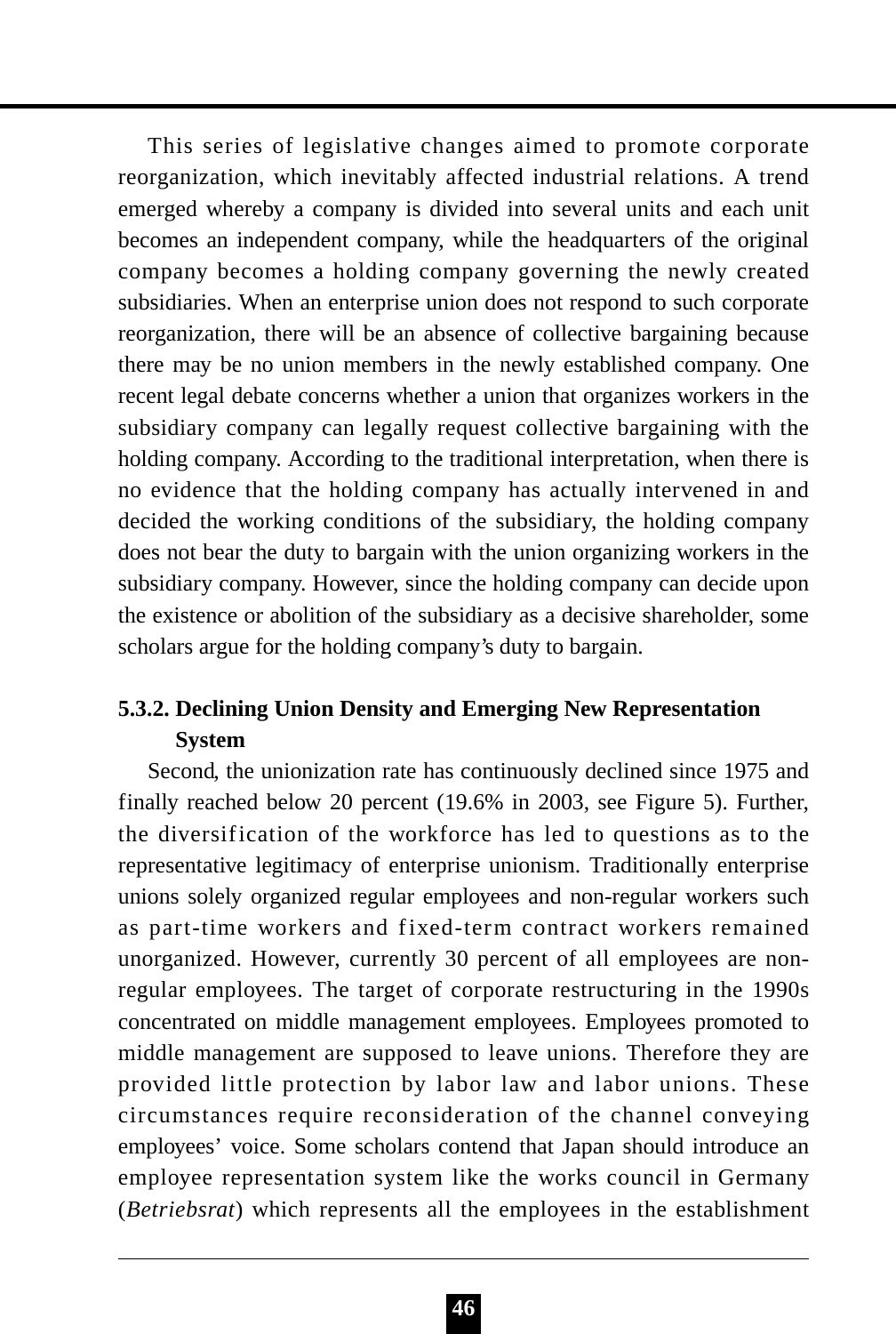irrespective of union membership.



**Figure 5: Union Membership and Density Rate (Estimated)**

Source: Ministry of Health, Labor and Welfare, Basic Survey on Labor Unions

The 1998 revision of the LSL introduced a new representation system called a *roshi iinkai* (labor-management committee). Half of the members of this committee must be appointed by the labor union organized by a majority of workers at the workplace concerned, or with the person representing a majority of the workers where no such union exists. The labor-management committee must be established when the employer intends to introduce the discretionary work scheme (management planning type),<sup>40</sup> which functions as a Japanese counterpart of the white-collar exemption from overtime regulations. The labor-management committee is the first permanent organ with equal membership for labor and management that represents all the employees in the establishment. Therefore, this committee can be regarded as the embryonic form of a Japanese works council, although the jurisdiction of this committee is currently confined to regulation of working hours and its establishment is

<sup>40</sup> There are two types of discretionary work scheme: professional work type and management planning type. For details, see Araki 2002, 94 and Shimada 2004, 56.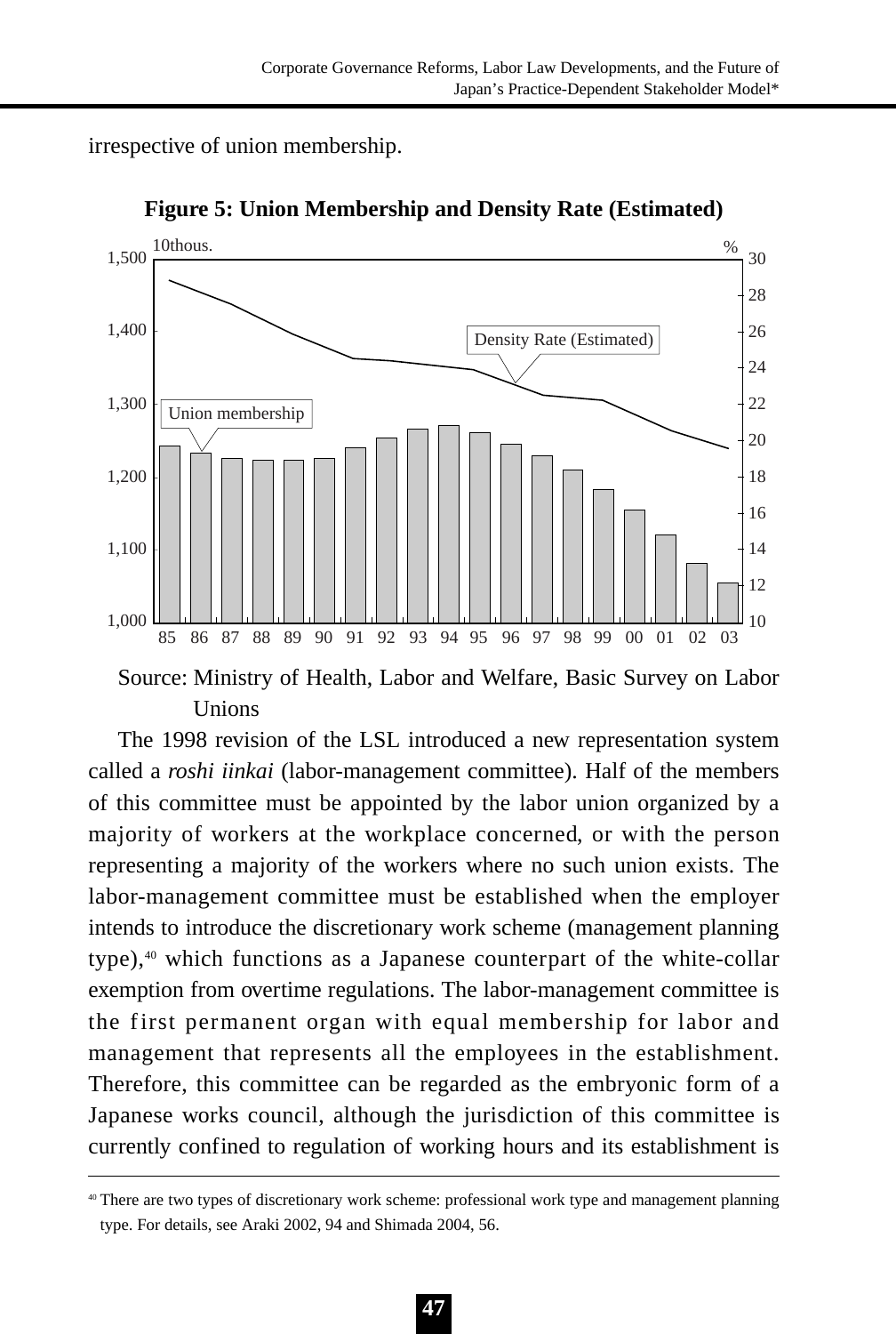not compulsory.

Since the procedures to adopt the discretionary work scheme are very complicated, currently there are very few labor-management committees. However, the 2003 revision of the LSL simplified the procedure to introduce the discretionary work scheme. Previously, decision making in the committee was by unanimous agreement, but under the revised LSL, it can be achieved by four-fifths majority among the committee members. Although it remains to be seen whether the labor-management committee will become more common and solidify as a system of employee representation, the introduction of this embryonic form of representation by recent legislative change is noteworthy.

# **6. Conclusion: Future of Japan's Practice-Dependent Stakeholder Model**

## **6.1. Current Situation of the Japan's Practice-Dependent Stakeholder Model**

As mentioned at the outset, Japan's employee-centered stakeholder model relies heavily on a number of customary practices such as long-term cross-share ownership, internal promotion of management and acceptance of dual-function directors into the management board, long-term (lifetime) employment, and voluntary joint labor-management consultation.

This article has reviewed how these practices formed and sustained the traditional stakeholder model in Japan. It then examined recent changes that might affect the traditional governance model. It is true that considerable changes are taking place. As for the structure of shareholdings, cross-shareholdings are being dissolved, and foreign investors are increasing. The revision of the corporate law in the 1990s to facilitate shareholders representative suits necessitates a style of corporate governance which is more conscious of shareholder value. After the collapse of bubble economy, together with a shift from indirect finance via banks to direct finance, the importance of Japanese banks in corporate governance has been reduced. In these circumstances, it is no surprise that shareholder value has surfaced as a new criterion.

Drastic revisions to the corporate law have given large companies the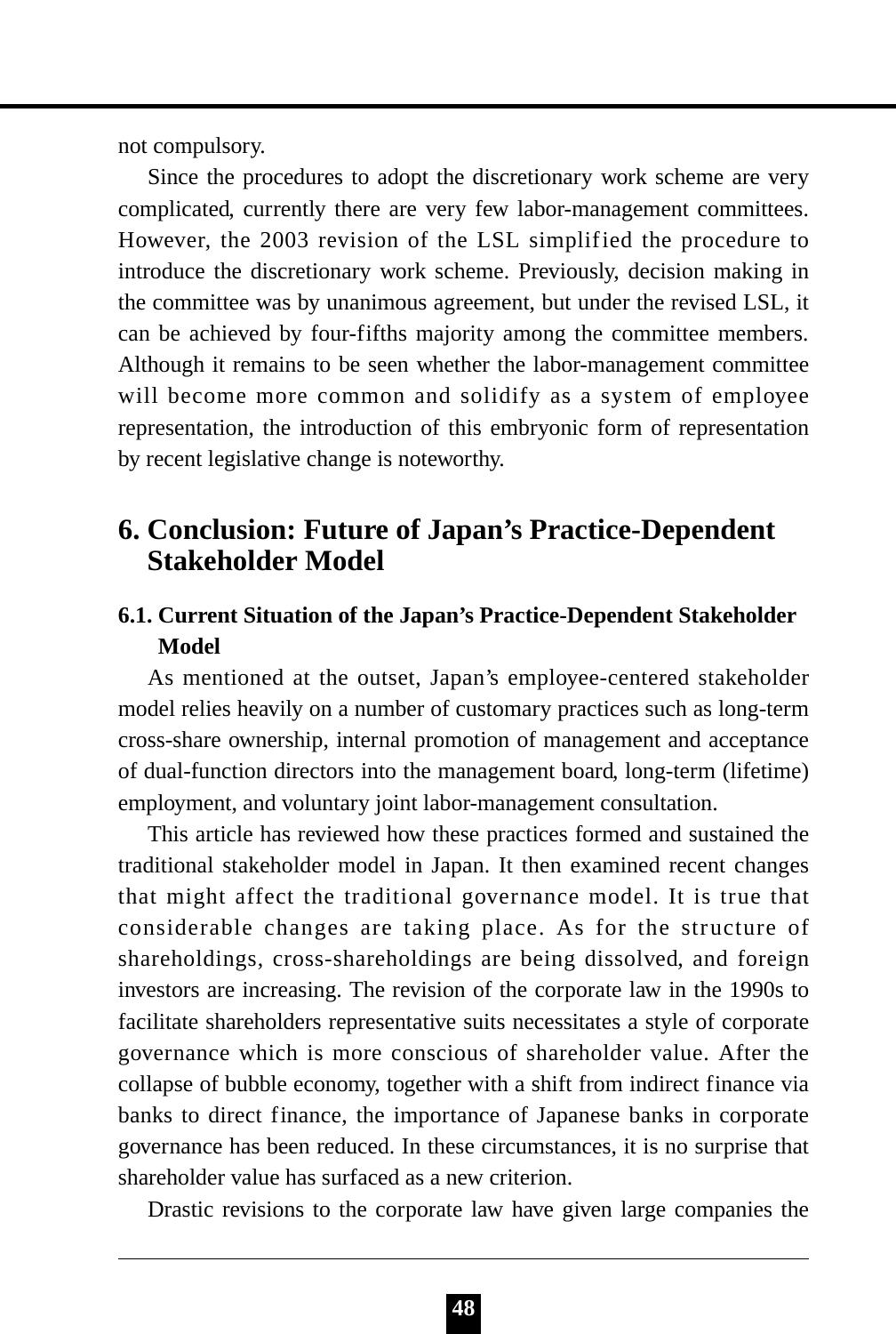option of adopting a US-type corporate governance system utilizing outside directors, which might also change the nature of the management. The employment system in Japan is also experiencing transformation. In the last decade, Japan repeatedly achieved the worst-ever unemployment figures. Lateral mobility has increased and the state's labor market policy has tilted toward the activation of the external labor market. Courts have started to relax restrictions on economic dismissal. Stable regular employment has gradually shrunk and currently non-regular and contingent workers account for 30 percent of all workers. In the area of collective labor relations, the decline in union density and the diversification of the workforce is progressing and might require reconsideration of the traditional collective labor relations system.

Compared to a legally-sanctioned stakeholder model like that in Germany, Japan's practice-dependent stakeholder model is more vulnerable to environmental changes. Although a socio-economic system consisting of interdependent institutions is transformed into another only with difficulty,<sup>41</sup> in an era of disequilibrium, when several institutions change simultaneously, such change might occur. Therefore, the question is whether or not the aforementioned changes will lead to fundamental institutional changes that transform the current stakeholder model into the shareholder-value model.

## **6.2. Future of the Japanese Corporate Governance**

Given the existence of countermeasures working against shareholder value-oriented governance, and various research results discussed below, the most likely outcome is that the current stakeholder model will survive for the time being. Recent changes and developments can best be viewed as the realignment of the priority of various stakeholders' interests in the framework of the stakeholder model. A number of countermeasures and tendency may be cited.

First, although cross-shareholdings are dissolving, more than 80 percent of surveyed companies still maintain cross-shareholdings and they recognize the merit of forming stable and long-term trading relations. The 2001 revision of the Commercial Code limits directors' liability in a

<sup>41</sup> Aoki and Okuno 1996, 1.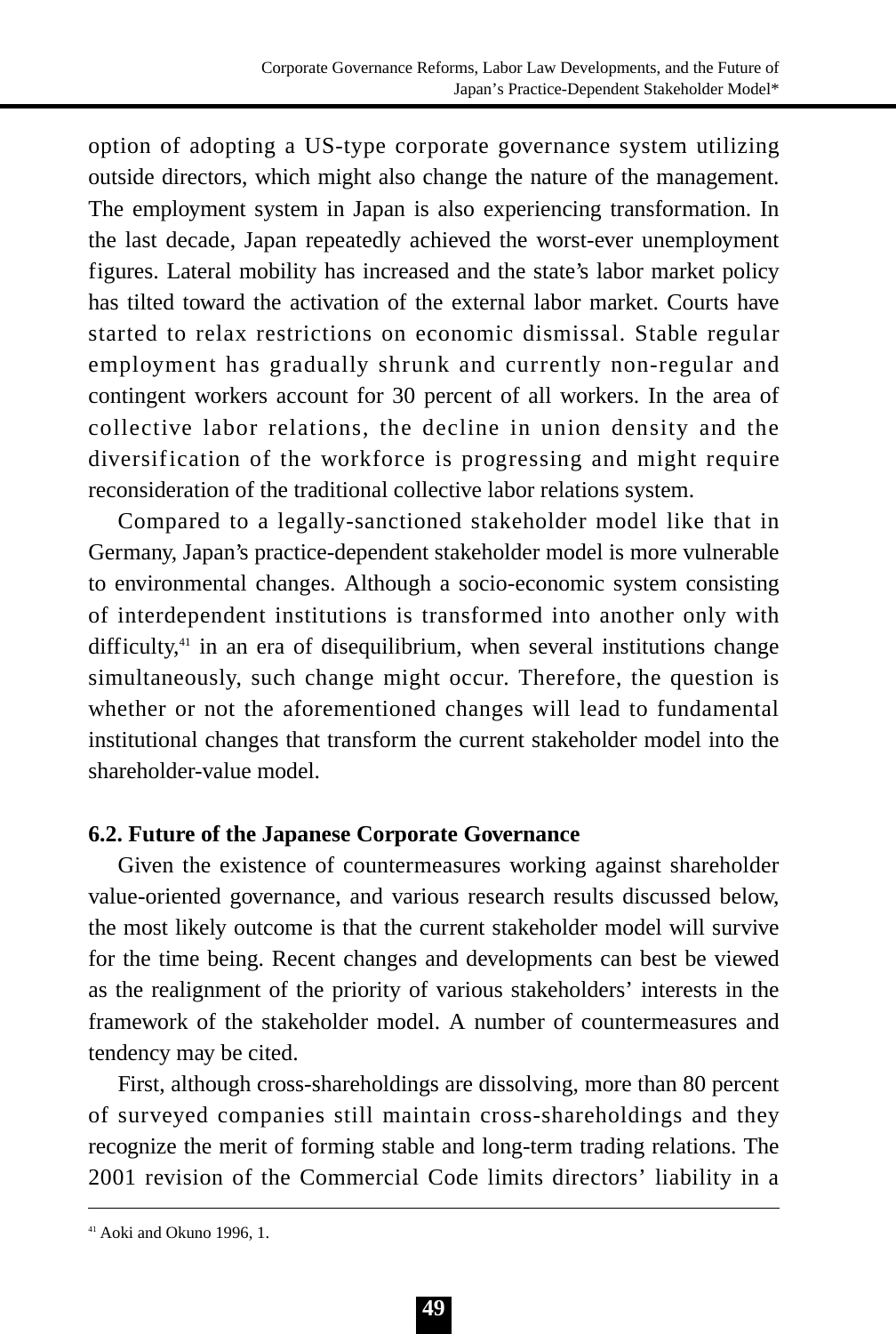shareholders representative suit. Although the 2002 corporate law revisions introduced the US-style governance model, the vast majority of Japanese corporations maintain the traditional model. As for employment security, the enactment of the Labor Succession Law in 2000 was a systemic countermeasure to protect employees' interest in the face of increasing corporate reorganizations. The 2003 revisions of the Labor Standards Law that incorporate the case law rule on abusive dismissals have a symbolic significance to explicitly confirm the norm consciousness of employment security in Japanese society. Declining labor unions and workforce diversification call for new forms of worker representation. In this regard, a labor-management committee system introduced in 1998 attracts attention as to whether or not it will develop into a Japanese version of the works council representing all employees in the establishment. These developments serve to sustain the stakeholder model centered on employees' interests or at least put a brake on the radical transformation into the shareholder value model.

Second, several recent surveys prove that, the stakeholder model is still supported widely in Japanese society despite some moves towards a shareholder-value model.

According to one survey, $42$  when a corporation has increased profits, they are not supposed to be distributed solely to shareholders but to be distributed almost evenly to shareholders, employees, internal reserves, and business investments. Such a view is supported not only by union leaders but also by management planning directors and HRM directors (see Figure 6).

According to the same survey, when asked about "recent changes within your company in the last three years," about 70 percent of the respondents indicated that their company had "adopted performance-based or achievement-based HRM" or had "adopted corporate restructuring or reorganization measures," but only 26 percent of them responded that their company "paid special consideration to the shareholders in management decision-making."

<sup>42</sup> the JPC-SED 2003 survey.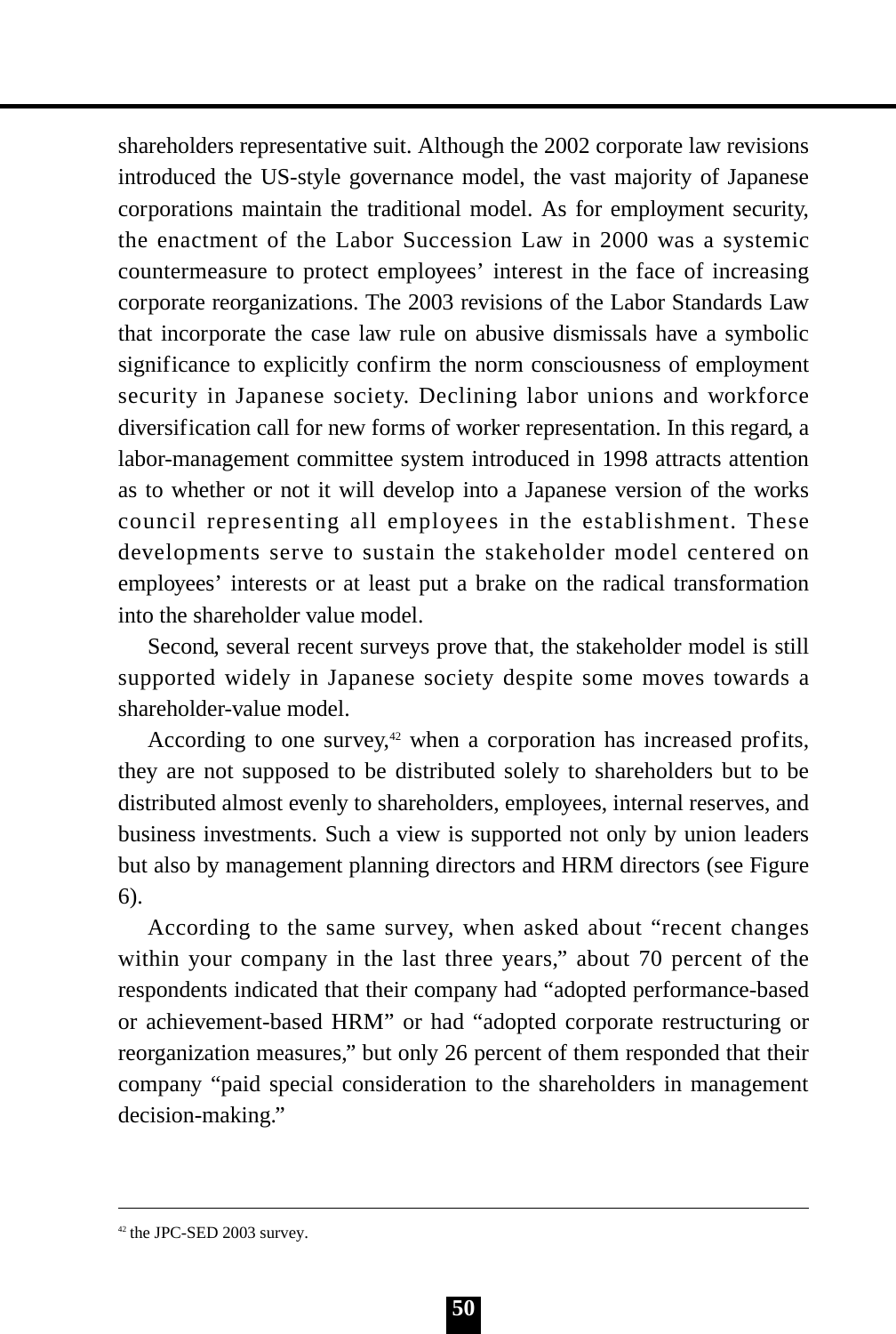

**Figure 6: To Whom the Increased Profit Should Be Distributed**

Source: JPC-SED 2003.

Another Survey<sup>43</sup> found that while banks and trading companies have become less important and customers and shareholders regarded as more important between 1999 and 2002, employees are still regarded as an equal stakeholder. Indeed, there is evidence that their perceived importance is rising (see Figure 7). As for the external control of corporate governance, it is also notable that customers and product markets are seen as more important than shareholders or the stock market.



**Figure 7: Who is the Important Stakeholer?**

Source: Ministry of Finance, Policy Research Institute 2003.

<sup>43</sup> Ministry of Finance, Policy Research Institute 2003.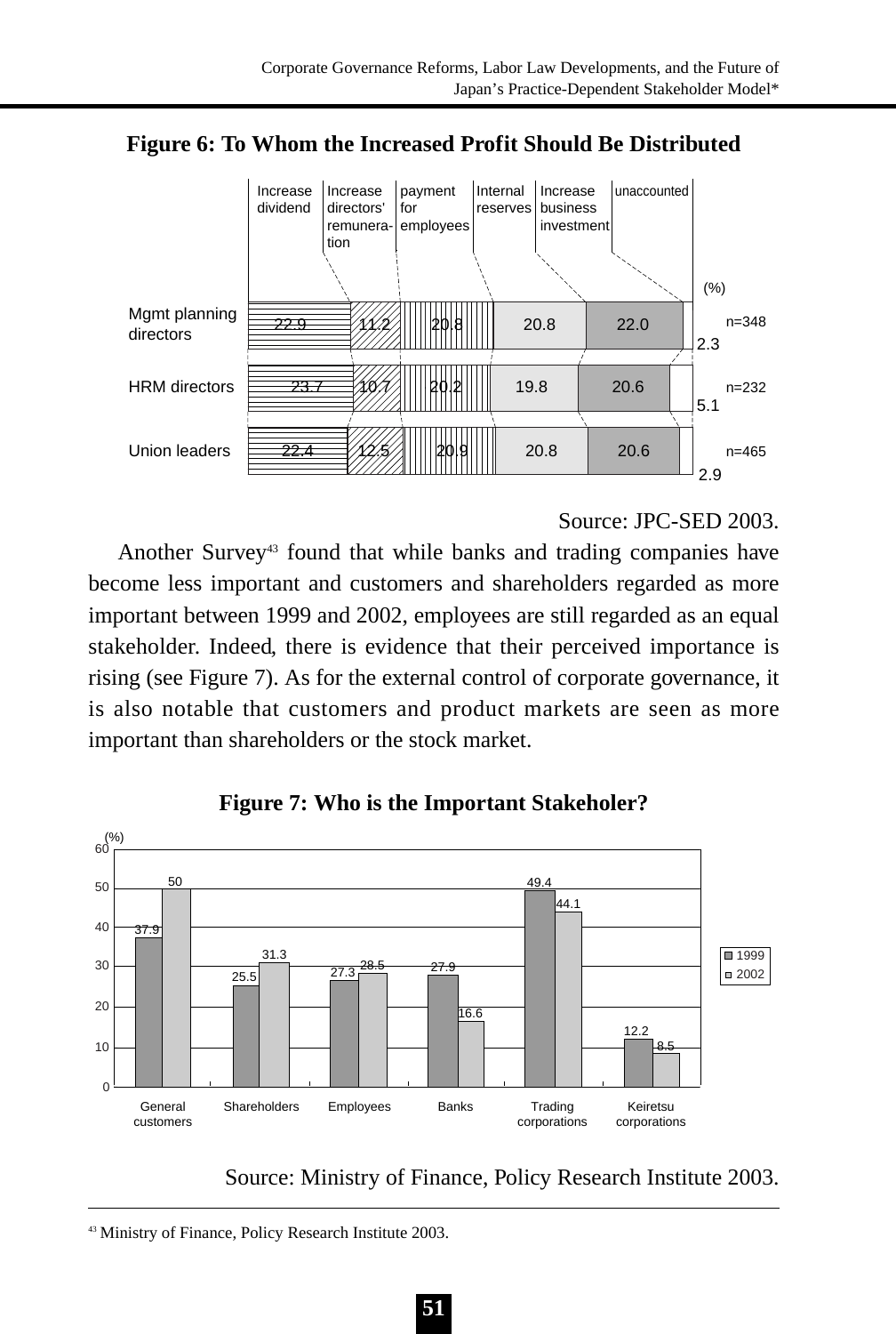The Japan Institute of Labor examined the factors affecting restructuring and downsizing decisions. Prominent factors are not changes in corporate governance (14%) but intensified competition in the domestic market (85%) and 'limited demand due to market maturity' (74%) (See Figure 8).

## **Figure 8: Factors Affecting the Corporate Restructuring Entailing Staff Downsizing**



Source: Japan Institute of Labor 2002.

In terms of industrial relations, the JPC-SED 2003 survey showed that a majority of directors think labor management consultation does not hinder management decision-making. Moreover, not only the majority of the union leaders but also 58.7 percent of management planning directors and 65.6 percent of HRM directors replied that labor unions should be involved in management decision-making into the future. The negative responses are quite small in number (see Figure 9). This survey was conducted in July and August of 2001 when the Enron and WorldCom scandals had not yet come to light and US-style corporate governance was receiving its greatest accolades in the Japanese media. It is remarkable that, at such a time, labor and management at the workplaces still recognized the value of union involvement. This seems to reflect the deep-rooted consciousness in Japan that employees are an important constituent of corporations.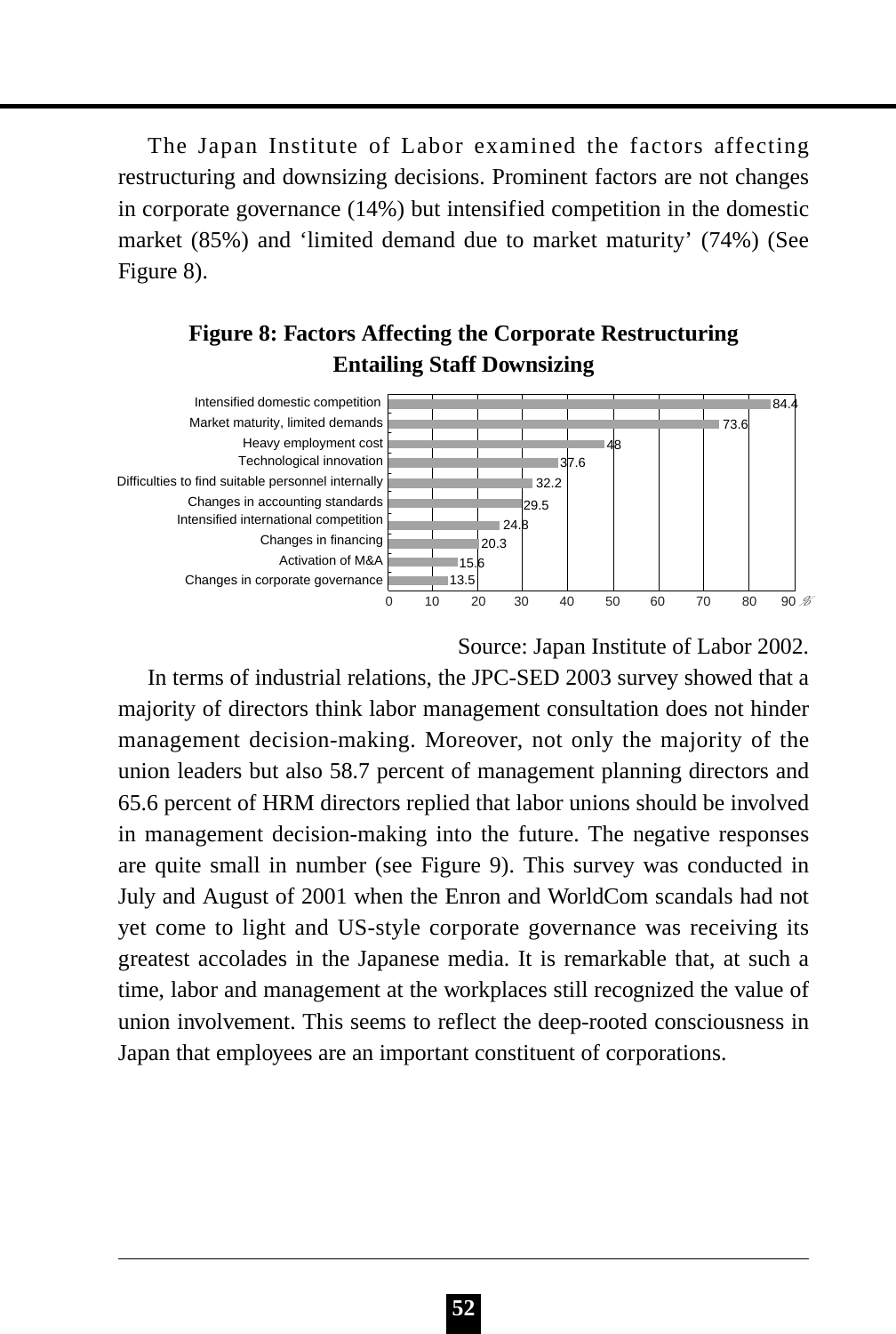# **Figure 9: How Far Labor Unions Should Be Involved in Management Decision-making in the Future**



Source: JPC-SED 2003.

Given these survey results together with the various countertrends and countermeasures for protecting employees' interests in the course of corporate restructuring, the author considers that Japan's stakeholder model will not be drastically modified in the near future. Current changes in shareholder structure and management machinery certainly require the reconsideration of priority orders of various stakeholders' interests. Shareholders' interests cannot be ignored any more and employment security is no longer an absolutely supreme value in corporate governance. However, such reconsideration seems to be occurring within the framework of the stakeholder model, and it is not likely that the model will completely convert into the shareholder value model at least for the time being.

## **References**

- Aoki and Okuno 1996: Aoki, Masahiko and Masahiro Okuno, *Keizai Shisutemu No Hikaku Seido Bunseki* [Comparative Institutional Analysis of Economy], Tokyo University Press, 1996.
- Araki 1994: Araki, Takashi. "Promotion and Regulation of Job Creation Opportunities, National Report: Japan", in International Society of Labour Law and Social Security, Promotion and Regulation of Job Creation Opportunities (Proceedings of XIV World Congress of Labour Law and Social Security, Theme I, 385, 1994.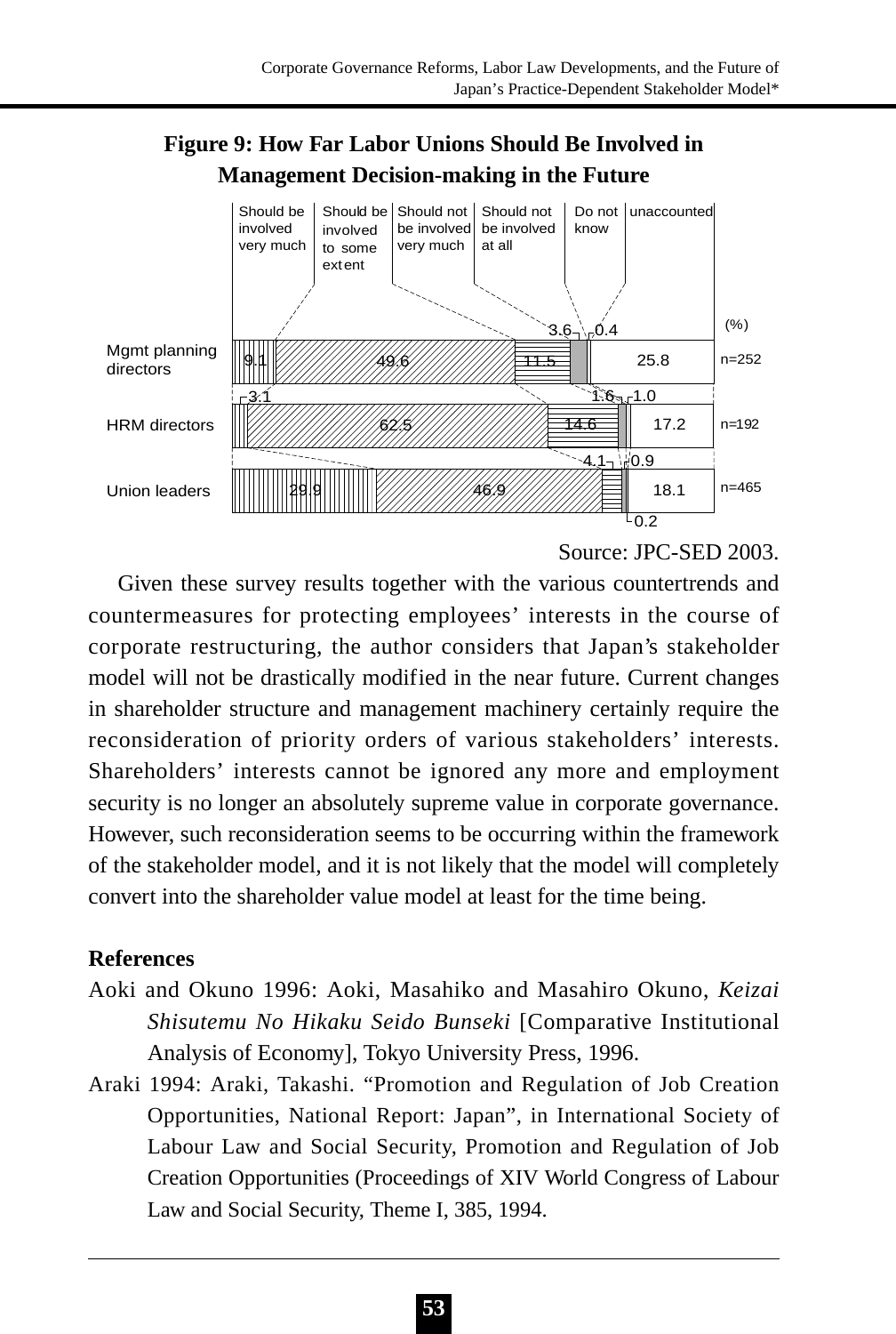- Araki 1999: Araki, Takashi. "1999 Revisions of Employment Security Law and Worker Dispatching Law: Drastic Reforms of Japanese Labor Market Regulations", 38(9) *Japan Labor Bulletin* 5, 1999 <http://www.jil.go.jp/bulletin/year/1999/vol38-09/06.htm>.
- Araki 2000a: Araki, Takashi. "Nichi-Bei-Doku no Koporeto Gabanansu to Koyo Roshi Kankei" [Corporate Governance and Employment and Labor Relations in Japan, United States and Germany], in Inagami and RIALS 2000, 209, Toyo Keizai, 2000.
- Araki 2000b: Araki, Takashi. "A Comparative Analysis: Corporate Governance and Labor and Employment Relations in Japan", 22 *Comparative Labor Law and Policy Journal* 67, 2000.
- Araki 2002: Araki, Takashi. *Labor and Employment Law in Japan*. Japan Institute of Labor, 2002.
- Araki 2003: Araki, Takashi. "Corporate Restructuring and Employment Protection: Japan's New Experiment", in Roger Blanpain and Manfred Weiss (eds.), *Changing Industrial Relations and Modernisation of Labour Law - Liber Amicorum in Honour of Professor Marco Biagi*, 27, Kluwer Law International, 2003.
- Araki 2004a: Araki, Takashi. "Corporate governance reforms and labor and employment relations in Japan: whither Japan's practice-dependent stakeholder model?", 1 University of Tokyo Journal of Law and Politics, 45, Spring 2004.
- Araki 2004b: "Corporate Governance, Labour and Employment Relations in Japan: The Future of the Stakeholder Model?" in Howard Gospel and Andrew Pendleton (eds.), *Corporate Governane and Labour Management*, 254, Oxford, 2004.
- Corporate Governance Forum of Japan 1998: Corporate Governance Forum of Japan, "Corporate Governance Principles", 212 *Bessatsu Shoji Homu* 1, 1998.
- Dore 2000a: Ronald Dore, *Stock Market Capitalism: Welfare Capitalism*, Oxford, 2000.
- Egashira 1994: Egashira, Kenjiro. "Koporeto Gabanansu o Ronzuru Igi" [The significance of discussing corporate governance], 1364 *Shoji Homu* 2, 1994.
- Egashira 2002, Egashira, Kenjiro. *Laws of Stock Corporations and Limited*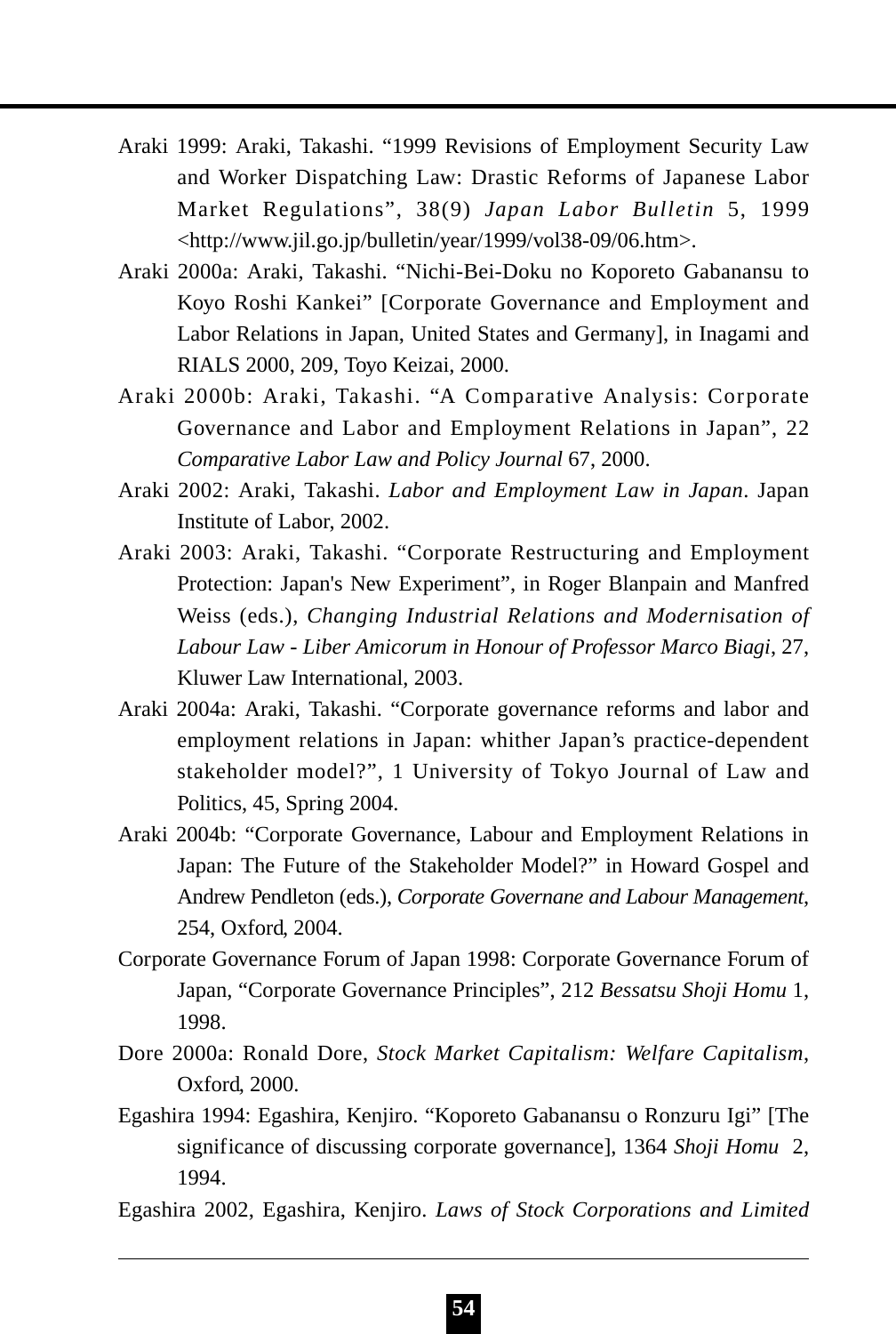*Liability Companies*. Yuhikaku, 2002.

- Hanami 2004: Hanami, Tadashi. "The Changing Labor Market, Industrial Relations and Labor Policy" 1 (1) *Japan Labor Review* 4, 2004 <http://www.jil.go.jp/english/documents/JLR01\_hanami.pdf>.
- Inagami and RIALS 2000: Inagami, Takeshi and RIALS (ed.), *Gendai Nihon No Koporeto Gabanansu* [Corporate Governance In Contemporary Japan] Toyo Keizai, 2000.
- Japan Institute of Labor 2002: Nihon Rodo Kenkyu Kiko [Japan Institute of Labor], *Jigyo Saikochiku to Koyo ni Kansuru Chosa* [Survey on relationship between corporate restructuring and employment] 2002 <http://www.jil.go.jp/press/koyo/020617\_03.html>.
- JPC-SED 2003: Shakai-Keizai Seisan-sei Honbu [Japan Productivity Center for Socio-Economic Development (JPC-SED)], Roshi Kankei Tokubetsu Iinkai (Labor-Management Relations Committee), 21 *Seiki: Kigyo Keiei no Henka to Roshi Kankei: Wagakuni ni okeru Koporeto Gabanansu no Henyo o Fumaete* [Changes in Corporate Management and Labor-Management Relations in the 21st Century: Responding to Transformations in Corporate Governance in Japan. JPC-SED, July 31, 2003.
- Kanda 1992: Kanda, Hideki. "Future of Corporate Law" 87 *Shihon Shijo* 23, 1992.
- Kanda 2004: Kanda, Hideki. *Corporate Law*, 5<sup>th</sup> ed., Kobundo, 2004.
- Kuroki 2003: Kuroki, Fumiaki. "The Relationship of Companies and Banks as Cross-Shareholdings Unwind—Fiscal 2002 Cross-Shareholdings Survey" NLI Research Institute

<http://www.nli-research.co.jp/eng/research\_ind.html>.

- Milhaupt 2001: Milhaupt, Curtis. "Creative Norm Destruction: The Evolution of Nonlegal Rules in Japanese Corporate Governance" 149 *University of Pennsylvania Law Review* 2083, 2001.
- Ministry of Finance, Policy Research Institute 2003: Zaimusho Sogo Seisaku Kenkyujo [Ministry of Finance, Policy Research Institute], "Shinten suru Koporeto Gabanansu Kaikaku to Nihon Kigyo no Saisei" [Developing Corporate Governance and Regeneration of Japanese Corporations] [http://www.mof.go.jp/jouhou/soken/kenkyu/zk063/cg.pdf].

Ministry of Labor 1997: Rodosho [Ministry of Labor], *1997 Rodo Kumiai*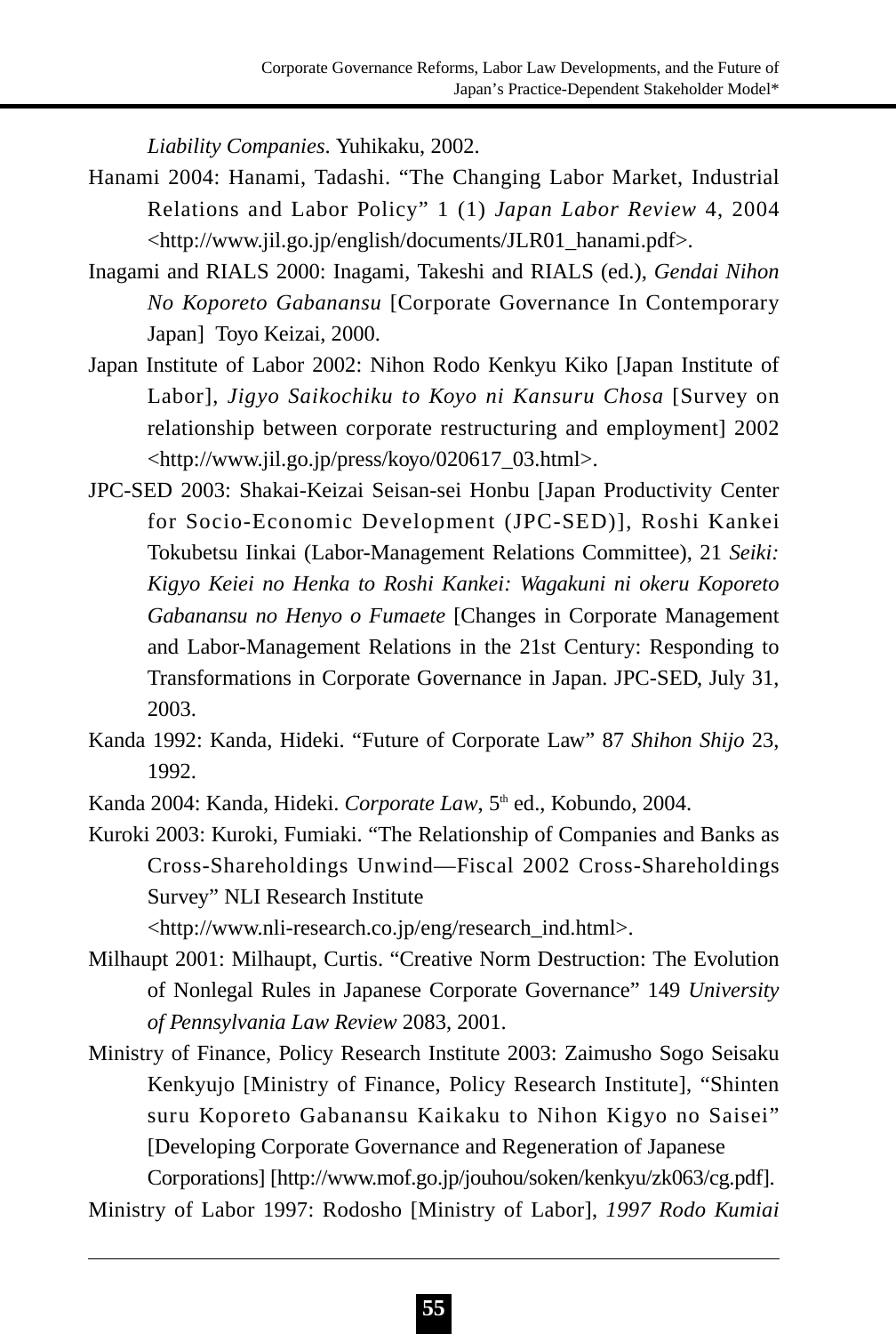*Kiso Chosa* [Basic Survey on Labor Unions] 1997.

Ministry of Labor 1999: Rodosho [Ministry of Labor], *Heisei 12 nen Roshi Komyunikoshon Chosa* [Survey of communication between labor and management in 1999]

<http://www.jil.go.jp/kisya/daijin/20000619\_02\_d/20000619\_02\_d.html>.

Mizushima 2004: Mizushima, Ikuko. "Recent Trends in Labour Market Regulations" 1 (4) *Japan Labor Review* 6, 2004.

<http://www.jil.go.jp/english/documents/JLR04\_mizushima.pdf>

Nakakubo 2004: Nakakubo, Hiroya. "The 2003 Revision of the Labor Standards Law: Fixed-term Contracts, Dismissal and Discretionarywork Schemes" 1 (2) *Japan Labor Review* 4, 2004.

<http://www.jil.go.jp/english/documents/JLR02\_nakakubo.pdf>

- Neef 2000: Neef, "Das Kündigungsschutzrecht zur Jahrtausendwende" (Dismissal law at the turn of the millennium"), 2000 *Neue Zeitschrift für Arbeitsrecht* 8, 2000.
- Nihon Kansayaku Kyokai (Japan Corporate Auditors Association) 2004a: Nihon Kansayaku Kyokai (Japan Corporate Auditors Association) "Iinkaitou Setchi-gaisha Ikou-gaisha risuto (Companies which changed into the companies with three committees)" November 5, 2004. <http://www.kansa.or.jp/PDF/iinkai\_list040922.pdf>.
- Nihon Kansayaku Kyokai (Japan Corporate Auditors Association) 2004b: Nihon Kansayaku Kyokai (Japan Corporate Auditors Association), "Iinkaito-Setchi-gaisha eno ikou tou koporeto gabanansu ni kansuru anketo shukei kekka (Survey results on corporate governance including trends towards companies with three committees)" May 14, 2004. <http://www.kansa.or.jp/PDF/enquet4\_040514.pdf>
- Ohtake 2004: Ohtake, Fumio. "Structural Unemployment Measures in Japan" 1 (2) *Japan Labor Review* 5, 2004.

<http://www.jil.go.jp/english/documents/JLR02\_ohtake.pdf>

- Romu Gyosei Kenkyu-jo 1999: Romu Gyosei Kenkyu-jo [The Institute of Labor Administration], "Saishin Yakuin Hoshu-shoyo, Irokin no Jittai" [Current state of executives' remuneration, bonus and severance pay], 3395 *Rosei Jiho* 2, 1999.
- Shimada 2004: Shimada, Yoichi. "Working Hour Schemes for White-Collar Employees in Japan" 1 (4) *Japan Labor Review* 48, 2004.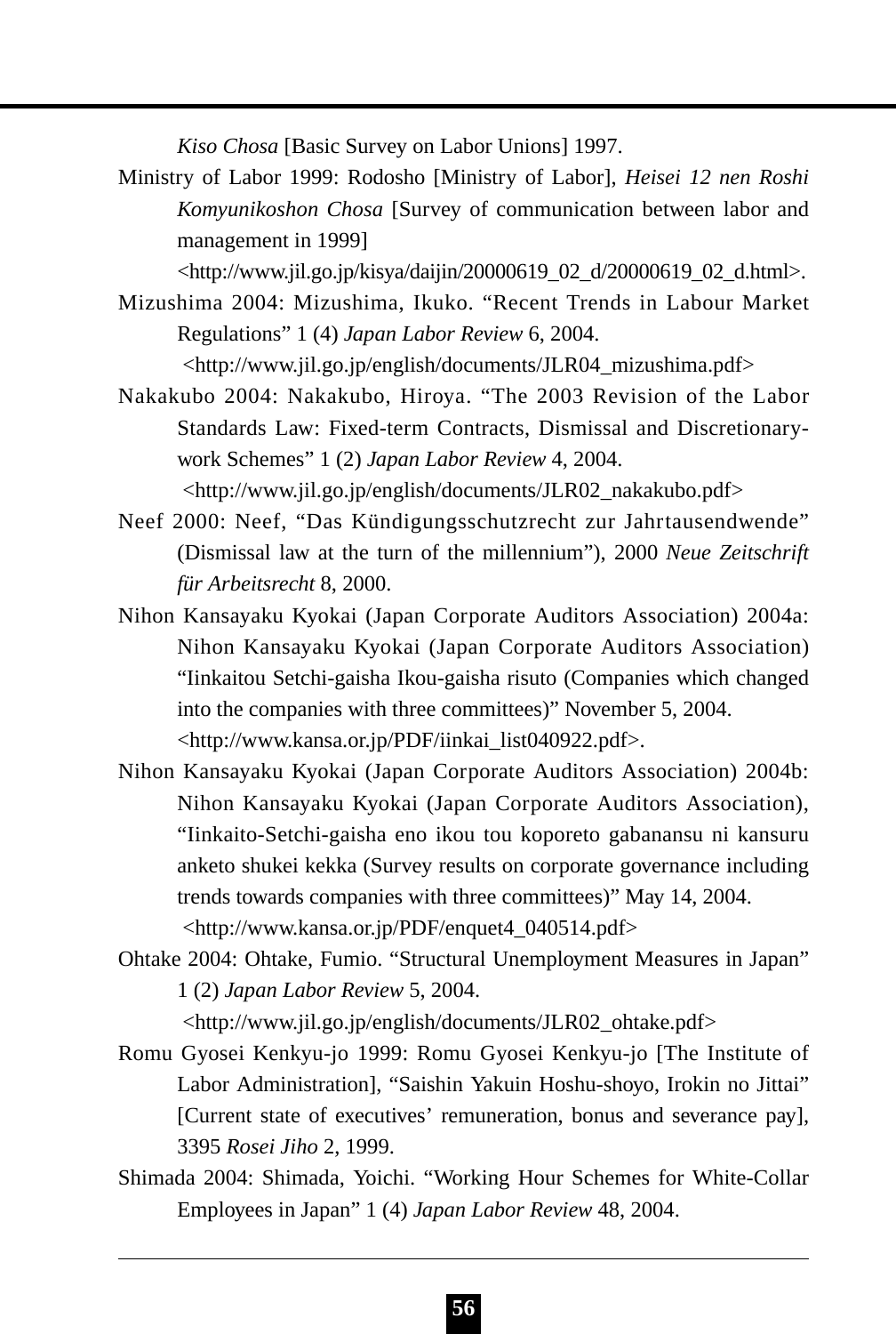- Sugeno and Suwa 1996: Sugeno, Kazuo and Yasuo Suwa, *The Three Faces of Enterprise Unions: The Status of Unions in Contemporary Japan*, Japan International Labor Law Forum Paper No. 6 (1996).
- Summers 1995: Summers, Clyde. "Worker Dislocation: Who Bears the Burden? A Comparative Study of Social Values in Five Countries", 70 *Notre Dame Law Review* 1033, 1995.
- Schwab 2003: Schwab, Stewart. "United States", 47 *Bulletin of Comparative Labour Relations* 177, 2003.
- Takanashi 1997: Takanashi, Akira. *Employment Insurance Law*. Japan Institute of Labor, 1997.
- Takanashi 1999: Takanashi, Akira. *Japanese Employment Practice*. Japan Institute of Labor, 1999.
- TSE 2003: Tokyo Stock Exchange, "2003 Shareownership Survey" <http://www.tse.or.jp/english/data/research/english2003.pdf>
- Yamakawa 1999: Yamakawa, Ryuichi. "The Silence of Stockholders: Japanese Labor Law from the Viewpoint of Corporate Governance", 38 (11) *Japan Labor Bulletin* 5, 1999.
- Yamakawa 2001: Yamakawa, Ryuichi. "Labor Law Issues Relating to Business Reorganization in Japan", 40(2) *Japan Labor Bulletin* 6, 2001.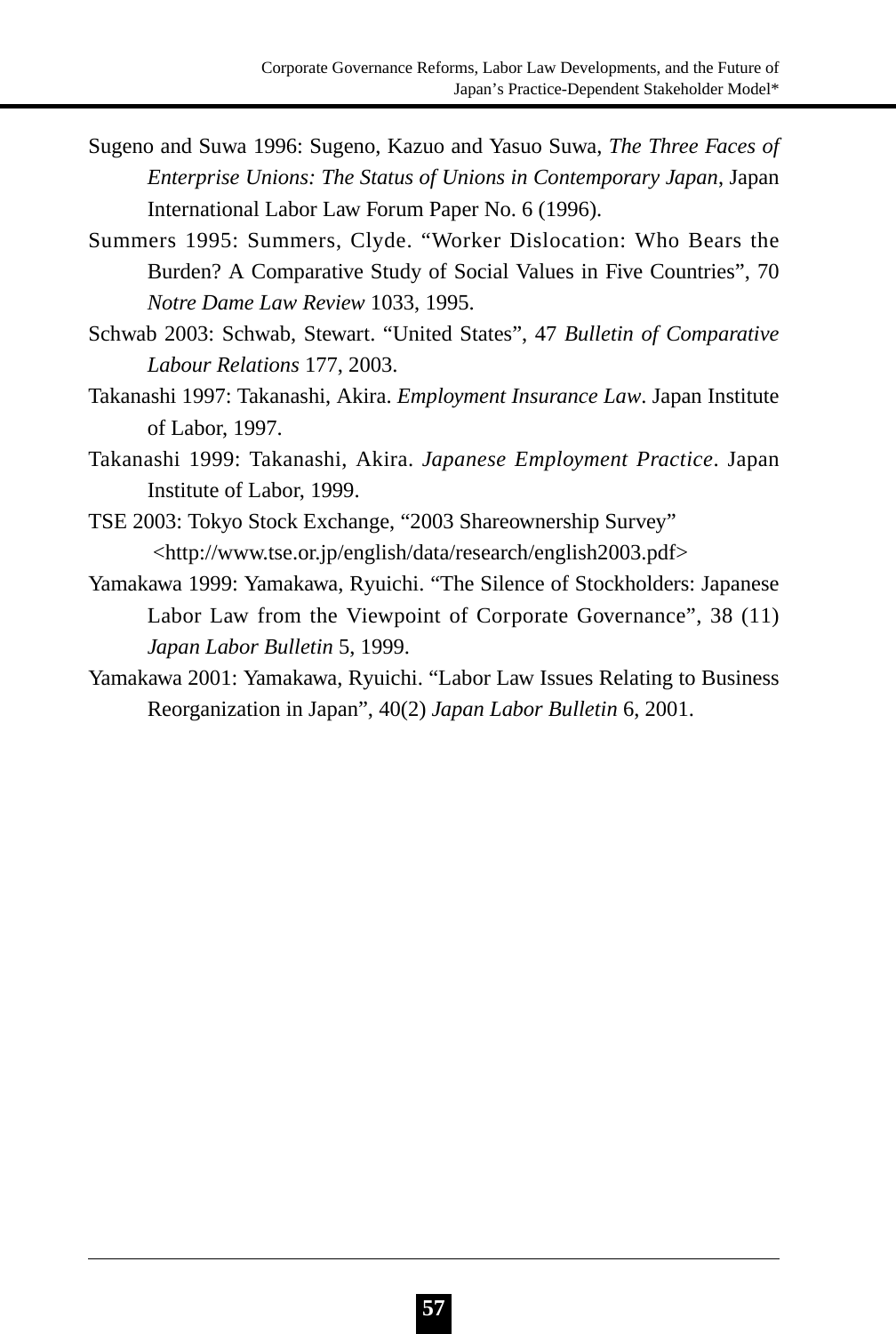# **Reforming Corporate Governance and Employment Relations**

*Hiroshi Osano*

*Professor, Institute of Economic Research, Kyoto University*

#### *Mami Kobayashi*

*Postdoctoral Fellow of COE Program, Institute of Economic Research, Kyoto University*

# **1. Introduction**

Before discussing the impact that reform of corporate governance has on company-employee relations it is necessary to clarify the goal of corporate governance. When considering this question, the mass media and others unseriously place emphasis on the interests of shareholders, while some academics, equally irresponsibly, stress the importance of stakeholders and are dismissive of the interests of shareholders. The latter assertion gains persuasive power when remembering the argument that excessive importance placed on shareholders triggered a recent series of accounting scandals in the U.S. However, importance placed on shareholders is less inconsistent with the long-term interests of other stakeholders, and also increases the transparency of its function as a benchmark of corporate governance. Hence, this article attached long-term importance to shareholders' interests as a benchmark in determining the long-term aims of corporate governance.

This article, while noting possible future directions for corporate governance in reaction to ongoing external changes, aims to clarify which company-employee relationship is compatible with such changes. As a first step in preparing for the discussion, significant changes in external conditions faced by the Japanese economy are noted, including the transformation of the financial system consequent to changes in the nature of the main bank system and the unwinding of cross-shareholdings; the transformation of production technology and organization following the evolution of module and openness methods; demographic changes, mainly fewer young people and an increase in the elderly population; changes in the quality of workers as symbolized by educational problems; intensifying international competition; and frequent corporate scandals.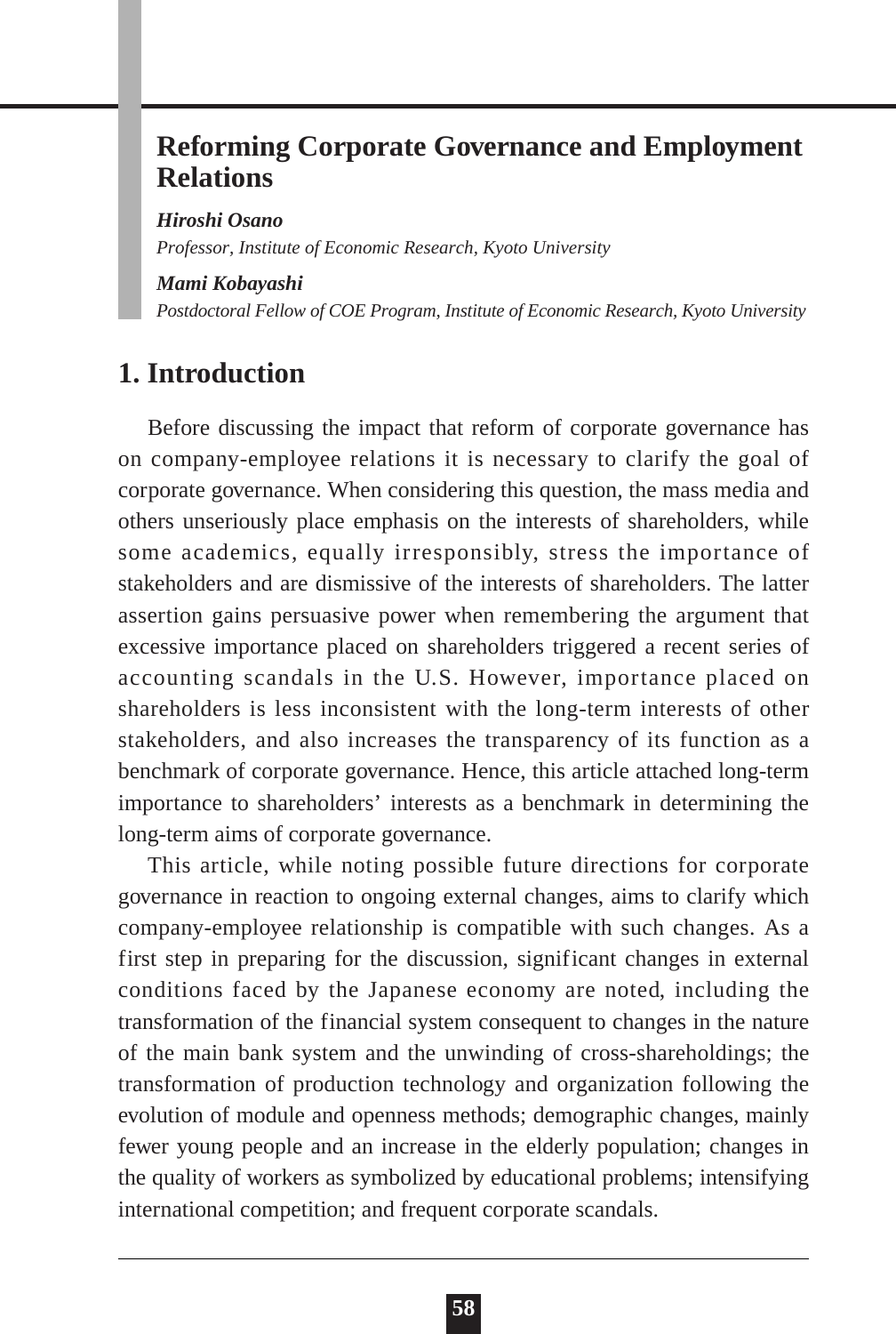Changes in corporate governance in response to these external changes can be classified in two ways: changes in external and internal governance. The former refers to the rules which corporate management must observe at the request of outside creditors and shareholders who have come into existence due to changes in patterns of debts and share ownership. Internal governance, on the other hand, means the rules which corporate managers must observe within the mechanism of the organization, such as the board of directors, contracts concerning remuneration for management or shareholdings by business managers, choosing between a divisional structure and a company system, and so on.

Company-employee relations should be reformed in line with the dominant changes in external and internal governance, otherwise there will be a gap between the form of corporate governance and the employment relationship, which in turn will undermine the efficiency of the firm. This article examines a desirable approach to employment relations from the following perspectives: (i) the necessity of devising new incentives for employees; (ii) consistency between protection of employees' assets and the new incentives; (iii) increased mobility of the labor market and the internal promotion system; and (iv) corporate scandals and the whistleblowing system.<sup>1</sup>

## **2. External Changes and Japanese Firms**

The major challenges that Japanese firms are facing at the moment are related to the reform of the financial system; the transformation of production technology and organizations; demographic change and change in the quality of workers; intensifying international competition; and frequent corporate misconduct and corporate compliance.

The reform of the financial system includes the undermining of the main bank system and the unwinding of cross-shareholdings. The main bank system deteriorated partly because the process of deregulation for bond floatation in the corporate bond market, which started in the late 1970s, was almost completed in the 1990s, which resulted in large bluechip firms no longer requesting bank loans. The deterioration of the main

<sup>&</sup>lt;sup>1</sup> For more detailed discussions, see Osano (2002), and Osano and Kobayashi (2003).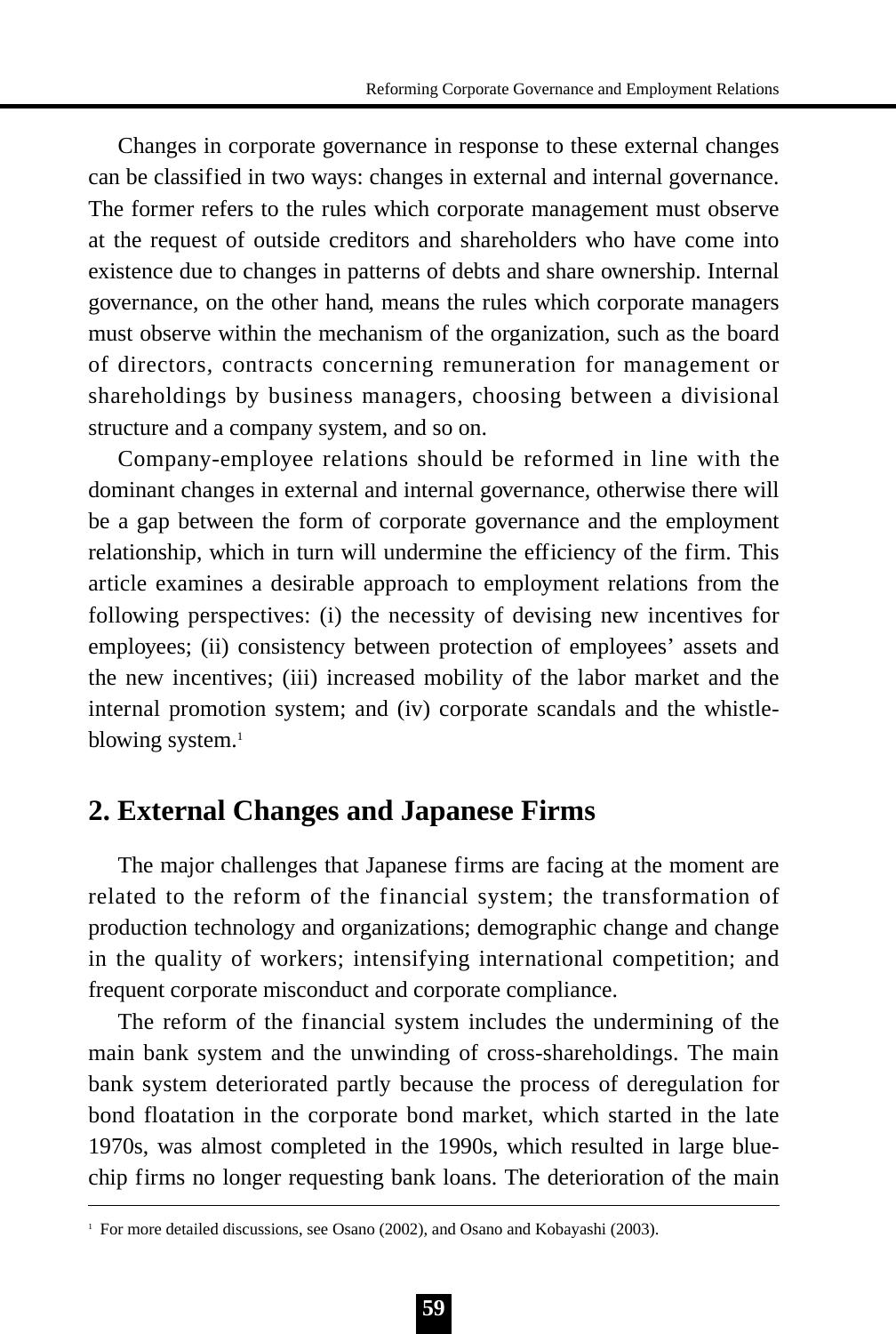bank system also seems attributable, to a large extent, to the fact that for years banks have failed to serve as main banks in that they suffered from a large amount of non-performing loans, leading to various problems such as soft budget problems concerning bank loans<sup>2</sup> and conflicts of interest arising when securities companies affiliated to banking institutions are responsible for issuing corporate bonds. Also, the unloading of crossshareholdings between banking institutions and firms has been progressing, particularly among fast-growing firms, and the firms whose shares are still held by banks are those which have no alternative but to look to banks for fund raising.

Where the transformation of production technology and organization is concerned, the evolution of the module and openness methods has been particularly conspicuous in recent years. The module method sorts the various parts that comprise a final product into several packages determined by convenience and relation within the production process, and then designs such parts within the framework of each package. Its goal is to deconstruct complicated production processes and product structures into various independent modules for the sake of efficiency. The openness method, on the other hand, is to standardize the interfaces of various parts in a single module, making it possible to connect different parts made by a single firm or different parts made by different firms.

Further development of these production methods will alter workers' attitudes to share information. In the traditional Japanese manufacturing sector, different parts were designed and produced for each final product, so the parties involved, chiefly affiliated firms and skilled workers, always made small adjustments on various parts. But in places where the module and openness methods have been adopted, such adjustments prior to production are not very important; rather, strategic concept making is in high demand.

With the prolonged recession in recent years, high unemployment rates have been reached, and fewer youth and an increase in the elderly population will lead, in the long run, to a shortage of young workers and an excess of elderly ones. The demographic change will mean that production system will have to be altered to match the new demographic structure,

<sup>&</sup>lt;sup>2</sup> Also known as soft budget constraints, indicating a tendency to rescue inefficient firms by generously providing additional loans.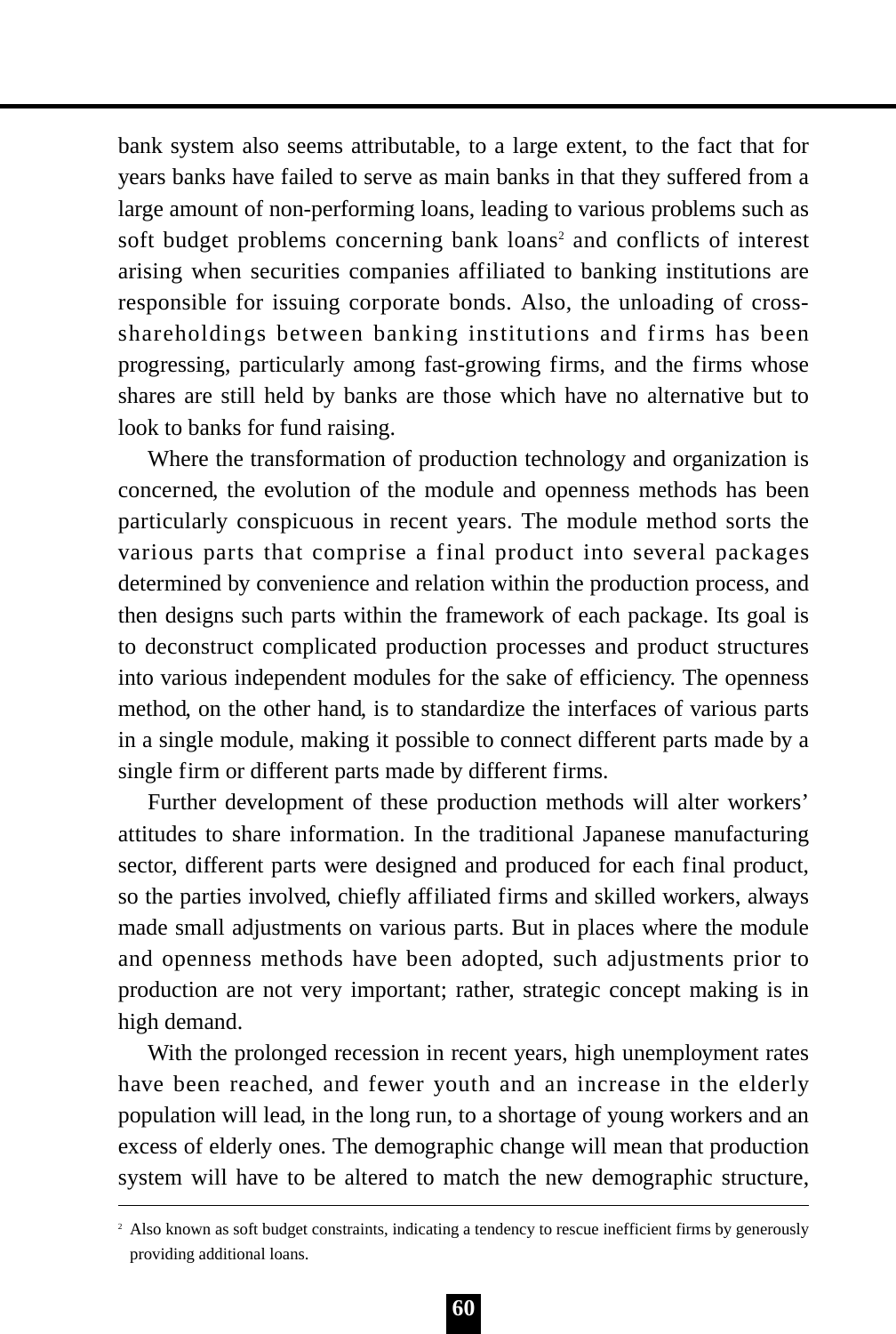and, together with the collapse of the "myth of consistently high land prices" and the change in the financial structure centered on indirect financing, will substantially impact how individual workers accumulate their assets. The result of these changes will be an alteration in the pattern of firm ownership, which in turn will serve as a factor in changing corporate governance. At the same time, the recent deterioration in educational levels and academic standards may well result in a poorer quality of workers. This will raise the question of whether future information sharing should remain the same as it is now.

Intensifying global competition will result in a shift of manufacturing production sites, impacting the form of production system and corporate strategies. On the other hand, unrestricted international capital movement will, through an increase in the proportion of foreign shareholders of Japanese firms, pressure these firms to accept a form of corporate governance based on the logic of Western countries.

As seen in a series of frequent companywide attempts to cover up misconduct in recent years, there is an urgent need for firms to establish a whistle-blowing scheme to prevent such misconduct. Most of the corporate scandals were exposed to the public only through whistle-blowing by employees engaged in ordinary duties within the companies or by individuals employed by business partners. These whistle-blowers are ignorant of corporate scandals until they have built a close relationship with their own company and share its interests and its information concerning business. Thus, a risk is always involved for workers who blow the whistle, in that they have engaged in the business of the company in question and thus could be considered as accomplices in the misconduct. Even if they escape being considered accomplices, they will suffer if their skills are unique to the company. Under such circumstances, the focus is to make it easier for insiders to blow the whistle.

# **3. Adaptation and Changes in Corporate Governance**

This section is devoted to discussion of changes in external and internal corporate governance undertaken by Japanese firms in response to the external changes mentioned above.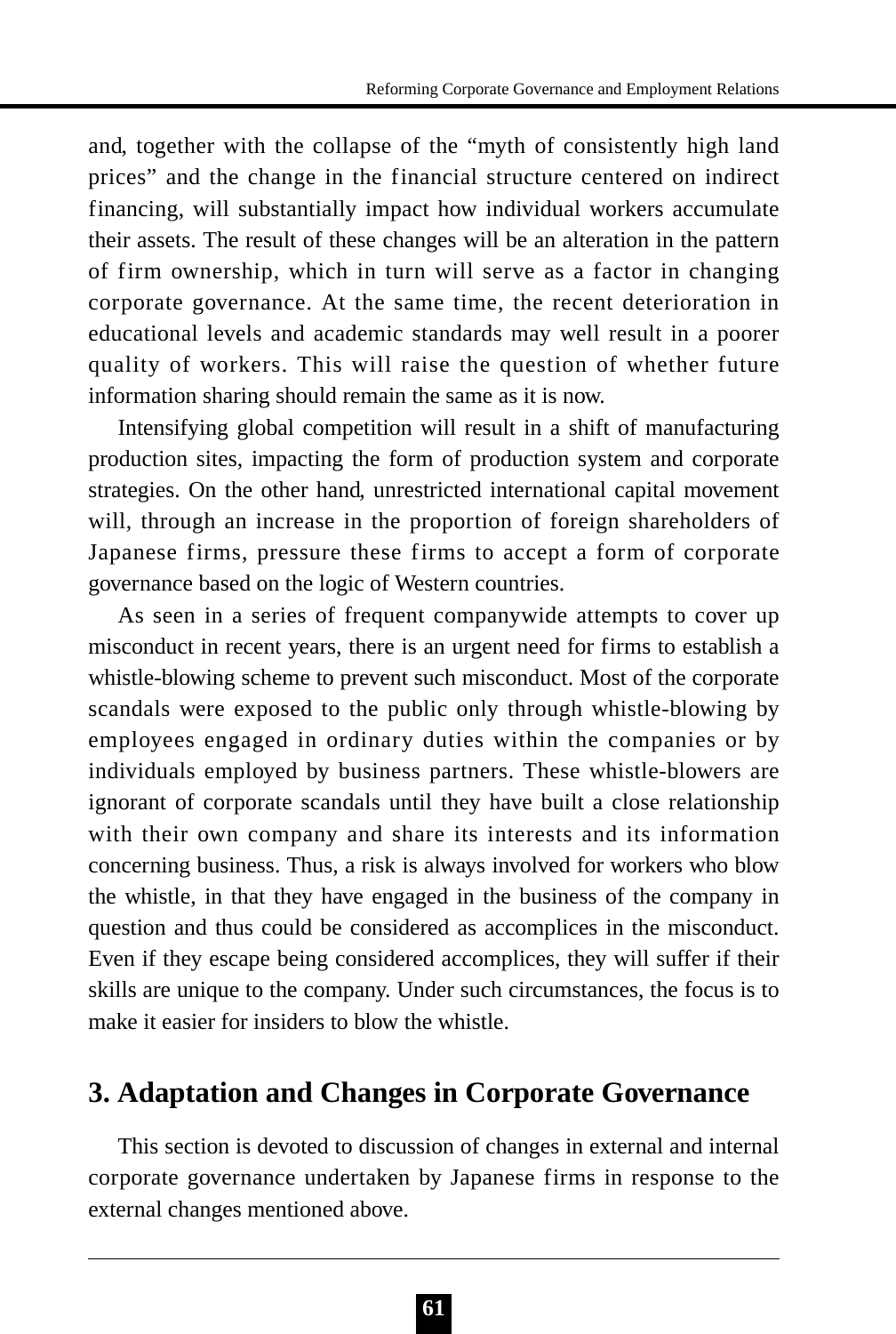### **3.1 Changes in External Governance**

Let us first consider changes in external governance. Changes in the financial system, in particular, have a great impact here.

One of the authors of this article and Keiichi Hori of Ritsumeikan University conducted an empirical study on financial relations between firms and banking institutions, and we will use this study as the basis to explore changes in this field. The study<sup>3</sup> uses corporate balance sheets for fiscal 1998, and predicts determining factors in activities to procure funds, including bank loans, loans from main banks, choice of principal underwriter for corporate bond issues, and shareholdings by main banks.

Analyses of data concerning bank loans and loans from main banks indicate that firms facing the prospect of low growth and whose financial situation was not healthy chose bank loans. Also, main banks still played an essential role as fund suppliers to relatively small firms. The study also revealed that securities companies affiliated to main banking institutions, rather than securities companies affiliated to non-main and other banking institutions, actively serve as principal underwriters for firms with healthy finances. A wealth of internal information about a firm is commonly used for financing and settlement services, and the services related to underwriting of corporate bond issues. Thus, if the main bank system functions properly — theoretically, in terms of its information production ability — securities companies affiliated with main banks rather than those affiliated to non-main or other banking institutions will underwrite corporate bond issues for firms with fewer pledged assets, with potentiality for high growth, and with a low credit-risk rating. In reality, however, the empirical study does not show such a "certification effect." As for determinants for shareholdings by main banks, firms with a lower potentiality for growth have a higher percentage of shareholdings by main banks.

Based on the above, and in the light of the possible future course of the accounting system and institutional reforms of the financial market, we will next consider the future ideal external governance of Japanese firms.

First, an important factor in the external governance of firms with a low credit-risk rating and a poor financial situation is the monitoring function

<sup>&</sup>lt;sup>3</sup> See Osano and Hori (2002), and Hori and Osano (2002).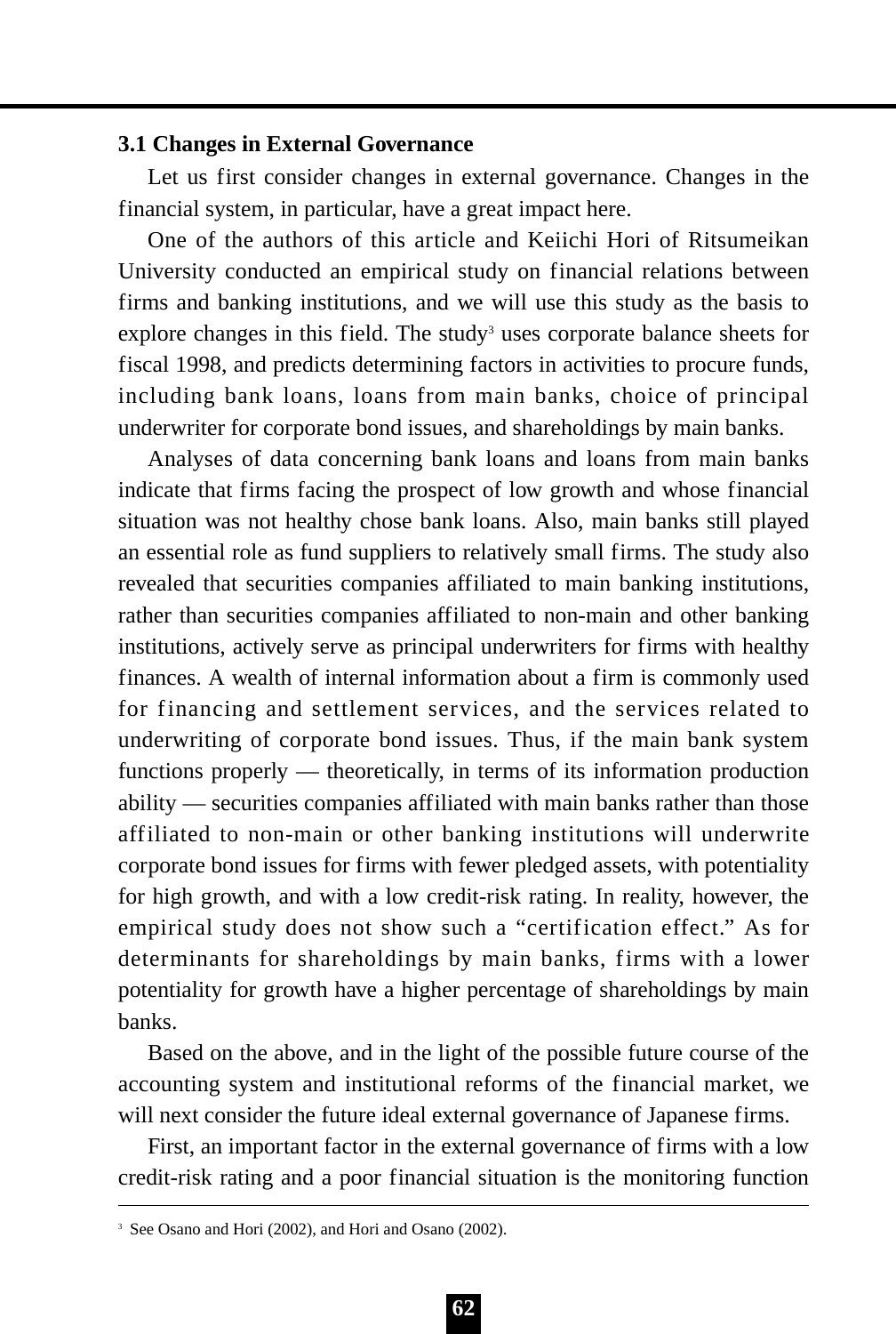of main banks as required for traditional bank loans. However, when main banks are unable to break off with, but must continue financing such firms, the monitoring function will not work properly. On the other hand, among firms with a high potentiality for growth, cross-shareholdings are likely to be less common, so the possibility of encountering hostile takeover bids in stock markets is likely to serve as an important function of governance.

Next, for firms with a medium credit-risk rating and low potentiality for growth, the monitoring function of main banks as required for traditional bank loans will be important. On the other hand, for firms with a medium credit-risk rating but a high potentiality for growth, the monitoring function can be considered less important. But cross-shareholdings are likely to be less common, and the danger of encountering hostile takeover bids in stock markets is likely to constitute an important function of external governance. Further, regardless of the potentiality for growth, the stocks of these firms are likely to attract institutional investors, who can be expected to apply soft pressure on management by, for example, monitoring and exercising voting rights.

Finally, for firms with a high credit-risk rating, the monitoring function of main banks will not be able to play a major role; instead, governance in the form of the danger of hostile takeover bids and soft pressure on management by institutional investors may well be expected.

We have already seen how the monitoring function of main banks is required for traditional bank loans for firms with a low credit-risk rating, a poor financial situation, and a low potentiality for growth. This is particularly so for small and medium-sized firms. If resource and capital are to be transferred to firms in emerging industries and the restructuring of corporate organizations is to be encouraged in firms for which governance through the capital market is applicable — in particular, large firms in mature industries — it may be desirable to rely on business takeovers or handovers, hostile takeovers, or other forms of corporate governance that utilize the functions of the capital market rather than the monitoring function of main banks as required for traditional bank loans.

Now let us take a look at external governance by institutional investors. Mutual funds (investment trusts), pension funds and foreign investors have been in the forefront in recent years among various types of institutional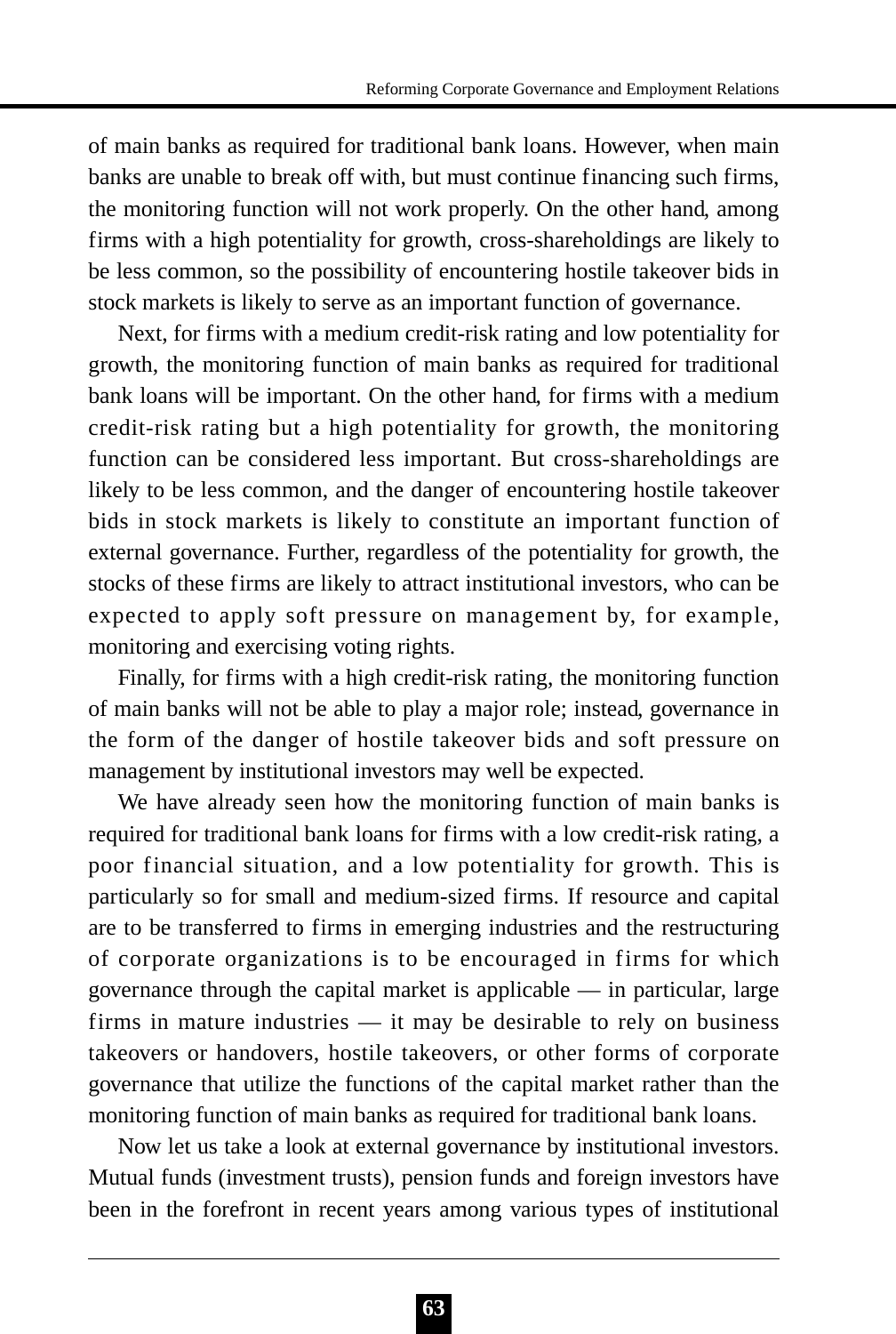investors. In portfolios of actively managed mutual funds,<sup>4</sup> shares are bought and sold frequently in accordance with company worth and whether or not shares are undervalued, so that such funds cannot serve as long-term stable shareholders. In the case of indexing management<sup>5</sup> of mutual funds, on the other hand, the portfolio of shares in the funds remains the same unless there is an alteration to the issues constituting the market index, but any increase in the number of cancellations will require the selling of shares incorporated in the funds in proportion to the market index; thus this type of fund cannot be a long-term stable shareholder either. In contrast, operating assets for pension funds tend to increase over time, so that the indexing type of funds can be expected to serve as stable shareholders in the long run.<sup>6</sup> Current Japanese corporate pension funds seem likely to change their nature to "activist" funds which highly value discussion with corporate managers and actively commit themselves to corporate governance. But, European and U.S. investors, in particular their pension funds, will be the most promising in this regard. Since Japanese firms whose shares are held in European and U.S. pension funds are reportedly in general good-standing, it is firms with higher credit-risk ratings that will be subject to such governance.

## **3.2 Changes in Internal Governance**

This section will examine the direction of changes in internal governance. When the mechanism of external governance does not work properly, it is necessary to strengthen the mechanism of internal governance, for which the American style has been favored until recently. In American-style internal governance, boards of directors including outside directors play a central role. In Japan, too, the revised Commercial Code effective April 2003 allows firms to adopt either a new method (the

<sup>4</sup> Active management of mutual funds sets a target market benchmark or index, and is aimed at obtaining returns exceeding such market indices as the Nikkei Stock Average or TOPIX.

<sup>5</sup> Indexing management of mutual funds is a portfolio strategy of buying and holding shares in proportion to the composition of the market index.

<sup>6</sup> However, the ongoing low interest rates and low stock prices have been increasing corporate pension liabilities, resulting in a shortage of pension funds allocated for future pension payments. In this situation, such pension funds tend to sell off the stocks they have been holding as part of the process of many Employees' Pension Funds returning management of and payment from the funds to the government to alleviate the shortage. But this seems to be a transitional phenomenon.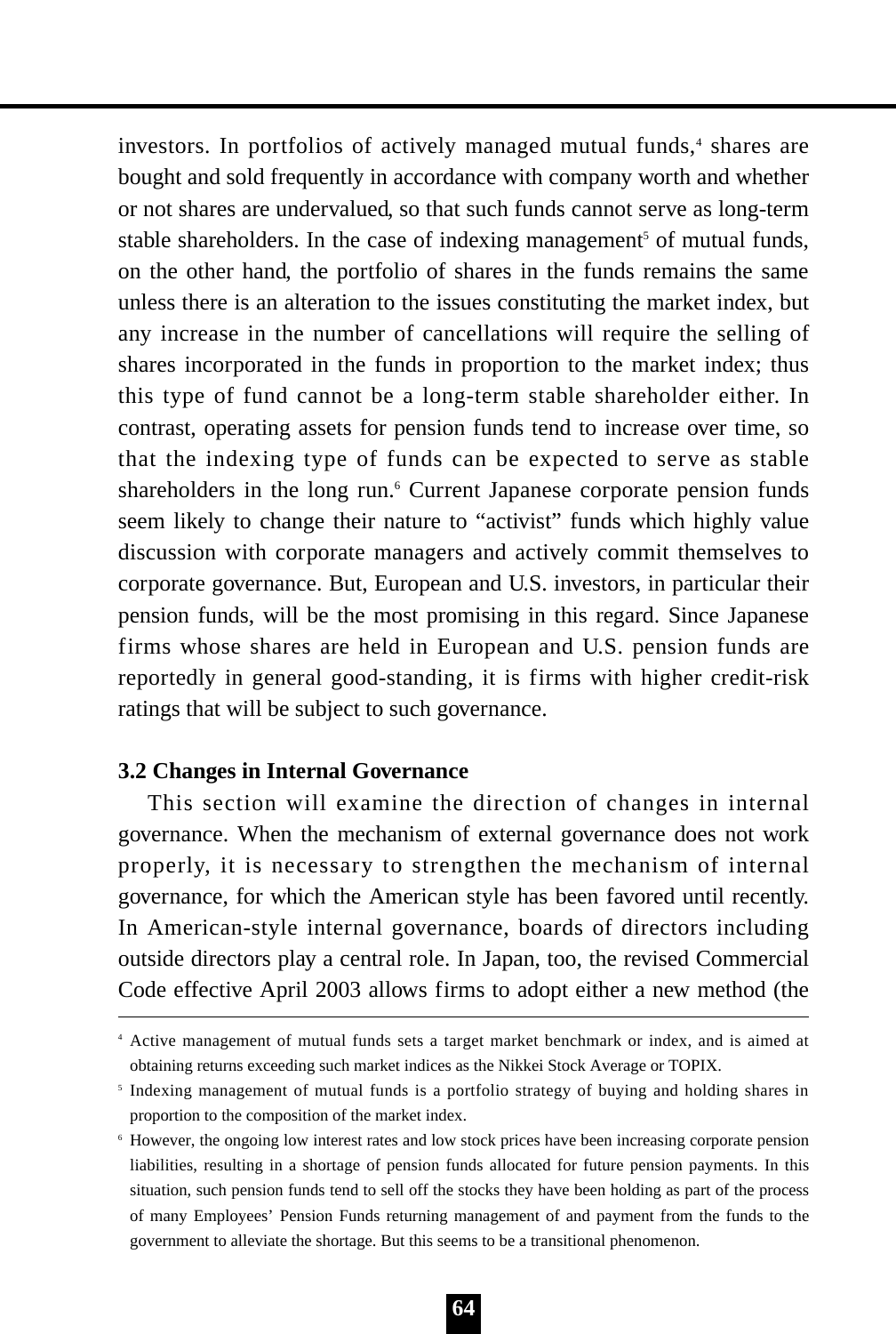committee system) which centers on the participation of outside directors as seen in the U.S. system, or the traditional method with further reinforcement of the audit committee system. The revised Commercial Code requires large firms which have adopted the new method to establish three committees within their boards of directors — an audit committee, a nomination committee (a body to nominate corporate managers), and a compensation committee (a body to determine the compensation level for directors). Each committee must consist of three or more directors, and the majority of the directors must be from the outside. Also, the code stipulates that firms which are to establish audit committees should do away with traditional auditors. At the same time, it stipulates that the post of executive officer who would be responsible for actual business execution should be created. On the other hand, the revised code states that firms which adopt the traditional method must have a minimum of two outside auditors, who will make up a majority of the audit committee, with their term extended to four years.

Is it possible that a wide range of Japanese firms will adopt such boards of directors, incorporating outside directors, in the future? And if so, will they function properly?

As stated in the previous section, mutual funds (investment trusts), pension funds, and foreign investors have come to the fore in recent years among various types of institutional investors. It is highly likely that these institutional investors, particularly foreign investors, will prefer U.S.-style internal governance, and call for the adoption of a board of directors under the new method with outside directors. Incidentally, under the new method boards of directors will have to establish a nomination committee, responsible for the selection of management directors, and a majority of the committee members must be outside directors. If outside directors no longer support the managers during their term, the managers will be forced out of their positions. Hence, it seems likely that only firms with many related firms from which they appoint people as their outside directors are more inclined to adopt the new method; in the other firms, the current managers are likely to resist to the adoption of a board of directors under the new method.

What is more, even when the new method is actually applied, it will be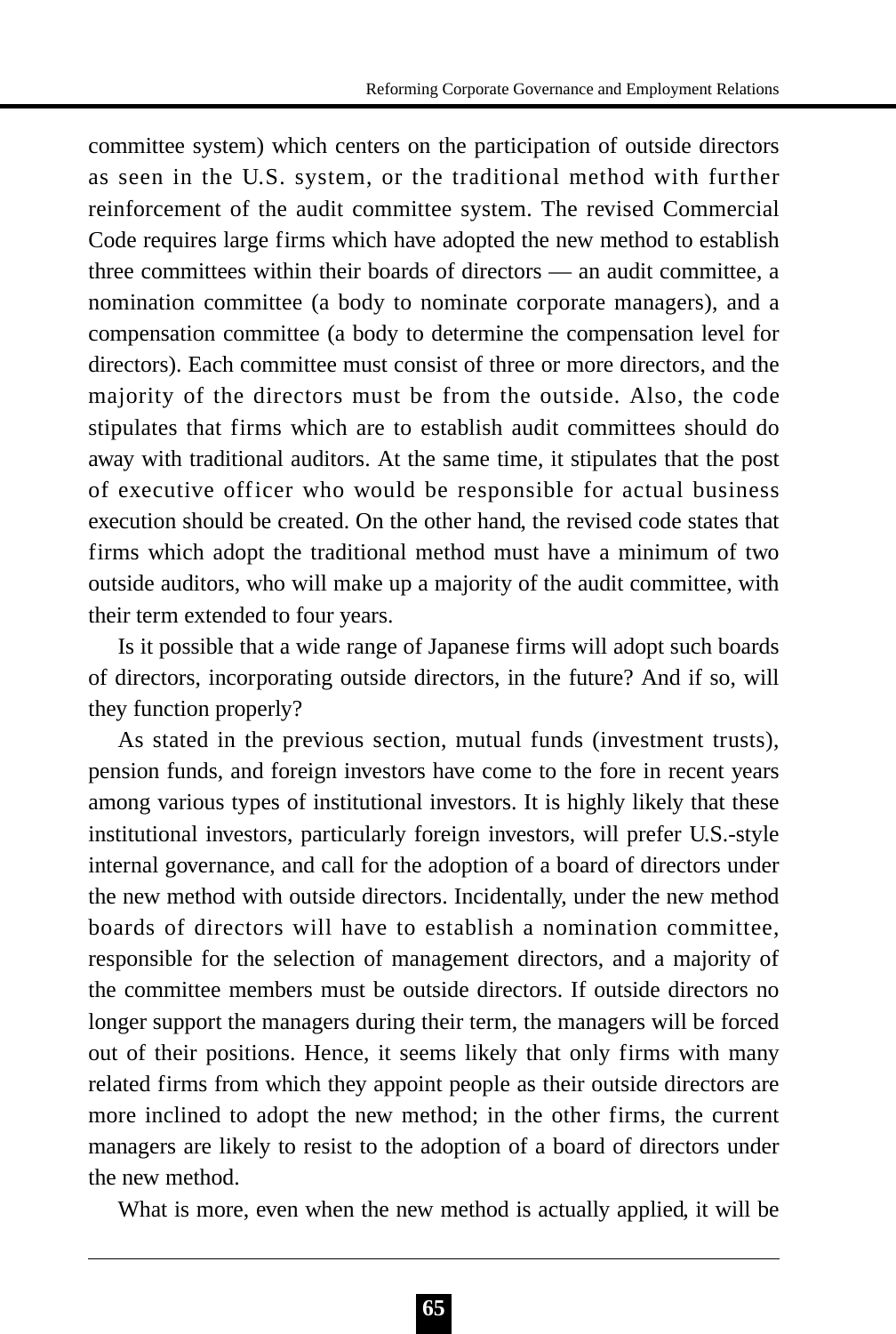necessary to produce incentives for outside directors, who are independent from management, to properly supervise corporate managers. In reality, this will be extremely difficult to do.7

In the U.S., there have been debates over whether or not outside directors will exercise their full powers. In particular, since November 2001 when Enron, a conglomerate in the energy industry, collapsed due to deceptive accounting, a spate of similar accounting frauds have been made public involving WorldCom, a telecommunication company; Xerox, a manufacturer of office equipment; and other major U.S. companies. This has rekindled doubts about the effectiveness of outside directors. However, one should note that this problem is also associated with the accounting system itself; with matters concerning conflicts of interest with company auditing; and with conflicts of interest with securities analysts of investing banks and securities companies, and thus does not necessarily arise from the system of outside directors itself.

In summary, the new method of establishing boards of directors is most likely to be adopted by firms that have many related companies, from which the former firms can appoint outside directors. But it remains debatable whether this will immediately lead to greater supervision from the boards of directors on corporate managers, and serve as a disciplinary control.8

Another significant method of internal governance — one carrying, in the same way as boards of directors, increasing weight in recent years — is the system of remuneration linked to business performance that is applied to directors, middle-level managers, and so on. Adoption of remuneration contracts linked to stock values will interlock the interests of directors, middle-level managers and other workers with those of shareholders, and will provide them with a powerful incentive to improve the stock values of the company in question. In particular, the adoption of stock options, whereby managers and core engineers and employees of the company are granted the right to acquire company shares at a certain price, and linking this with corporate performance will be essential to create powerful

<sup>7</sup> For this point, see Xu Peng (2002).

<sup>8</sup> Major studies which survey a wide range of articles concerning the functions of boards of directors include Bebchuk, Fried and Walker (2004). For theoretical analyses of the functions, see Hermalin and Weisbach (1998), Osano (2002a), and Almazan and Suarez (2003).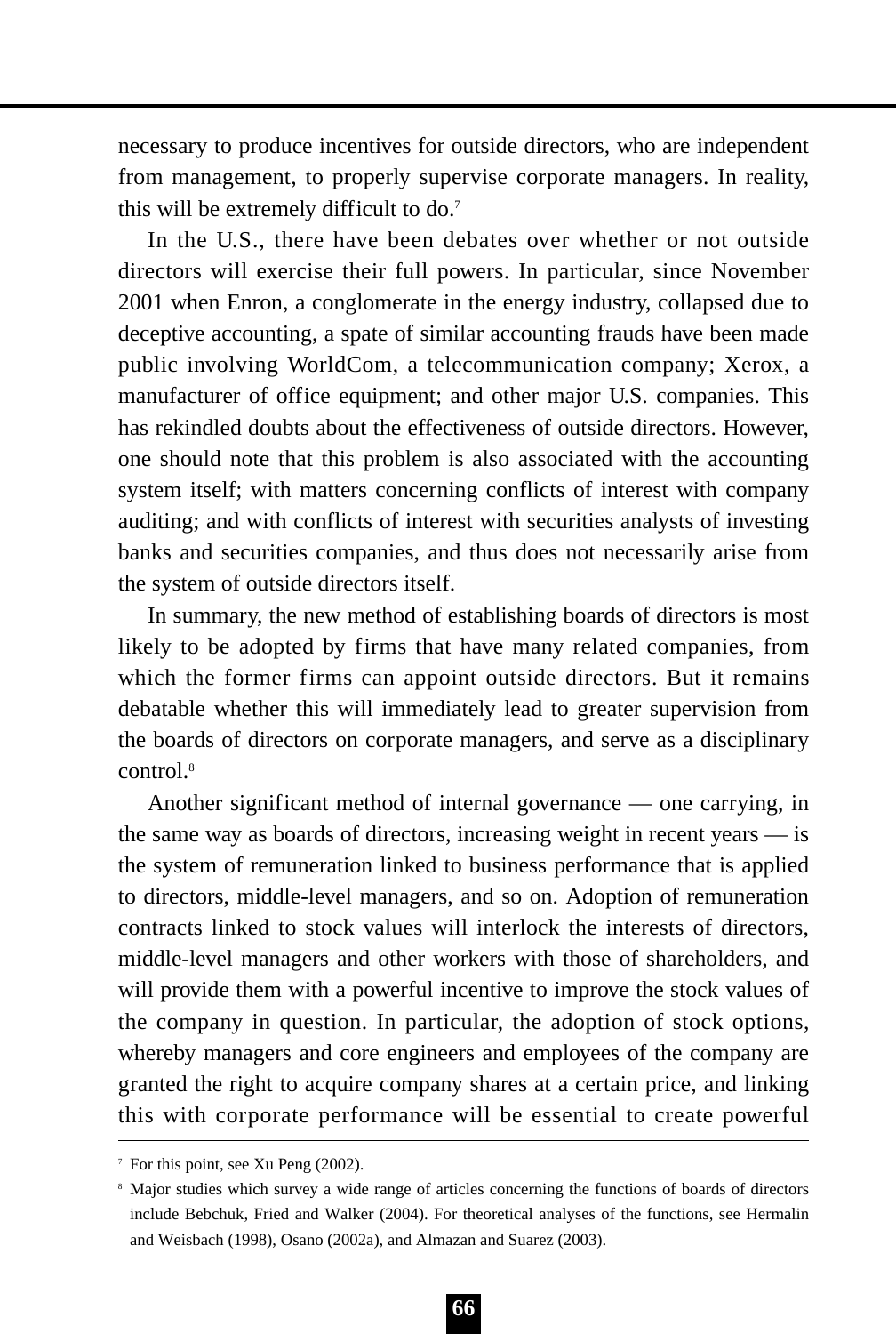incentives to improve stock value.<sup>9</sup> The stock option system could serve as an important incentive for potential corporate managers to start up new companies, and spark a willingness to work among core engineers and employees. It could also lay the basis for the smooth acceptance of management reforms and M&As among corporate managers, core engineers and employees of mature or declining companies, as a successful reform or an M&A will substantially raise the stock value of existing firms, even if they are mature or declining, making it possible for managers and core workers to welcome corporate reforms or M&As.<sup>10</sup>

Internal governance should also be designed to avoid corporate misconduct and other incidents which, once revealed, would result in compensation costs, suspension of business trading and operations, and other enormous losses. What, then, are the possibilities of incorporating the whistle-blowing system as a form of internal governance?

The first possibility is to establish an independent auditing body responsible for accepting whistle-blowing activities. Like outside directors, the establishment of such an auditing body at a level independent of and equal to corporate managers will encourage managers to direct individual workers towards business improvement before more serious harm is done. At the same time, to get managers involved positively in improving individual business performance, it is necessary to authorize auditing bodies to penalize managers who do not strive for improvement. Also, auditing bodies should be given auditing powers and rights strong enough to ascertain whether the information from whistle-blowers is true. And finally, auditing bodies must protect the anonymity of whistle-blowers, so that their jobs and work environment can be safeguarded, and that the improprieties are handled without damaging the value of the corporation. However, as seen in the earlier discussion of outside directors, if an independent body imposes severe penalties on corporate managers when misconduct is discovered, there is the risk that the managers may remove

<sup>9</sup> However, Hall and Murphy (2002) claim that the wide use of stock options in the U.S. is simply a means of taking advantage of an accounting system whereby stock options are not counted as expenses. On the other hand, Oyer and Shaefer (2004a, 2004b), and others argue that U.S. firms make use of stock options not only for accounting reasons but also on the grounds of economic rationality.

<sup>&</sup>lt;sup>10</sup> For the theoretical aspect of this mechanism, see Osano (2004).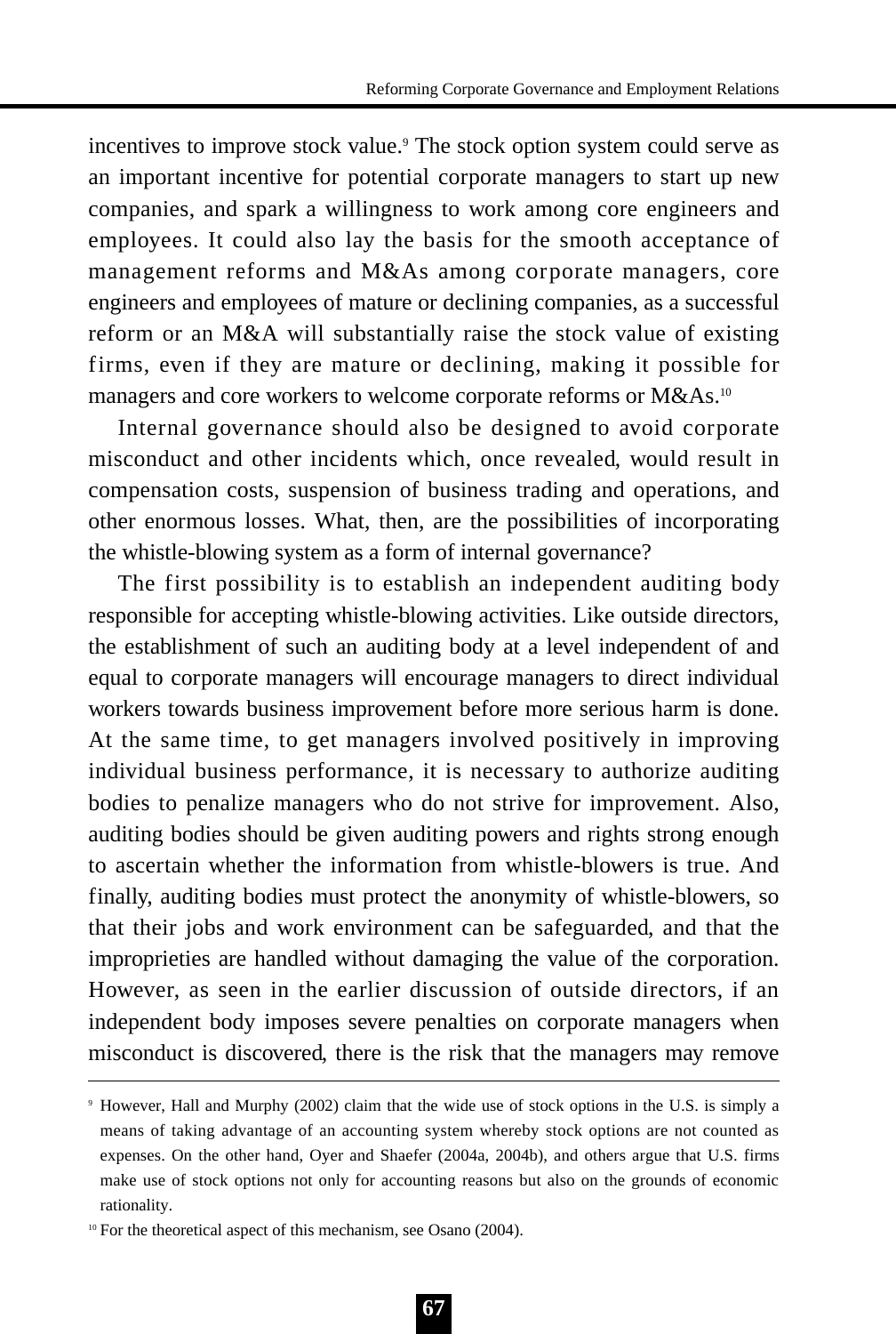the body from the overall corporate organization. What is more, even if the establishment of an independent auditing body is written into law, corporate managers may in practice be likely to set up a less independent body to evade severe penalties.

Another possibility is to launch an auditing function using employees and other insiders. In this case, the stock options mentioned earlier may be effective. Any employee who understands that, unless a certain piece of corporate misconduct is rectified the value of the corporation will undoubtedly be marred in the future, may well blow the whistle and encourage his colleagues to strive to rectify the problem so share prices do not drop in the future. However, if exposure of corporate wrong-doing might lower the value of the corporation, the stock option system may tempt employees, conversely, into a conspiracy to conceal the scandal. Even so, under this system, provided corporate value increases in the future due to management's swift handling of the scandal and through corporate reforms, M&As or other measures, it is still possible that the employees who discovered misconduct may prefer disclosing it rather than covering it up.

# **4. Changes in and Adjustment of the Labor System**

## **4.1 How Changes in External Conditions Directly Impact the Labor System**

When considering the effect that the transformation of production technologies and system will have on employment relations, questions such as how information should be shared among employees, and to what extent prior coordination should be done are necessary to be addressed. How to share information and deal with prior coordination seem to vary depending on industry.11 Differences arise since the need for and the impact of, the module and openness methods vary among industries. For instance, firms in the automobile, machine tools, precision machinery, and some electronic component industries need to conduct prior coordination among employees because employees automatically share information among themselves and need to coordinate with each other. Therefore it is possible that the existing division of labor in Japanese-style manufacturing may

<sup>&</sup>lt;sup>11</sup> For these discussions, see Aoki and Ando (2002), and Okuno and Nakaizumi (2001).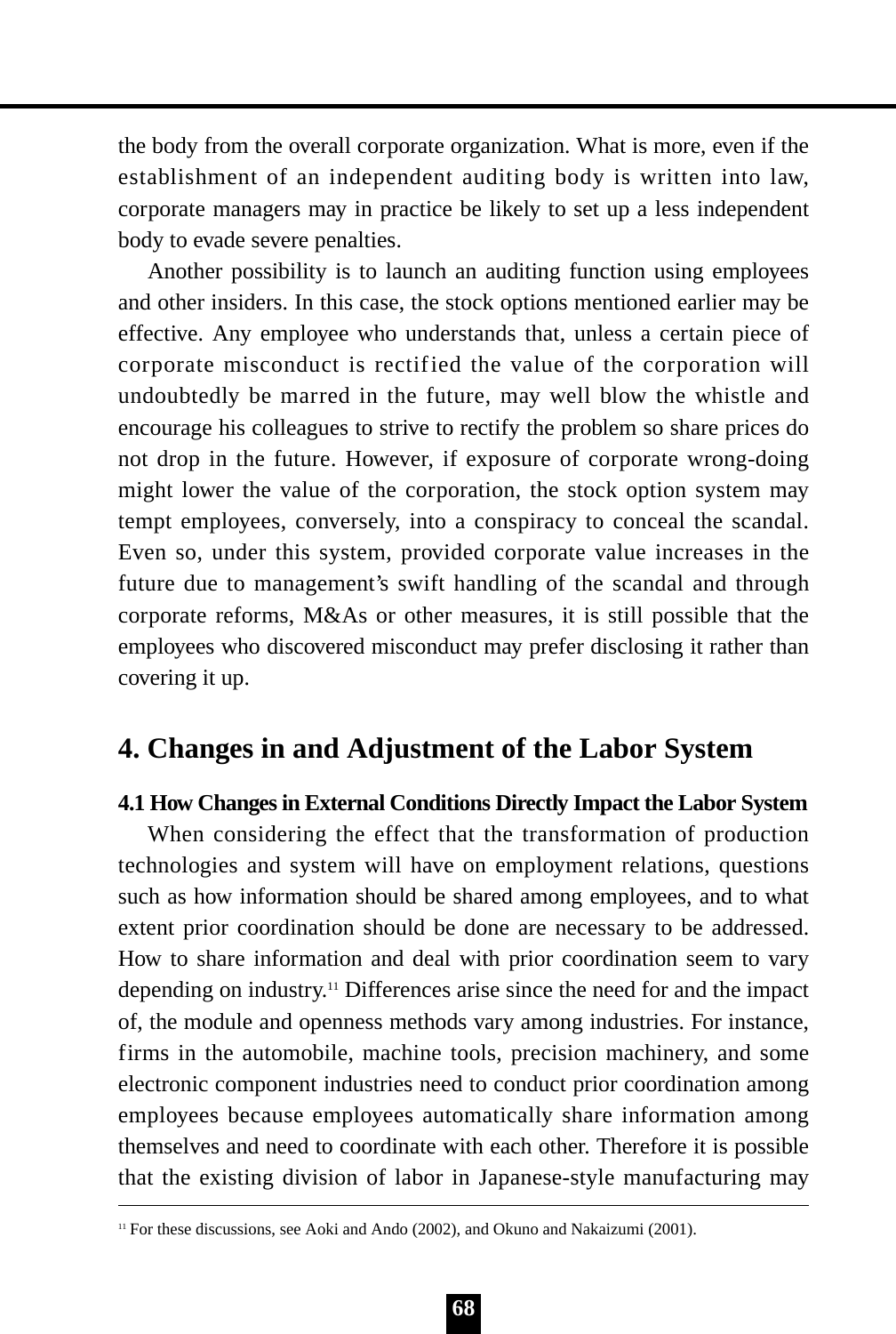well continue to be effective.<sup>12</sup> On the other hand, in industries where automatic information sharing and prior coordination among employees are not needed as much as before thanks to the progress of the module and openness methods, such as the computer industry and the processing and assembling sector of the electricity industry, the traditional division of labor, which was effective when their approach to manufacturing was based on the Japanese style, is less advantageous under current circumstances. Firms in these industries need to change their division of labor to succeed in global competition.

Declining or mature industries are those which, due to the cost of labor and raw materials, are not suitable to manufacture their products in Japan, and also those whose products are no longer in high demand domestically. Resources and capital need to shift smoothly from these industries to emerging industries. As global competition intensifies, the maintenance of a division of labor which may have been effective in a Japanese-style manufacturing climate will hinder this shift. Hence, in these industries, the division of labor needs to be revamped to facilitate mobility of the labor market.

The demographic change — a decrease in the young population and increase in the graying population — will lead to, in the long run, a shortage of young workers and an increase in elderly workers. This change will highlight the need to reform production system to make better use of female and elderly workers in the future. Thus, firms, particularly those in the tertiary industry, are expected to reform their division of labor in ways that promote mobility of the labor market.

On the other hand, the declining academic standards and educational levels, both of which are observable on all educational levels, may result in a decline in the quality of future workplaces, as well as a decline in the ability of middle-level or higher managers and engineers.13 Above all, the

 $12$  However, firms in sectors where the ability to solve problems by employees and designers who are on-the-spot is being undermined, on average, due to the rapid upgrading, increasing complexity, and the growth of equipment size, may be better off thoroughly adopting the module method. For this, see Chuma (2002).

<sup>&</sup>lt;sup>13</sup> The definition of academic standards is somewhat controversial, though it is true that academic standards in the traditional sense have deteriorated, and the hours that pupils and students spend studying outside school have decreased, compared with various groups in other countries. For this issue, see Nishimura (2001) and Ito and Nishimura (2003).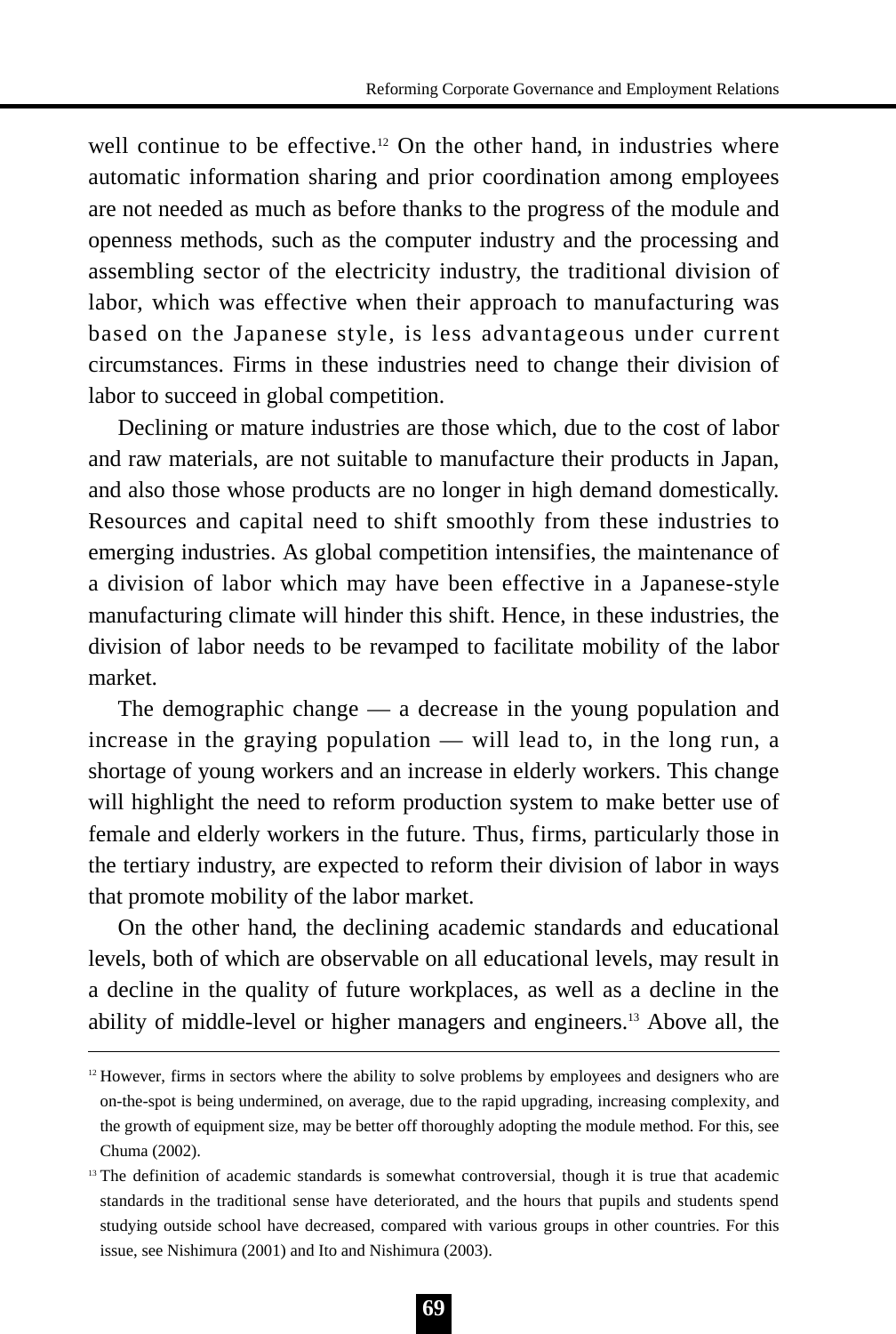decline in educational levels may result in producing employees, designers and other workers being unable to solve problems that may arise. Thus, if in-company education and training are insufficient, corporate competitive strength is likely to be weakened in industries that highly demand a prior coordination among workers. Also, firms in industries which need to hang on to highly skilled employees may possibly be better off pursuing the development of skills unique to the companies themselves. It is hoped that the "more relaxed education policy" launched by the Ministry of Education, Culture, Sports, Science and Technology will be abandoned so that the decline in academic standards will be reversed, and that foreign managers and engineers will be made full use of.

In industries where prior coordination among employees is essential, individual employees are more likely to participate in covering up a scandal even in companies with a whistle-blowing system, since they rely on their companies for their jobs. Despite this, if companies cannot ignore the loss and damage incurred by misconduct, corporate managers may prefer letting their employees report misconduct before it aggravates the corporate situation, rather than forcing them to take part in the concealment. On the other hand, in industries where information sharing and prior coordination among employees is not essential, as well as other human skills which are unique to individual firms and in their cultivation of which each firm must invest in, it will be difficult to "lock in" employees as accomplices to a corporate scandal. Because labor mobility is quite high and the cost in terms of losing one's job is small in these industries, firms will find it difficult to ask their employees to cover up scandals in exchange for safeguarding wage levels and jobs which would be threatened if the scandal was exposed and damaged business performance.

### **4.2 Desirable Adjustment of Employment Relations**

When changes in external conditions trigger reforms of corporate governance and have a direct impact on employment relations, how should employment relations adjust themselves to the impact? Is the adjustment compatible with the changes made in corporate governance? And is there any possibility that the current employment relations in Japanese firms are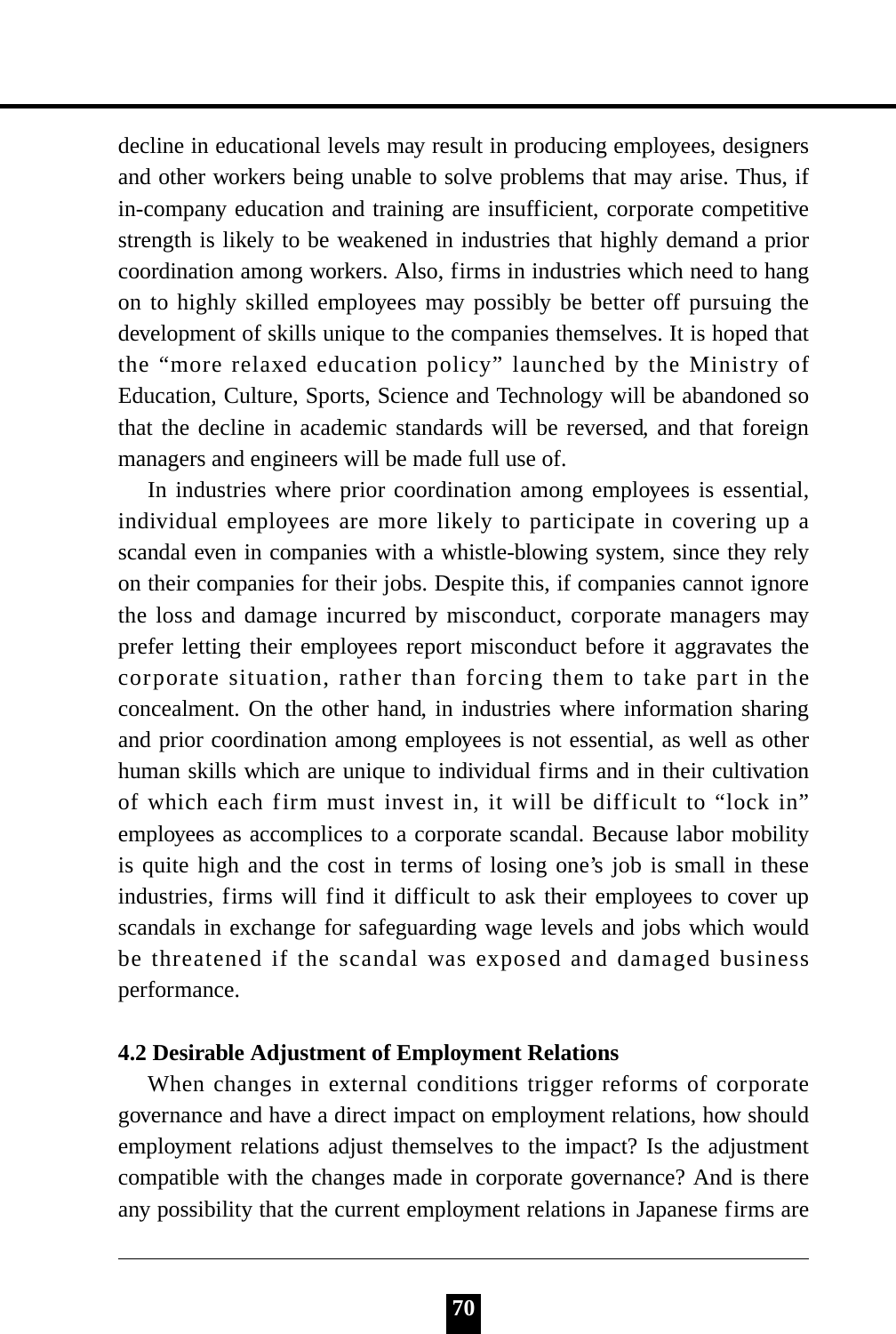themselves inimical to reform of corporate governance?

This section aims to investigate these questions from four perspectives: (i) the need to devise new incentives for employees; (ii) establishing compatibility between protecting employees' assets with designed incentives; (iii) increasing mobility of the labor market and the internal promotion system; and (iv) corporate scandals and the whistle-blowing system.

Conventional mechanisms which have served as incentives for employees include the seniority wage system, retirement allowances and corporate pensions which are paid when employees leave the companies, and the internal promotion system. Although the practice of regular pay hikes and the introduction of wage systems linked to workers' performances are being reassessed in an increasing number of firms in recent years — to the extent that the significance of the seniority and other traditional wage systems has been reduced, however, the traditional mechanisms still seem to persist in Japanese firms when compared to their Western counterparts, in particular among blue-collar workers.<sup>14</sup> As for white-collar workers, some studies argue that the system of regular pay hikes has eroded more in Japanese firms than in Western firms, and that the Japanese wage system is linked to the short-term performance of workers.<sup>15</sup> Either way, deferred wage payments and the internal promotion system seem likely to lose credibility in the future with the increased probability that firms will face bankruptcy or hostile takeovers due to the deterioration of the main bank system and the ongoing unwinding of crossshareholdings. What is more, at firms in industries where information sharing and prior coordination among employees are less essential, it might be more effective to offer employees a larger amount of pay in conjunction with their recent achievements, rather than to increase the amount of pay in accordance with achievement evaluated on a long-term basis. Meanwhile, firms belonging to declining or mature industries, where resources and

<sup>&</sup>lt;sup>14</sup> In general, regular pay hikes are not, or rarely, applied to blue-collar workers in firms in Europe and the U.S. On the other hand, it seems common for white-collar workers to receive wage hikes in accordance with in-company qualification grades, together with regular pay hikes linked with annual evaluations. Although it is said that the regular pay hike scheme is becoming less common even among white-collar workers in the U.S., it apparently survives in quite a few firms. See Koike and Inoki (2002) and Koike (2002).

<sup>14</sup> See Koike (2002)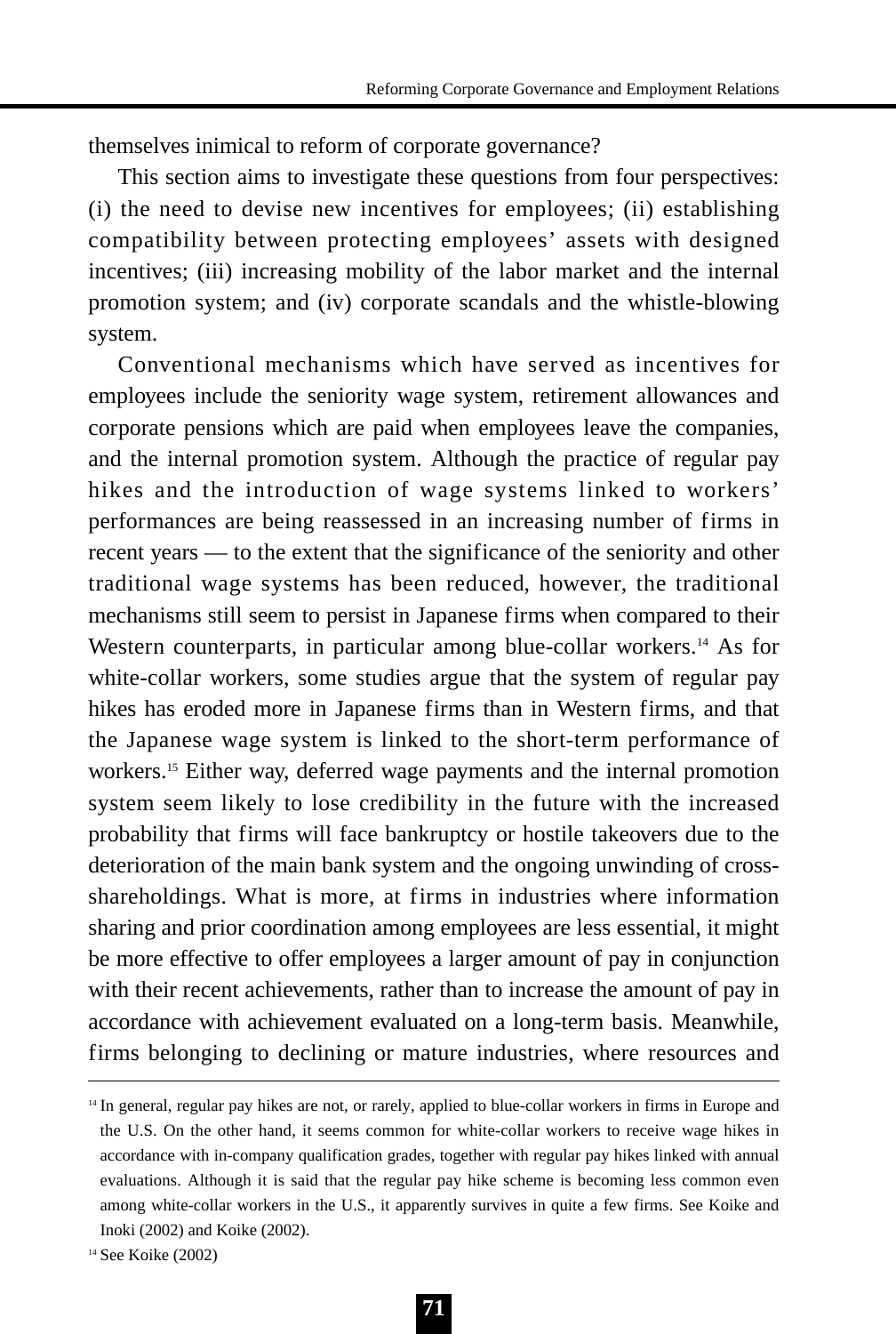capital are expected to be withdrawn swiftly and smoothly, should initiate mechanisms which enable their employees to shift to emerging industries, and which encourage corporate managers and employees to press ahead with reform of corporate management.

In this situation, which mechanisms to secure incentives for employees are possible? The answer seems to vary in practice depending on industry.

At firms in industries where it is extremely necessary for employees to share information automatically and to synchronize it in advance, it seems desirable to maintain the traditional labor system which has been so useful for Japanese-style manufacturing. This implies that it is desirable to give incentives to employees in the form of wages and other rewards according to their long-term achievement. In this light, the seniority wage system and deferred wage payments such as retirement allowances and corporate pensions seem to still be effective if combined with an internal promotion system. However, attention should be paid to factors such as the deterioration of the function of main banks and the unwinding of crossshareholdings which diminish the future credibility of a system that defers wage payments. Thus one may conclude that incentives in the traditional form of remuneration will be much less effective for employees. At the same time, if the mobility of the workforce develops further, the possibility of receiving higher wages in other industries will make the system of deferred wage payments less attractive, and create a situation where the more competitive workers are more likely to be headhunted. To deal with such issues, it is necessary to adopt a wage system that is to some extent linked to an employee's short-term achievements. This will provide more opportunities for existing employees to earn higher incomes. However, in such firms it may be difficult to evaluate competent workers, because if they are evaluated highly for work done in a shorter period, some employees may become jealous, demanding "fairness," and the work environment will deteriorate. Therefore, firms in these industries must rely to some extent on the traditional system of wage payment in deferred terms. An empirical study by Miyajima, Haramura and Inagaki (2003) shows that firms using the life-long employment and seniority wage systems tend to be reluctant to reform their governances — those who stand by deferred wage payments are likely to resist such reforms. Even so,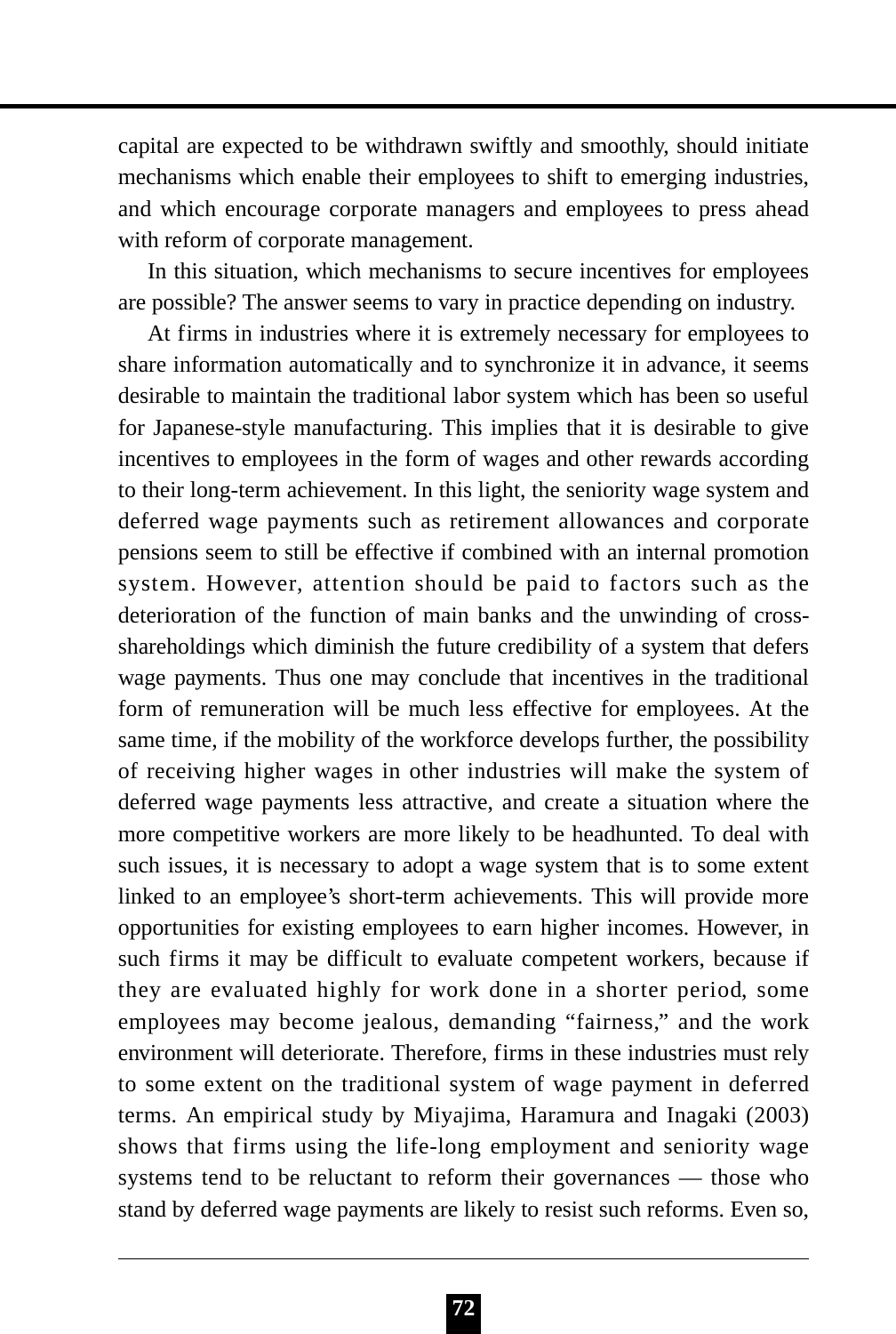their study also notes that firms with performance-based payment systems, together with life-long employment, tend to be positive about such reforms. Therefore it appears the way in which a system of deferred wage payments is incorporated into a system that evaluates individual performance will determine how corporate governance is reformed.

On the other hand, the adoption of a wage system strongly linked to an employee's achievements, or making stock options available to core engineers and employees or other measures seems reasonable in firms in industries where, as a result of the adoption of the module and openness methods, employees do not need to share information automatically or to synchronize it in advance. The introduction of these systems would be compatible with the deterioration of the functions of main banks and the unwinding of cross-shareholdings. At the same time, even if various problems such as jealousy or demands for "fairness" arise from the deterioration of the work environment as a result of the introduction of new measures, the advantages in strengthening incentives and in linking employees' and shareholders' interests will likely outweigh the disadvantages.

Firms in industries where it is desirable that resources and capital be withdrawn swiftly and smoothly should draw up a mechanism providing incentives for employees to move out to emerging industries, and for the firms themselves to press ahead with reforming corporate management. And it seems faster and more efficient to carry out the redistribution through the market, rather than in accordance with the interests of various stakeholders. Since such a re-distribution is in effect the redistribution of resources and capital according to the interest of shareholders, incentives should be devised linking the interests of shareholders to those of employees, who are considered to be the most influential stakeholders of the company. Such a mechanism of incentives will serve to induce employees to accept management reforms and M&As, such as the sellingoff of business operations. Taking into account that a successful management reform or M&A through the selling-off of business operations and other measures will substantially increase the share price, a possibly ideal device for creating incentives would be to link the interests of employees and shareholders as closely as possible by granting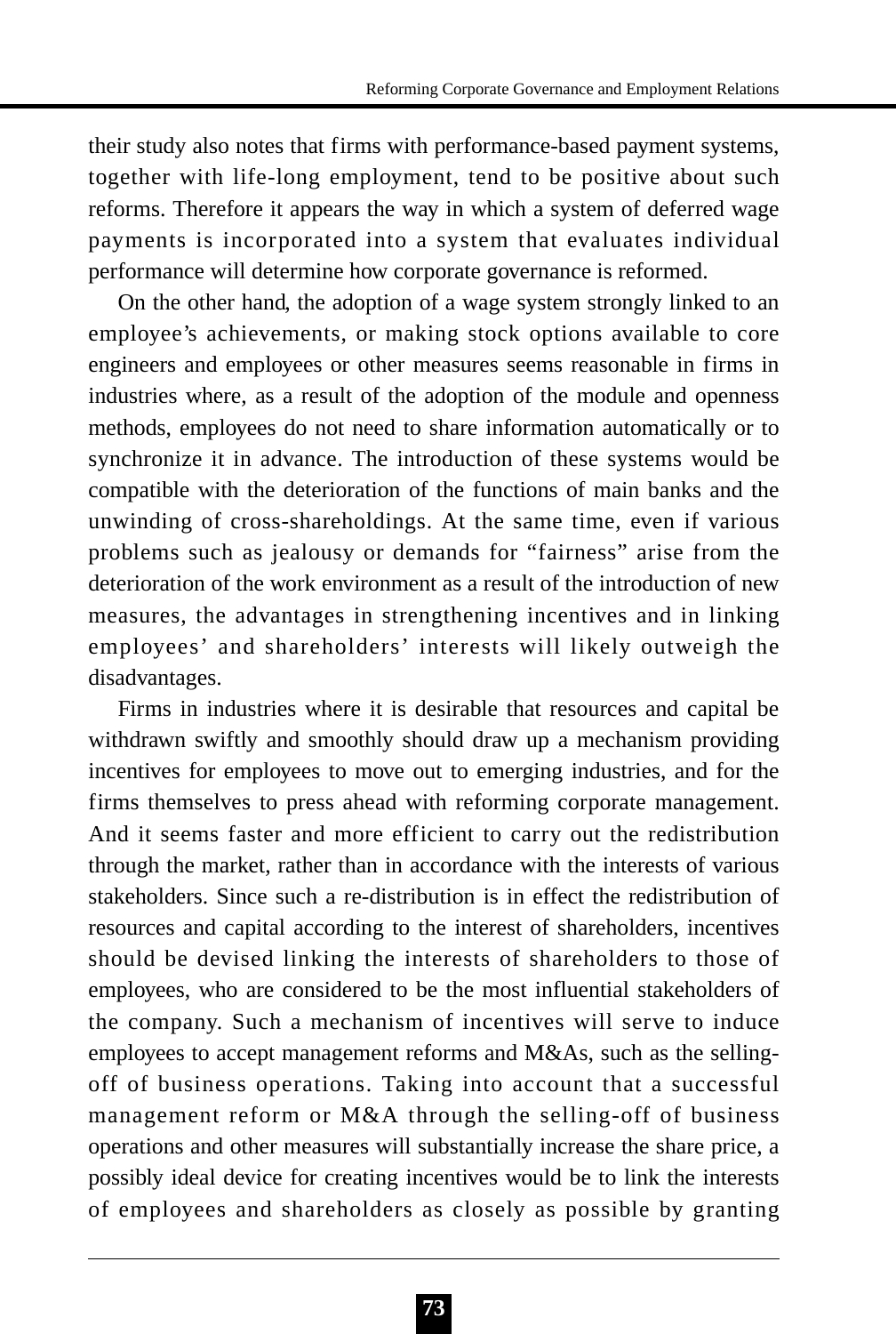employees stock options or taking advantage of the stock ownership scheme for employees. At the same time, it is necessary, when an M&A is implemented, to reflect the interest of managers by having the concerned existing corporate managers buy out the operations via MBO (management buyout) or other methods.

The next issue is the relation between protecting employees' assets and the design of incentives. Those employed have mostly relied on three components for their long-term asset formation: the purchase of real estate with the goal of having increased income in the future, funded plans for a public pension scheme, and the formation of pension resources via retirement allowances and corporate pension payments. Of these components, real estate purchased with a housing mortgage can be classified as an asset with fast growth potential but with a certain risk. Retirement allowances received after leaving a company are, together with funds in liquidity, the main source of "high-risk and high-return" fund operations, therefore investment in such "high-risk and high-return" financial assets started after retirement. When the economy was on an upward trajectory, these components were fairly solid, to the extent that one could say that employed workers at that time faced no uncertainty in their asset formation until they left their company on reaching mandatory retirement age.

However, since the bursting of the economic bubble, the three major pillars mentioned above which should have served as the main components of asset formation for employees began to involve great risks. What is more, with Japan's international competitiveness deteriorating and a financial crisis developing, inflation and a lower Japanese yen may develop in the near future. To protect employees' assets in this situation, it would be wise for them to invest in growth funds while they are still working, though such funds may involve certain risks. To grant stock options to employees and to make use of the stock ownership scheme would be quite useful — although there is a risk if the firms' financial state is not healthy — in directing employees' assets to investment in growth funds. However, for workers to concentrate their investments in their own firm will mean an immense loss should the company go bankrupt. In this light, when the company has no particular reason for using investment activities as an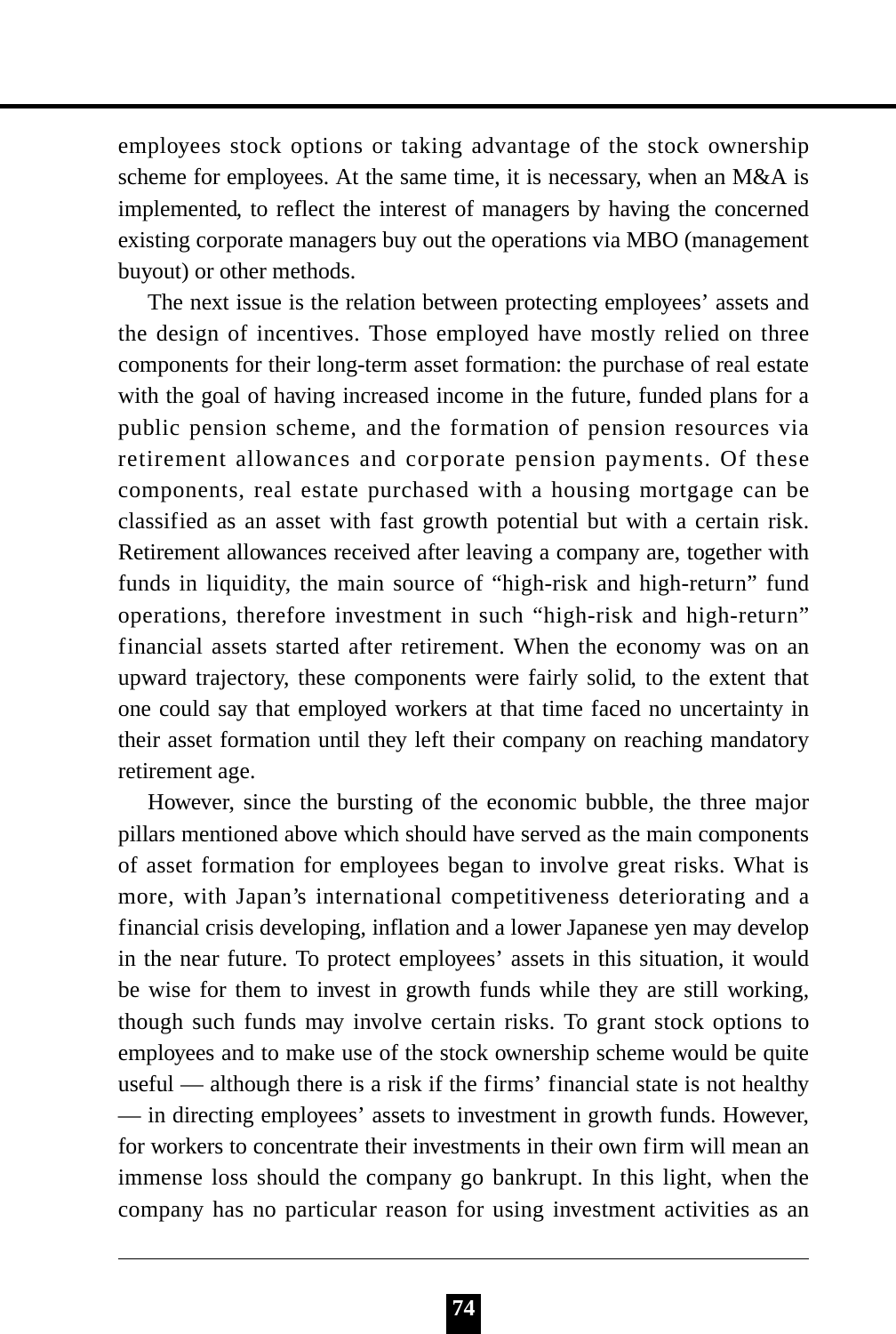incentive, or, for example, when employees make a decision about the accumulation of funds in defined contribution pension plans, the company should advise them to avoid investing in their own company, and consider diversifying the risks involved in their investment activities.

Concerning mobility in the labor market and the internal promotion system, it is necessary to build a mechanism which facilitates the swift and smooth transfer of resources and capital from declining and mature industries to emerging ones, and which encourages individual workers to freely develop their ability. In this regard, efforts should be made in the former industries to introduce new personnel from the outside or boldly promote internal personnel so as to accelerate corporate reforms.

On the other hand, at firms in industries where it is extremely necessary for employees to share information implicitly and to negotiate it in advance, it seems desirable to maintain a system whose purpose is to keep employees within the company. However, even here there are certain factors that need to be kept in mind. The first is, as seen in the empirical study by Miyajima, Haramura and Inagaki (2003), the possibility that an entrenched labor system, in which employees are settled firmly in their jobs, may hinder reform of corporate governance. In this regard, they suggest that the adoption of a wage system which reflects an individual's ability and achievement may to some extent help the entrenched labor system facilitate reform of corporate governance. In addition, there is also the possibility that higher wage levels in other industries may undermine the advantages of the entrenched labor system, resulting in the hemorrhaging of competitive workers to such industries. Even so, at firms in industries where employees must share information implicitly and to negotiate it in advance, provided workers slightly above average are satisfactory, firms may also resort to a strategy whereby the work environment, other than wage levels, is improved, and hire workers seeking such an environment who are competitive enough be just above the average worker. Even in this case, it is necessary for top management to have excellent strategic minds. Thus, the problem of how to train and select workers for executive posts remains unresolved. If executives are selected through internal promotion, companies will target outstanding employees for training, which may cause jealousy and demands for more "fairness"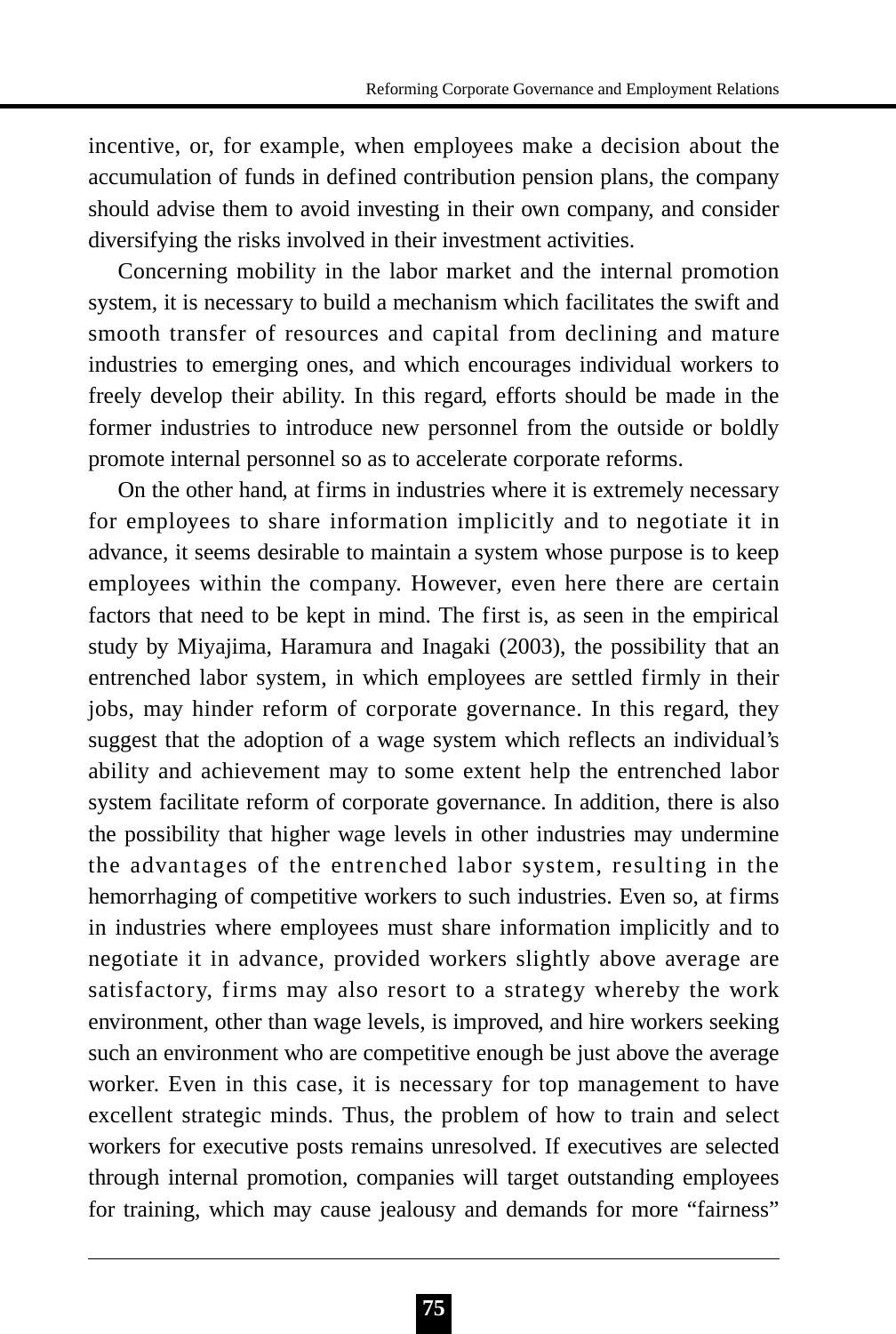among other employees. At the same time, if outside directors occupy an increasing share on the board of directors, the best post that most internally-trained, outstanding employees can rise to is that of operating officer. Therefore it will be necessary to give operating officers more authority, which will attract employees who wish to be promoted to higher positions. Of course, this problem can be avoided if the cost of headhunting an outsider for executive position is extremely high, but even then, employees may become demoralized, or the headhunted executive may be unfamiliar with the internal situation. Generally speaking, since a majority of Japanese firms are currently successful in industries which require employees to share information implicitly and to negotiate it in advance, they may have to concentrate on training and promoting potentially executive-level employees on a trial-and-error basis.

Finally, let us examine corporate scandals and the whistle-blowing system. Firms in industries where it is necessary for employees to share information implicitly and to negotiate it in advance have a low worker mobility and their employees have to have a considerable opportunity cost if they lose their jobs. Thus, employees in such firms are likely to refrain from disclosing corporate misconduct to avoid wage reduction or labor cuts which may result from going public with the problem and the subsequent deterioration of corporate performance. Nevertheless, as firms suffer tremendous deterioration in business performance when misconduct has been made public after a long period of concealment, it is desirable to deal with misconduct early before the damage spreads. Hence, it will be urgent for firms in such industries to create an infrastructure which makes it easier for employees to speak out about corporate misconduct. Despite this, and even if whistle-blowing may eventually contribute to profits, the whistle-blower may find him/herself unpopular among his/her co-workers. To avoid this, it seems necessary that some protective measures must be taken to withhold the name of whistle-blowers.

On the other hand, the mobility of workers is high at firms in industries where employees are not required to share information implicitly or to negotiate it in advance. Thus, the possibility of reduced wages and of losing one's job, as would be incurred by the deterioration of business performance triggered by whistle-blowing, is small. If the concealment of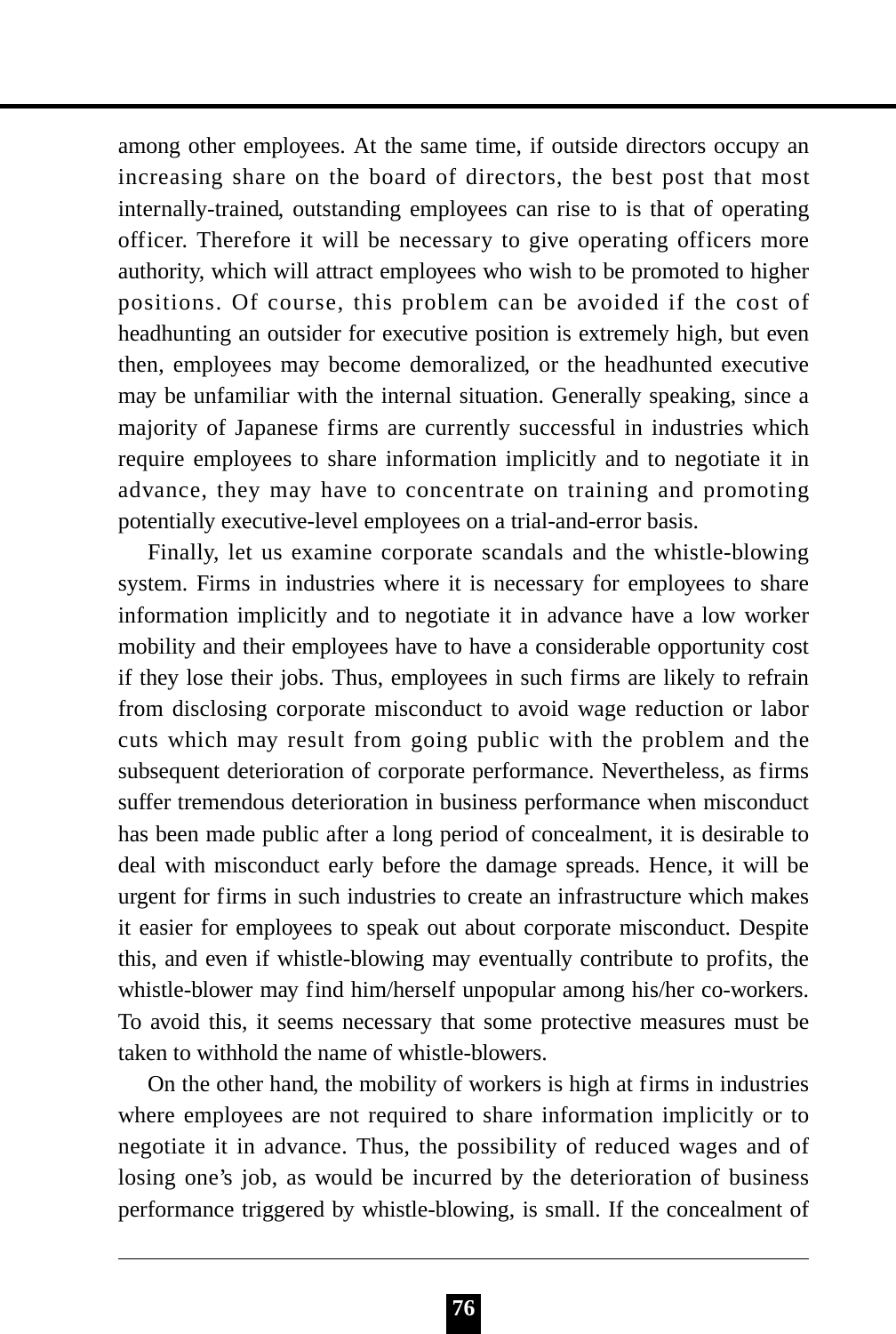improprieties in these industries is discovered and made public, employees are likely to blow the whistle since the concealment might mar their reputation and undermine chances of being employed at a different company in the same industry. Therefore, when it is possible to prevent misconduct and the resulting damage from spreading, in particular at an early stage, it is possible that corporate managers will tacitly encourage employees to report any information on potential misconduct. The partial payment of wages in the form of stock options and the use of a capital participation system may be one possible avenue here.16 On the other hand, when wages will be strongly affected by future business performance, employees may be more likely to help in covering up corporate improprieties if the scale exceeds a certain magnitude.

Employees face the possibility of losing their jobs when disclosure of corporate scandals negatively impacts firms in declining and mature industries. To minimize the damage, it is necessary to secure the high mobility of workers, separate from establishing a whistle-blowing system. In addition, as an ex-ante measure, firms should create a climate where business reconstruction will proceed smoothly by selling off business operations or carrying out other types of M&As.

It is desirable that firms encourage employees to blow the whistle, in that such action means dealing with corporate misconduct at an early stage and thus contributes to the improvement of profits. For this, whistleblowing activities will increase the corporate value of the company in the future, so the expected benefits to employees should be linked to the value of the corporation — although, when the situation worsens, such reward mechanisms will, conversely, create an incentive to cover up the problem. Since granting rewards for whistle-blowing is a delicate question, it will be interesting to see how reward systems can be designed that skillfully avoid the air of a trade-off.

<sup>&</sup>lt;sup>16</sup> According to an empirical study by Alexander and Cohen (1999), corporate crimes happen less frequently at firms when a high proportion of shares are owned by corporate managers. This finding implies that the ownership of stocks by employees is likely to serve as an incentive in preventing scandals.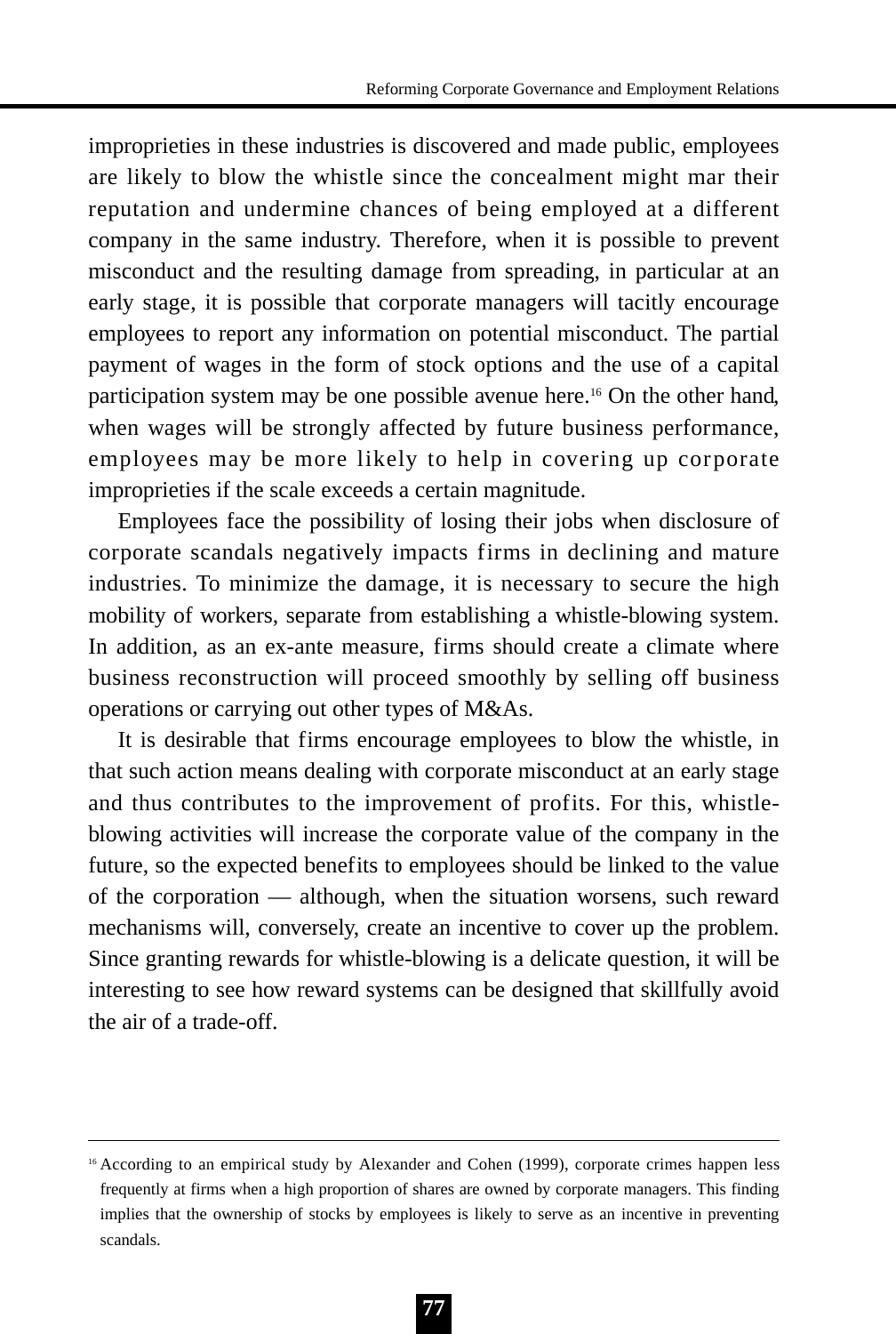## **5. Conclusion**

We began by discussing the external changes to the Japanese economy. and then moved to the resulting reform of corporate governance. On that basis, we considered the best approach to employment relations from four perspectives: (i) the necessity of devising new incentives for employees; (ii) consistency between protection of employees' assets and the new incentives; (iii) increased mobility of the labor market and the internal promotion system; and (iv) corporate scandals and the whistle-blowing system. We also attempted to shed light on employment relations that would not prevent reform of corporate governance from advancing.

### **References**

- Alexander, C.R. and M.A. Cohen. "Why Do Corporations become Criminals? Ownership, Hidden Actions, and Crime as an Agency Cost," *Journal of Corporate Finance* 5, pp. 1-34, 1999.
- Almazan, A. and J. Suarez. "Entrenchment and Severance Pay in Optimal Governance Structures," *Journal of Finance* 58, pp. 519-547, 2003.
- Aoki, Masahiko and Haruhiko Ando ed. *Modularity The Essence of New Industrial Architecture*, Toyo-Keizai Inc., 2002.
- Bebchuk, L.A., J. Fried, and D.I. Walker. "Executive Compensation in America: Optimal Contracting or Extraction of Rents?" forthcoming in *the University of Chicago Law Review*.
- Chuma, Hiroyuki. "A Role of Ideas in Designing Modules: Case Studies from the Semi-Conductor Photolithography Machine Industry and the Machine Tool Industry" in Aoki, Masahiko and Haruhiko Ando eds. *Modularity – The Essence of New Industrial Architecture*, Toyo-Keizai Inc. 2002.
- Hall, B.J. and K.J. Murphy. "The Trouble with Stock Options," *Journal of Economic Perspectives*, Summer 2003, 17(3), pp. 49-70, 2002.
- Hermalin, B.E. and M.S. Weisbach. "Endogenously Chosen Boards of Directors and Their Monitoring the CEO," *American Economic Review* 88, 96-118, 1998.
- Hori, K. and H. Osano. "Financial Relations between Banks and Firms: New Evidence from Japanese Data," *KIER Discussion Paper* No. 546 (Kyoto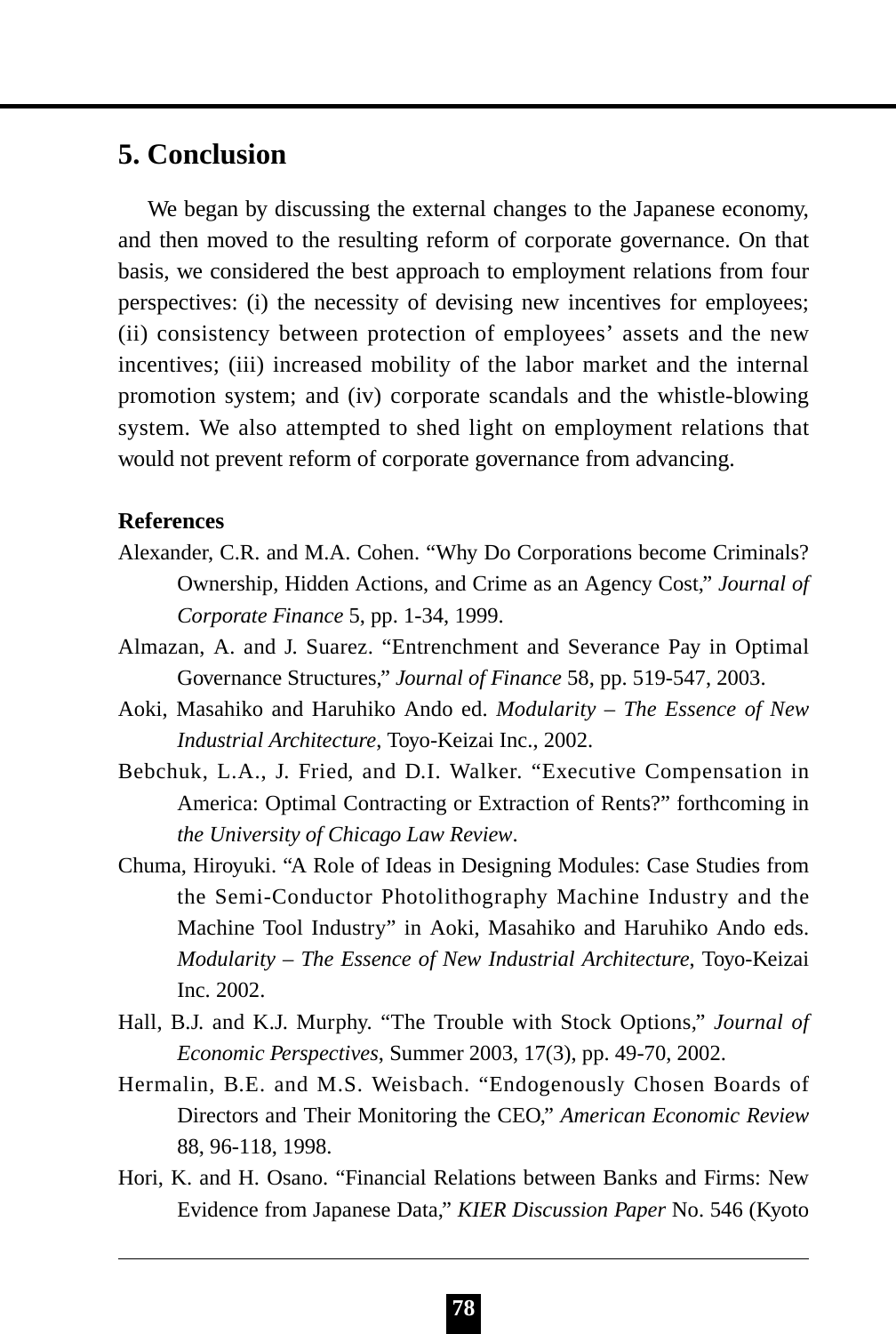Institute of Economic Research, Kyoto University), 2002.

- Ito, Takatoshi and Kazuo Nishimura eds. "Economics of Education", *Modern Economic Research Series* Vol.23, Nihon Keizai Shimbun, 2003.
- Koike, Kazuo. "Short-Term Perspectives in Salary Planning Recent Changes in the Salary Plans of Large Japanese Firms," in *Financial Review* Vol. 67, pp. 35-56, 2002.
- Koike, Kazuo and Takenori Inoki. *Formation of White-Collar Human Resources – A Comparison of Japan*, U.S., U.K., and Germany, Toyo Keizai Inc., 2002.
- Miyajima, Hideaki, Kenji Haramura and Ken'ichi Inagaki. "Reforms of Corporate Governance in Progress, and Their Effects," in *Financial Review* Vol. 68, pp. 156-193, 2003.
- Nishimura, Kazuo ed. *Education in Danger* Vols. 1, 2, and 3, Nihon Keizai Shimbun-sha, 2001.
- Okuno, Masahiro and Takuya Nakaizumi. "Informatized, Digitalized, and Computerized Society" in Okuno, Masahiro and Nobuo Ikeda eds. *Informatization and Transition of the Economic System*, Toyo Keizai Inc, 2001.
- Osano, H. "Managerial Bargaining Power and Board Independence," *KIER Discussion Paper* No. 559, 2002a.
- Osano, Hiroshi. "Impact of Reforms of Corporate Governance on Employment Relations," in *Monthly Journal of the Japan Institute of Labour*, No. 507, pp. 33-43, 2002b.
- Osano, H. "Stock Options and Employees' Firm-Specific Human Capital under the Threat of Divestiture and Acquisition," *Journal of Corporate Finance* Vol. 10, pp. 615-638, 2004.
- Osano, Hiroshi and Keiichi Hori. "Fund Procurement and Governance of Japanese Firms," in Ito, Hideshi ed. Japanese Firms – *Choice in the Transitional Period*, Toyo Keizai Inc. 2002.
- Osano, Hiroshi and Mami Kobayashi. "Corporate Governance and Industrial Relations," in *Financial Review* Vol. 68, pp. 139-155, 2003.
- Oyer, P. and S. Schaefer. "Compensatory Employees below the Executive Ranks: A Comparison of Options, Restricted Stock, and Cash," *NBER Working Pape*r No. 10221, 2004a.
- Oyer, P. and S. Schaefer. "Why Do Some Firms Give Stock Options to All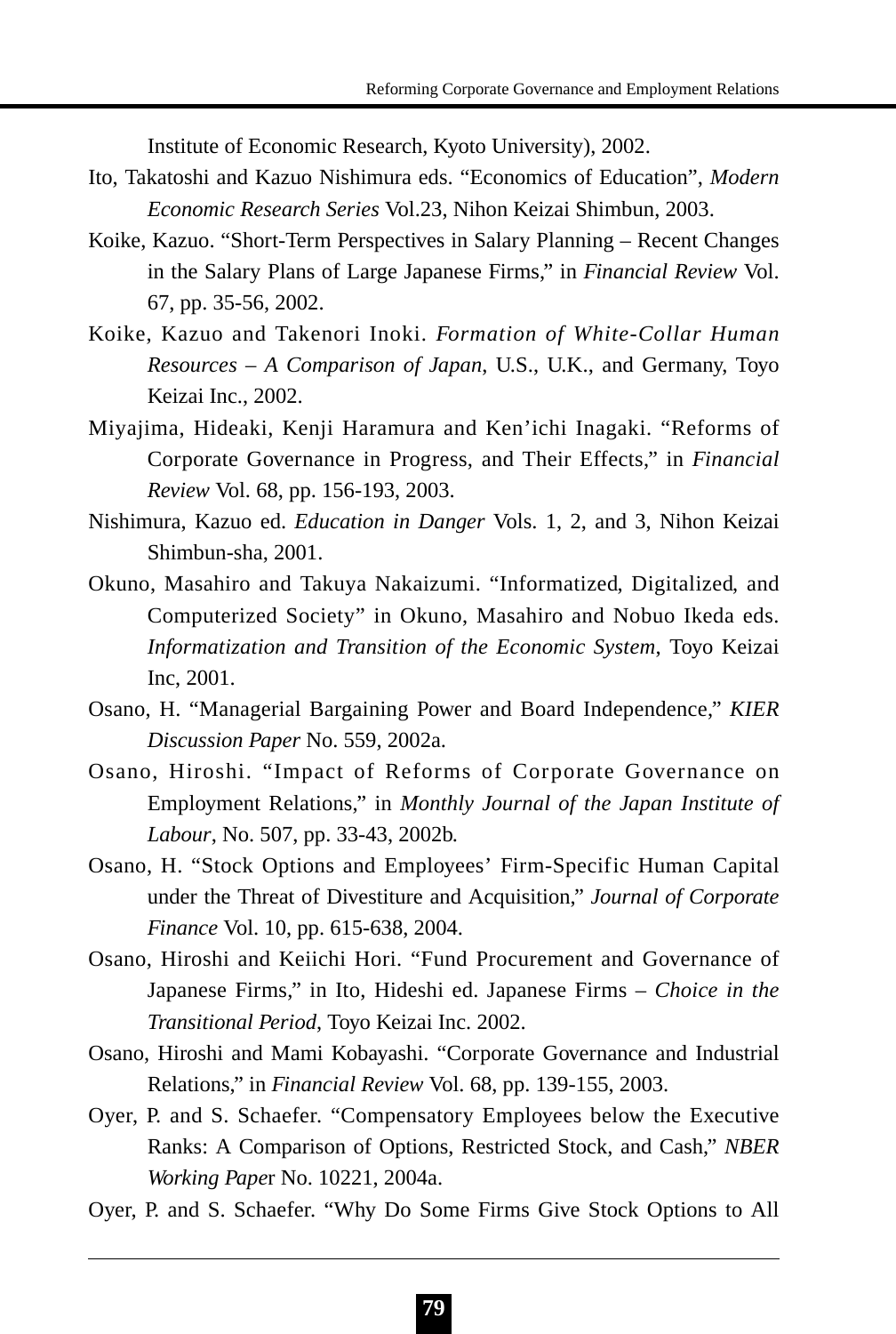Employees?: An Empirical Examination of Alternative Theories," *Working Pape*, Stanford University and Northwestern University, 2004b. Xu, Peng. "Incentives for Directors to Strengthen Governance," in *Harvard*

*Business Review* Vol. 27, No. 4, pp. 44-56, 2002.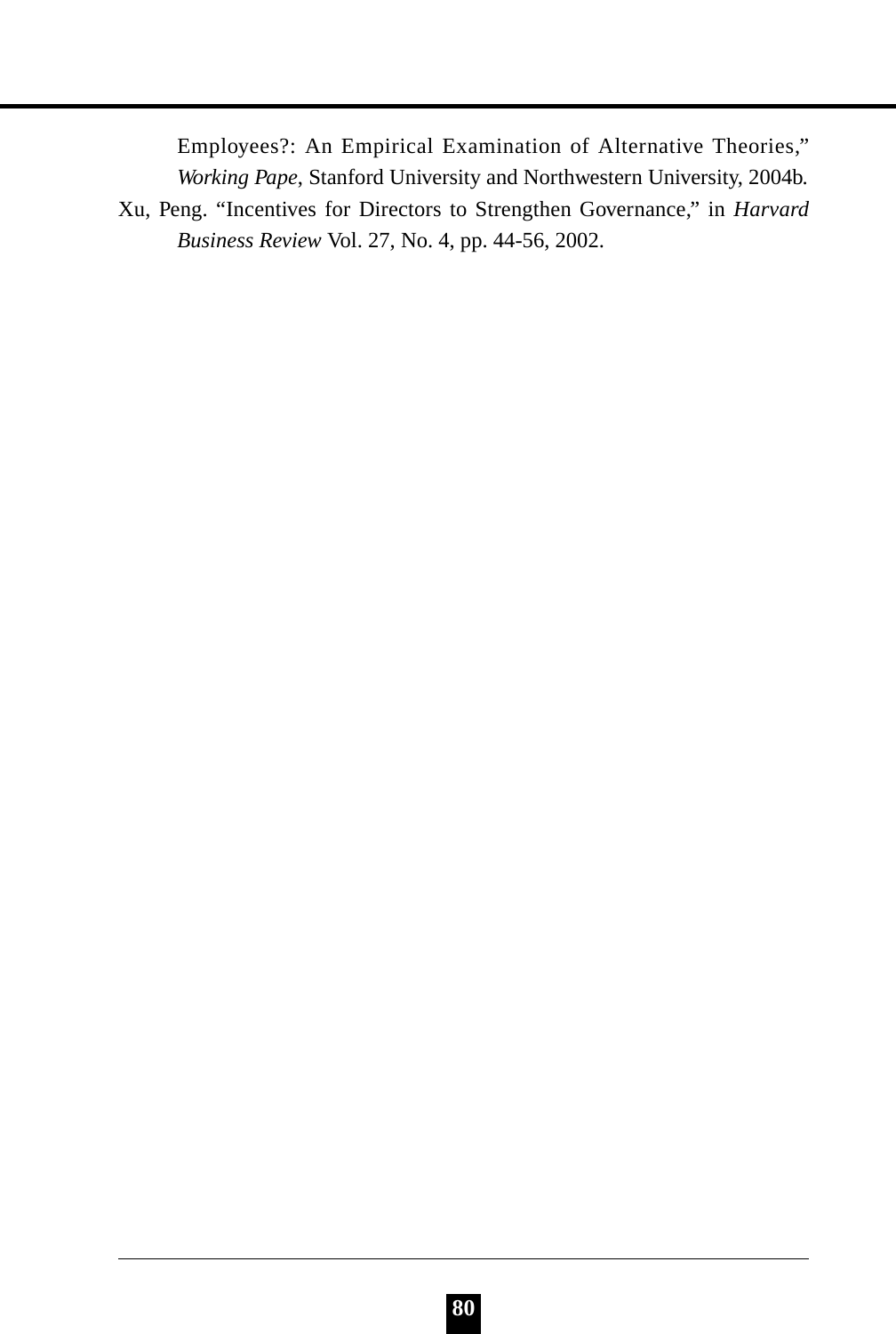# **Corporate Governance Reform and Industrial Democracy in Japan**

#### *Fujikazu Suzuki*

*Deputy Director General, RENGO-Research Institute for the Advancement of Living Standards (RENGO-RIALS)*

## **1. Introduction**

One consistent theme in the debate surrounding reform of corporate governance in recent years has been how to include "voices outside the company" in corporate decision-making and monitoring mechanisms. A series of recent revisions to the commercial law has legally enhanced the roles of external auditors and directors, and companies have been quickly adjusting in response. External auditors and directors, however, are selected at meetings of general shareholders, and the "voices outside the company" are essentially the voices of shareholders and investors. Ensuring transparency in corporate management for those outside the company and safeguarding against tyrannical managers are certainly important. If the disclosure of information to shareholders and monitoring by shareholders are important, then disclosing information to employees, those most directly affected by management decisions, and ensuring that their "voices" are reflected in corporate management seem even more important. Are the "voices within the company" adequately reflected in corporate management? Are the voices of employees, whose vocational lives depend on decisions made by management, being ignored? These are crucial questions, and their relevance is becoming more acute to employees who are facing a wave of severe corporate restructuring and reorganization.

This article seeks to address the following questions: What position have employees occupied as members of corporate society? How is their position changing? What issues should labor unions raise on behalf of employees?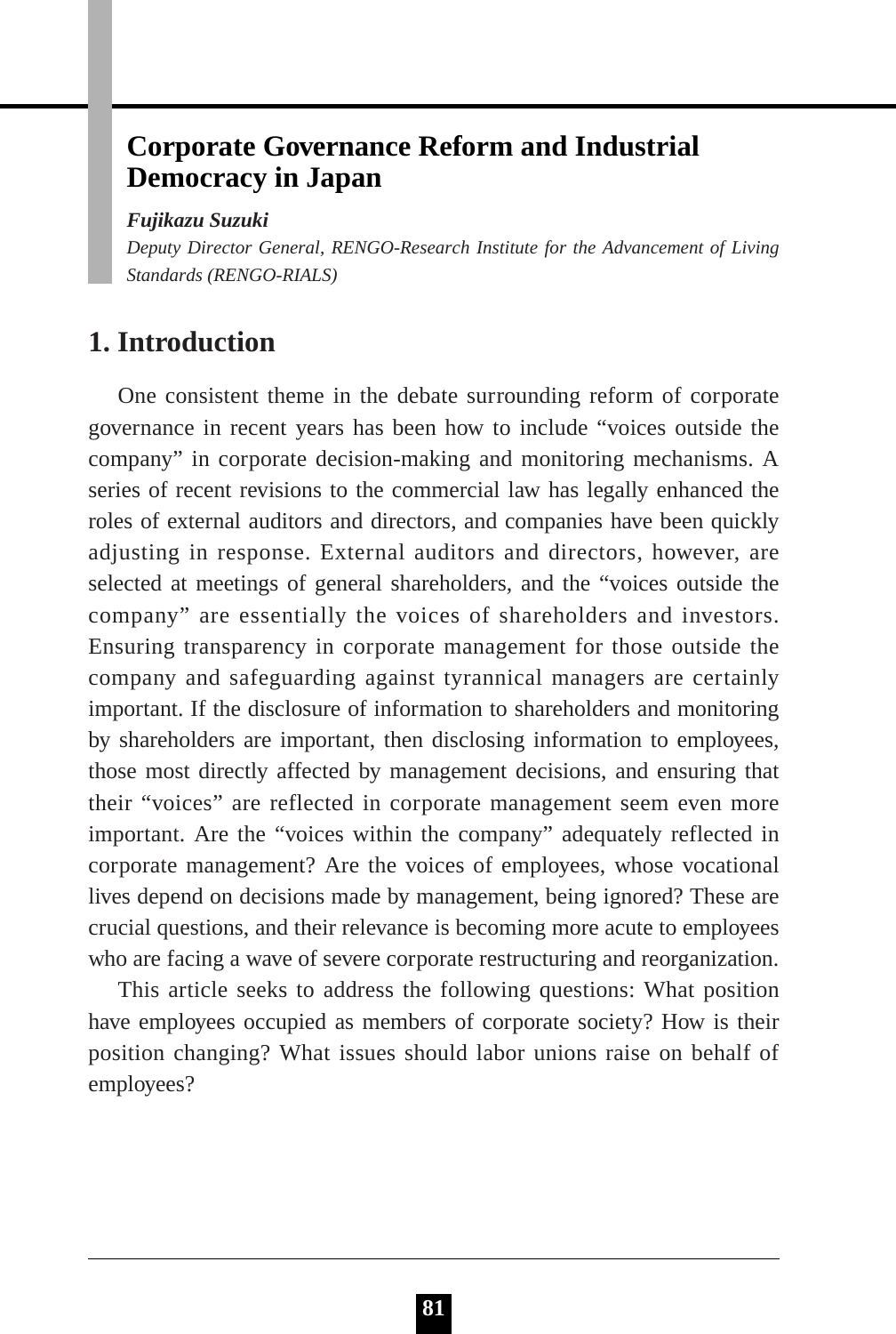# **2. Corporate Democracy and the Position of Employees in "Corporate Society"**

#### **Community-like Characteristic of Japanese Companies**

For employees, companies constitute a "corporate society" with a real substance as a social entity rather than simply being an abstract entity such as a combine of capital as defined under the commercial law. It has been noted that modern Japanese companies, in particular large ones, possess a strong communal character, and their presence as a corporate society is widely felt. Scholars, mainly sociologists, have produced a number of empirical research studies and subsequent theories concerning this issue (Matsushima 1962, Hazama 1964, Dore 1973, and Inagami 1981, for example). From time to time, general observers outside Japan also have noted that a unique feature of Japanese corporations when compared to their counterparts internationally is that they take on communal characteristics similar to local communities as opposed to a function-specific organization. For example, OECD researchers who visited Japan in 1975 reported that the idea of a company as a community had taken root as a social norm within the companies themselves. According to their report, "Both managers and workers regard companies as the single most important social unit, that is, a community," and "Workers are essentially seen as members of a company rather than a workforce hired for their labor" (OECD 1977). The report noted that this corporate social norm essentially constituted a de-facto fourth pillar supporting Japanese labor-management relations in addition to the "three pillars" of "lifetime employment, seniority-based wages, and enterprise unions."

Hazama (1996: 112-113) provides general explanations for the formation of a corporate society with a strong communal characteristic in postwar Japan. First, one result of the separation of capital ownership and management caused by the dissolution of the *zaibatsu* (the great familycontrolled banking and industrial combines) was that corporate management came to be conducted by employee groups headed by managers promoted from within the company. Second, decisions concerning work conditions were increasingly made within the company, and consequently managers and workers came to share common interests.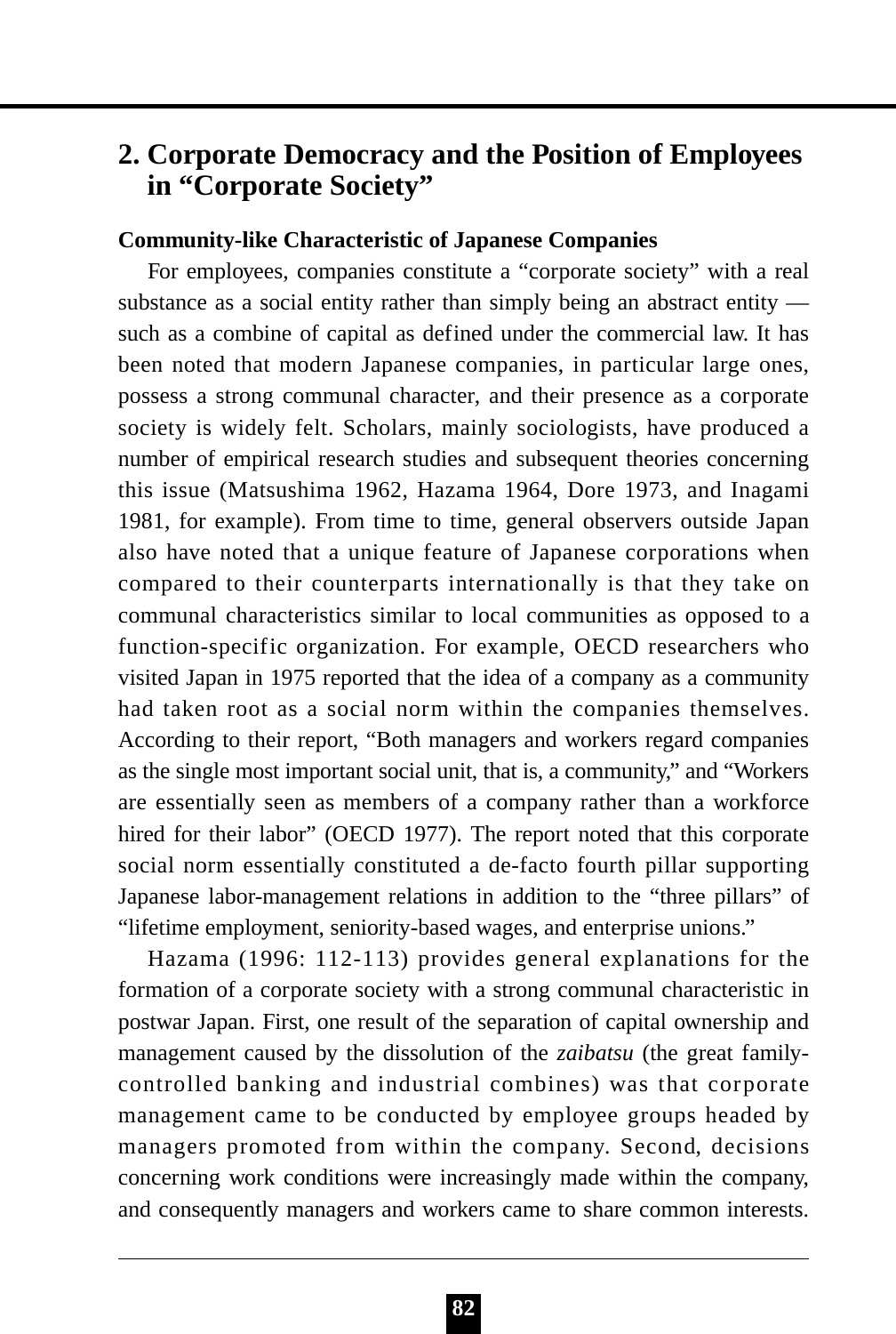Third, labor unions, which were sanctioned after the war, carried out antidismissal struggles, and this resulted in the establishment of the practice of long-term employment. The number of long-term stable employees consequently increased, and this made it even easier for companies and workers to share common interests. Fourth, the social gap between managers and workers diminished as more and more managers were promoted from within and status distinctions within the companies were eliminated. Managers and workers came to share a spirit of comradeship and mutual cooperation rather than a sentiment of class antagonism.

Membership in the corporate community, however, is not necessarily open to all employees. It is essentially limited to regular employees who have entered a long-lasting "relationship with the company (*shaen*)" after going through a rite of passage called the company entrance ceremony (*nyushashiki*). Members of the corporate community are expected to make a tacit long-term commitment to their company in exchange for long-term employment and a secure livelihood. Non-regular employees employed on a short-term basis with a limited commitment to their company cannot become a member.

Despite this exclusive character, there is no social or class distinction between white-collar and blue-collar workers within the corporate community as far as regular employees are concerned. Moreover, in general, there is no significant disconnect between senior and entry level; the designations of regular employee, middle-manager, and top-manager are continuously connected by a system of in-house promotions. Most corporate executives, excluding president and chairman, are employeeexecutives, and they tend to display strong "employee-like" characteristics both in terms of professional duties and compensation (Inagami 2000: 42).

In many cases, presidents — who stand at the top of management were employees before reaching their position through in-house promotions, and it has been noted that they have a firm view of themselves as leaders of employee groups. Although the material is rather dated, a 1986 survey of presidents of major corporations by the Nihon Keizai Shinbunsha<sup>1</sup> asked corporate presidents the following question: "From

<sup>1</sup> Questionnaires were sent to presidents of 163 listed companies and life insurance companies, and 113 provided effective responses (effective response rate: 69.3%).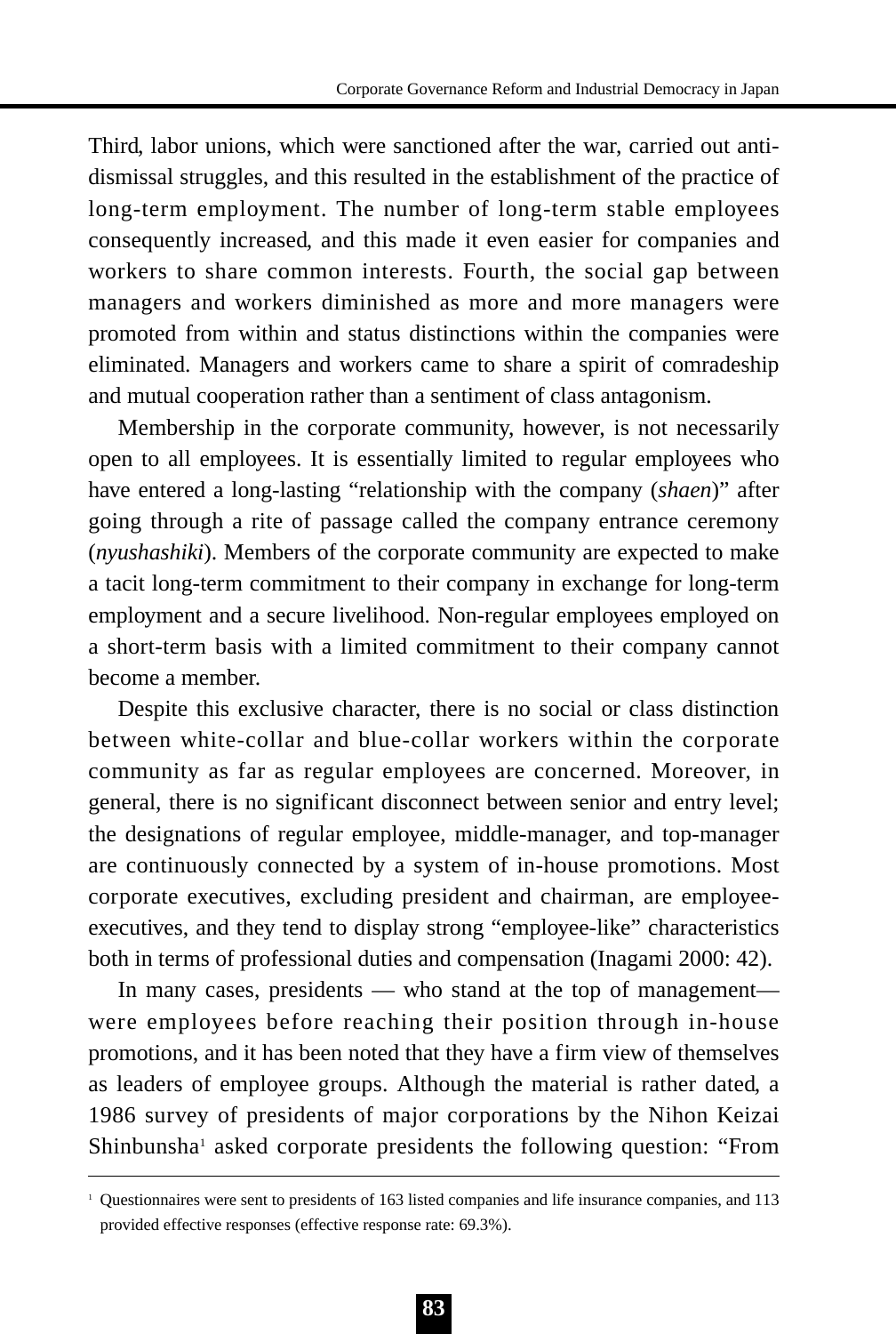which group of people do you find it most important to secure support?" The highest proportion (63.2%) responded employees, while corporate executives was the second most frequent answer (18.4%). The great majority of the presidents attached importance to a consensus in their company. Only 11.5 percent chose shareholders, and few chose former executives (corporate elders), important business clients, and major banks with which the company does business (Nihon Keizai Shinbunsha 1987: 95). In fact, there have been cases in which corporate presidents were forced to resign after losing support from their employees. The Mitsukoshi case of 1982 and Okuma Steel Mill case of 1988 are examples from sometime ago, and the drama of the resignation of the president of Snow Brand Milk Products Co. in 2000 in the aftermath of a scandal involving contaminated products is a more recent example.

#### **Enterprise Unions and Corporate Democracy**

The community-like characteristic of Japanese corporate society and the long-term employment system upon which it leans, and the management policy characterized as being employee-friendly did not emerge because of the compassion of managers. They are historical products of an intense battle between labor rights and management rights that was fought from the early postwar years to the end of the 1950s.

The first four years after the war was the period of joint management councils when labor rights, supported by the burgeoning radical movement, sometimes overshadowed management rights. It was not rare for joint management councils to play all three functions of collective bargaining, complaints resolution, and production committee, and the influence of labor unions on management and personnel rights was relatively farreaching. Joint management councils aggressively pursued democratization of companies, including elimination of status distinctions, and made social structures within companies more egalitarian.

This period ended at the close of the 1940s as GHQ shifted its policies, management began to recover some of its strength, and a policy shift within the labor movement developed. The first half of the 1950s saw an intensification of the confrontation between labor and management, the latter of which insisted on the supremacy of management in decision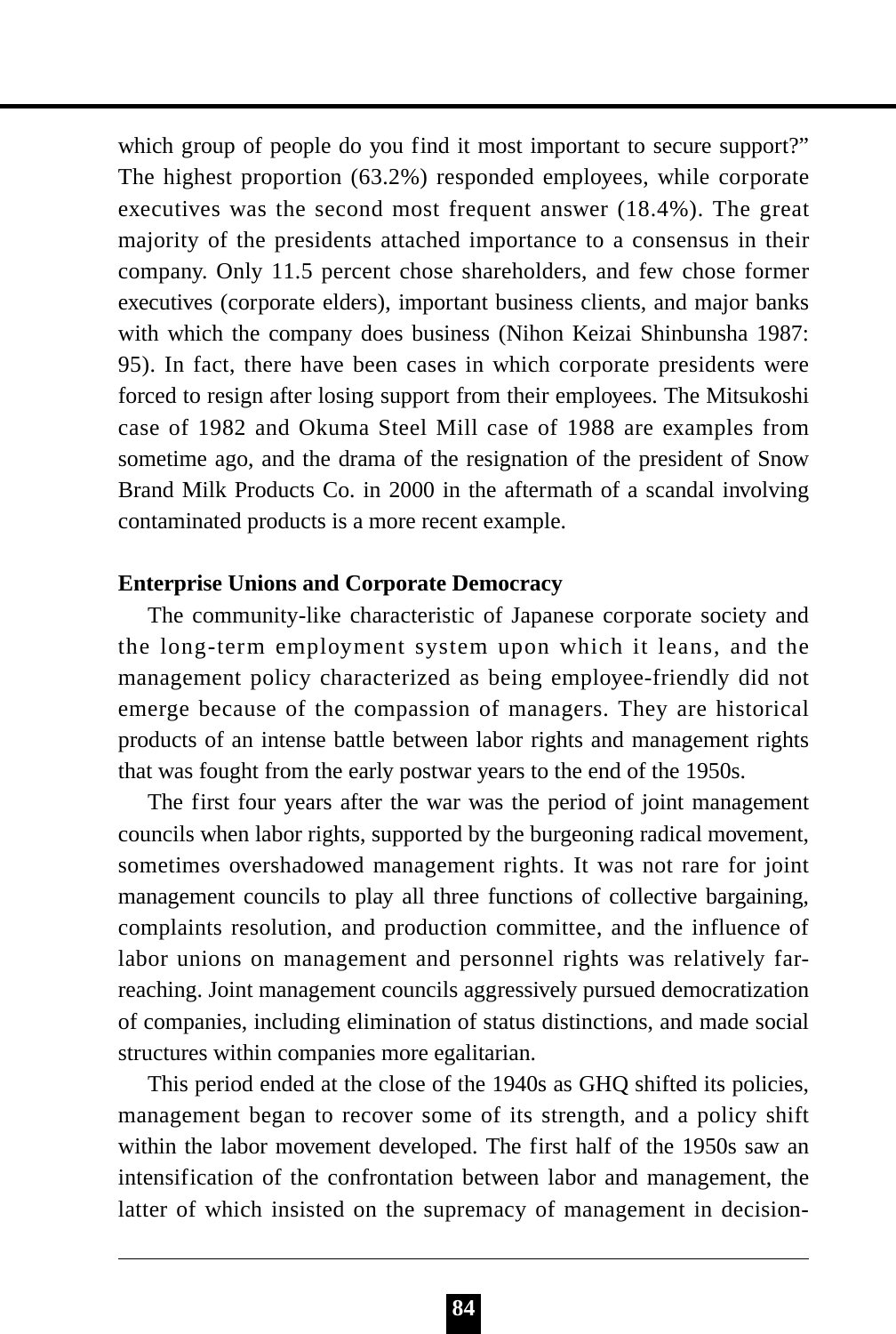making, and very large dismissal disputes frequently broke out. Even though unions were unable to claim victory in most of these disputes, management also suffered considerable losses such as damaged labormanagement relations and a decline in workplace morale. Based on these experiences, management and labor gradually came to form an implicit consensus that it was beneficial, and hence rational, for both to avoid dismissals to the extent possible. Moreover, the labor-management consultation system recommended by the Japan Productivity Center when it opened in 1955 gradually spread and took root during the era of high economic growth in the 1960s, laying the foundation for today's labormanagement relations based on mutual trust.

Enterprise unions developed out of this process and constituted the mechanism of corporate democracy which is embedded in corporate society. In the same way a company functions as a basic social unit, enterprise unions, which are not self-contained, isolated organizations, constitutes a basic unit of labor organization (Suzuki 2000). The system of industrial democracy in postwar Japan reached its present shape by following a peculiar trajectory: its basic units, labor unions, have been organized into federations at industry, regional, and national levels and are connected to each other through alliances, and industry-specific unions, regional organizations and national centers, each playing various roles outside the company through centralized, multi-layered networks. This shows the potential for the system of corporate democracy to develop openness toward the outside. Fulfilling this potential is what is needed at this present moment.

From the vantage point of today, the proposal for corporate democratization based on a "balance of power among capital, labor and management" by the Corporate Democratization Research Group which was created in 1947 within Keizai Doyukai (the Japan Association of Corporate Executives), was a momentous event. According to the proposal, the principle of stockholder majority rule (which accorded shareholders one vote per stock) as the highest level of corporate decision-making was to be rejected, and in its place a general council represented by capital, labor and management was to be established. Keizai Doyukai found the proposal too radical to adopt and published it only in a form of study group report. Still,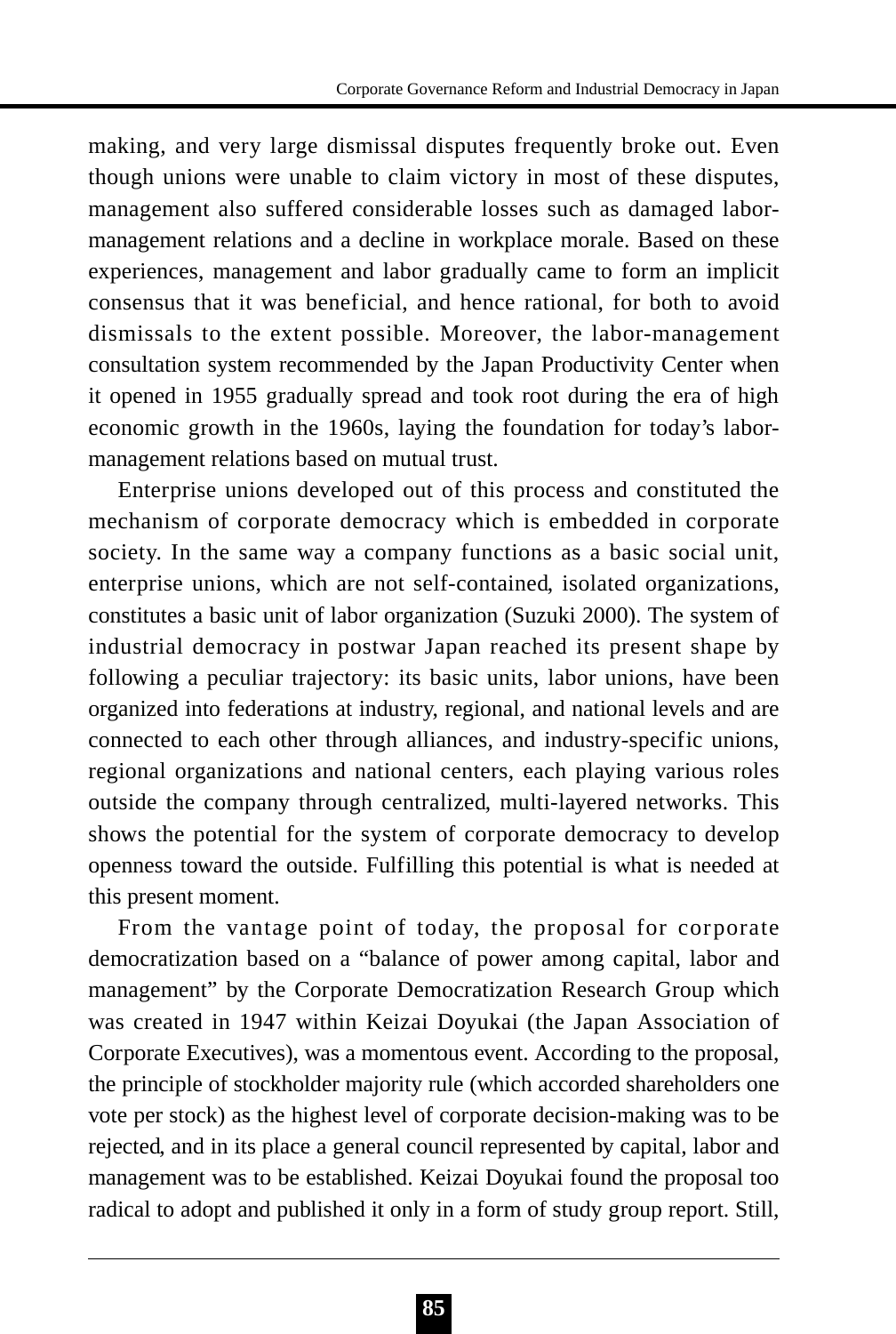the kernel of Banjo Otsuka's proposal, the chief architect of the proposal, later became reality, that is an ideal form of corporate management in which professional managers administer companies based on the principle of separation of capital and management, (Otsuka 1947). The idea of a "balance of power among capital, labor and management" has never been translated into an institutional form, but balancing the interests of shareholders with those of employees is a major concern of managers in Japanese-style management (Aoki 1984 and The Japan Institute of Labour 2000). Therefore, it can be argued that a condition resembling a balance of power has emerged. However, this balance of power is by no means stable. As the "voices outside the company" emanating mainly from shareholders become louder, it appears that the situation is becoming more fluid, and a period of increased instability seems to be drawing near.

### **Companies Assign Priority to Employees**

Companies have a number of stakeholder groups (interest groups) such as shareholders, creditors, customers, employees, corporate customers, *keiretsu* (affiliated) companies, local communities, and the government. What sort of priority is given to employees relative to these other groups? We can start by examining findings from recent surveys on priorities companies place on different stakeholder groups. Depending on how it is asked or to whom it is asked, this question will generate a wide range of responses. Hence, responses from members of the general public as well as responses from those representing corporate management should be examined.

The "Survey of Companies concerning Corporate Governance" conducted by Zaimu Sogo Seisaku Kenkyujo (Policy Research Institute, Ministry of Finance) in November 1999 and December 2002 presents the latest data on company priorities.<sup>2</sup> The respondents are heads of departments in charge of business administration and management. It is reasonable to assume that their opinions more or less represent a consensus

<sup>&</sup>lt;sup>2</sup> For the 2002 survey, questionnaires were sent to 2,577 listed companies in December 2002, and effective responses were obtained from 876 (effective response rate: 34%). For the 1999 survey, questionnaires were sent to 2,486 listed companies in November 1999, and effective responses were obtained from 1,219 (effective response rate: 49.0%).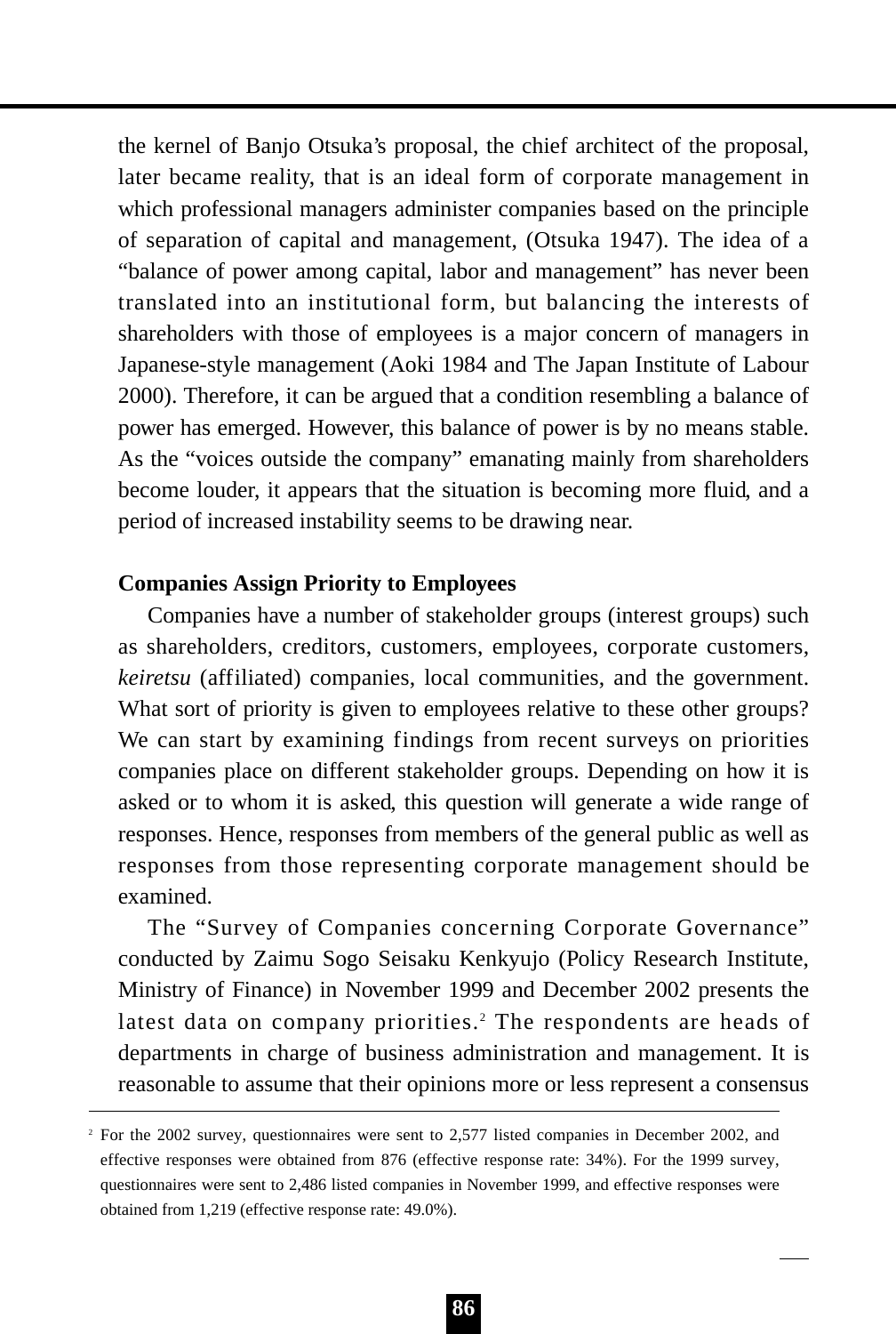within their companies.

In the 2002 survey, the group that received the highest response rate as an important stakeholder group was "general customers" (50.0%), followed by corporate clients (44.1%), shareholders (31.3%), and employees (28.5%). Compared to the results of the 1999 survey, a marked increase was shown in two groups: general customers (12.1% points increase from 37.9% in 1999) and shareholders (5.8% points increase from 25.5% in 1999). The response for banks with which the company does business, in contrast, dropped dramatically (11.3% points decrease from 27.9% in 1999). The proportion of companies emphasizing employees remained almost flat (27.3% in 1999).

Findings from this survey suggest that an increasing number of companies are moving toward placing emphasis on general customers and shareholders. During the three years since 1999 when the first survey was taken, many general public safety and health scandals have been revealed, such as an accident at an atomic power plant, an explosion at a chemical plant, a food poisoning case, and a cover-up of automobile recalls. Companies have been forced to respond to these scandals, including devising measures to prevent recurrences, and this might explain the increased emphasis on general customers.

What priorities do members of the general public who consume products and services offered by companies and who live in local communities place on each of the stakeholder groups? In 2002, the Japan Institute for Social and Economic Affairs conducted a survey targeting those registered as members of the institute's social survey network ("The  $6<sup>th</sup>$  Consumer Survey on 'Views on Corporations').<sup>3</sup> To the question, "Which group should companies place the most importance on in the future?," the overwhelming majority (91%) responded end-users, followed by employees (78.2%) and local communities (49.8%). Shareholders, a combination of individual shareholders (7.6%) and institutional investors (4.7%), received only 12.3% of the responses, lower than business users (17.4%). The majority of the respondents were workers (54.7% were

<sup>&</sup>lt;sup>3</sup> Questionnaires were sent to 4,987 of those registered as members of the social survey network of the Japan Institute for Social and Economic Affairs in November and December of 2002, and 3,753 gave effective responses (effective response rate: 75.3%).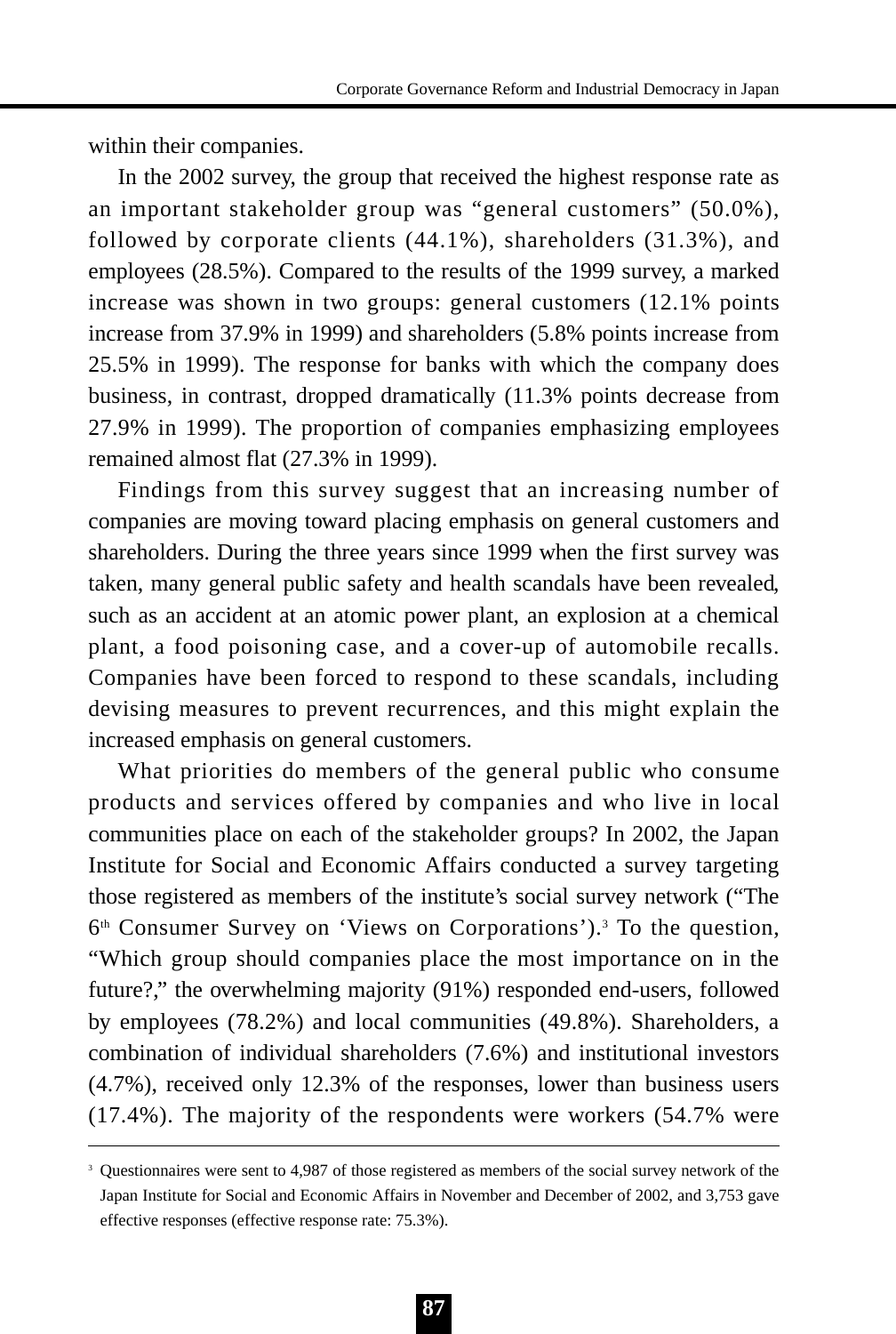employees, and 6.5% were self-employed or free-lancers), and 38.7 percent were non-workers (unemployed, housewives, students, etc.). Workers and non-workers did not differ greatly in their responses to this question. Many of the non-workers are presumed to be economically dependent on their spouses or parents, and hence share common interests with employees.

It is probably natural for consumers to emphasize the importance of end-users. This parallels the tendency of corporate management to emphasize general customers. The only difference between corporate management and consumers was how they viewed shareholders and employees. Stock investments still occupy a very small place in Japanese family financial assets,<sup>4</sup> and the majority of consumers do not have any direct stake in the stock market. For them, stable employment is a much more immediate concern. This is probably why they choose the idea that companies should place priority on employees over shareholders. It is reasonable to regard the views of consumers as a reflection of two of their interests —as workers employed by companies and as consumers who have a family and live in local communities. Employees have the potential to bring into companies the perspective of society at large, which places consideration on end-users and local communities.

# **3 'Corporate Society' Besieged amidst Corporate Restructuring**

### **Restructuring, Corporate Reorganization and Changes in Work and the Workplace**

The 1990s is often succinctly referred to as "The Lost Decade." In terms of business cycle, however, the decade can be divided into three periods: the slump in the first half of the decade (1992-1994), recovery in 1995-1996, and the slump in the second half (the second quarter of 1997- 1999). The second slump, triggered by the Hashimoto Cabinet's policy failure accompanied by the outbreak of the financial crisis in the fall of 1997 and the escalation of deflation, was far more serious than the one in

<sup>4</sup> According to the Statistics Bureau, the Ministry of Internal Affairs and Communications, *Family Income and Expenditure: Savings and Liabilities 2002*, the proportion of securities in the current savings balance per household is 7.5%.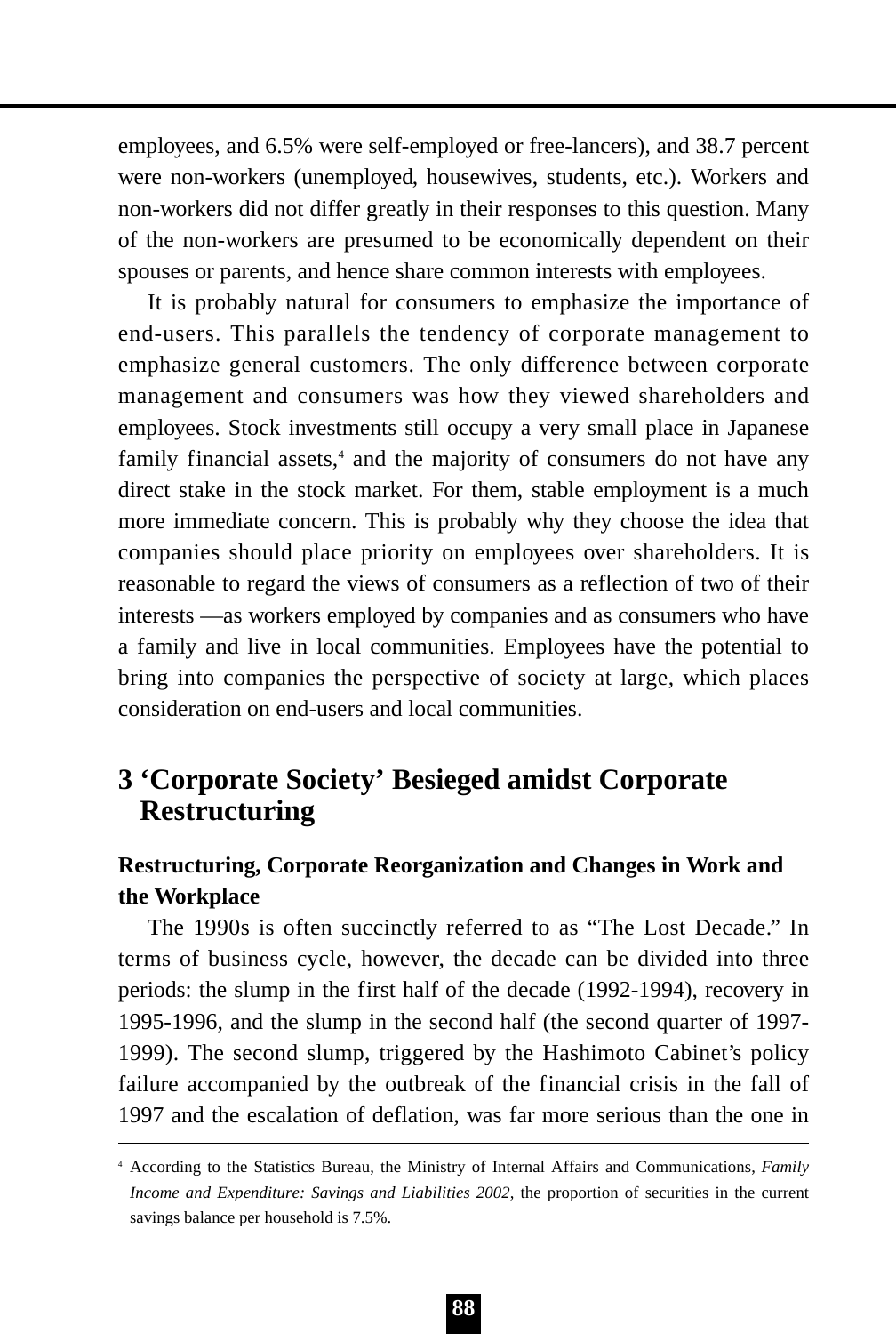the first half of the decade. As the business environment continued to deteriorate, large companies that once had been regarded absolutely secure went bankrupt, and drastic employment adjustment measures, such as workforce reductions through voluntary retirement and dismissals, were implemented at a growing number of workplaces. At the same time, major corporate reorganizations including integrations and the closure of businesses and company divisions and the transfers of business occurred.

Corporate reorganization is not a new phenomenon. The repeated changes in the industrial structure in postwar Japan amount to — at least in respect to the corporate side of the story — a history of corporate reorganization. However, the corporate reorganization that is currently unfolding is quite different in that it is taking place in the context of efforts to adapt to a "difficult time," an unprecedented period of external challenges as international competition intensifies and the contraction of the domestic market amidst prolonged economic stagnation.

In particular, the current corporate reorganization is affecting employment not due to readjustment resulting from business expansion but rather as a minus-sum game of business contraction. A survey by RENGO-RIALS (RENGO Research Institute for Advancement of Living Standard) asked RENGO-affiliated branch leaders at the workplace level about recent changes in their workplace and work.<sup>5</sup> The results present a picture in which employee morale is increasingly deteriorating: workplaces are undermanned, and work is becoming more grueling; workers' satisfaction with wages and promotions is diminishing while their trust in their companies is on the decline (RENGO-RIALS 2003a).

In the survey, union branch leaders were asked for their views on changes taking place in the type of work employees were performing and how their company treated them and the attitude of union members. In respect to changes in work, a high proportion of the respondents selected "I agree" for the following statements: the amount of the work is increasing (94.6%), the scope of the work has expanded (92.6%), better

<sup>&</sup>lt;sup>5</sup> The "Questionnaire on Changes in Corporate Organizations and Workplaces": For the survey of union chapter officers, questionnaires were sent to 900 union officers at the workplace level via Rengo-affiliated industry-specific unions in October and November 2002, and 498 returned effective responses (effective response rate: 55.3%).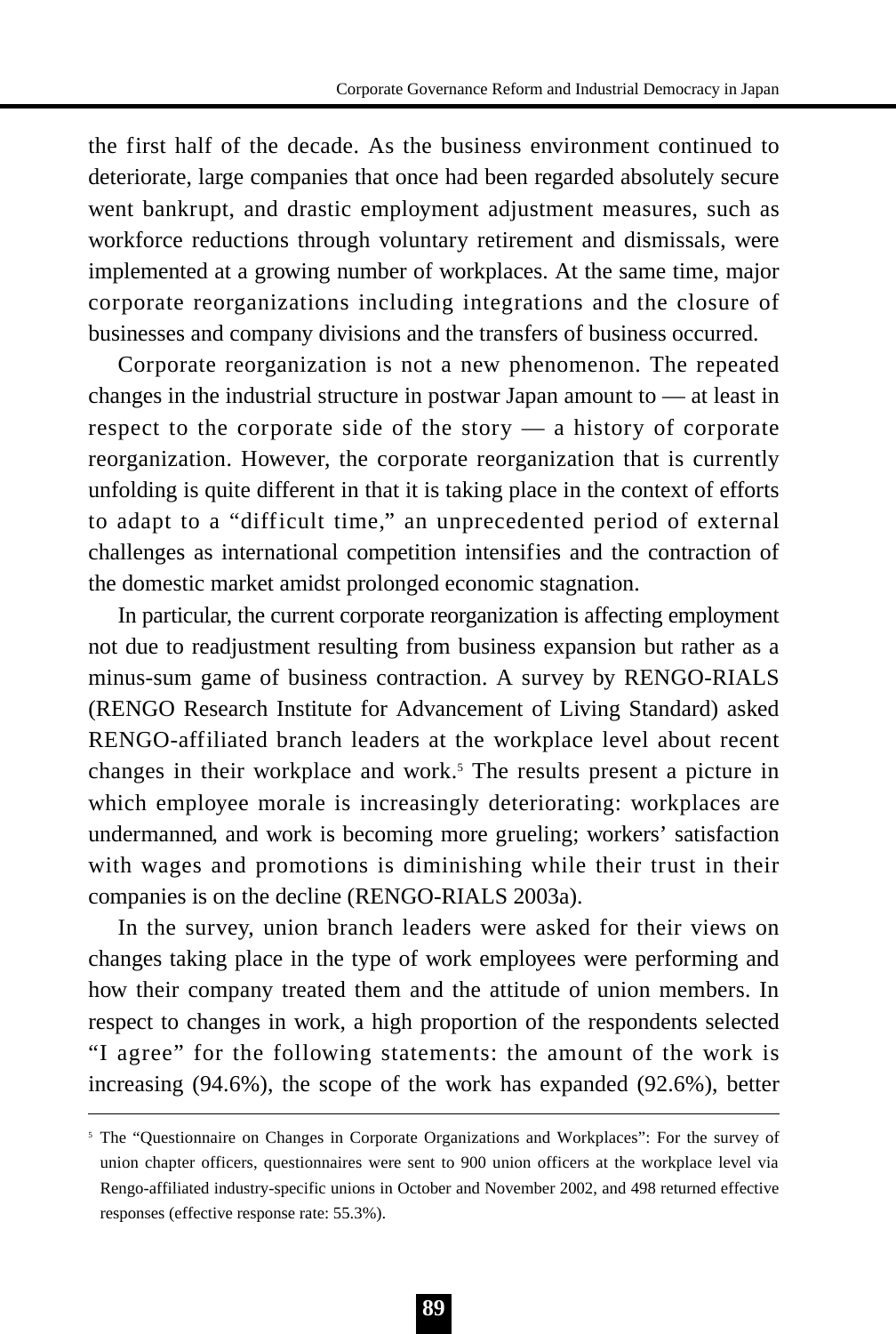quality is being demanded (80.6%), assignments involving joint projects with other divisions are increasing (60.6%), additional knowledge and skills are required to handle the work (90.3%), professional responsibility is increasing (88.7%), and work is more severely monitored and controlled (85.2%). The overall picture is that work is becoming more challenging and stressful.

Concerning changes in treatment, a high proportion of the respondents chose "I agree" for work performance is being emphasized more in determining wages (74.6%), wage gaps are developing among employees with similar educational back grounds and service lengths (66.1%), and employees are promoted to a given position at increasingly different ages (75.5%).

Concerning employee perceptions, a large proportion of the union branch leaders felt that dissatisfaction concerning employment is increasing (73.8%). Between 70 to 80 percent disagreed that satisfaction with wages is increasing, satisfaction with promotions is increasing, trust in companies is increasing, professional morale is increasing, and personnel evaluations are receiving wider acceptance. Trust in companies, acceptance of personal evaluations, professional morale, satisfaction with wages and promotions are showing a downward trend in the workplace today.

Some surveys have already noted that the level of employee trust in their company has been wavering amidst corporate restructuring caused by the Heisei recession (for example, Kuwahara and RENGO-RIALS eds. 1997), and this tendency appears to be becoming even more salient. According to the "Survey on Corporate Employee Benefits/Welfare Systems" conducted by the Japan Institute of Life Insurance in 2002, one out of every four employees responded that he/she was "unable to trust the company." Particularly at companies with 300 or more employees implementing a wide range of personnel cost reduction measures covering employment, wages, retirement allowances and employee benefits and welfare, unable to trust (30.5%) overwhelmed able to trust (28.6%) (The Japan Institute of Life Insurance 2003). The decline of trust in leading and large companies, which have been providing relatively "good employment opportunities" and hence contributing to the formation of the social norm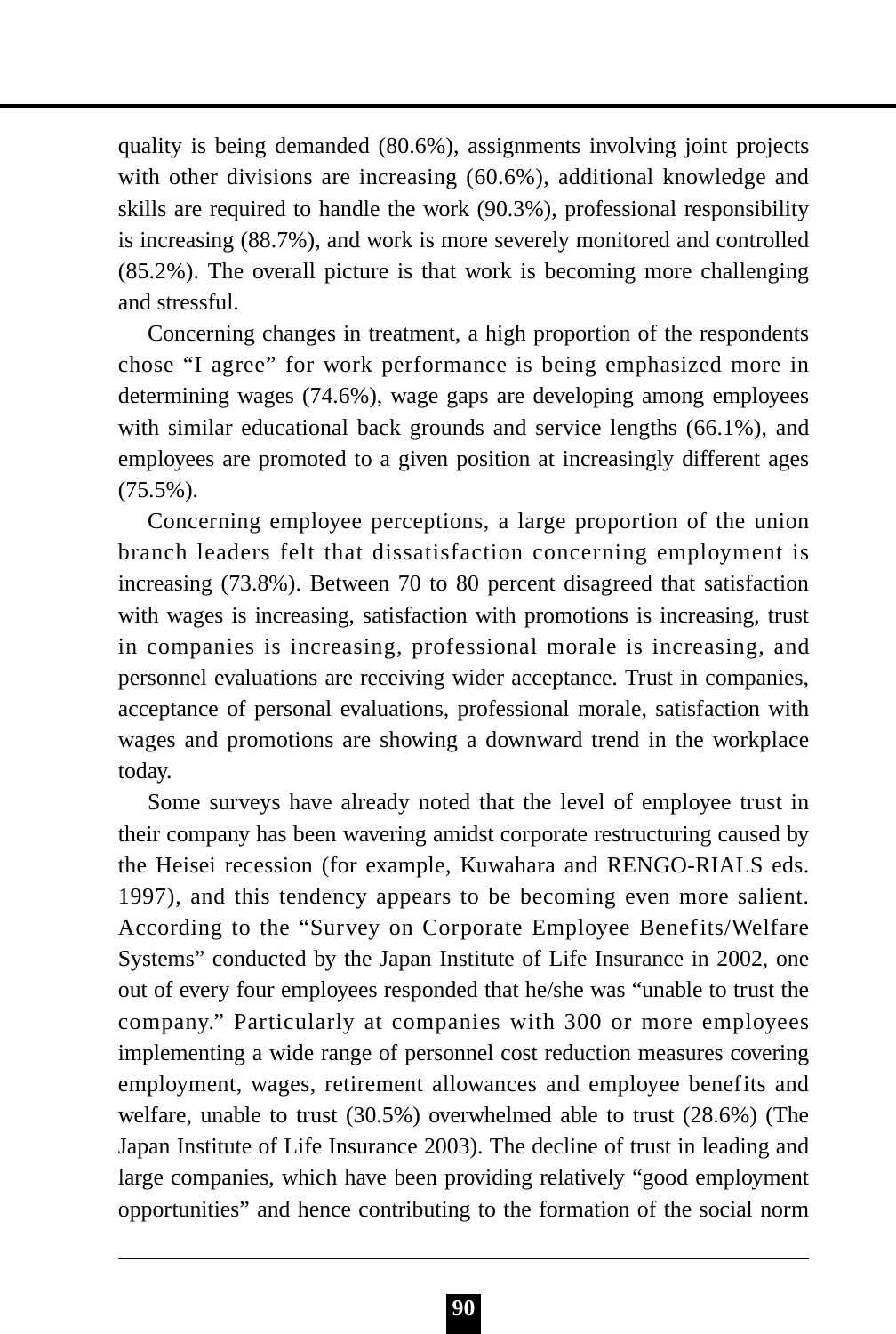of mutual trust between companies and employees, can be seen as a symbol of the upheaval of Japanese "corporate society."

## **4. Management Crisis and the "Voice" of Labor Unions**

### **Worker Participation in the 1990s**

How have labor unions, which represent employee interests, responded to the escalation of the crisis in "corporate society?" Let us examine the findings of the "Survey on Worker Participation in the 1990s" conducted by RENGO-RIALS which investigated the extent to which labor unions participated in corporate management and had a say in management crises.<sup>6</sup>

Firstly, when looking at the current situation of labor union participation in management via labor-management consultations, it appears that a framework for frequent labor-management exchange and labor-management relations based on mutual trust, which became entrenched after the 1970s, is still basically maintained.

As for labor-management discussions, over 80 percent of the unions responded that they had a standing labor-management consultation system to discuss management policy and managerial measures in which 80 to 90 percent of important management-related issues, including those involving corporate strategy, were discussed. More than half of the unions responded that they were actively involved in presenting opinions and responses on occasion, presenting opinions and having company plans revised on occasion, and being consulted on implementation for matters such as management policy, production plans, personnel plans, business operation plans, change in the corporate organizational structure, and contraction, closure, and initiation of businesses. Only a few responded that they were passively involved by being informed by companies about decisions either in advance or after the fact. On the other hand, the majority of unions responded that budgetary plans, finance plans, investment plans, sales plans and introduction of new technologies, were not items for discussion or that the unions were just informed either in advance or after the fact.

<sup>6</sup> Questionnaires were sent to 1,196 large and mid-size unions via RENGO-affiliated industry-specific unions in the private sector during December 1999 and January 2000, and 639 returned effective responses (effective response rate: 53.4%).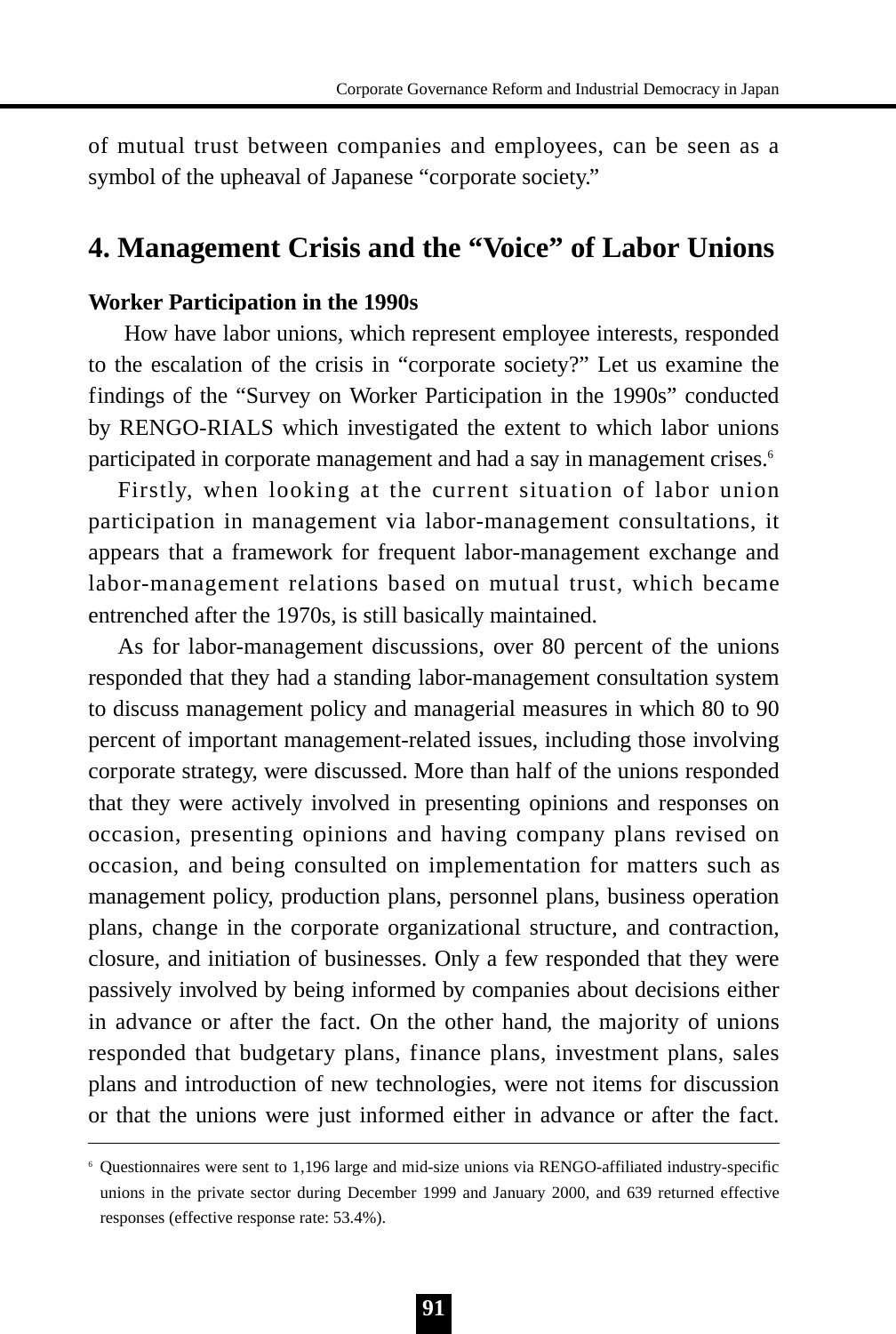What is noteworthy is that many unions are active in expressing their opinions not only concerning matters directly related to employment but also management policy and business plans based on it.

Labor-management consultation meetings took place rather frequently (7.3 times a year on average), and corporate officers in charge of labor matters attended every meeting at most companies. Officers in charge of accounting and finance at three-quarters of the companies and presidents at a little over one-half attended almost every meeting. Clearly, the labormanagement consultation system is regarded as the formal mechanism for important discussions between labor and management at many companies. Outside of this formal mechanism, there are also frequent informal working-level exchanges of information between labor and management, with 34 percent of the unions answering that they hold such exchanges frequently, and 38.7 percent said that they hold such exchanges sometimes. Over 70 percent of the unions maintained such exchanges frequently. The frequency of exchange between a given union and management is related to the union's ability to voice its opinions vis-à-vis management. When we divide the unions into three categories according to their ability to voice their opinions (high, medium and low) at labor-management consultation meetings, we find that the proportion of those holding working-level labormanagement exchanges frequently is larger for the unions with more power to voice opinions than those with fewer exchanges. Moreover, unions without a labor-management consultation system held informal information exchanges even less frequently than those in the low category.

As revealed by a survey conducted by Labor Research Center in the early 1990s, since the second half of the 1970s a wide variety of activities, in addition to frequent working-level exchanges, have been instituted as ways for workers to regularly participate in management (Inagami ed. 1995). Using the same question employed in this survey, the 2001 survey by RENGO-RIALS asked what enterprise unions were doing to participate in management. The largest proportion of respondents answered yes to the statement, "Top union leaders receive disclosure of classified information concerning management" (63.2%), followed by "We have an effective say in management strategy" (50.1%) and "We hold regular informal meetings at the top level" (44.6%). About 40 percent answered in the affirmative to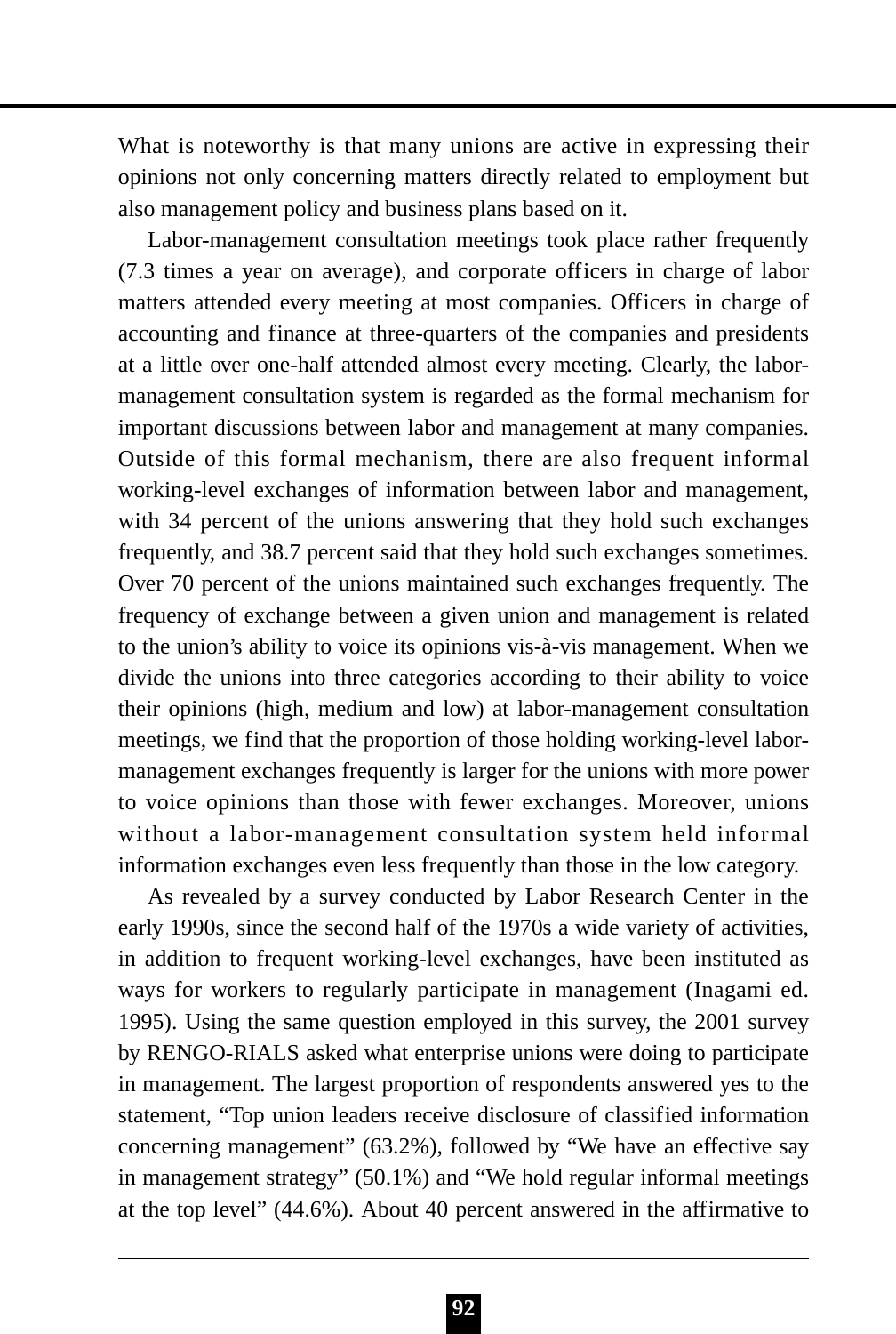"We essentially represent opinions of middle-managers" and "Union members can own company stock." The proportion of those who answered "yes" to the statement "We have regular informal meetings at the top level" was 20 percentage points lower than in the Labor Research Center survey (64.0%), but the two surveys otherwise produced nearly identical results. Looking at the relationship between participating in management and ability to voice opinions, we find that unions with a greater ability to voice opinions tended to answer "yes" for all of the activities listed in the question. In particular, nearly all unions in the "high" category responded affirmatively to "Top union leaders receive disclosure of classified information concerning management" (81.3%), "We have an effective say concerning management strategy" (72.3%) and "Unions make proposals concerning management" (80.1%). Unions with no labor-management consultation system answered in the affirmative fewer times than those in the "low" category. Unions with no labor-management consultation system do not actively participate in management.

From the results mentioned above, it becomes clear that there exists a mutually complementary relationship among the institutionalization of a labor-management consultation system, the ability of unions to speak out actively in the system, and regular exchanges of information and avenues to participate in management. It is important to note that the degree to which unions are seen as critical partners of management is linked to the trust given to them by management, demonstrated through disclosure of classified information.

## **Corporate Rebuilding/Personnel Rationalization Plans and the "Voice" of Labor Unions**

The above survey on "Worker Participation in the 1990s" by RENGO-RIALS was conducted when the Japanese economy was bouncing back after bottoming out in January in 1999 — from a serious recession, which had generated a minus growth in FY1998. It was a short period of recovery. However, few could sense that a recovery was actually taking place, and drastic employment adjustment measures were still being implemented at many companies. Nearly three-quarters of the unions were presented with corporate rebuilding and personnel rationalization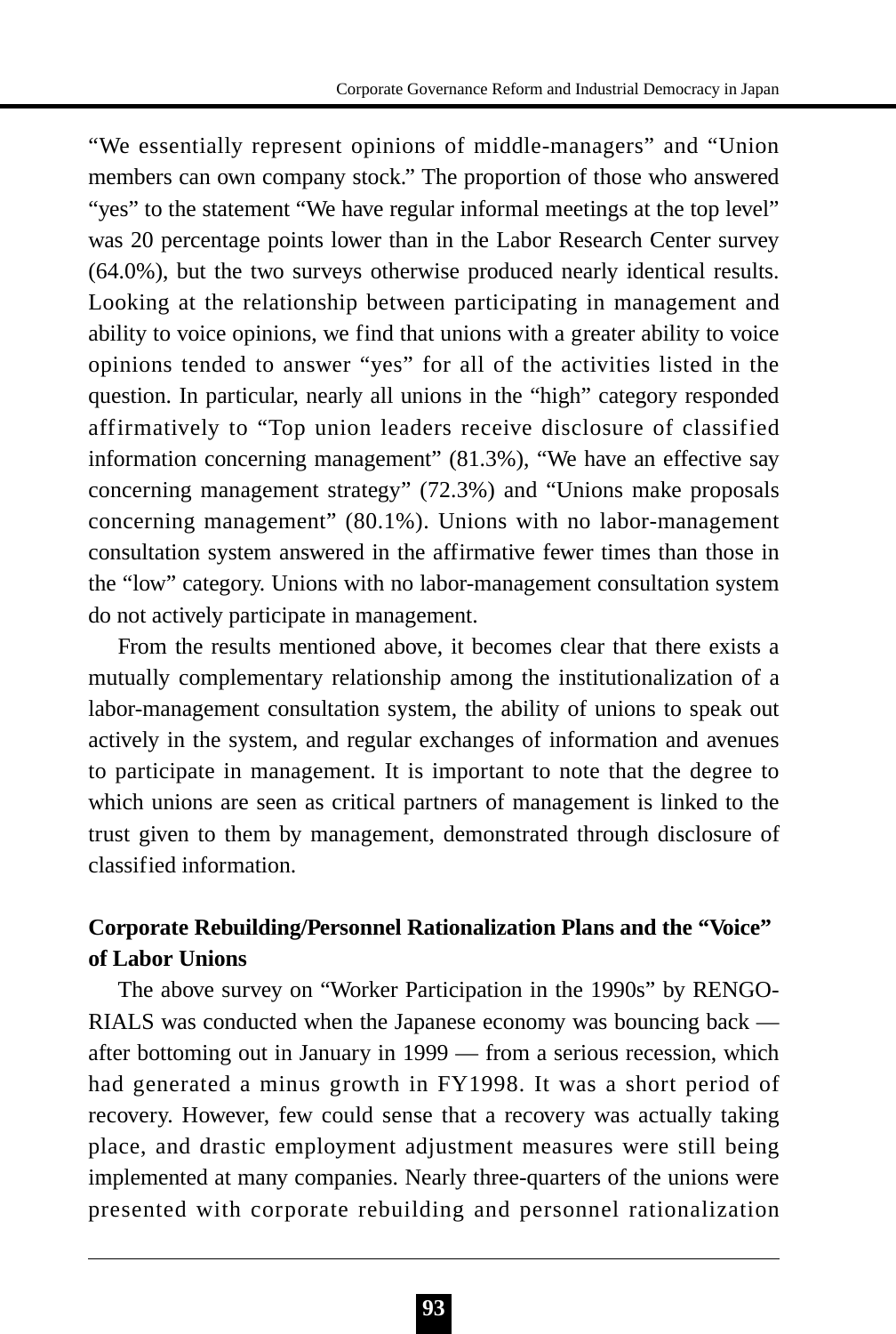proposals of one sort by management during the five years before the survey (FY1994-1998). Almost all unions (over 90%) representing workers at companies whose balance had been in the red for more than two years during that five-year period responded that they had been approached with restructuring plans. Moreover, even at companies with no deficit, over 60 percent of the unions were approached with some sort of restructuring plans. It is apparent that corporate restructuring affected nearly all of the unions responding to the survey.

The proposed corporate restructuring and personnel rationalization plans included a wide range of specific measures. The most frequently cited in the survey was curb on new hiring (64.7%), followed by permanent and temporary transfers (52.7%) and closure and incorporation of business establishments and stores (48.4%). Other relatively common measures were the introduction of new personnel policies such as performance-based wages (45.2%), curb on wage increases (41.8%), reassignment (41.5%), and curb on overtime (41.5%). Employment adjustment measures traditionally used to avoid dismissals were relatively predominant. However, it is important to note that one-third of the companies proposed voluntary retirement (33.8%) even though dismissals was cited by few unions (1.5%). In particular, voluntary retirement was proposed at nearly 60 percent of the companies running a deficit for over two periods. Wage cuts were not very prevalent (10.5%), but the proportion of companies that proposed reductions in lump sum payments was considerable (31.3%). Nearly one-half of the companies proposed closures and mergers of business establishments as a part of their corporate rebuilding plans through selection and concentration. Similarly, one-fourth proposed corporate splits (25.9%).

As described above, management pushed very harsh restructuring plans. How did labor unions respond? Almost all answered that they entered into discussions and negotiations with management before the plans were implemented (91.6%). Nearly 80 percent drafted their own plan in response to management's, and close to two-thirds said that to some extent their plans were adopted with 14.5 percent being received by management while 50.3 percent were received with some modifications. Moreover, over two-thirds managed to revise management's plans (8.8%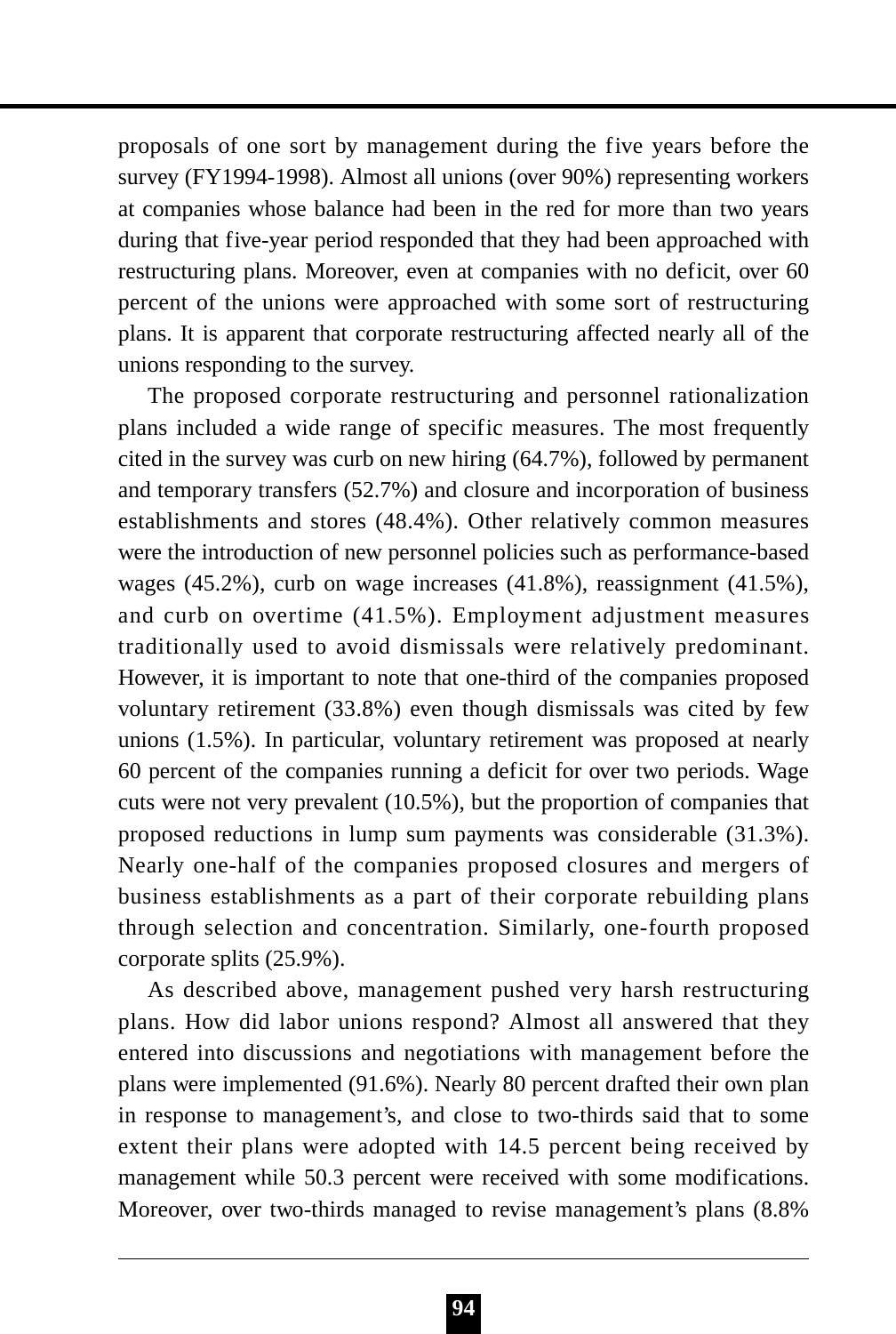saw their proposals result in a major revision and 59.3% in a partial revision). Unions with greater ability to voice opinions occupied a large proportion of those unions which drafted their own plans, succeeded in having their plans accepted by management, and succeeded in revising management plans. Nearly 60 percent of the unions (59.7%) evaluated the results of their negotiations with management as being successful in protecting work conditions and employment.

Naturally, these evaluations will be criticized as merely self-indulgent, as the union officials were evaluating their own work, and. Therefore it is also necessary to objectively evaluate the union proposed revisions. These are issues that need to be addressed in the future. However, one thing is certain — enterprise unions did actively try to make their "voices" heard and get involved in the decision-making process during the period of drastic corporate restructuring in the second half of the 1990s.

# **5. Reform Agendas toward Regeneration and Development of Industrial Democracy**

### **Self-reforming Enterprise Unions and Developing a Basic Framework for Labor Participation in Management**

Japan's industrial democracy now stands at a crossroads. The estimated unionization rate in 2002 was 20.2 percent, with the rate in the private sector already dipping below the 20 percent line (17.5%). In terms of actual numbers, union membership fell below 11 million standing at 10,801,000, that is 412,000 fewer than in 2001 (Ministry of Health, Labour and Welfare, *Rodo Kumiai Kiso Chosa* [Basic Survey on Labour Unions], 2002). The rate of establishment of a labor-management consultation system, the main mechanism supporting employee participation in management in Japan, in businesses with a union has remained in the 80 percent range, but the overall rate has been on a downward trajectory because the rate of establishment of a labor-management consultation system for businesses without a union is dropping.<sup>7</sup> Democracy in "corporate society" is currently facing a crisis. In the end, the crisis can be

<sup>7</sup> According to the Ministry of Health, Labour, and Welfare's "Roshi Komyunikeshon Chosa" (Survey on Labour-Management Communication), the rate of establishment of a labor management-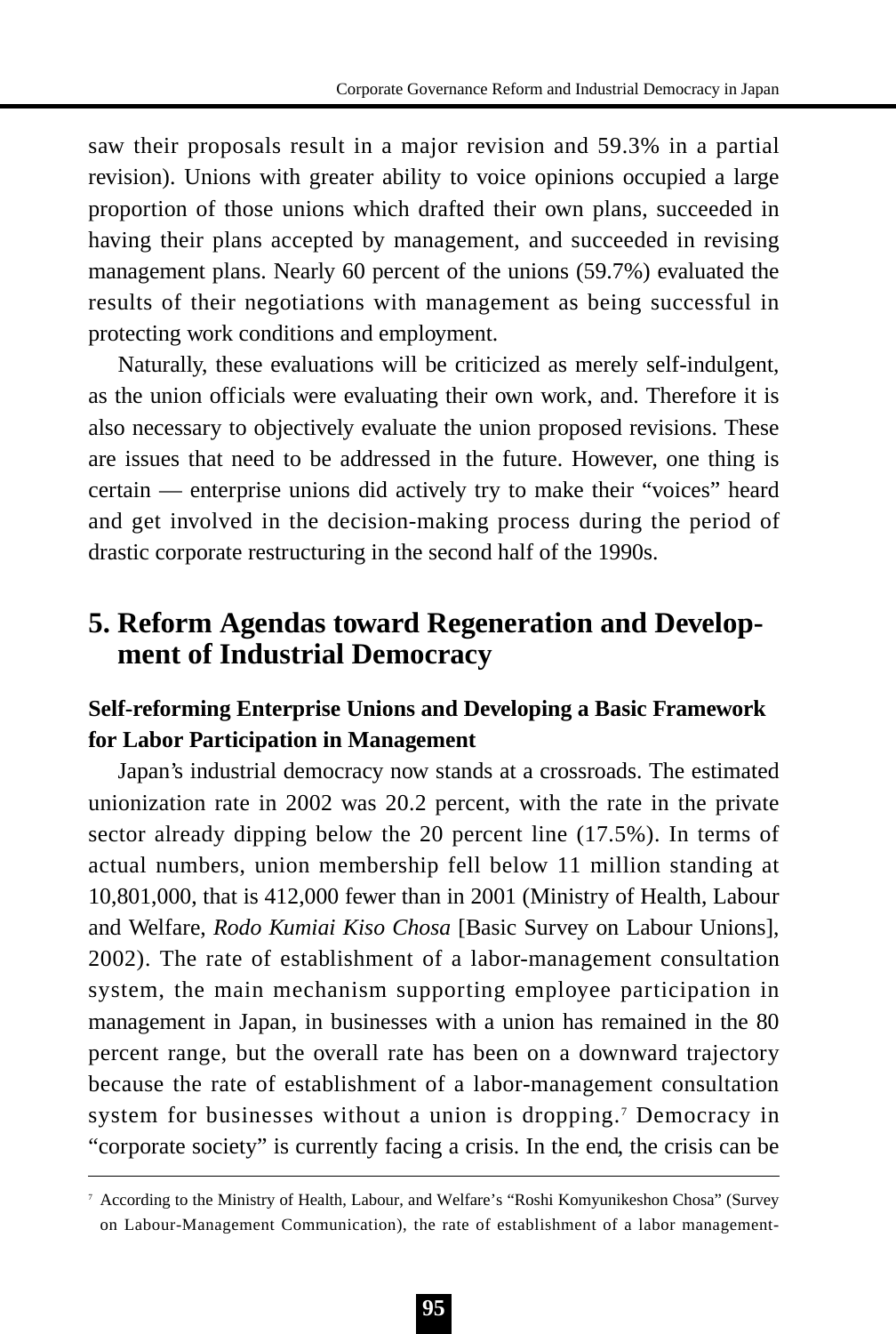overcome only if labor unions, which created the system of corporate democracy that exists today, take initiatives on their own.

There are some major issues that must be considered when discussing the self-reform of enterprise unions (Suzuki 2000). First, before being able to increase their influence in managerial decision-making policies, unions must reinforce their strength, policy and action to force management to recognize their presence as a partner in an effort to create a management structure based on discussion and consensus. Second, in light of the increase of non-regular employees, such as part-time and dispatched workers, it is necessary for unions to work even harder to ensure they receive fair treatment in corporate society while actively working to unionize them. Third, it is necessary to consider a mechanism in which the interests of middle managers will also be heard. Developing a mechanism which includes the "voice" of middle-managers, who play important roles in the consensus formation at companies, has a strategic importance as well. Fourth, it is necessary to strengthen efforts such as negotiations and consultations at the corporate group-level in light of corporate group management through corporate splits and creations of subsidiaries and shift to management based on consolidated account statements. Fifth, it is necessary to develop a more robust response to corporate reorganizations, such as creating holding companies and corporate mergers, while beginning to establish new rules on labor-managerial relations.

However, there is a limit to how much individual enterprise unions can do. The "voices within the company" in "corporate society" must be translated into the "voices of society." This is why RENGO and its

consultation system in businesses with 50 or more employees was 58.1% in 1989, 55.7% in 1994, and 51.0% in 1999. Comparing the rate of establishment between businesses with a union and those without a union (both businesses with 50 or more employees), the rate for businesses with a union was 77.8% in 1989 and 80.7% in 1994; the rate for businesses without a union was 38.7% in 1989 and 31.6% in 1994. The 1999 survey expanded its target to include businesses with more than 30 employees, and it presents only the overall rate of establishment in respect to those businesses with 50 or more employees. Therefore, it is impossible to chronologically compare changes in the rate of establishment for businesses with a union and those without a union from 1989 to 1999. However, the rate of establishment for businesses with a union in 1999 had increased since 1994 (84.8%), and therefore, the decrease in the overall rate can be presumed to be a result of a drop in the rate for businesses without a union. The rate of establishment for businesses with 30 or more employees without a union was merely 17.1%.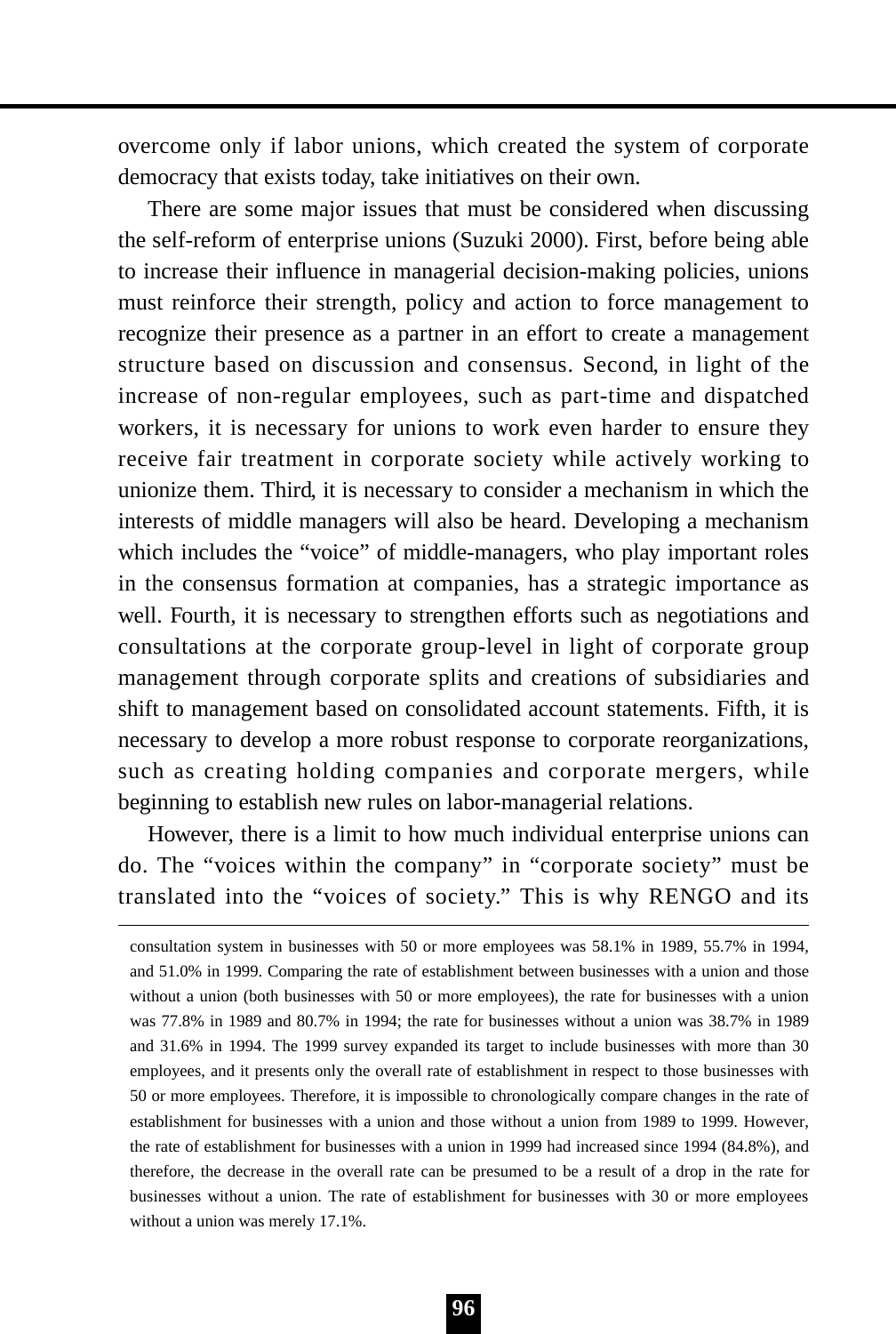affiliated industry-specific unions are dedicated to developing of a basic institutional framework in which the voices of employees can be represented in management decision-making.

During the debate over the series of bills concerning corporate restructuring and revisions to the commercial law, RENGO called for establishing the right of employees to access information, be consulted, and participate in decision-making, and engaged in forming pubic opinion and parliamentary lobbying. In respect to corporate governance reform, RENGO has been stressing that in order to develop healthy industrial and corporate structures it is important to establish a system to air the opinions of workers. RENGO proposes that representatives of labor unions or employees be included as members of corporate auditing committees (RENGO 2003). It has also been advocating the creation of legislation concerning labor-management consultation and drafted the "Summary Outline of the Worker Representation Bill (Draft)" (RENGO 2001). The draft bill proposes instituting a "majority representation system" in which a "labor union to which the majority of workers at a workplace belong or a person representing the majority of workers at a workplace" is designated to conclude labor-management agreements and conduct consultations and exchange of opinions with management. The bill also contains a proposal for a "Japanese-style employee representation system" in which enterprise unions and employee representation systems function in a mutually complementary fashion.

### **Possibilities for Reforming 'Corporate Society'**

To realize the demands of RENGO as outlined above, labor unions must go back to the basics and must on their own make an effort to change the status quo. Even if a new law is created, it will not function unless unions actually try. In fact, there are some clues indicating how labor unions might be able to play an active role in the reform of "corporate society" responding employees' opinions. This article concludes with a discussion of three examples as it is important, I believe, to recognize that possible seeds for future reform are emerging in the midst of the challenging reality.

The first example relates to how labor unions might participate in creating mechanisms concerning corporate social responsibility inside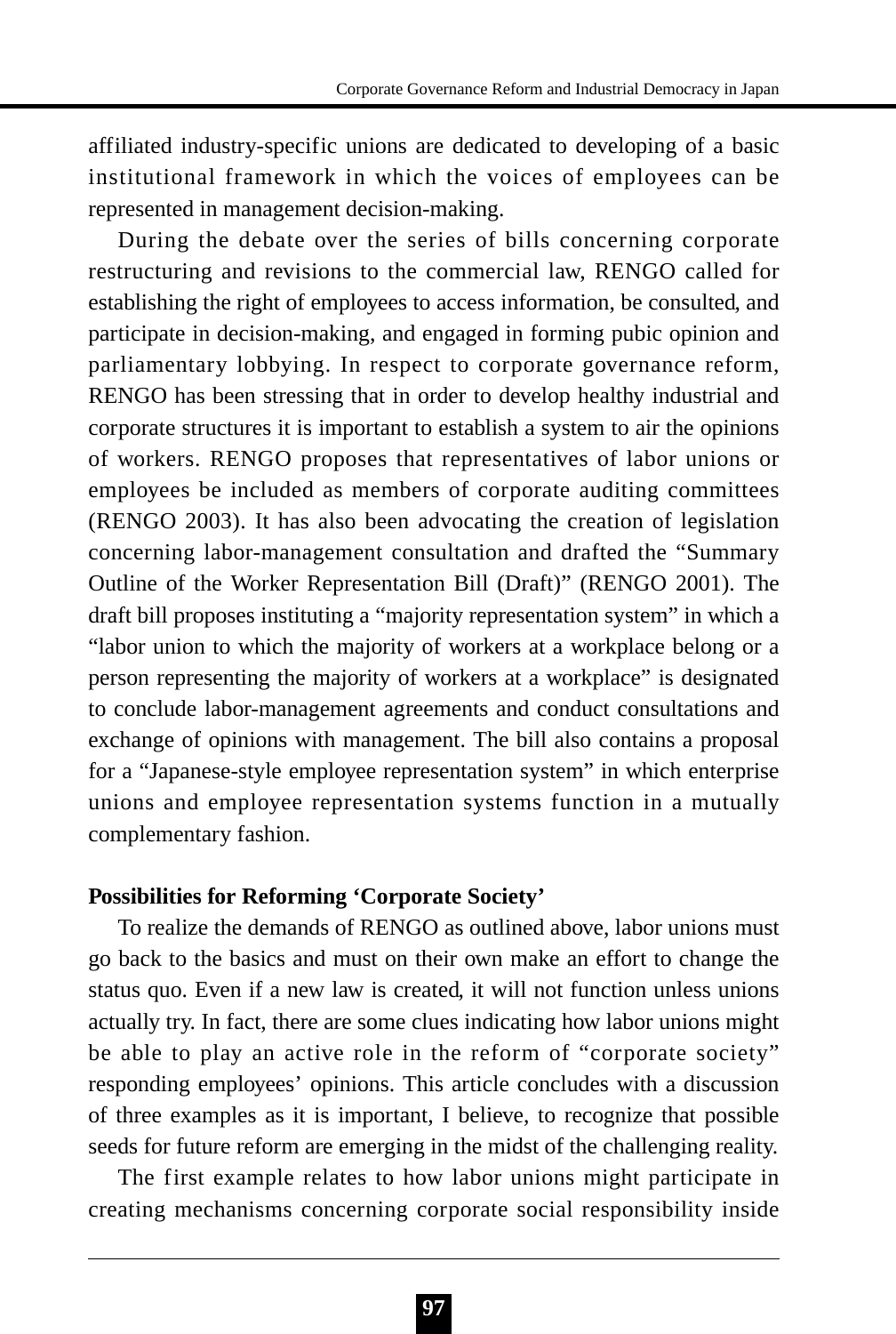companies. Opening the system of corporate democracy based enterprise unions to elements outside the company has been an important outstanding agenda item in the self-reform of enterprise unions. An exclusive and selfcontained community cannot be accepted by society without making changes. In fact, the lack of safeguarding mechanisms to protect against management abuse within companies has been identified as a major problem in the series of corporate scandals in recent years. According to a recent survey of how union members view antisocial behavior and accounting rule violations committed by companies,<sup>8</sup> most union members (69.8%) found antisocial behavior unacceptable, and only a small minority (10.9%) responded that they sympathize because these were done to protect the interests of the company. When asked how they would respond if they discovered their company was committing antisocial acts or accounting rule violations, the greatest percentage answered they would make an effort inside the company to stop the unethical behavior (43.8%), a substantial percentage (31.5%) answered they would consult with a labor union, while only a few (7.4%) said they would ignore what was going on. The results must be viewed with a grain of salt as the survey contains a bias; the respondents, who were union members approached via labor unions, might not have revealed their true sentiments. Still, it is difficult to deny the existence of union members who are deeply concerned about the social responsibility of companies and hope to see labor unions become actively involved in this issue. Several unions — such as the Japan Council of Metal Workers' Unions, the Japanese Federation of Textile, Chemical, Food, Commercial, Service, and the General Workers' Unions — have established a policy demanding that companies be socially responsible and have begun to take action. Enterprise unions also are getting involved in creating organizations related to corporate social responsibility or are participating in corporate compliance committees (IMF-JC 2003). Employees are always in the frontline and watch what is happening at the

<sup>8</sup> Gendai Sogo Kenkyu Shudan and The Ohara Institute for Social Research, "21 Seiki 'Rodo Kumiai ni Mirai wa Aruka' Anketo Chosa" (Twentieth-first Century Survey: Do Labor Unions Have A Future?). Surveys were sent to 2,200 union members via 14 industry-specific unions affiliated with Gendai Sogo Kenkyu Shudan in November-December, 2002, and effective responses were obtained from 1,265 (effective response rate: 57.5%); the report of the survey was published by the Ohara Institute for Social Research in 2003.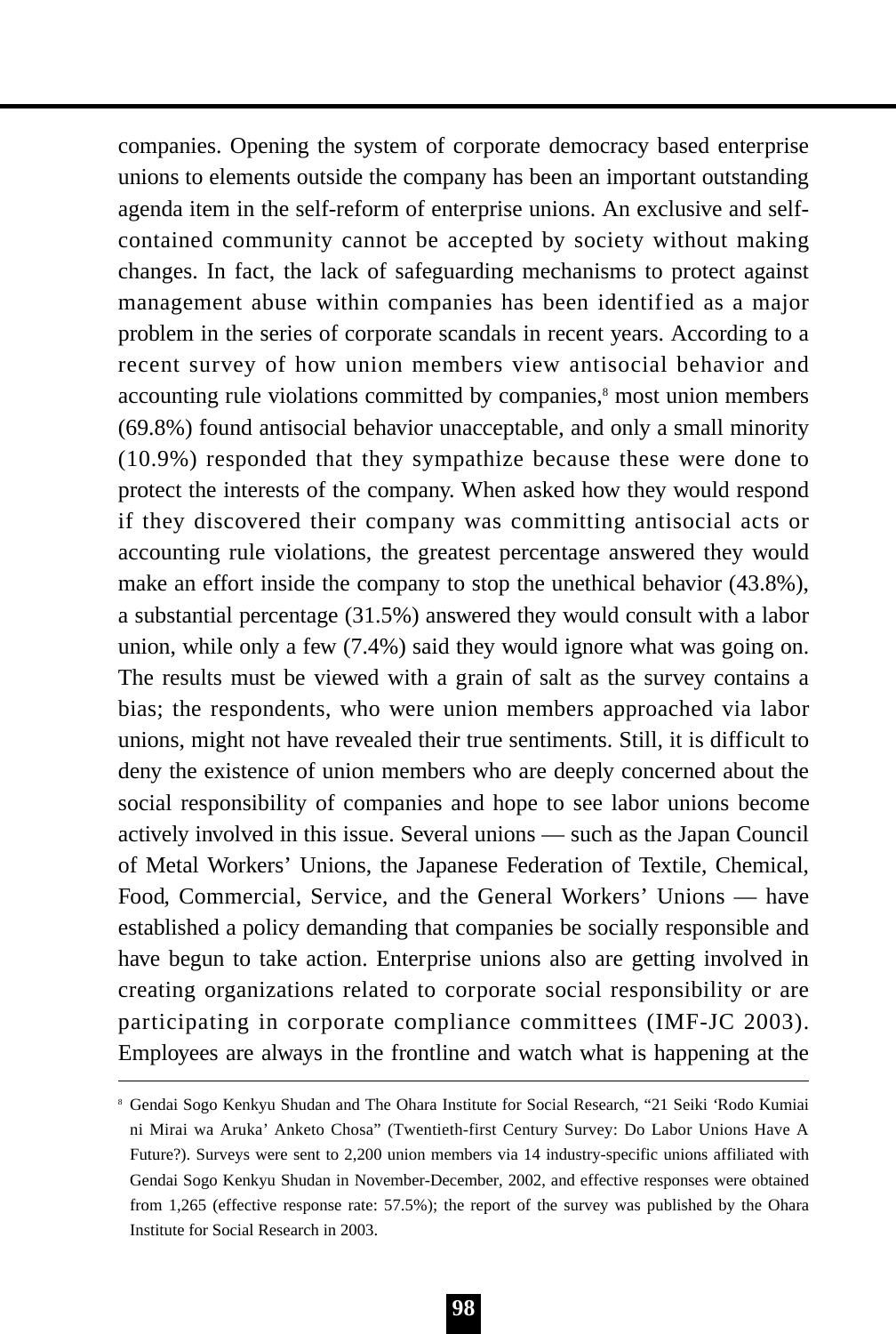low end of the corporate structure; they have the ability to speak out against management's claims because they know what is actually going on in their company. This is why some managers might be hesitant to allow workers to participate in corporate management. By actively making their "voices" heard and representing the voice of employees who demand realization of social justice within their company, labor unions will be able to not only advance corporate reform but also establish their presence as a social force.

The second example concerns responding to the issue of equal treatment for non-regular employees, now constituting over 30 percent of the workforce. The postwar labor union movement started with the demand, "Accept us as full members of corporate society," and now it is probably non-regular employees who hold this demand more ardently than any other groups. Translating their demand is of course a duty of labor unions. In addition, history shows that such an act will greatly strengthen labor unions. The unionization rate of part-time workers was a mere 2.7 percent as of 2002, but both the unionization rate and numbers of nonregular employees who are union members are gradually increasing while overall union membership has been dramatically declining According to an estimate by RENGO, during the two-year period between October 2001 and September 2003, the member of industry-specific unions affiliated with RENGO increased about 260,000, and one-third of the increase was attributed to newly unionized part-time workers. It is important to step up efforts to unionize non-regular workers. Moreover, unions are making an effort, albeit slowly, to consult with companies over wage and personnel systems for non-regular employees. According to one study, at companies where such consultations do take place, management tends to make an effort to achieve balanced treatment between regular and part-time employees more so than at companies where unions do not take any action or are merely informed about company decisions (RENGO-RIALS 2003b). Labor unions should strive to collectively represent the views concerning equity of all employees, including non-regular employees. This will lead to an expansion and enhancement of the network of solidarity.

The third example concerns workers' views on labor unions, and here can be seen the possibility that labor unions might be able to increase their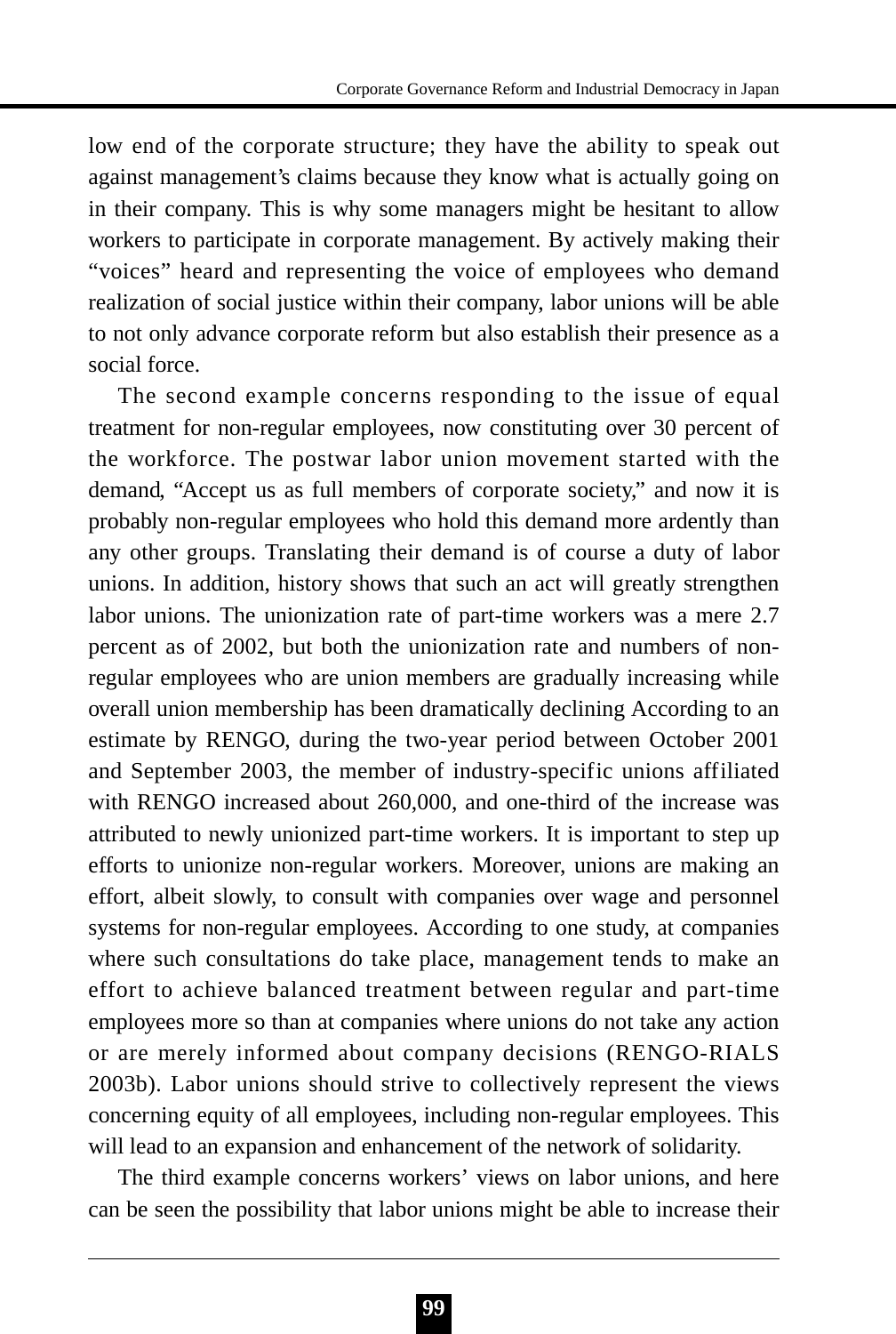influence. Many workers expect labor unions to play meaningful social roles, and a substantial portion are ready to respond to a call to join a union.

RENGO-RIALS sponsored a survey in 2003 entitled "Survey on Labor Unions"9 which asked workers, including non-union members, residing in metropolitan Tokyo, greater Kansai, and government ordinance cities about their image of labor unions and expectations concerning their roles. More than 20 percent (21.6%) responded that labor unions are absolutely necessary while 49.7 percent said that unions are somewhat necessary, i.e. more than 70 percent believe that labor unions are necessary.

Moreover, many workers hope that the presence of labor unions will help improve rights, work conditions, and the welfare of workers. In terms of the benefits to society as a whole, they cite protection of workers' rights (73.8%), improvement of work conditions (50.1%), more gender equity over employment opportunities (24.4%), and closing the gaps in work conditions among different industries and companies (20.4%). Improvement in employee benefits, the welfare system and the work environment (53.6%), inclusion of employee opinions in corporate management (48.8%), reduction of unfair personnel evaluations (24.3%), curb on personnel reductions (23.1%), more gender equity over employment opportunities (20.9%) and maintenance of corporate ethics (15.2%) were noted as benefits for unionized workers.

Clearly, many workers see labor unions as a necessity. They believe that labor unions can bring many positive benefits and expect labor unions to engage in many activities. Moreover, 13.2 percent of non-unionized workers are willing to join labor unions (would like to join at 3.2% and would consider joining at 10.2%). Examined by employment type, 13.4 percent of regular employees and over 20 percent (22.4%) of contract and dispatched workers are willing to join. About 10 percent (9.7%) of parttime and casual workers also are willing to join. Significantly, nearly onethird of those who believe labor unions are absolutely necessary want to join a union.

<sup>9</sup> In April, 2003, Questionnaires were sent to 2,000 workers at private companies residing in the Tokyo Metropolitan area and Government Ordinance Cities across Japan, and 1,693 effective responses were obtained (effective response rate 84.7%).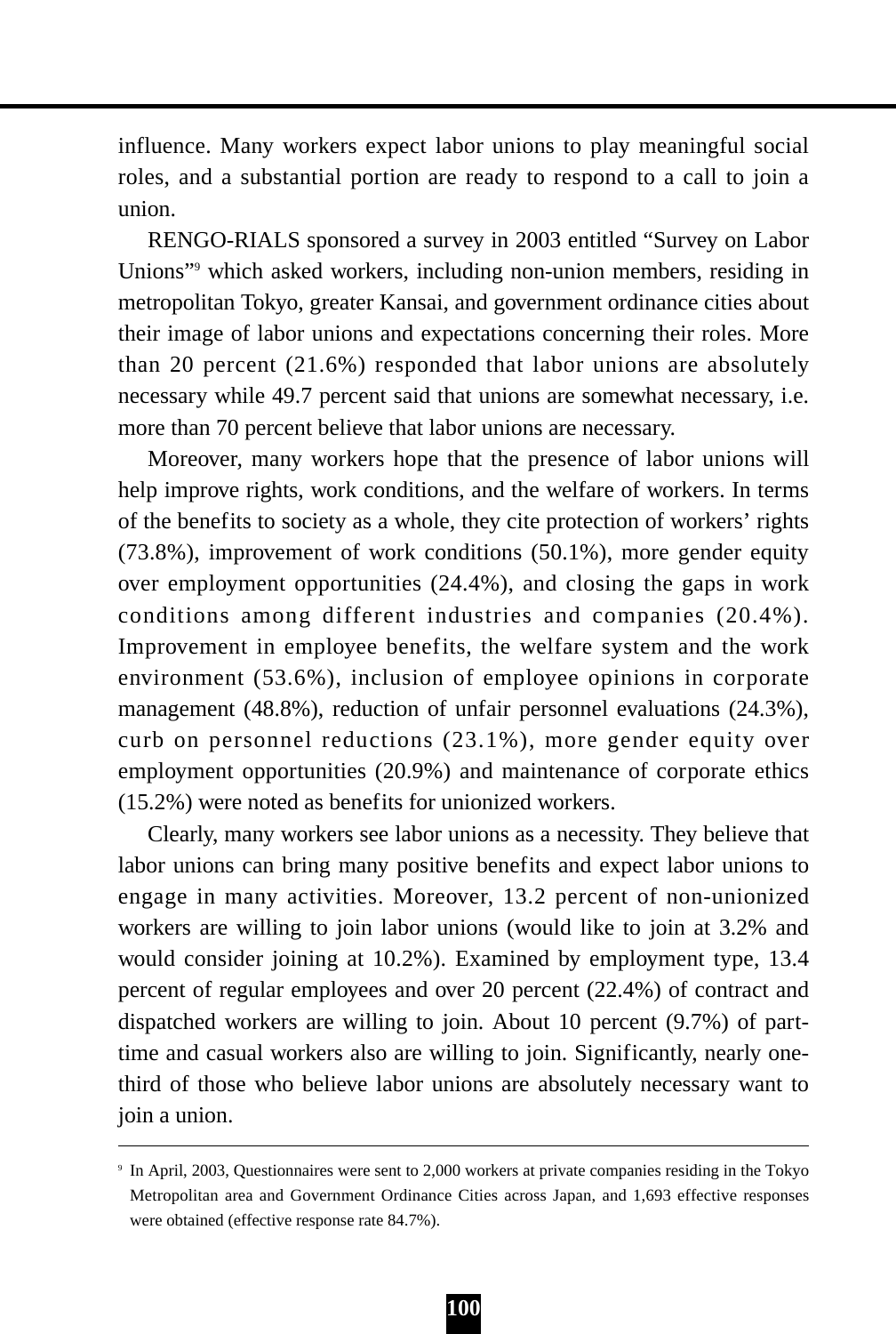Perhaps, these three examples only amount to a very modest first step and a potential that is only latent. However, only by taking the first small step forward and fulfilling such latent potential will unions be able to change the status quo. What is demanded from labor unions now is a leadership that seeks out an opportunity for future development in the midst of a crisis. That opportunity is manifesting itself; it can be found in the desire for security and stability of vocational life amidst the upheaval that exists in corporate society.

#### **References**

- Aoki, Masahiko. *Gendai no Kigyo* (Contemporary Corporations). Iwanami Shoten, 1984.
- Dore, Ronald. *British Factory Japanese Factory: The Origins of National Diversity in Industrial Relations*. University of California Press, 1973. (Translated into Japanese by Yasushi Yamanouchi and Koichi Nagai as *Igirisu no Kojo Nihon no Kojo*. Chikuma Shobo, 1987).
- Hazama, Hiroshi. *Nihon Romu Kanrishi Kenkyu* (Study of Japanese Labor Management History). Daiamondo sha, 1964.
- Hazama, Hiroshi. *Keizai Taikoku wo Tsukuriageta Shiso* (Ideology that Built an Economic Power). Bunshin do, 1996.
- IMF-JC (International Metalworkers' Federation-Japan Council). *Kigyo no Shakaiteki Sekinin ni kansuru Shanai Taisei Zukuri nitsuiteno Ankehto Chousa* (Survey on Administrative Structure of the Company for Corporate Social Responsibility). 2003.
- Inagami, Takeshi. *Roshikankei no Shakaigaku* (Sociology of Labormanagement Relations). University of Tokyo Press, 1981.
- Inagami, Takeshi ed. *Seijyuku Shakai no Nakano Kigyobetsu Rodokumiai: Yunion Aidentiti to Yunion Rida* (Enterprise Unions in Mature Society: Union Identity and Union Leader). The Japan Institute of Labour, 1995.
- Inagami, Takeshi. "Soron: Nihon no Sangyo Shakai to Rodo (Introduction: Industrial Society and Labor in Japan)." Inagami Takeshi and Kawakita Takashi eds. *Koza Shakaigaku 6 Rodo*. University of Tokyo Press, 1999.
- Inagami, Takeshi. "Shin Nihongata Koporeto Gabanansu to Koyo Roshi Kankei (New Japanese-style Corporate Governance and Employment and Labor-management Relations)." Inagami Takeshi and RENGO-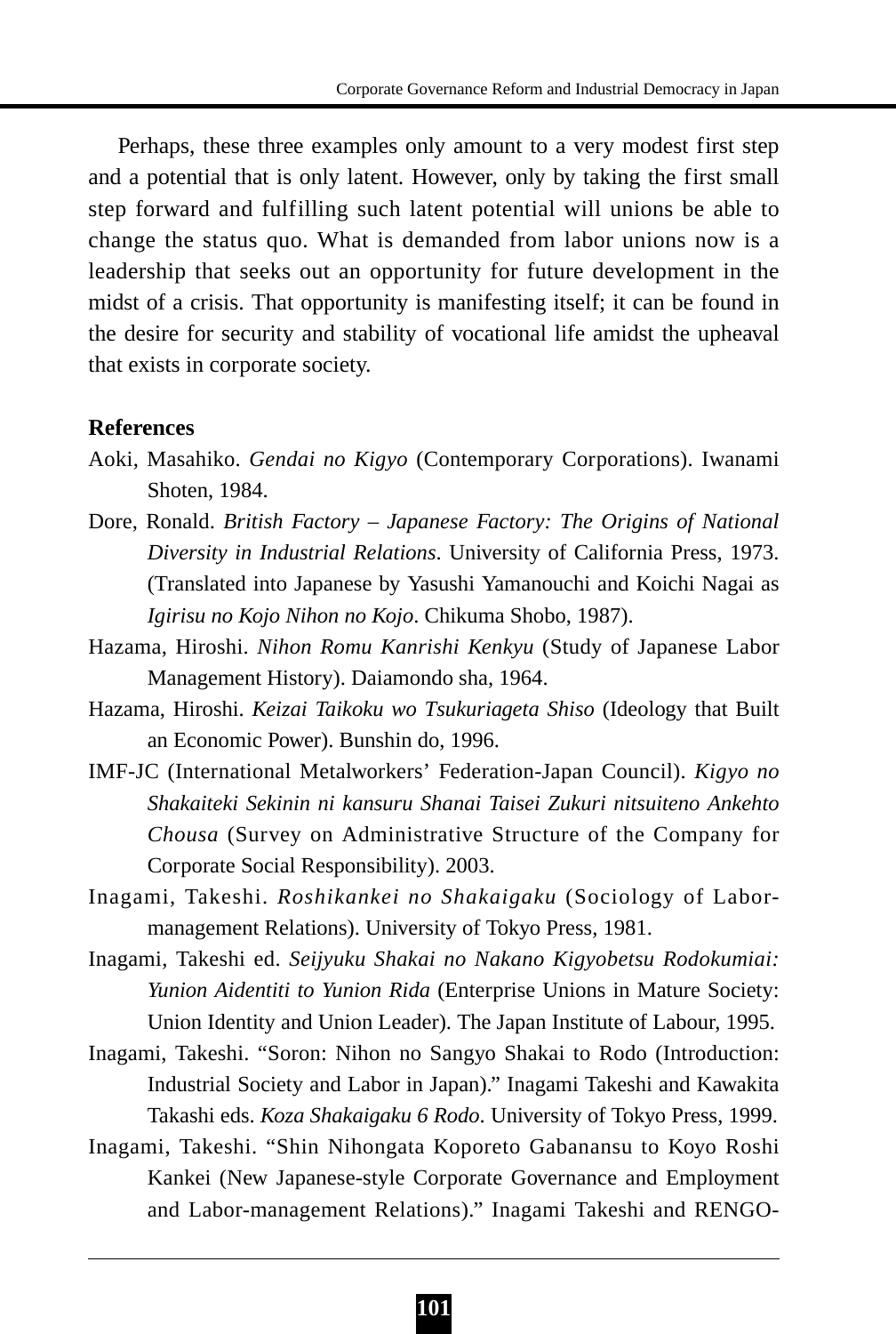RIALS eds. *Gendai Nihon no Koporeto Gabanansu*. Toyo Keizai Inc., 2000.

- Kezuka, Katsutoshi. "Waga Kuni ni Okeru Jyugyoin Daihyo Hosei no Kadai (Issues for the Legal System concerning Employee Representation in Our Country). *Nihon Rodoho Gakkaishi* 79, 1992.
- Keizai Doyukai Kigyo Minshuka Kenkyukai ed. *Kigyo Minshuka Shian* (Draft Plan for Corporate Democratization). Doyusha, 1947.
- Koike, Kazuo. "Kaiko kara Mita Gendai Nihon no Roshikankei (Labormanagement Relations in Contemporary Japan: An Analysis Focusing on Dismissals)." Moriguchi Chikashi, Aoki Masahiko and Sawa Takamitsu eds., *Nihon Keizai no Kozo Bunseki*. Sobunsha, 1983.
- Komaki, Yoshihiro. "Wagakuni Kigyo no Koyo Chosei Kodo ni Okeru Furenzokusei ni Tsuite (On Discontinuity in Employment Adjustment Behaviors of Japanese Companies)." *Nihon Ginko Chosa Geppo*, November 1998.
- Konenreisha Koyo Kaihatsu Kyokai. *Kigyo no Koreika Sho Shisaku no Jittai ni Kansuru Chosa Kenkyu Hokokusho* (Survey on Measures Taken by Companies for the Problem of Population Aging). Konenreisha Koyo Kaihatsu Kyokai (The Association of Employment Development for Senior Citizens), 2002.
- Kuwahara, Yasuo and RENGO-RIALS. *Rodo no Mirai wo Tsukuru* (Creating the Future for Labor). Daiichi Shorin, 1997.
- Matsushima, Shizuo*. Romu Kanri no Nihonteki Tokushitsu to Hensen* (Uniqueness of Japanese Labor Management and Its Change). Daiamondo sha, 1962.
- Ministry of Health, Labour, and Welfare. *Heisei 15 Nen Ban Rodo Keizai Hakusho* (2003 White Paper on the Labour Economy), 2003.
- Muramatsu, Kuramitsu. "Kaiko, Kigyo Rieki to Chingin Ote Kosaku Kikai Meka 13 Sha ni Kanshite (Dismissals, Corporate Profits, and Wages: A Case Study of 13 Major Machine Tool Manufactures." *Nanzan Keizai Kenkyu* 89, 1986.
- Nihon Keizai Shinbunsha ed. *Kaisha wa Dare no Mono ka* (To Whom Do Companies Belong?). 1987.
- OECD. The Development of Industrial Relations System : Some implications of Japanese experience. 1977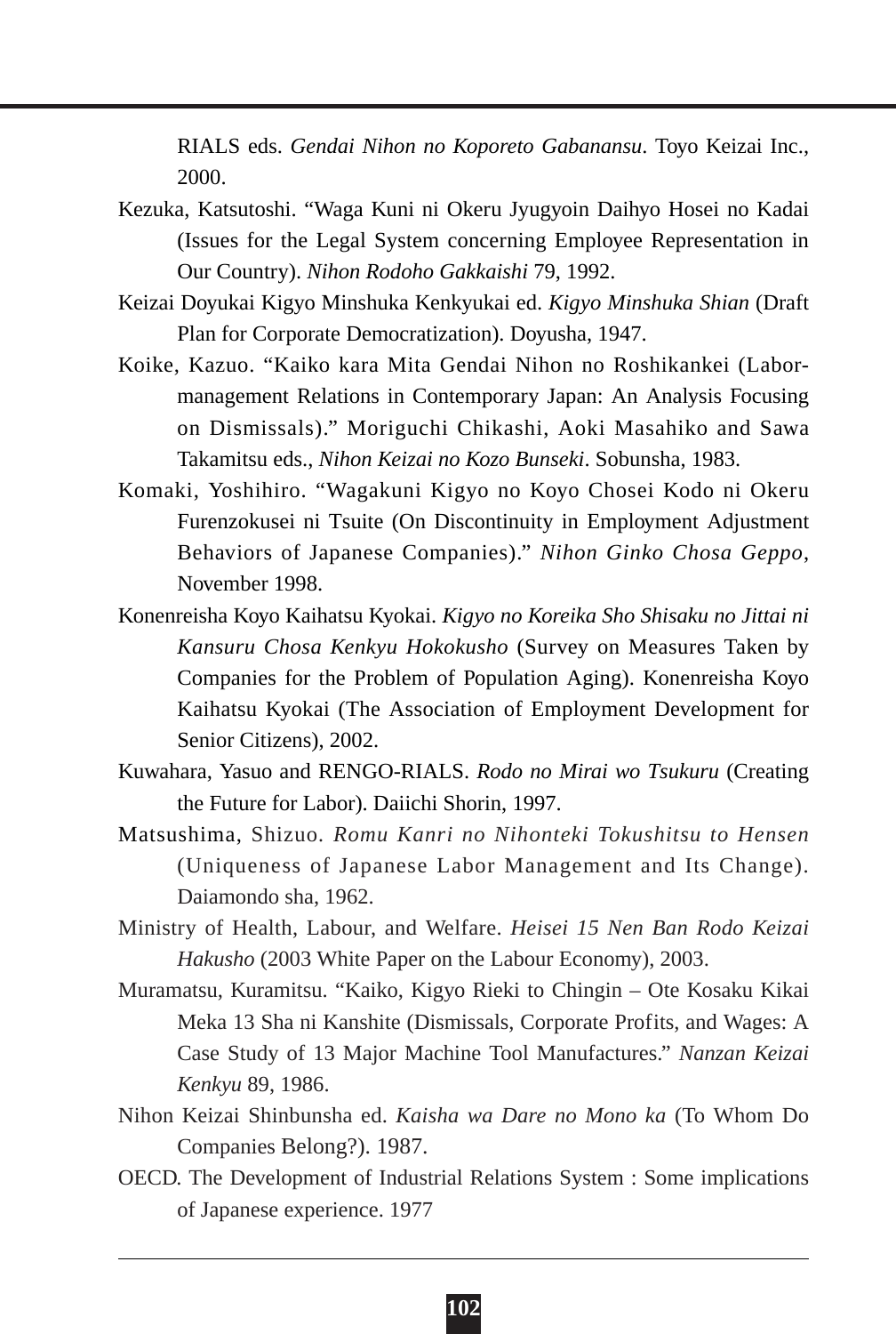- Ohtake, Fumio and Noriko Tanisaka. "Koyo Sakugen Kodo to Kabuka (Employment Reduction Behaviors and Stock Prices)." Genda Yuji and Nakata Yoshifumi eds. *Risutora to Tenshoku no Mekanizumu – Rodo Ido no Keizaigaku* (Mechanism of Corporate Restructuring and Job Change: Economics of Labor Movement). Toyo Keizai Inc, 2003.
- Otsuka, Banjo. "Keizai Minshuka to Sono Gutaisaku (Economic Democratization and Concrete Measures for Its Attainment)." *Keieisha*, March 1947.
- Peng, Xu. "Nihon Kigyo ni Okeru Haito, Yakuin Shoyo to Koyo Chosa (Dividends and Remunerations for Directors at Japanese Companies and Employment Adjustments). *Nihon Rodo Kenkyu Zasshi* 451, 1997.
- Policy Research Institute, Ministry of Finance. *Shintensuru Koporeto Gabanansu Kaikaku to Nihon Kigyo no Saisei* (Corporate Governance Reform in Progress and Regeneration of Japanese Companies), 2003.
- RENGO. *Atarashii Waku Ruru Zukuri no Tameni* (For Developing New Rules on Working). 1997.
- RENGO. *2004-2005 Seisaku Seido Yokyu to Teigen* (Policy/System, Demands, and Proposals, 2004-2005). 2003.
- RENGO-RIALS. *Sanka Hatsugengata Sangyo Shakai no Jitsugen ni Mukete – Waga Kuni no Roshi Kankei Seido to Rodohosei no Mondai* (Toward Realization of Industrial Society Based on Worker Participation – Issues for the Japanese Labor-management Relations System and Labor Law). 1997.
- RENGO-RIALS. *Rodo Kumiai no Mirai wo Saguru Henkaku to Teitai no 90 Nendai wo Koete* (Exploring the Future of Labor Unions: Beyond the 1990s of Reform and Stagnation). 2001
- RENGO-RIALS. *Kigyo Soshiki to Shokuba no Henka ni Kansuru Chosa Kenkyu Hokokusho* (Survey on Changes in Corporate Organizations and Workplaces). 2003a.
- RENGO-RIALS. *Koyo Kanri no Tagenka to Atarashii Hatarakikata ni Kansuru Chosa Kenkyu Hokokusho* (Survey on Diversification of Labor Management and New Working Styles). 2003b.
- RENGO-RIALS. *Rodo Kumiai ni Kansuru Ishiki Chosa Hokokusho* (Survey on Attitudes toward Labor Unions). 2003c.
- Suzuki, Fujikazu. "Koporeto Gabanansu to Rodo Kumiai (Corporate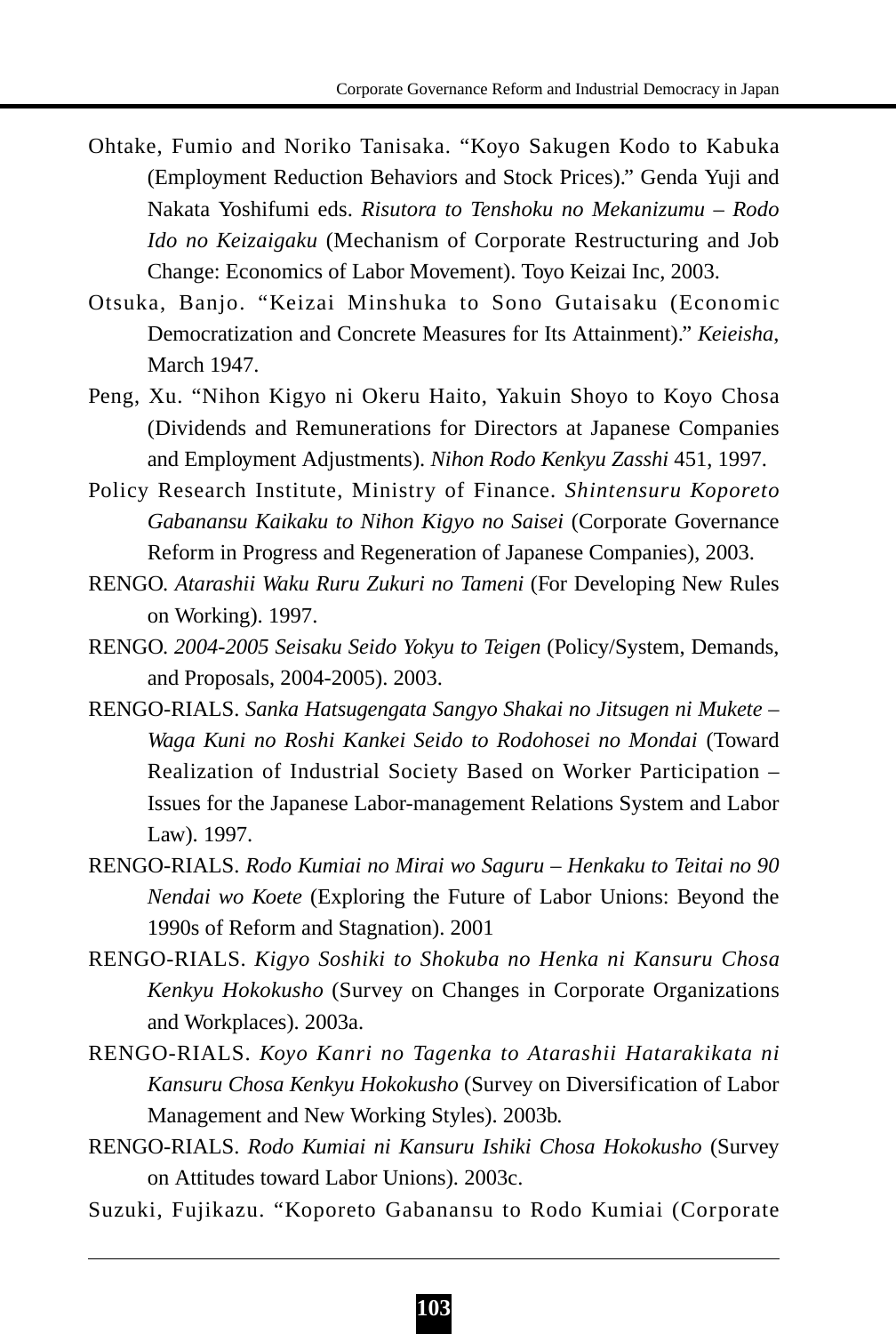Governance and Labor Unions)." Inagami Takeshi and RENGO-RIALS eds. *Gendai Nihon no Koporeto Gabanansu* (Corporate Governance in Current Japan) Toyo Keizai Inc., 2000.

- The Japan Institute of Labour ed. *Shinseiki no Keiei Senryaku, Koporeto Gabanansu, Jinji Senryaku* (Management Strategy, Corporate Governance, and Personnel Strategy in the New Century). 2000.
- The Japan Institute of Life Insurance. *Heisei 14 Nendo Kigyo no Fukuri Kosei Seido ni Kansuru Chosa* (FY 2002 Survey on Corporate Employee Welfare and Benefits Systems). 2003.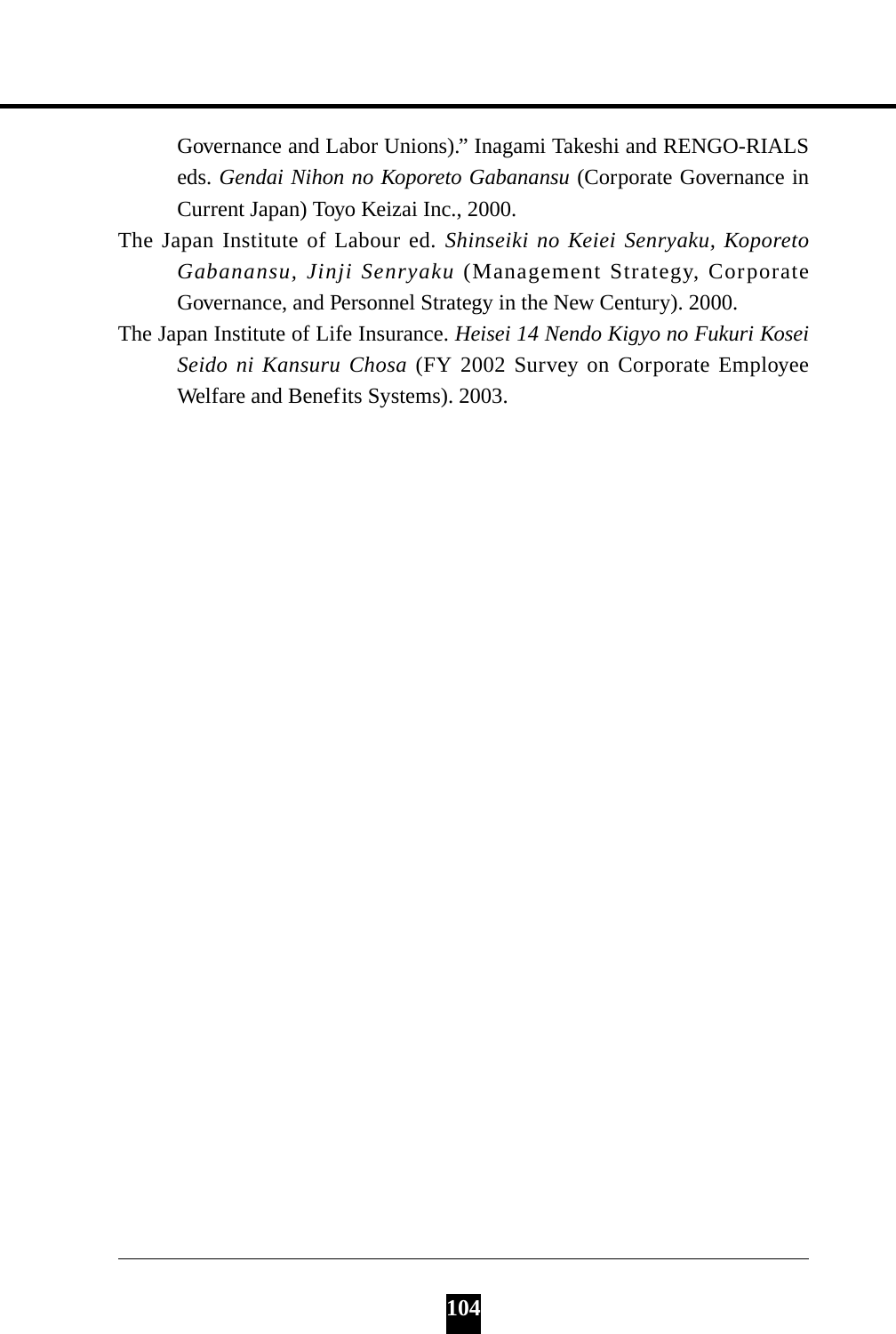# **Japanese Labor-management Relations in an Era of Diversification of Employment Types: Diversifying Workers and the Role of Labor Unions**

*Mitsuru Yamashita Assistant Professor, School of Business Administration, Meiji University*

# **1. Japanese Labor-management Relations Respond to Diversification of Employment Types**

Since the 1990s, Japanese companies have embraced a new management environment that has been shaped by globalization of the international economy and a long-term recession, allowing them to make use of new and various kinds of workers. There has also been increasingly different ways to use labor — such as part-time workers, dispatched workers and subcontractors — while progress is being achieved in reforming personnel management, whose pillars include the introduction of MBO (management by objective) and performance-based wages. The trend toward individualization and diversification is expected to grow due to the combined effects of changes in how people perceive work as well as the rising number of people who choose diverse working conditions and employment patterns.

The increasing diversification of employment patterns in recent years has brought to the fore major issues concerning working conditions and labor-management relations. In terms of working conditions, the key issue is the difference in the working conditions of regular employees and nonregular employees. The wage gap between regular employees and part-time workers, who account for almost 70 percent of non-regular employees, has long been considered a problem, but recently it is attracting attention because this gap is widening. The renewed interest was spurred by the quantitative problem in which an increasing number of people are working under poor conditions amidst advancements in diversification of employment types, as well as the possibility that the wage gap is a significant reason for the sense of unfairness and dissatisfaction felt by workers as an increasing number of part-time workers take on work similar to that of regular employees.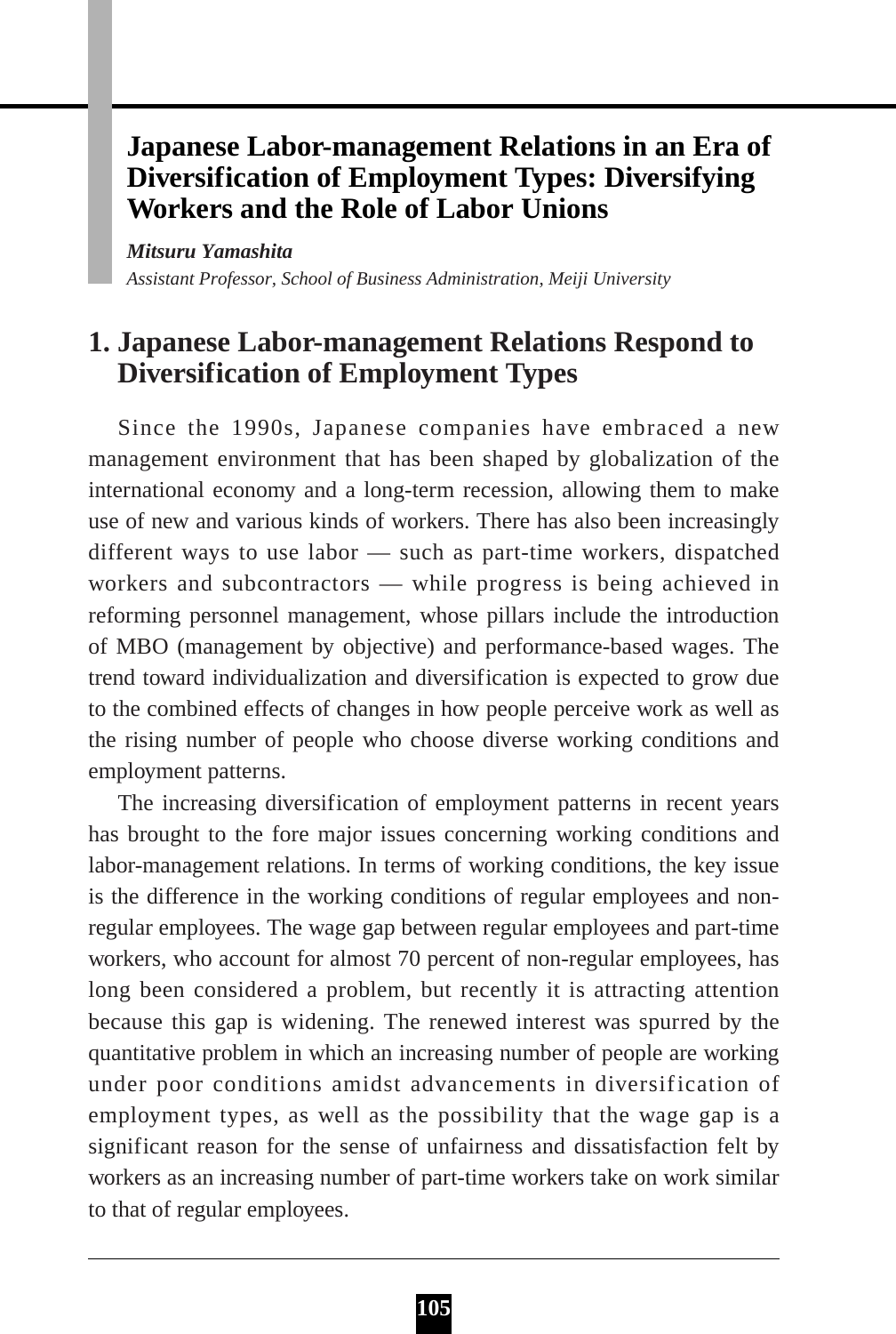Since this is a major policy issue that symbolizes the era of diversification of employment types, government, labor and management have made various attempts to solve this problem, and these attempts have simultaneously demonstrated the difficulty in solving the issue. Even though labor-management relations should play a critical role in deciding working conditions, one problem is that Japanese labor-management relations centered around company-based labor-management relations are not fully functioning in the current situation.

This article, therefore, will attempt to clarify the recent trends and issues in labor-management relations that are related to the diversification of employment patterns by reviewing the results of studies and research conducted in Japan, and to examine the future direction studies and research should take.

# **2. Advancements in Diversification of Employment Types and Declining Rate of Unionization**

### **2.1 Widening Wage Gap**

Let us review the wage gaps between regular and non-regular employees, as this is an issue resulting from diversification of employment types. Looking at employment patterns, the wages of non-regular employees are lower than that of regular employees in all categories excluding *shukko* (temporary transfer between companies) workers. A similar trend is apparent even after wages have been adjusted for working hours (Ministry of Health, Labour and Welfare (hereinafter referred to as MHLW) 2003, p.161 and p.295).

Furthermore, the gap in the hourly wage rate of part-time workers widened throughout the 1990s. According to the MHLW (2003), if the wages of regular employees is set at 100, then the wage gap between female regular employees and female part-time workers was 58.9 in 1990 and 54.3 in 2001. The larger the company, the wider the wage gap. The gap is larger in the tertiary sector than the secondary sector, and, with the exception of some industries, continues to grow.

The most frequently cited reason why companies hire part-time workers, dispatched workers and subcontractors is to cut personnel costs,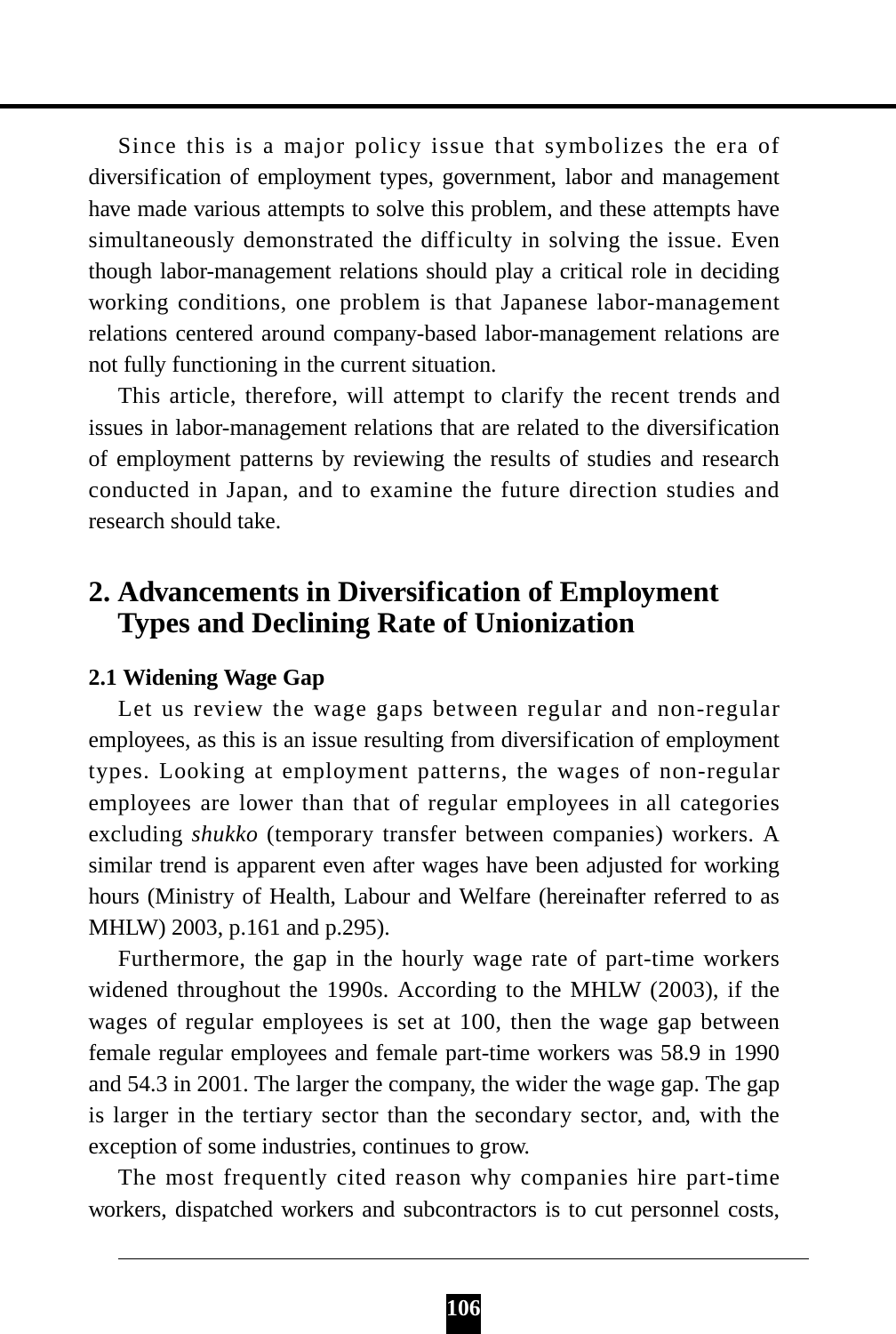while the most often cited reason for hiring contract workers and *shukko* workers is job content. The percentage of companies that cited cutting personnel costs as the reason for hiring part-time workers grew significantly from 21 percent in 1990 to 65.3 percent in 2001 (The Japan Institute of Labour 2003). The percentage is also increasing for contract workers as well as dispatched workers (MHLW 2003, p.120, p.275; Ministry of Labour 1994 and 1999).

As described above, while, on the one hand, employment types have diversified as a result of companies adopting a personnel strategy to place the right people in the right jobs, on the other hand, companies have recently been making even greater use of diversification of employment types as a way to cut personnel costs. The widening wage gap in recent years can be attributed to such developments on the corporate side.

## **2.2 Declining Rate of Unionization**

The proportion of workers joining labor unions in Japan has been declining for a long period of time. The estimated unionization rate calculated by the MHLW reached a peak of 55.8 percent in 1949 and hovered around 30 percent from the 1950s to the 1970s. In the early 1980s, the figure fell to the 20 percent level. In 2003, the estimated unionization rate dropped below 20 percent, 19.6 percent, for the first time since the survey began in 1947. Union membership hit a peak in 1994 with about 12.7 million people and has continued to decline since, with the figure being 10.53 million in 2003 (*Basic Survey on Labor Unions*, MHLW, annual report).

Previous studies have examined factors for the decline in unionization, and can be broken into two approaches (Tachibanaki 1993; Tsuru 2003). The first seeks to locate factors leading to the decline in unionization in the long-term changes in the industrial and employment structure, while the second approach looks for factors within the unions themselves.

With respect to the decline in the unionization rate, attention was first focused on the relationship between the unionization rate and macro changes in the social structure as demonstrated by the industrial and employment structure. According to Kuwahara (1981), who looked at changes in the labor unionization rate by industry, union membership in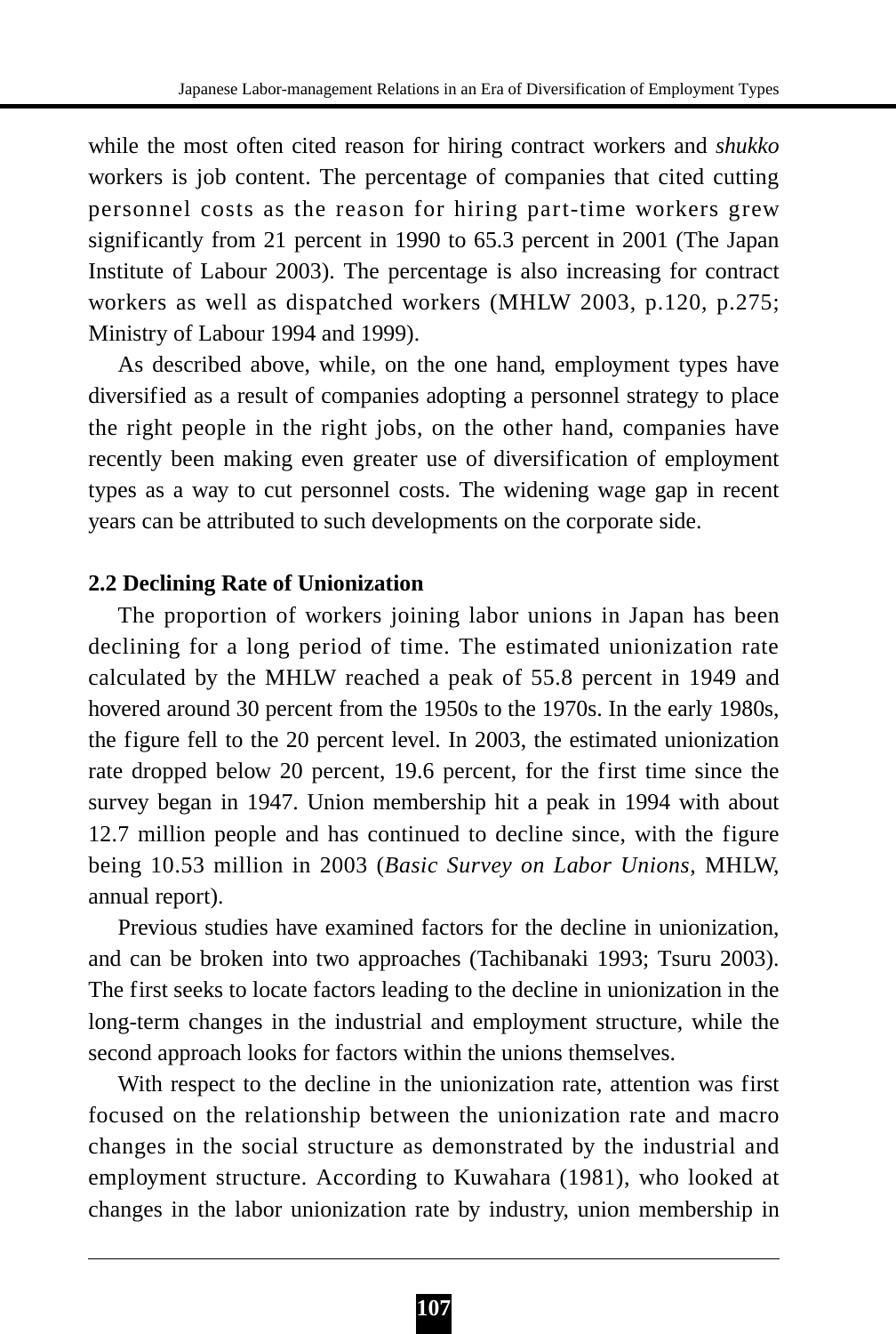manufacturing declined because of the shift in industrial structure from secondary to tertiary industry. Kuwahara also noted that a factor behind the decline in the unionization rate was the shift in employment to tertiary industry, where unionization is difficult due to high liquidity, corporate size and the existence of part-time workers.

As for the relationship between changes in the macro structure and unionization rate, Koshiro (1988) focused on the changes in employment structure and conducted a quantitative factor analysis based on the composition of workers. Koshiro identified five variables influencing the employment structure: (1) the ratio of employees in wholesale and retail services, (2) the ratio of female employees (feminization), (3) the ratio of part-time workers (increasing number of part-time workers), (4) the ratio of employers of major companies and (5) the ratio of white collar workers (white-collarization). Among these variables, Koshiro found that the ratio of female employees and the ratio of part-time workers have influenced the declining rate of unionization.

In contrast to the approach of highlighting changes in the macro structure, Freeman and Rebick (1989) used a flow stock analysis to demonstrate the importance of new developments to explain the decline in unionization because changes in industrial and employment structure offer only a partial explanation for the decline in unionization. In addition, the unionization rate has not fallen in other countries that are also experiencing similar changes. Freeman and Rebick noted that the most significant reason for the decline in the unionization rate is the falling percentage of labor unions that organize new workplaces. According to Freeman and Rebick's studies, it is the substantial decline in organizing new union members since the mid-1970s, namely the decline in the "birth rate" of labor unions, that is the basic factor behind the decline in the unionization rate.

Furthermore, while acknowledging that the feminization and increasing number of part-time workers are reasons for the decline in the unionization rate, Tsuru (2003) stresses the fact that labor unions have made only weak attempts to unionize both in companies with unions as well as in companies without them. In regard to the unionization process, Tsuru noted that it is unlikely that resistance from employers will lead to a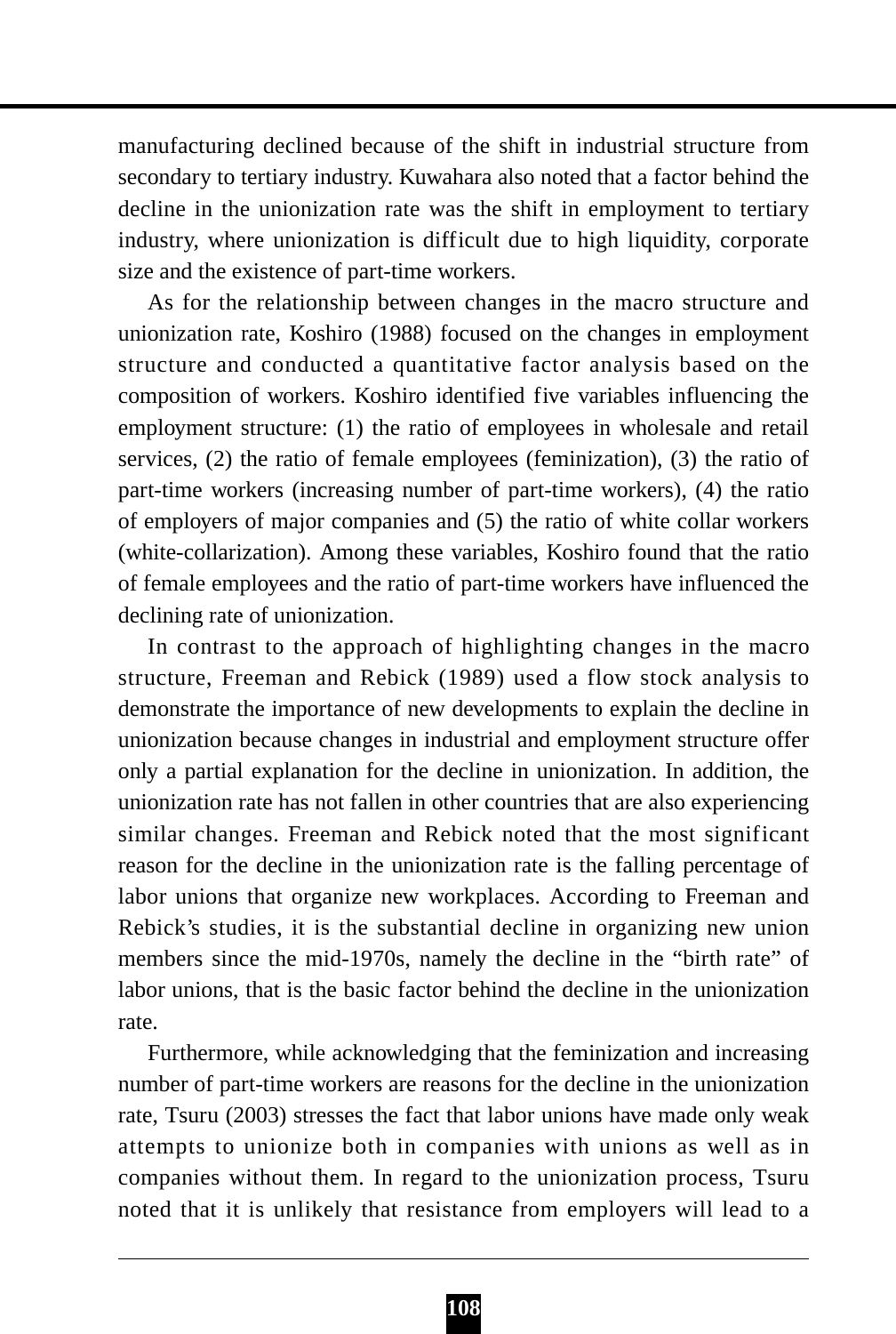decline in the unionization rate. He also indicated that unionization of nonunionized workers, who are the target of unionization, is not very popular and has been declining in recent years.

## **3. Different Kinds of Workers and Issues in Unionization**

## **3.1 Current Situation of Unionization**

As mentioned above, one reason why the unionization rate has fallen in recent years is the increased number of non-unionized, non-regular employees such as part-time workers.

The percentage of non-regular employees compared to all employees has increased from 30.7 percent to 50.7 percent for women and 7.6 percent to 14.8 percent for men in the past 20 years (1982-2002). In particular, this proportion has grown remarkably in recent years, especially in the past five years, as illustrated by the 8.5 percentage point increase for women and 4.7 percentage point increase for men (*Employment Status Survey*, Ministry of Public Management, Home Affairs, Posts and Telecommunications).

While the number of non-regular employees is rising, little progress has been made in unionizing them. Even though the number of short-term employees increased by 1.41 million (from 9.57 million to 10.98 million people) in the past five years (1998-2003), union membership among parttime workers only grew by 90,000 (from 240,000 to 330,000 people), and the estimated unionization rate edged up 0.5 percentage point from 2.5 percent to 3 percent (*Basic Survey on Labor Unions*, MHLW).

## **3.2 The Will and Pressure to Unionize**

A major factor for the low unionization rate among part-time workers is that unions are not eager to organize these workers. Looking at data from the late 1980s, the number of labor unions that have already organized non-regular employees and the labor unions that intend to carry out further unionization account for only 25 percent, a mere one-fourth, of the total labor unions in companies that hire non-regular employees (Nakamura, Sato and Kamiya 1998). According to the Ministry of Labour (1991), less than one-fourth, or 23.3 percent, of all unions have already organized parttime workers or have plans to do so (Boyles 1993).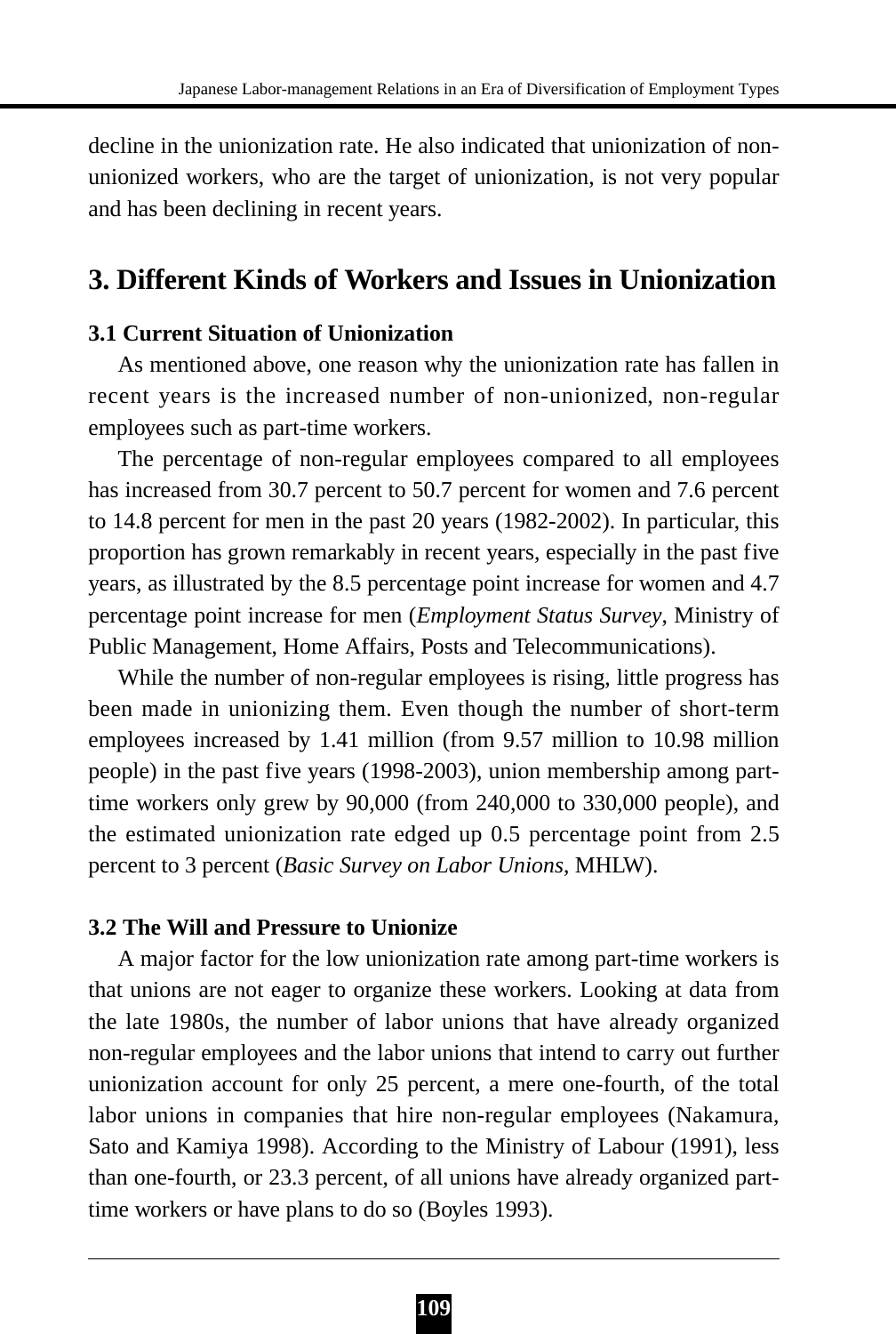As shown in the 1998 survey (Ministry of Labour 1998), among companies that employ part-time workers, only 4.9 percent companies (totals based on industry and corporate size) unionize part-time workers, and the rest of all labor unions (95.1%) do not treat part-time workers as members. Looking at the breakdown of these figures, the most frequent response was "we do not take measures to unionize part-time workers" (84.7%). Other responses included "we are working to unionize them"  $(9.7\%)$ , "we treat them as quasi-members"  $(4.8\%)$  and "we coordinate with organizations of which part-time workers are members" (0.9%).

The trend is also reflected in the membership criteria for part-time workers. According to the *Survey on Labor-Management Communication* (Ministry of Labour 1999), 13.9 percent of workers employed at a company with a labor union have not joined, and the figure for part-time workers is more than half, or 53.6 percent. Moreover, about 82 percent of part-time workers who have not joined a labor union said that they were not eligible to become members as their reason for not joining.

Two major reasons for the delay in unionizing part-time workers is that labor unions themselves have not attached importance to expanding their membership, and unionization is primarily geared toward regular employees. According to the *Report on the Survey of Labor Unions* (Ministry of Labour 1998), 23.9 percent of all unions are "tackling union expansion as a priority," while 75.9 percent of unions are "not necessarily tackling union expansion as a priority." Of these unions which are "tackling union expansion as a priority," target groups are regular employees (72.2%), which is the highest, followed by part-time workers (22.3%). Other target groups include "management and professionals" (15.9%) among regular employees, in addition to "retirees upon reaching the retirement age" (11.6%), "temporary workers" (14.9%) and "dispatched workers from other companies" (3.0%) among non-regular employees.

There are a number of reasons why labor unions are not interested in unionizing non-regular employees. According to a questionnaire sent to labor unions, the most difficult obstacle they face when organizing or forming unions among part-time workers is the view that there is little need to join or form unions (Nakamura, Sato and Kamiya 1988; Boyles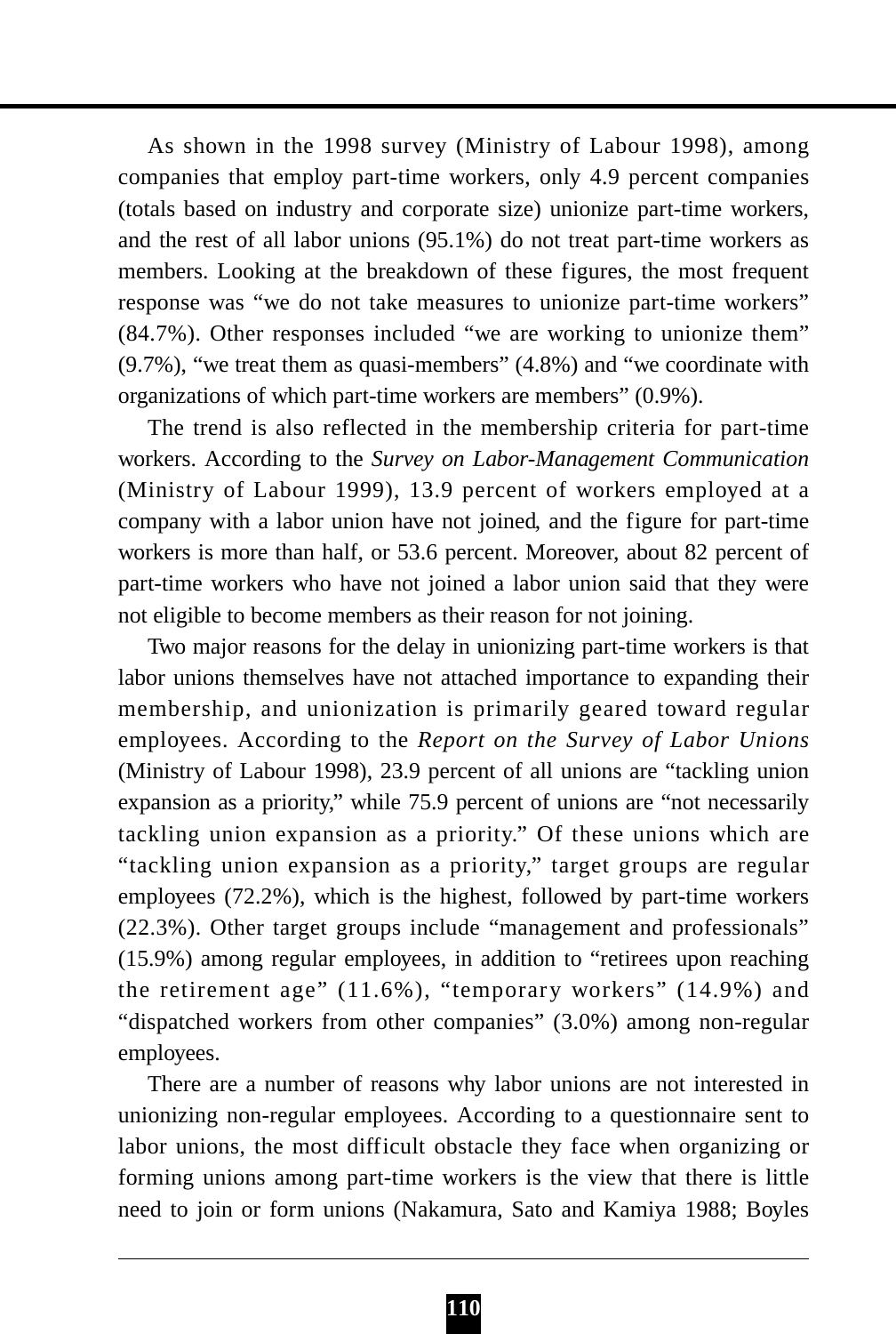1993). It has also been pointed out that if part-time workers are unionized, the unions will have to respond differently to their needs than they do to the needs of regular employees, such as lowering union dues and flexibly scheduling union activities. It appears that regular employees think this will increase the burden on them.

One obstacle that labor unions will face in advancing unionization is the trend among employers who are avoiding the unionization of nonregular employees. According to Nakamura et al. (1998), 46.3 percent of employers are either "strongly opposed to the unionization" of non-regular employees or believe that "unionization should be avoided if possible." This figure exceeds the responses, "I am not sure of my company's policy" (40.6%), "unionization is inevitable" (7.1%), and "I support unionization" (2.6%). Employers tend to avoid unionization because they do not believe unionization will bring about any concrete benefits for their company. While 59.3 percent of companies responded that "unionization brings absolutely no advantage to the company" in a corporate survey, 23 percent said "unionization will enable us to capture the opinions and dissatisfaction of non-regular employees" and 14.2 percent said "unionization will enable us to gather the diverse requests and opinions of non-regular employees," both of which are low percentages (Nakamura, Sato and Kamiya 1988, with multiple responses for each).<sup>1</sup>

It has been noted that the proportion of non-regular employees functions as a kind of "unionization pressure," serving as a critical driving force for labor unions which are mainly geared toward regular employees. Nakamura et al. (1988) notes that unions with a high percentage of nonregular employees also tend to have a strong desire to unionize these workers. It is very likely that this trend became stronger after enactment of the amendments to the Labour Standards Law in 1999. Because these amendments clarified the standards for worker representatives concluding labor-management agreements, unionizing a majority of employees became a critical condition for labor unions to fulfill in order to maintain their influence.

<sup>&</sup>lt;sup>1</sup> According to data compiled by Rengo (The Japanese Trade Union Confederation) (2002), discussing with employers the unionization of part-time workers is an important step toward unionizing them.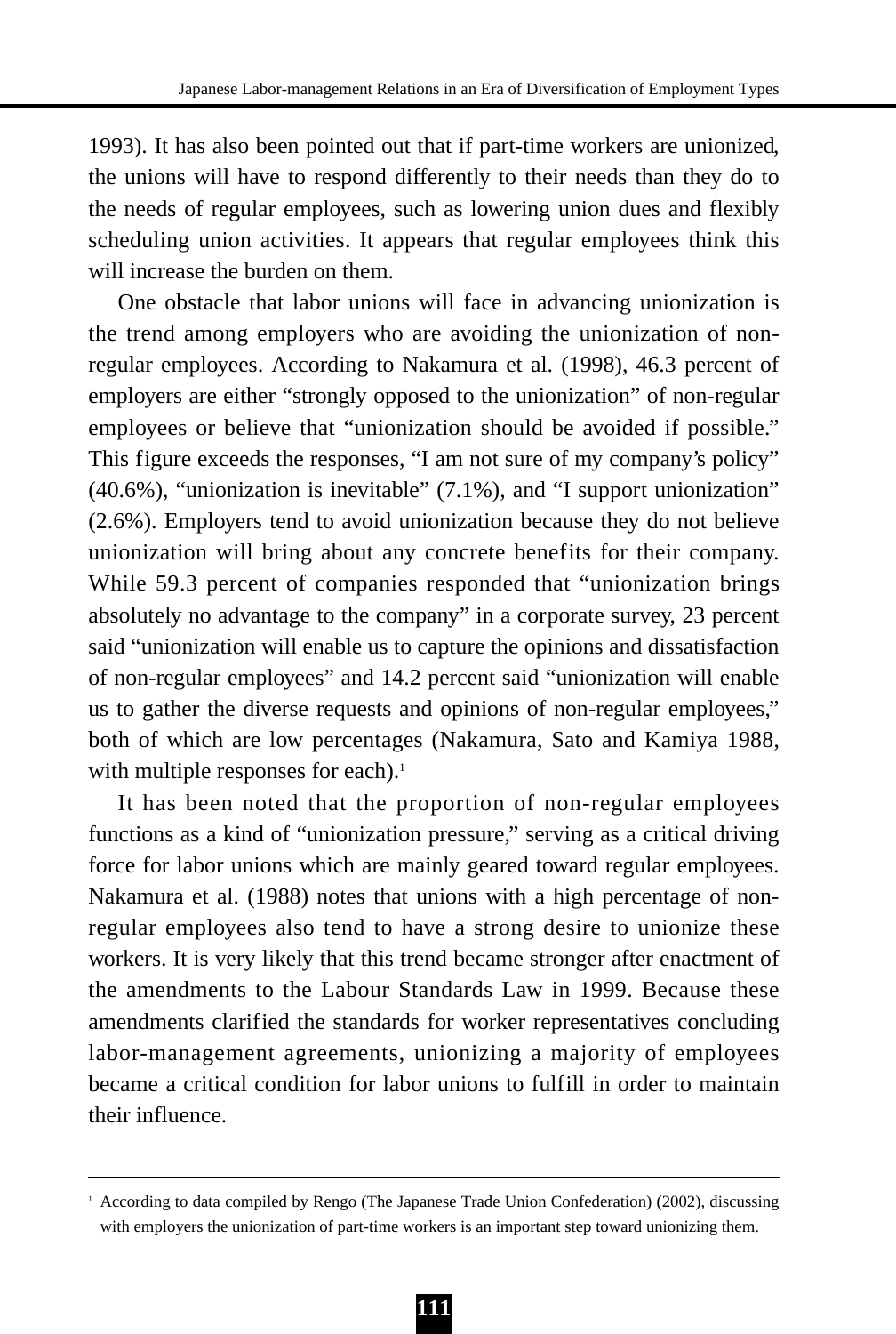## **3.3 How Part-time Workers Perceive Unions**

In understanding the nature of part-time workers as "workers," or in other words, the image of the worker, no clear-cut conclusions are presented. Various studies have confirmed that part-time workers possess a different perception than male regular employees do, but there is no unanimity when it comes to interpreting the reality.

The classic image of part-time workers is that they are "non-unionoriented" as well as that they are passive toward or opposed to labor union activity. A study conducted by Zensen (Japanese Federation of Textile, Garment, Chemical, Mercantile, and Allied Industry Workers' Unions) confirmed that part-time workers are not familiar with unions and that they have a low opinion of and little desire to participate in them (Labor Policy Department, Zensen 1980; Industrial Policy Bureau, Zensen 1991; Furugori 1985).

In contrast, a study conducted by Rengo showed that part-time workers are not necessarily non-union-oriented and are actually more positive about unions and make greater use of them compared to male regular employees (Tachibanaki 1993; Boyles 1993). For example, among union members, female part-time workers had a more positive evaluation than male employees of words such as "lightness," "novelty" and "innovativeness" to describe the image of union organizations. Rengo also found that nonunionized employees and female part-time workers tend to be more positive about the image of unions compared to male employees.

Looking at how union members make use of labor unions, 41.2 percent of female part-time workers responded that union officials were the first person they consulted when they have a complaint about their workplace. This is characteristic when compared to the fact that less than 10 percent of male and female regular employees consulted union officials (about 40% of male regular employees answered they first approached their supervisor and colleagues, while about 20% of female regular employees responded they first consulted their supervisor and 60% answered their colleagues). Where an employee goes to discuss complaints about his or her workplace reflects the personal relationships at the workplace. In Japan, it is known that employees traditionally bring their complaints more often to their supervisors than to labor unions. Since this trend points to the weakness of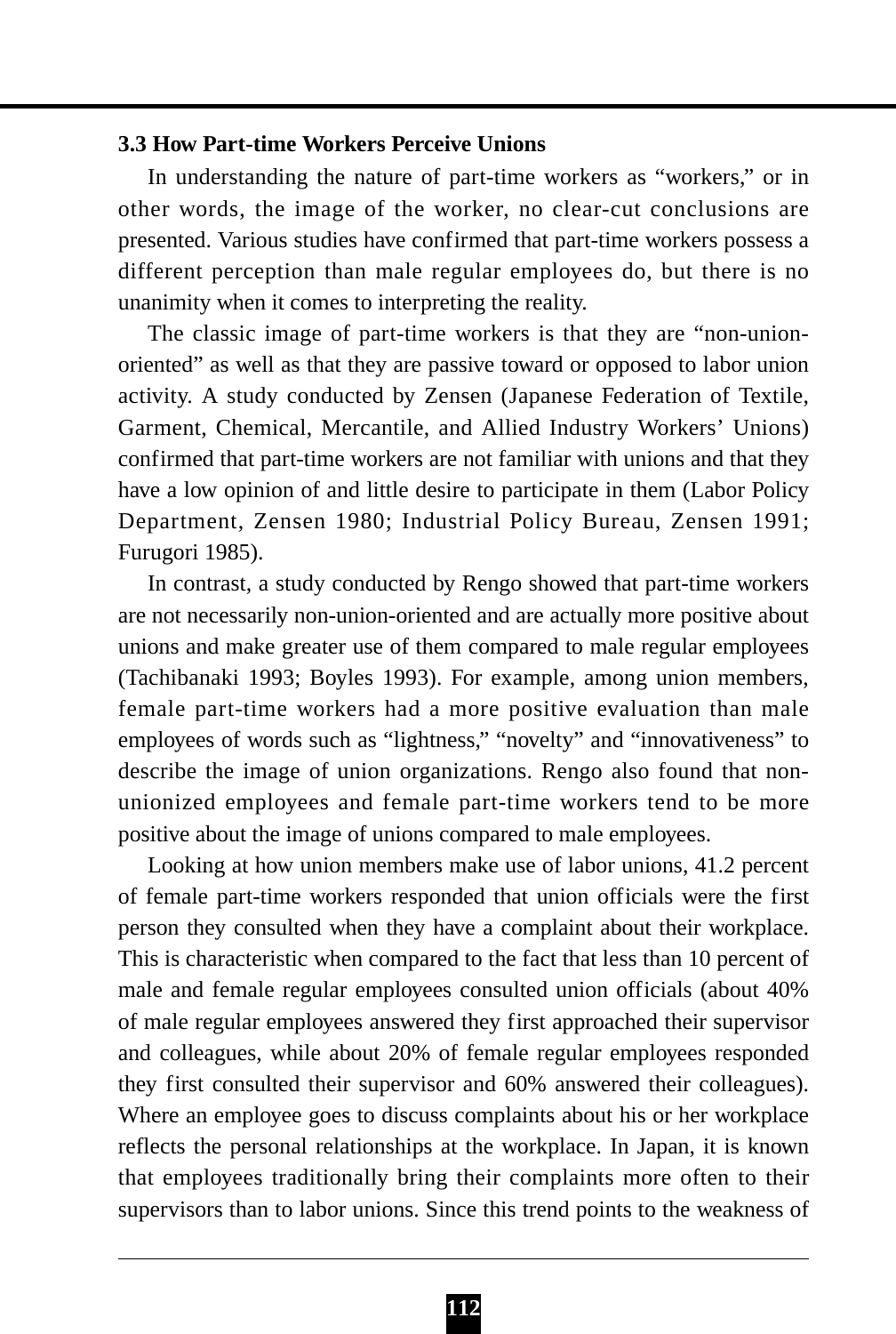labor unions, the fact that female part-time workers seek out their union to settle their complaints is intriguing in understanding the nature of these workers.

# **4. The Role and Challenges of Labor Unions**

## **4.1 Clearly Defined Jobs and Responsibilities for Non-regular Employees**

As employment types continue to diversify, the "reversed workplace," wherein the number of non-regular employees exceeds the number of regular employees, is no longer an unusual phenomenon in service industries such as retailing and food.

How have labor unions responded to this situation? Sano (2000, 2002) used case studies conducted in the service industries, which are making greater use of non-regular employees, to show how labor unions have set conditions for the scope of work which non-regular employees undertake. In department store A, the increasing number of part-time workers whose knowledge of products and ability to service customers was limited, and their hours were restricted — contributed to the growing burden on regular employees. As a result of consultations with the employer, fulltime, non-regular employees became contract workers under the union's direction, and tasks were officially decided according to type of employment, with the aim of continuing to employ regular employees. At the same time, a flexible approach is allowed to decide the actual scope of the tasks. In some cases, in order to carry out work smoothly, non-regular employees assumed tasks that had been assigned to regular employees, and have gone beyond the non-regular employees' scope of responsibility as agreed by labor and management.

## **4.2 Internalization and Externalization of Part-time Workers**

Labor unions are responding to the growing number of non-regular employees mainly by organizing part-time workers and taking other steps for improving working conditions. How has this impacted workers and labor-management relations in the long run? Kamuro (2001) looked at labor-management relations in the manufacturing industry, which has a long history of using non-regular employees, to demonstrate the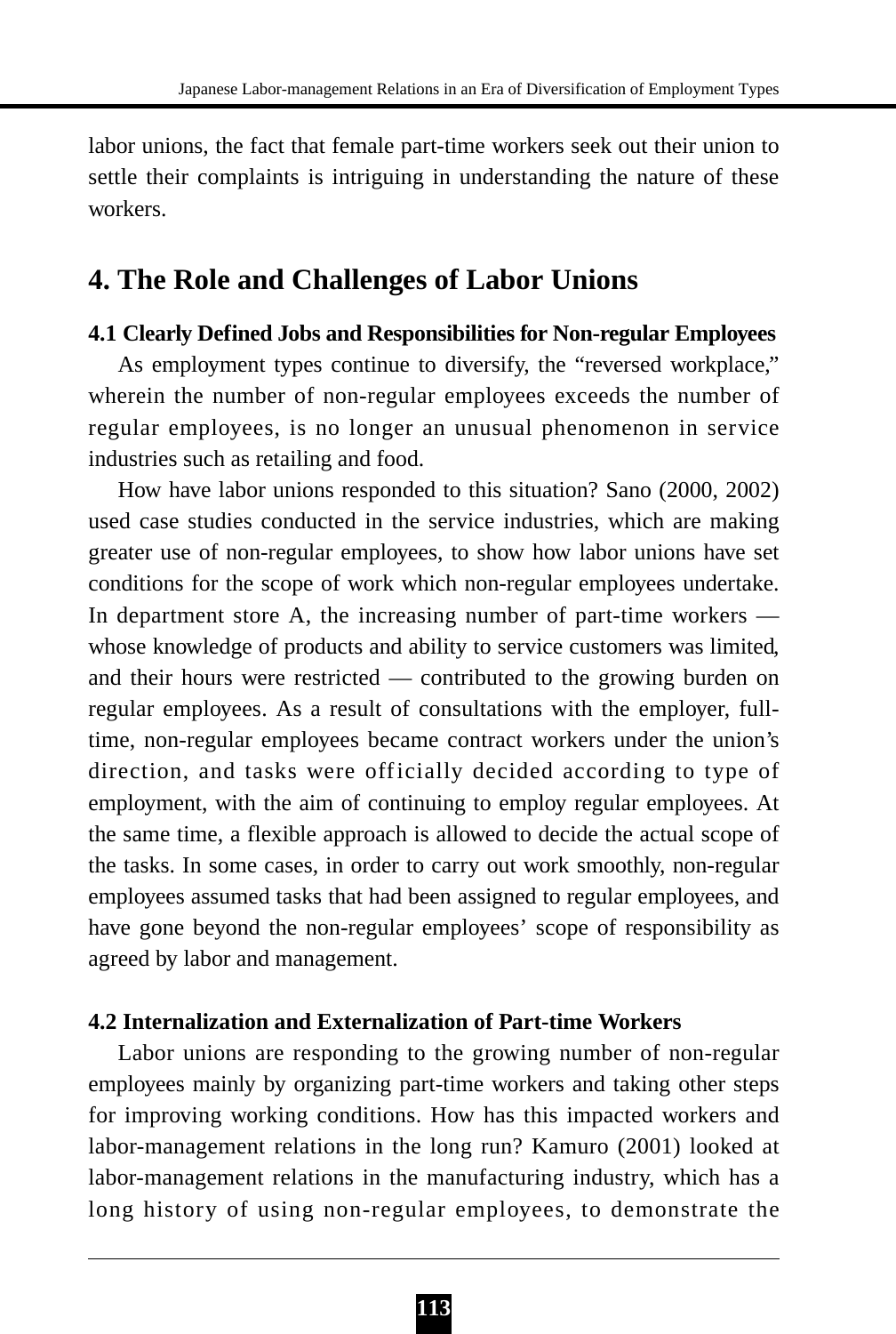consequences of the internalization of part-time workers.

Major electronics manufacturer A switched to using part-time workers instead of temporary workers in the 1960s, which led to an increase in the number of part-time workers. As the number of part-time employees grew, the union filed a complaint to introduce strong control over hiring and the work assigned to each type of employee, rejecting the employment of more part-time workers. Through this action, the union succeeded in creating a system whereby part-time workers who surpassed certain standards became "regular employees" and were unionized. The system offered greater employment security for these workers. They were "internalized" in the company in the sense that their working conditions and ways of working became closer to that of regular employees.

Nonetheless, as a result of increased mechanization and automatization since the 1980s, this manufacturer perceived the part-time workers who became regular employees as a rigid labor force due to the limitations placed on their scope of work and the restrictions on their working hours. With the appreciation of the yen beginning in 1985, this company made increasing use of outsourcing and external contractors.

# **5. Conclusion: Future Research on Labor-management Relations in an Era of Diversification of Employment Types**

The prevailing view in recent discussions has indicated that the declining rate of unionization can be attributed to the unionization process of labor unions rather than changes in industrial and employment structure. What is required in the future studies includes case studies and quantitative studies that specifically intervene and elucidate the difficulties that labor unions encounter as well as the unionization process itself. Moreover, the desirable form of unionization is one where labor unions represent the interests of non-regular employees and improve their conditions. On this point, further research on the economic impact of labor unions is needed.

Furthermore, it must be assumed that the progress achieved by labor unions in organizing part-time workers will lead to shifts in employment toward other non-regular employees. In recent years, a growing number of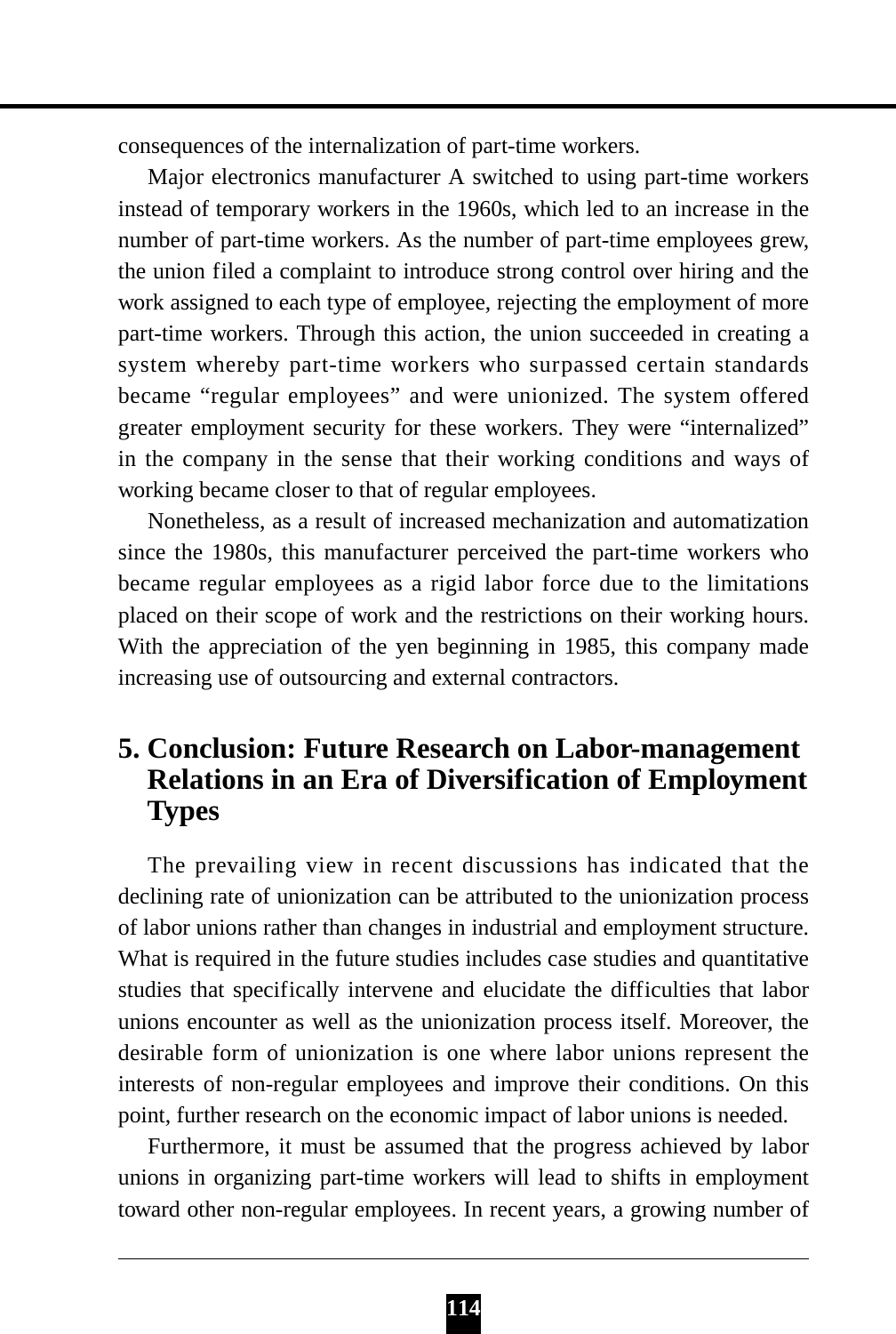subcontractors and dispatched workers in lieu of part-time workers have been employed, particularly in the manufacturing industry. While it is difficult to imagine that these changes are the result of improved conditions for part-time workers in light of the current situation where wage gaps are widening between regular employees and part-time workers, previous research does show cases when companies made greater use of an external, atypical labor force instead of "internalized" part-time workers. Responding comprehensively to non-regular employees as a whole would pose a future challenge .

In addition, it is necessary to explore the image that labor unions have of workers as one of the themes in understanding labor-management relations from a long-term perspective. The fact is that there are workers who do not necessarily wish to become regular employees, which will be a major challenge to labor unions when they carry out their activities. Japanese labor unions have held onto an archaic image of workers —male, regular employees with an awareness of their rights and commitment to their work — and it has been difficult for them to take an active approach toward workers who do not fit this image.

As long as many Japanese labor unions are company unions, the issue of the diversification of workers, triggered by diversification of employment types, is unavoidable. In future research, analyzing the approach that labor unions should take in responding to diversification is an important research topic for understanding the basic nature of Japanese labor unions. Diversification of employment types is a perfect theme for studying the fundamental issue of diversity faced by labor unions.

## **References**

- Boyles, Corinne J. "Jyosei no Kumiai-ishiki to Kanyu-kodo" (Women's Perception of Unions and Actions to Join Unions). Eds. Toshiaki Tachibanaki and RENGO-RIALS. *Rodo-kumiai no Keizai-gaku* (The Economic Study of Labor Unions). Toyo Keizai Inc., pp.31-53, 1993.
- Freeman, Richard B., and Marcus E. Rebick. "Crumbling Pillar? Declining Union Density in Japan." *The Monthly Journal of the Japan Institute of Labour*: pp.2-18, 1989.

Furugori, Tomoko. "Paato-taimaa no Chingin to Soshiki-ka" (The Wages and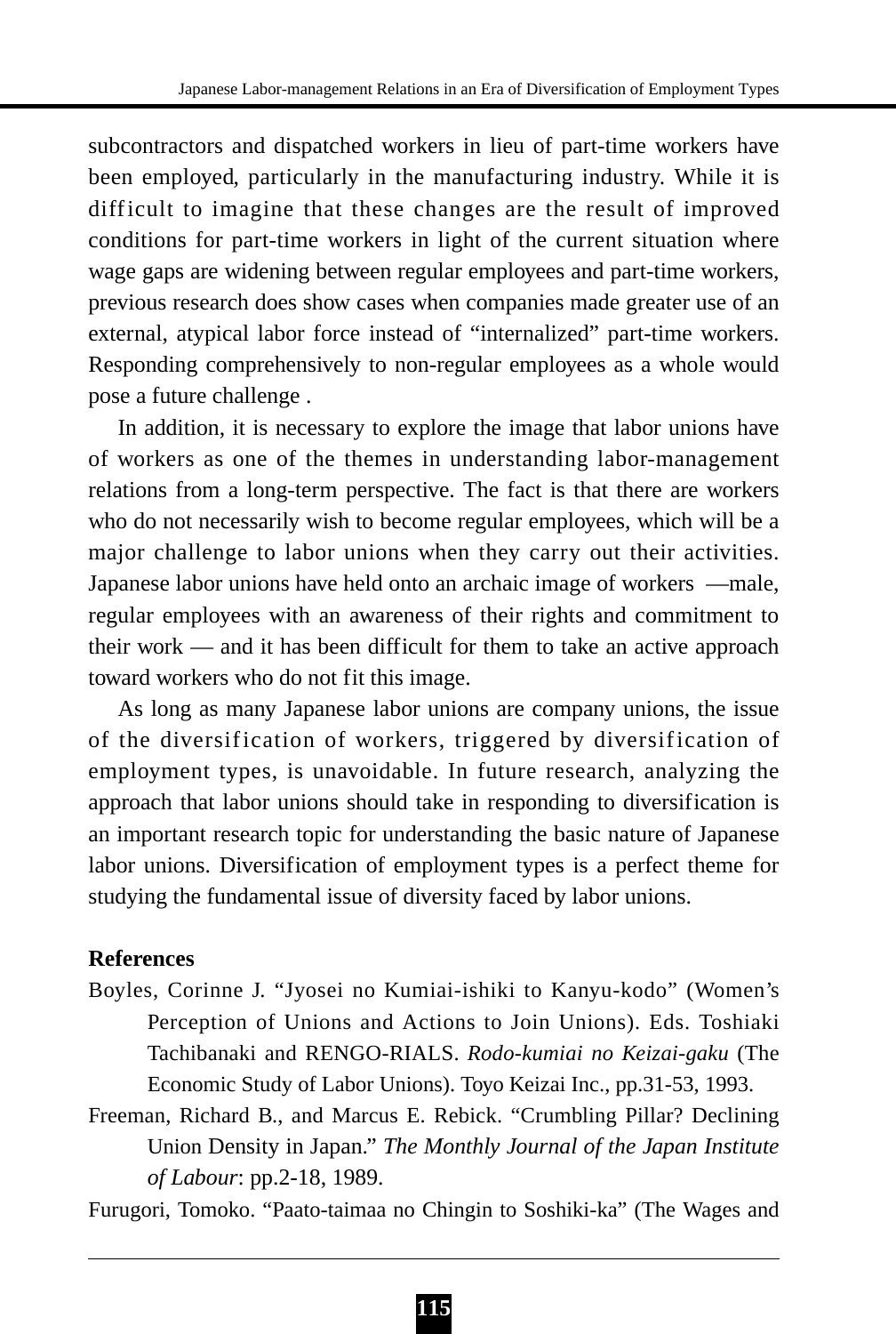Unionization of Part-time Workers). *The Monthly Journal of the Japan Institute of Labour*: 27.4: pp.22-30, 1985.

- Honda, Kazunari. "Paato Taimu Rodo-sha Soshiki-ka no Saikento" (A Reexamination of the Unionization of Part-time Workers). *Journal of Ohara Institute for Social Research*: 416: pp.5-40, 1993.
- Industrial Policy Bureau, Zensen (Japanese Federation of Textile, Garment, Chemical, Mercantile, and Allied Industry Workers' Unions), ed. "Ryutsu/Saabisu Sangyo ni Hataraku Hitobito no Ishiki " (Perception of People Who Work in the Distribution and Service Industries), 1991.
- Japan Institute of Labour. "Kigyo no Jinji Senryaku to Rodosha no Shugyo Ishiki ni Kansuru Chosa" (Survey on Corporate Personnel Strategy and Perception of Employment Among Workers), 2003.
- Kamuro, Ayami. "Denki Sangyo no Paato-taimaa wo Meguru Roshi-kankei" (Labor-management Relations Concerning Part-Time Workers in the Electronics Industry). *Journal of Ohara Institute for Social Research*: 515: pp.1-17, 2001.
- Koshiro, Kazuyoshi. "Sangyo-kozo no Henka to Roshi-kankei" (Changes in Industrial Structure and Labor-management Relations). *The Monthly Journal of the Japan Institute of Labour*: 346: pp.29-39, 1988.
- Kuwahara, Yasuo. "Rodo Kumiai no Sangyo-teki Kiban" (The Industrial Basis of Labor Unions). *The Monthly Journal of the Japan Institute of Labour*: 272: pp.2-17, 1981.
- Labor Policy Department, Zensen (Japanese Federation of Textile, Garment, Chemical, Mercantile, and Allied Industry Workers' Unions), ed. "Chein-sutoa Rodo-sha no Jittai to Ishiki "(Actual Condition and Perception of Chain Store Workers), 1980.
- Ministry of Health, Labour and Welfare. *White Paper on the Labour Economy*, 2003.
- ——. *Basic Survey on Labour Unions*, annual.
- ——. "Paato-rodo no Shokuiki to Yoin o Meguru Roshi-kosho" (Scope of Part-time Work and Labor-management Negotiations Regarding Work Force). *Journal of Ohara Institute for Social Research*: 521: pp.1-19, 2002.
- Ministry of Labour. "Shugyo Keitai no Tayo-ka ni Kansuru Sogo Jittai Chosa" (Comprehensive Survey on the Actual Situation of the Diversification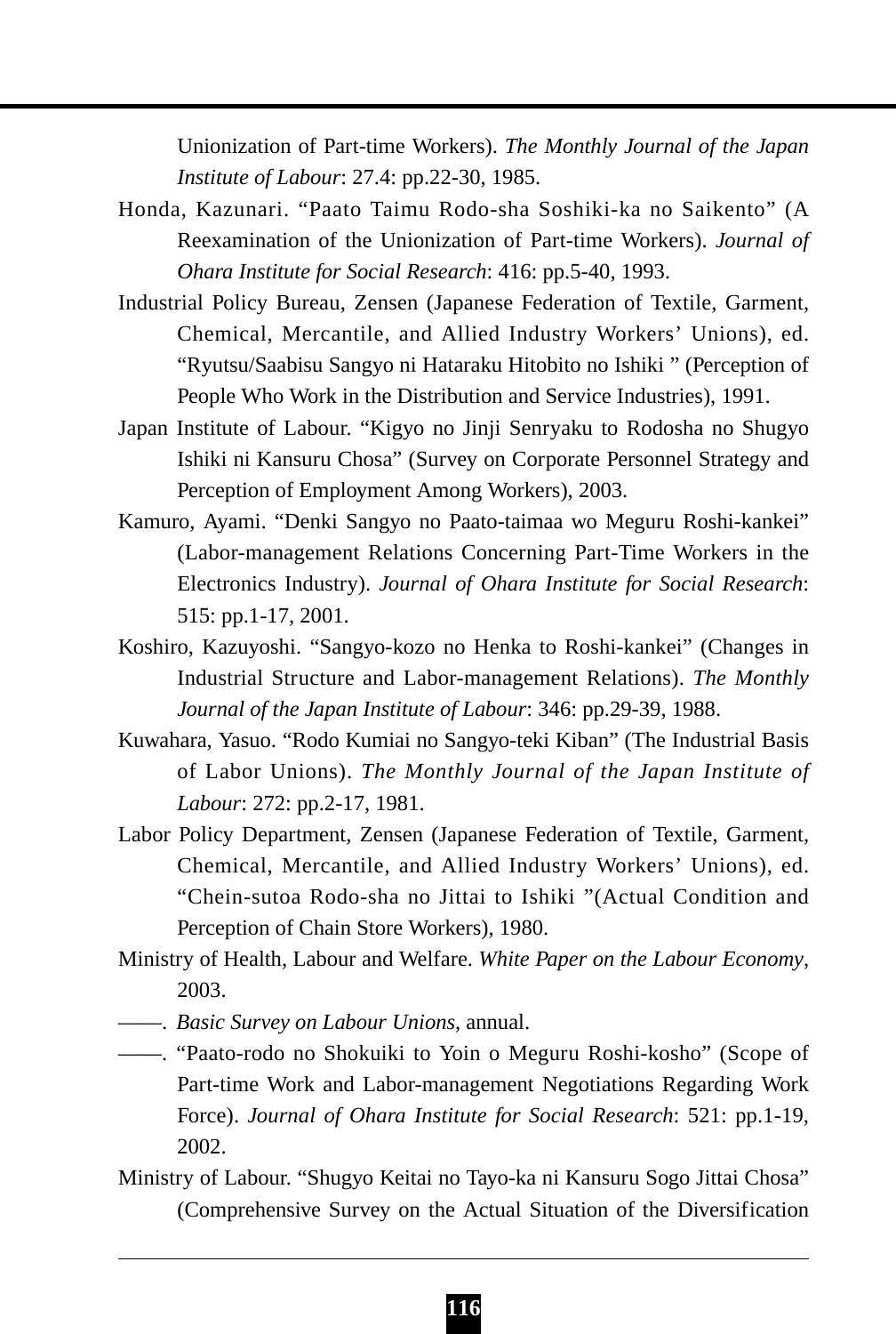of Employment Patterns), 1994 and 1999.

- ——. "Rodo Kumiai Katsudo-to Jittai Chosa" (Survey on the Actual Situation of Labour Union Activity and Other Aspects), 1991 and 1998.
- ——. "Roshi Komyunikeshon Chosa" (Survey on Labor-Management Communication), 1999.
- Ministry of Public Management, Home Affairs, Posts and Telecommunications. *Employment Status Survey*, annual.
- Nakamura, Keisuke, Hiroki Sato, and Takuhei Kamiya. "Rodo-kumiai wa Honto ni Yaku ni Tatte iru no ka" (Are Labor Unions Really Useful?). Labor Research Institute, 1988.
- RENGO (The Japanese Trade Union Confederation). "Paato Soshiki-ka Jireishu" (Collection of Case Studies on the Unionization of Part-time Work), 2002.
- ——. *Diverse Working Situation Among Workers of Non-Standard Employment Type*, 2003.
- ——. *Will Labor Unions Represent Workers in the Future? JIL Labor Policy Forum*, 2002.
- Sano, Yoshihide. "Paato-rodo no Shokuiki to Roshi-kankei" (Scope of Parttime Work and Labor-management Relations). *The Japanese Journal of Labour Studies*: 481: pp.12-25, 2000.
- Tachibanaki, Toshiaki, and RENGO-RIALS (Research Institute for Advancement of Living Standards), eds. "Rodo-kumiai no Keizai-gaku" (The Economics of Labor Unions). Toyo Keizai Inc, 1993.
- Tsuru, Tsuyoshi. "Roshi-kankei no Non-yunion-ka" (The Non-Unionization of Labor-management Relations). Toyo Keizai Inc, 2003.